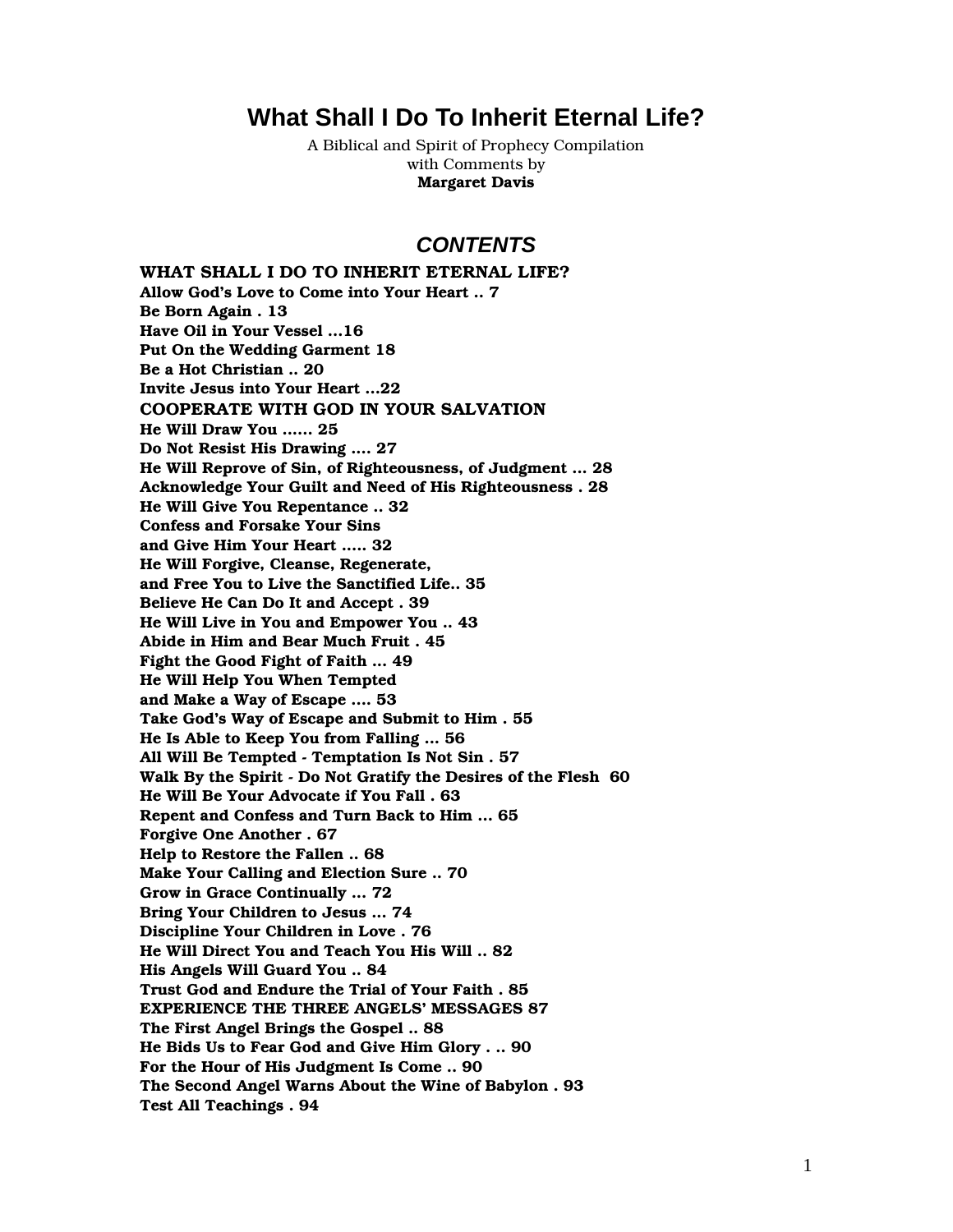God's Love Does Not Cover or Justify or Excuse Sins but Empowers Us to Live His Life 98 Jesus Had No Advantage Over the Sanctified Ones ... 105 Through Faith We Can Obey God's Holy Law ... 111 Keep His Commandments . .. 114 Sincerity Is Not Enough .... 119 All, Not Only the 144,000 Must Overcome and Have Moral Perfection . 122 The 1888 Message Was a Revival of True Righteousness 139 The Third Angel Warns About the Mark . 141 God Will Seal His People 142 He Will Separate the Wheat from the Tares 143 Prepare for the Latter Rain 144 Give the Loud Cry ... 145 The Fourth Angel Calls to Come Out of Babylon . 146 Satan Will Make War on God's People . 148 Probation Will End . 150 There Will Be a Time of Trouble . 152 God Will Deliver His People 153 He Will Reward Us .. 155 He Will Make a Full End 158 He Is Coming Soon - Be Ready .. 159

> All Scriptures quoted in this book are from the King James Version unless otherwise indicated.



# *COOPERATE WITH GOD IN YOUR SALVATION*

He draws us through His love and kindness; we respond by learning to know Him through study and prayer.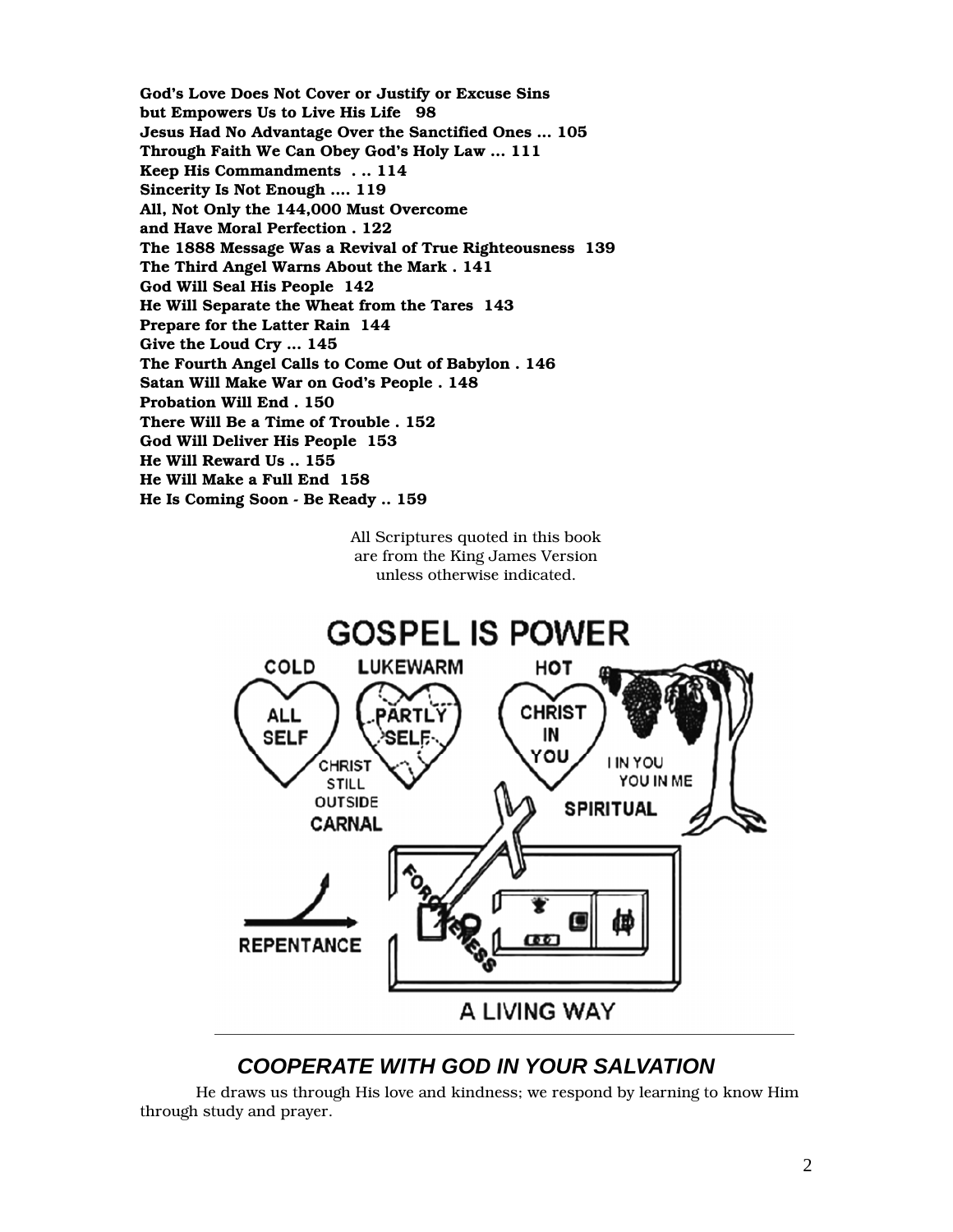He convicts of sin, righteousness, and judgment, producing guilt; we acknowledge our guiltiness without blaming others.

He gives us repentance, producing true heart sorrow for sin; we confess with contrite hearts, surrendering all rights to self and sin.

He forgives and cleanses from all sin and creates a new heart and mind; we believe and experience cleansing and renewal.

He dwells in us through the Holy Spirit, energizing us to do His will; we act out what He works in, which results in fruit to His glory.

He alerts us when tempted, and empowers us to resist the tempter; we submit to Him and resist through His power, gaining the victory.

He will be our Advocate and plead for us if we should fall; we repent and turn back to Him so He can restore us to Himself.

Through Christ God has worked out our complete salvation.

# *WHAT SHALL I DO TO INHERIT ETERNAL LIFE?*

# **Allow God's Love to Come into Your Heart**

"A certain ruler asked him, saying, Good Master, what shall I do to inherit eternal life?" Luke 18:18

*This is the most important question we need to ask, and then find our answer from the Word of God.* 

"If thou wilt enter into life, keep the commandments. He saith unto him, Which? Jesus said, Thou shalt do no murder, Thou shalt not commit adultery, Thou shalt not steal, Thou shalt not bear false witness, Honour thy father and thy mother: and, Thou shalt love thy neighbor as thyself.

"The young man saith unto him, All these things have I kept from my youth up, what lack I yet?" Matt. 19:17-20

"Christ was drawn to this young man. He knew him to be sincere in his assertion, 'All these things have I kept from my youth.'" DA 519

*He was a good, obedient young man. He did not murder, steal, lie or commit adultery. But he did have a problem!* 

"His conception of the law was external and superficial. Judged by a human standard, he had preserved an unblemished character. To a great degree his outward life had been free from guilt; he verily thought that his obedience had been without a flaw. Yet he had a secret fear that all was not right between his soul and God. This prompted the question, 'What lack I yet?" COL 391

"Christ read the ruler's heart. Only one thing he lacked, but that was a vital principle. He needed the love of God in the soul. This lack, unless supplied, would prove fatal to him." DA 519

*What does "vital" mean? It is absolutely essential for life. What was essential for life? He needed the love of God in his soul, not just human love. Human love can be very selfish.* 

"That he might receive the love of God, his supreme love of self must be surrendered." DA 519

"Jesus said unto him, If thou wilt be perfect, go sell that thou hast, and give to the poor, and thou shalt have treasure in heaven: and come and follow me. But when the young man heard that saying, he went away sorrowful: for he had great possessions." Matt.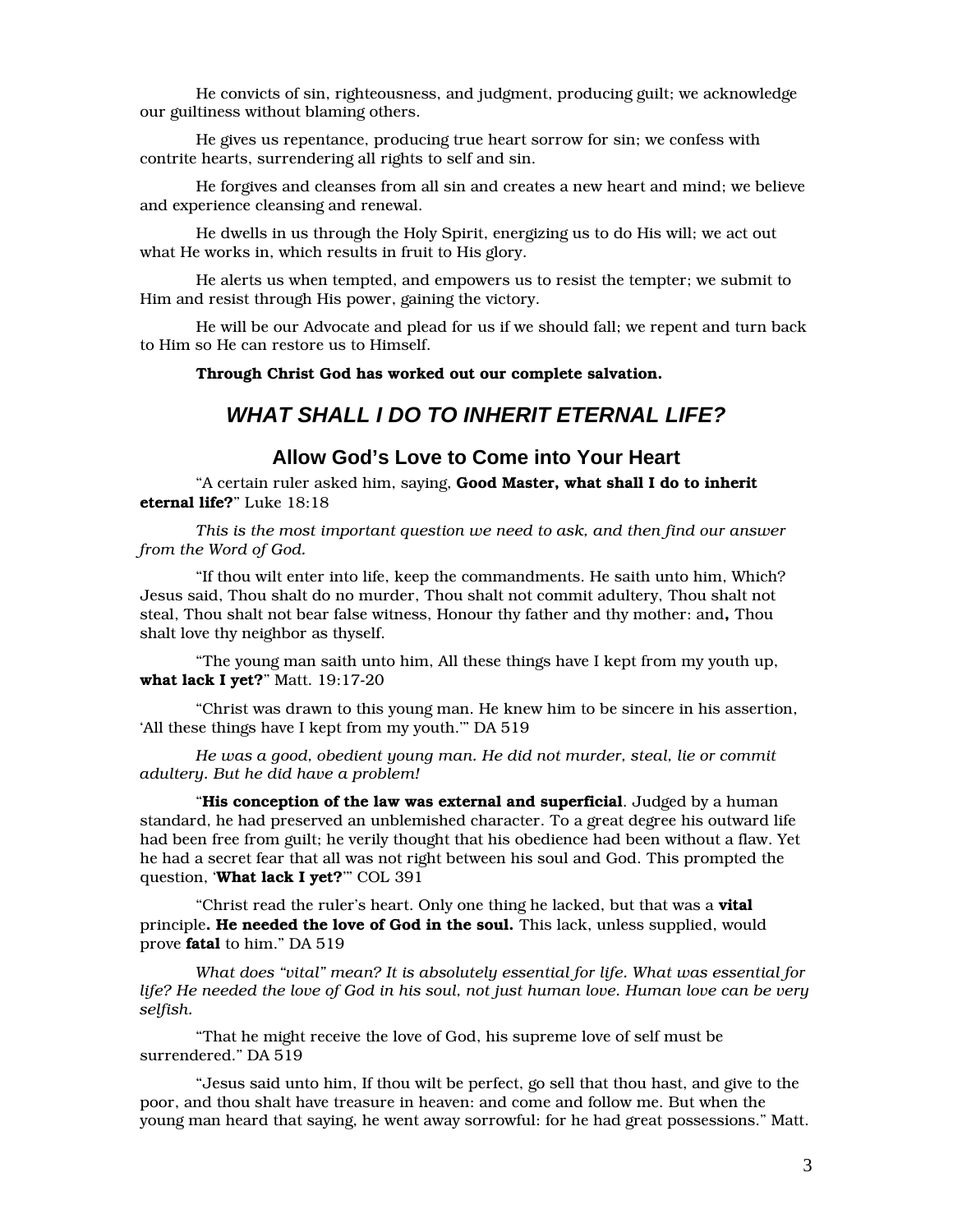19:21, 22

*And Jesus was very sorrowful to see him go.* 

"There is a way which seemeth right unto a man, but the end thereof are the ways of death." Prov. 14:12

*The young man had been on the road to death, and chose to stay on that road. He was a very selfish young man, coveting all his riches for himself and not sharing with others. He did not have God's love in his heart.* 

"Whoso hath this world's good, and seeth his brother have need, and shutteth up his bowels of compassion from him, how dwelleth the love of God in him?" 1 John 3:16-18

"Beloved, let us love one another: for love is of God; and every one that loveth is born of God, and knoweth God. **He that loveth not knoweth not God; for God is love.**" 1 John 4:7, 8

"Unless you accept in your own life the principle of self-sacrificing love, which is the principle of His character, you cannot know God." MB 25

"Love is the basis of godliness. Whatever the profession, no man has pure love to God unless he has unselfish love for his brother. But we can never come into possession of this spirit by trying to love others. What is needed is the love of Christ in the heart. When self is merged in Christ, true love springs forth spontaneously. The completeness of Christian character is attained when the impulse to help and bless others springs constantly from within." COL 384

"By this shall all men know that you are my disciples, if you have love for one another." John 13:35

"It is not possible for the heart in which Christ abides to be destitute of love. If we love God because He first loved us, we shall love all for whom Christ died." COL 384

"Love worketh no ill to his neighbor: therefore love is the fulfilling of the law." Rom. 13:10

*Your neighbor is a person who needs your help. Your neighbor is your wife. Your neighbor is your child. How do we treat our neighbors in our own family? Do we really love them with God's love? What is God's love like?* 

"Love is patient and kind; *[even when your children are disobedient, love is still patient and kind even though you have to discipline them]* love is not jealous or boastful; it is not arrogant or rude. Love does not insist on its own way; *[There would be no quarrelling in families if we had that kind of love. We would patiently discuss the problem, pray about it, and find a solution]* it is not irritable or resentful; *[even when others do not agree with us, or even do things that hurt us]* it does not rejoice at wrong, but rejoices in the right. Love bears all things, believes all things, hopes all things, endures all things." *[with patience and kindness, and without irritation or resentment]*  1 Cor. 13:4-7

"Love not only bears with other's faults, but cheerfully submits to whatever suffering or inconvenience such forbearance makes necessary." 5T 169

### "For the love of Christ controls us." 2 Cor. 5:14

*As I share these things, people often say, "But we are only human! How can we have that kind of love?" If we are only human, we are not Christians. Christians are partakers of the divine nature. They have Christ in them, the hope of glory. They are connected to the Vine and are filled with the Holy Spirit, therefore they are filled with God's love, which is the first fruit of the Holy Spirit.* 

"God's love has been poured into our hearts through the Holy Spirit which has been given us." Rom. 5:5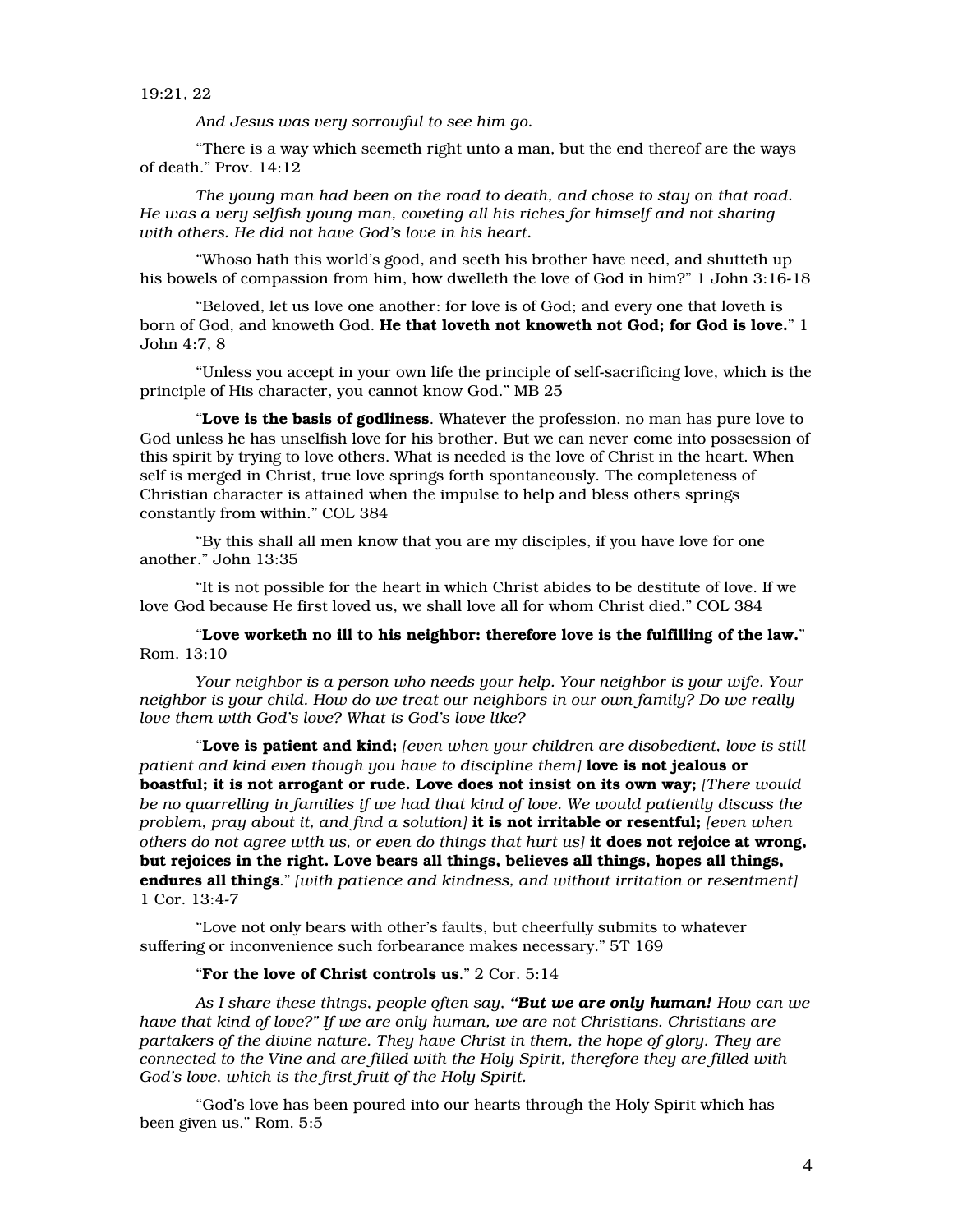"Many are deceiving themselves; for the principle of love does not dwell in their hearts." SD 49

"If I speak in the tongues of men and of angels, but have not love, I am a noisy gong or a clanging cymbal. And if I have prophetic powers, and understand all mysteries and all knowledge, and if I have all faith so as to remove mountains, but have not love, I am nothing. If I give away all that I have, and if I deliver my body to be burned, but have not love. I gain nothing."  $1 \text{ Cor. } 13:1-3$ 

*I grew up in a supposedly Christian home. I was the second of eleven children. My father was very firm in training his children to be obedient to parents and to God. But he could not control himself. If anyone failed to cooperate he would easily get impatient and often very angry. And then he had to find an excuse for his failures and so he blamed his children or his wife or whoever had provoked him. God's love did not control him!* 

*My father would have stood for the truths he believed in even to becoming a martyr if necessary, but he would have gained nothing! And one may give ten Bible studies a day and go home and fight with the family and still believe himself to be a worker for God. How sad!* 

"We may be active, we may do much work; but without love, such love as dwelt in the heart of Christ, we can never be numbered with the family of heaven." COL 158

*I liked to obey and so managed to get along well with my parents as I was growing up, truly thinking I was on the road to heaven. I gladly helped them with all the children and the farm work. But after I was married and had my own children I did not find it so easy. My husband and I did not always see things the same way in training the children and often argued about it, insisting on our way. I felt I knew more about training children since I had been the one who had always looked after all my younger brothers and sisters. My husband had no experience with children and when he was selfish or harsh with the children, I resented him. When the children were disobedient and we would get impatient and irritated, we also felt we could blame the children! And as I share with others, they acknowledge that they have done it too. How sad! The children carry their own guilt when they fail and also the parent's guilt. But we kept trying to be good parents, not realizing that we were just depending on our human love.*

*In 1970 we came home from our mission appointment in India and I went to visit my parents. During my stay there, several of my brothers and sisters, who were also visiting, brought up the subject of righteousness by faith. Some of them had been studying the concept for some time. While discussing it with father, they had expressed some ideas that seemed different from his understanding of salvation. With me there, he hoped to get to the bottom of the matter. I was a minister's wife! I had been a missionary! I would have the answers, father thought. So, as my brothers and sisters described their new insights, father would ask me, "Margaret, are they right?" Each time all I could answer was, "Father, I don't know." I had been a worker for God but not really a student of His Word. Oh yes, I read my Bible, but I did not understand how to feed on the Word so it would become a power in my life. I was a surface reader!* 

*As the discussion continued, father became more and more concerned. Was his hope of heaven built on quicksand? His belief was, simply, believe in Jesus, do your best to obey, and gradually you will overcome your sins. After all, isn't sanctification the work of a lifetime? And doesn't Jesus cover our sins while we are trying to overcome them as many teach? So, during much of his life, he had tried to overcome his sins of temper, resentment, irritation, impatience, strife, and lust, believing that he was always in a saving relationship, covered by Christ's righteousness, even while knowingly sinning. Now he was hearing of the necessity of a heart-cleansing and then the power of God to keep him from sinning, and that Christ's righteousness does not cover sin!* 

*As the discussion went on, my father was not the only one who became troubled.*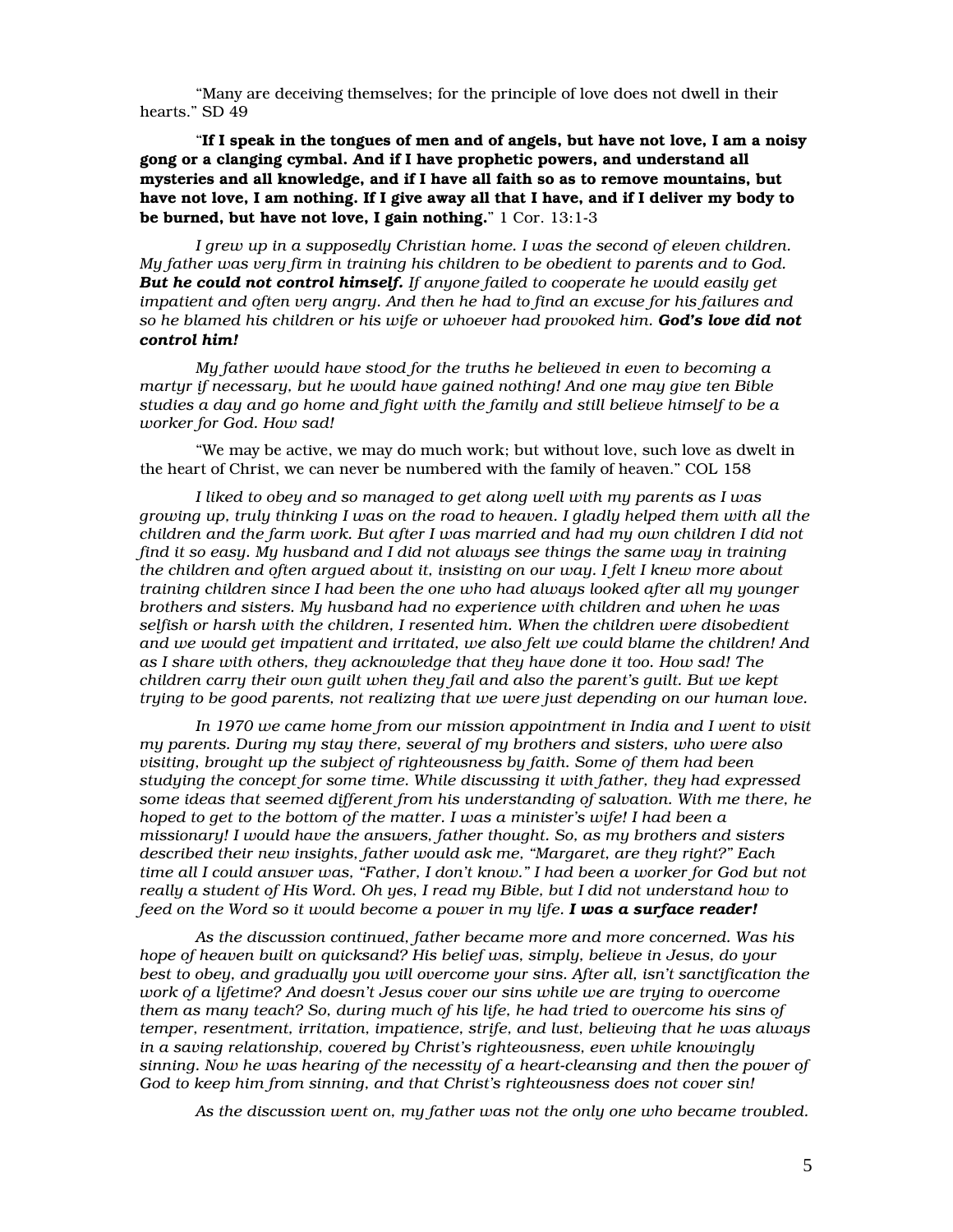*I did also, because I had to admit I knew nothing of righteousness by faith. My religion was much like my father's. Do your best to obey God! And since my besetting sins were minor in comparison with his, it seemed as though I was having victory.* 

*Father was 78-years-old at the time, and had a heart condition that could bring death at any moment. He knew that only the overcomer would be in heaven, and he was not overcoming!!! He still had a 17-year-old boy at home, born twelve years after the other children, who was aggravating him more than all the other ten children put together. Now, weighed down by the realization of his problem, he cried out, "Margaret, help me!"* 

"Everywhere there are hearts crying out for something which they have not. They long for a **power** that will give them mastery over sin, a power that will deliver them from the bondage of evil, a power that will give health and life and peace." MH 143

*As I looked into my Father's pleading eyes, it suddenly dawned on me that I had nothing to offer a sinner. I could have said, "Try a little harder, Dad!" But he had been trying all his life, and in that moment I knew it was not the right answer. So I said nothing. I went home, determined to do something to help my father. I started to search diligently to discover what it really meant to be a Christian. At first this was boring, but I kept on and gradually the Bible became living water and living bread to my soul.* 

"As they feed upon His word, they find that it is spirit and life. The word destroys the natural, earthly nature, and imparts a new life in Christ Jesus." DA 391

*As I studied, I found answers, and for the first time I realized I had only a form of godliness, but not the power of the gospel. I could seemingly keep the outward law but I had not known how to yield my spirit to be controlled by God's Spirit so that I could have the obedience of faith.* 

"Many who call themselves Christians are mere human moralists. The work of the Holy Spirit is to them a strange work." COL 315

*Because I was naturally inclined to be cooperative, and because I was taught by my parents to obey them and also God, I came unwittingly to trust in my obedience. I thought I was a successful Christian.* 

"The people are more ignorant in regard to the plan of salvation and need more instruction upon this all-important subject than upon any other." 4T 394

"I bear them record that they have a zeal of God, but not according to knowledge. For they being ignorant of God's righteousness, and going about to establish their own righteousness, have not submitted themselves to the righteousness of God." Rom.  $10:2, 3$ 

"Genuine faith appropriates the righteousness of Christ, and the sinner is made an overcomer with Christ; for he is made a partaker of the divine nature, and thus divinity and humanity are combined.

"He who is trying to reach heaven by his own works in keeping the law, is attempting an impossibility. Man cannot be saved without obedience, but his works should not be of himself; Christ should work in him to will and to do of His good pleasure." 1SM 363, 364

"For by grace are ye saved through faith; and that not of yourselves: it is the gift of God: not of works, lest any man should boast. For we are his workmanship, created in Christ Jesus unto good works, which God hath before ordained that we should walk in them." Eph. 2:8-10

*When I began to share my discoveries with my husband, he joined me in the search. He had been a minister for twenty years, but he had not understood the experience of the gospel either.*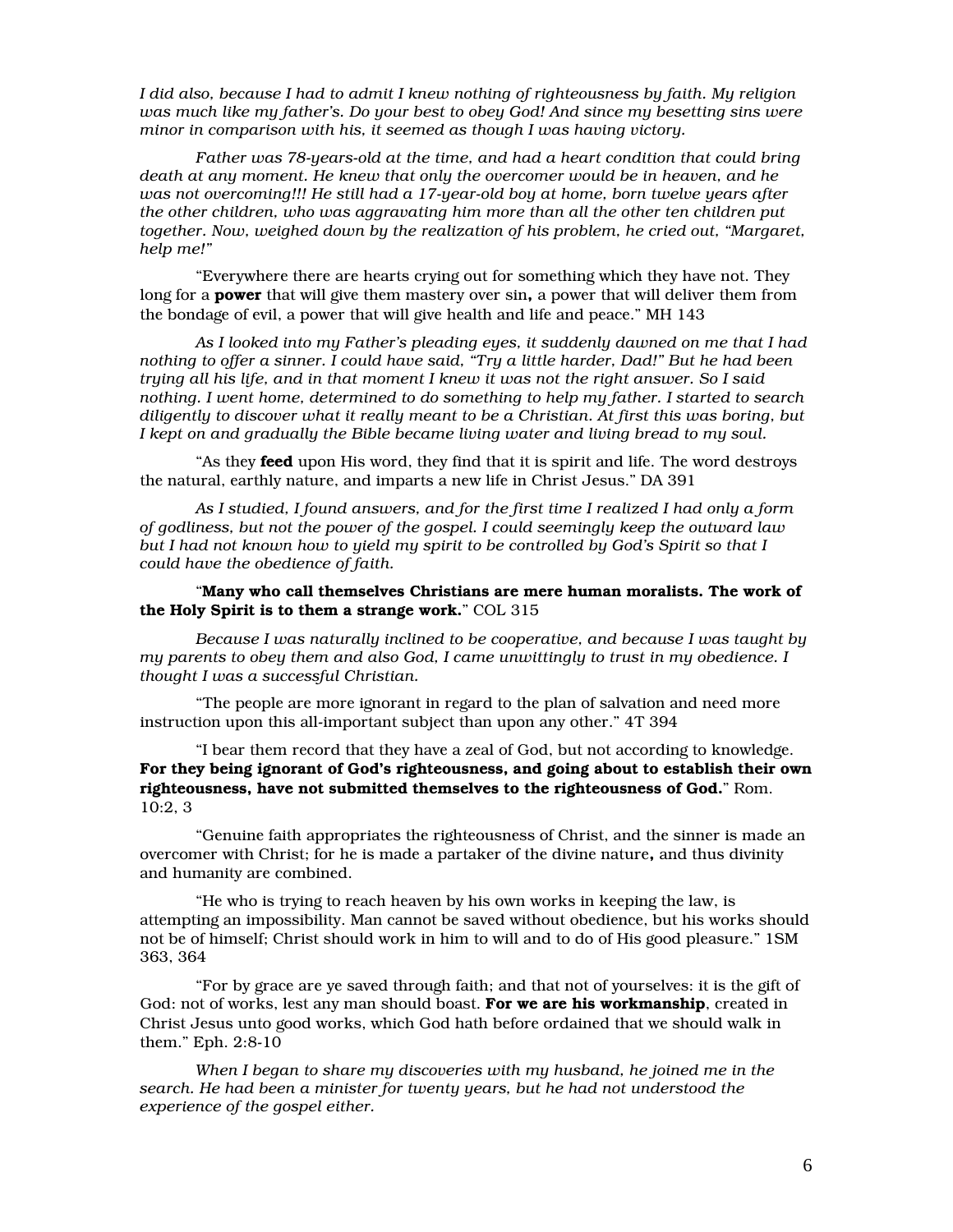"We need to be enlightened in regard to the plan of salvation. There is not one in one hundred who understands for himself the Bible truth on this subject that is so necessary to our present and eternal welfare.

"The enemy of man and God is not willing that this truth should be clearly presented; for he knows that if the people receive it fully, his power will be broken." RH 9-3-1889

*As we studied and both of us discovered how to surrender our hearts to God daily, our lives changed. Soon our children realized that Mom and Dad were experiencing something real in their lives, and they also wanted to find spiritual life for themselves. Our son, Arlen, was twenty-three, our daughter, Cheryl, was twenty-two, and married, and our youngest, Lorna, was fourteen.* 

*When Cheryl came home for a visit, we shared with her our new-found experience and understanding of salvation. She exclaimed, "That's what I've been looking for all my life! How do I find that experience?" We encouraged her to spend time with Jesus, truly getting to know Him by reading His word and getting to understand His teachings. Several weeks later she called me and said,"Mom, it's no use! I'm just reading words. They seem meaningless." She had also been a surface reader. I encouraged her to keep on until the words became living water and living bread.* 

*Our youngest daughter, Lorna, decided to stay home from school a year and just study the Bible and Spirit of Prophecy writings. She made her decision to follow God at that time, and it was such a blessing.* 

"In the struggle for eternal life, we cannot lean upon another. The bread of life must be eaten by each one. Individually we must partake of it, that soul, body, and mind may be revived and strengthened by its transforming power." TM 385

"For I am not ashamed of the gospel: it is the power of God for salvation to every one who has faith, . . . For in it the righteousness of God is revealed through faith for faith; as it is written, **He who through faith is righteous shall live.**" Rom.  $1:16, 17$ RSV

*After I experienced for myself the power of the gospel, I prayed that the Lord would send me back to my father and all my family. I longed to share with them the wonderful truths of salvation I had found.* 

"In order to convince others of the power of Christ's grace, we must know its power in our own hearts and lives." MH 469

"The gospel is to be presented, not as a lifeless theory, but as a **living force** to change the life. God would have His servants bear testimony to the fact that through His grace men may possess Christlikeness of character and may rejoice in the assurance of His great love." MH 99

*As I shared my testimony with my family, I was very grateful that my father and mother responded to the saving message of the gospel. Some of my brothers and sisters told me, "This will change our whole lives. You cannot keep this to yourself. Would you share it with our friends? Would you speak in our church?"* 

*"Me? Speak in the church?" I had only done work for children, and I had never given talks in church, but I knew I had found something real in my Christian experience. So I prayed and asked God to take away my fear and give me freedom to speak.* 

*The very next morning I had the church service. No fear! Then the people wanted another meeting in the afternoon and also in the evening. Afterward the minister came to me and said, "I have studied and studied and tried to understand righteousness by faith, but I couldn't quite grasp it. Now I understand, and now I too, can surrender myself to God.* 

"I wish you to distinctly understand this point, that souls are kept from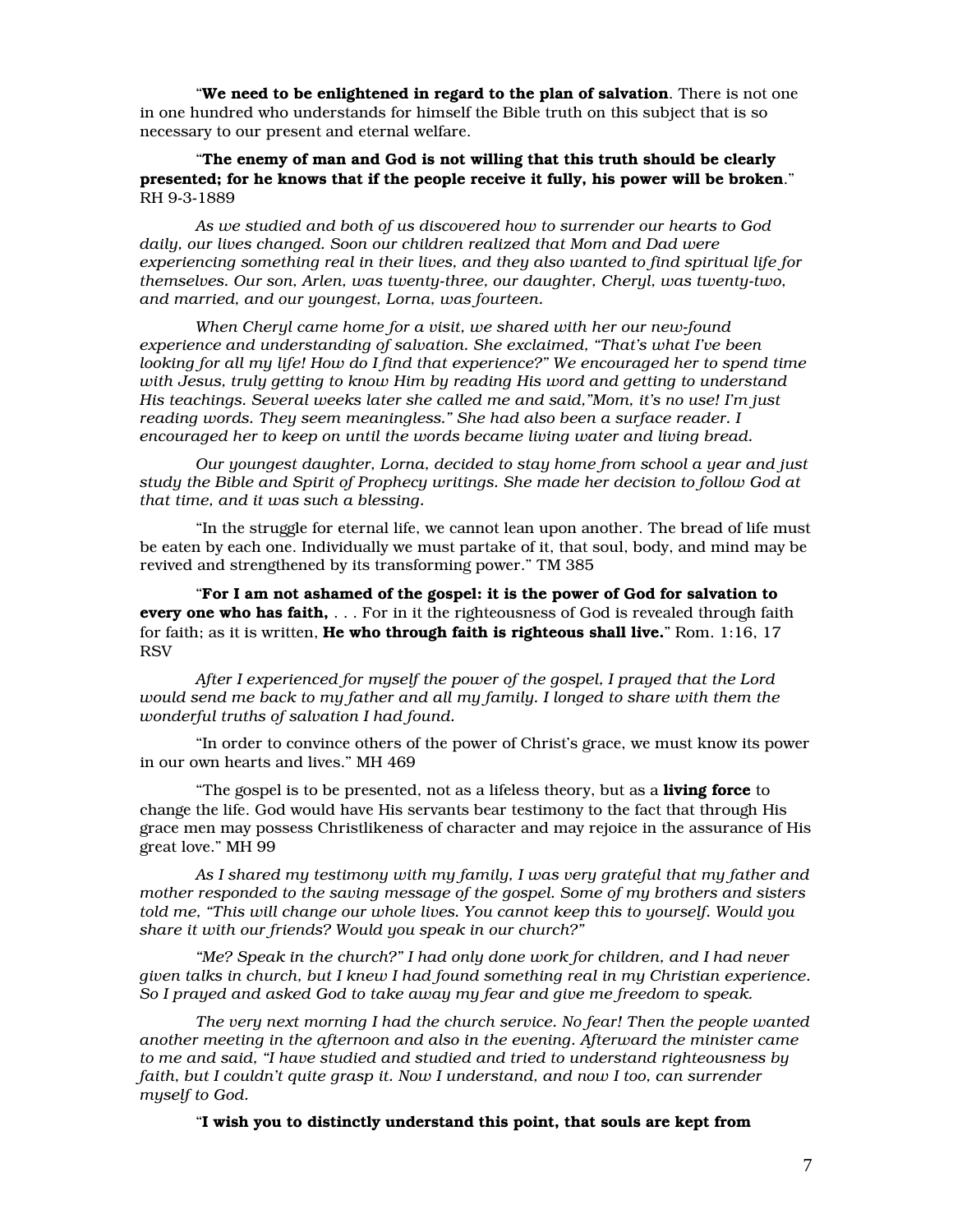### obeying the truth by a confusion of ideas, and also because they do not know how to surrender their wills and their minds to Jesus. They want special instruction how to become Christians." Ev 152

"Do not allow anything to draw your attention from the question, 'What shall I do to inherit eternal life?' This is a life and death question, which we must settle for eternity." 1SM 171

"Search, oh search the precious Bible with hungry hearts." COL 111

"A supposed hope, and nothing more, will prove your ruin." 1T 163

"Many are sensible of their great deficiency, and they read, and pray, and resolve, and yet make no progress. They seem powerless to resist temptation. The reason is, they do not go deep enough. They do not seek for a thorough conversion of the soul, that the streams which issue from it may be pure, and the deportment may testify that Christ reigns within. All defects of character originate in the heart. Pride, vanity, evil temper, and covetousness proceed from the carnal heart unrenewed by the grace of Christ." OHC 336

*The carnal heart and mind cannot obey the spiritual law, it can only obey the letter of the law. This was Paul's experience also before his conversion. Are there others who were as ignorant of righteousness as we were? Let's think of Nicodemus. What did Jesus tell him?* 

# **Be Born Again**

"There was a man of the Pharisees, named Nicodemus, a ruler of the Jews: The same came to Jesus by night, and said unto him, Rabbi, we know that thou art a teacher come from God: for no man can do these miracles that thou doest, except God be with him." John 3:1, 2

"Jesus bent his eyes upon the speaker, as if reading his very soul. In his infinite wisdom He saw before Him a seeker after truth." DA 168

"Jesus  $\ldots$  said unto him, Verily, verily, I say unto thee, **Except a man be born** again, he cannot see the kingdom of God." John 3:3

"He was a strict Pharisee, and prided himself on his good works. He was widely esteemed for his benevolence and his liberality in sustaining the temple service, and he felt secure of the favor of God. He was startled at the thought of a kingdom too pure for him to see in his present state. . . . By virtue of his birth as an Israelite he regarded himself as sure of a place in the kingdom of God. He felt that he needed no change. Hence his surprise at the Saviour's words." DA 171

"Nicodemus saith unto him, How can a man be born when he is old? Can he enter the second time into his mother's womb, and be born?

"Jesus answered, Verily, verily, I say unto thee, **Except a man be born of water** and of the Spirit, he cannot enter into the kingdom of God. That which is born of the flesh is flesh; and that which is born of the Spirit is spirit. Marvel not that I said unto thee, Ye must be born again. The wind bloweth where it listeth, and thou hearest the sound thereof, but canst not tell whence it cometh, and whither it goeth: so is every one that is born of the Spirit.

"Nicodemus answered and said unto him, How can these things be? Jesus answered and said unto him, Art thou a master of Israel, and knowest not these things?" John 3:4-10

*I also had not known what the new birth was or the necessity of it. In my natural nature I, just like Nicodemus, had been trying to obey God.* 

"There is a way which seemeth right unto a man, but the end thereof are the ways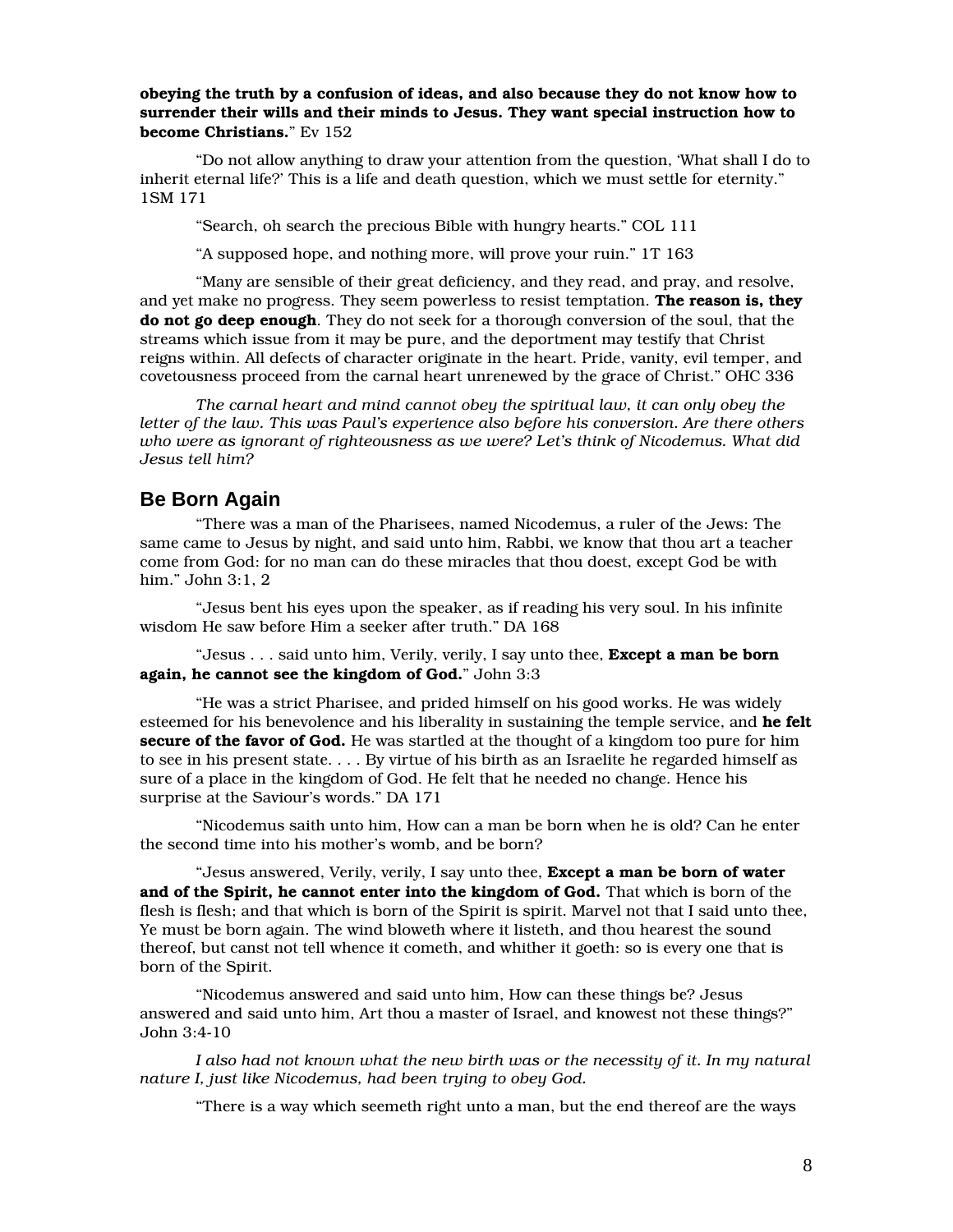of death." Prov. 14:12

"By nature the heart is evil, and 'who can bring a clean thing out of an unclean? Not one.' Job 14:4. No human invention can find a remedy for the sinning soul. 'The carnal mind is enmity against God: for it is not subject to the law of God, neither indeed can be.' Rom. 8:7. 'Out of the heart proceed evil thoughts, murders, adulteries, fornications, thefts, false witness, blasphemies.' Math.  $15:19$ . The fountain of the heart must be purified before the streams can become pure. He who is trying to reach heaven by his own works in keeping the law is attempting an impossibility. There is no safety for one who has merely a legal religion, a form of godliness. The Christian's life is not a modification or improvement of the old, but a transformation of nature. There is a death to self and sin, and a new life altogether. This change can be brought about only by the effectual working of the Holy Spirit." DA 172

*I also had not known the need of a death to self and sin and the need of the Holy Spirit to regenerate the heart.* 

"The new birth is a rare experience in this age of the world. This is the reason why there are so many perplexities in the churches. Many, so many, who assume the name of Christ are unsanctified and unholy. They have been baptized, but they are buried alive. Self did not die, and therefore they did not rise to newness of life in Christ." 6BC 1075

*How sad! There are so many problems in churches and homes because people don't know how to die to self and be born again. They do not know how to let God's love control them.*

*Think a moment; were you taught, before your baptism, to leave the sins of the world? Smoking, drinking, adultery, stealing, and so on? When I ask this question in our churches, usually almost every hand goes up. But when I ask: How many of you, before your baptism, were taught how to die to self and give up the right to all the heart sins - hatred, anger, bitterness, resentment, impatience, irritation, jealousy, and selfishness? few, if any, hands go up. This is our problem! So few have understood how to surrender the heart with all the heart sins. I was not taught these things either, and as long as I did not commit exterior sins, I thought I was a good Christian. I made excuses for my defects of character; resentment, impatience, and irritation. But when I surrendered my whole heart to God, then He could cleanse me from all my heart sins.* 

#### "The blood of Jesus his Son cleanses us from all  $sin$ ." 1 John 1:7

"If we confess our sins, he is faithful and just to forgive us our sins, and to cleanse us from all unrighteousness." 1 John 1:9

"For 'if any man be in Christ, he is a **new creature**: old things are passed away; behold, all things are become new.' 2 Cor. 5:17. That which was objectionable in the character is purified from the soul by the love of Jesus. All selfishness is expelled, all envy, all evil-speaking, is rooted out, and a radical transformation is wrought in the heart." RH 7-22-1890

"Many who profess to follow Christ have not genuine religion. They do not reveal in their lives the fruit of true conversion. They are controlled by the same habits, the same spirit of faultfinding and selfishness, which controlled them before they accepted Christ.

"No one can enter the city of God who has not a knowledge of genuine conversion. In true conversion the soul is born again. A new spirit takes possession of the temple of the soul. A new life begins. Christ is revealed in the character." RH 7-30-1901

"For what the law could not do, in that it was weak through the flesh, God sending his own Son in the likeness of sinful flesh, and for sin, condemned sin in the flesh: that the righteousness of the law might be fulfilled in us, who walk not after the flesh, but after the Spirit." Rom. 8:3, 4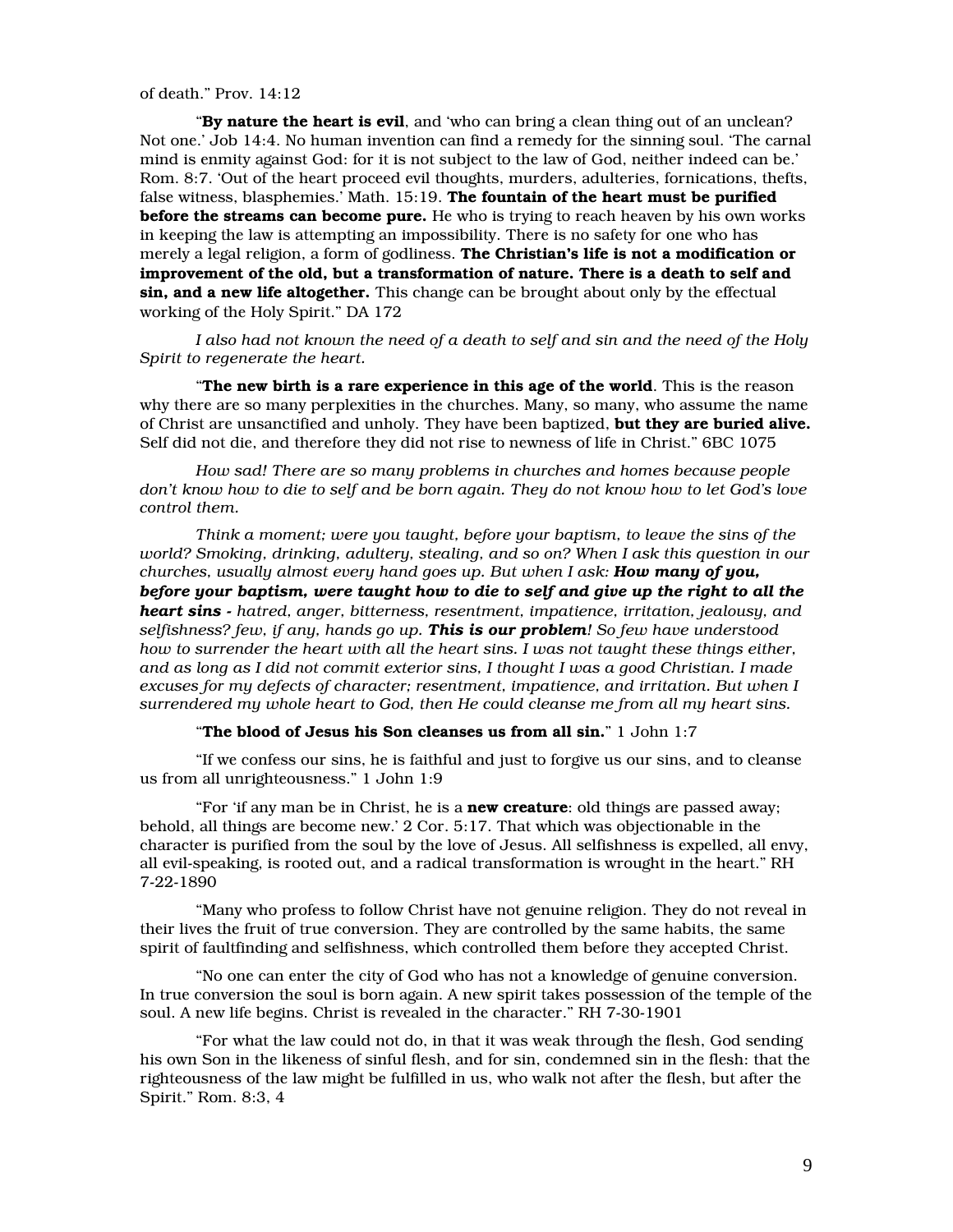"While the law is holy, the Jews could not attain righteousness by their own efforts to keep the law. The disciples of Christ must obtain righteousness of a different character from that of the Pharisees, if they would enter the kingdom of heaven. God offered them, in His Son, the perfect righteousness of the law. If they would open their hearts fully to receive Christ, then the very life of God, His love, would dwell in them, transforming them into His own likeness; and thus through God's free gift they would possess the righteousness which the law requires. . . . a reproduction in themselves of the character of Christ." MB 54, 55

"Nicodemus . . . searched the Scriptures in a new way, not for the discussion of a theory, but in order to receive life for the soul. He began to see the kingdom of heaven as he submitted himself to the leading of the Holy Spirit." DA 175

"We may have flattered ourselves, as did Nicodemus, that our life has been upright, that our moral character is correct, and think that we need not humble the heart before God, like the common sinner; but when the light from Christ shines into our souls, we shall discern the selfishness of motive, the enmity against God, that has defiled every act of life. Then we shall know that our righteousness is indeed as filthy rags, and that the blood of Christ alone can cleanse us from the defilement of sin, and renew our hearts in His own likeness." SC 28

"The great burden of every soul should be, Is my heart renewed? Is my soul transformed? Are my sins pardoned through faith in Christ? Have I been born again?" 2SM 117

*Did Jesus tell us about others who had the same misunderstanding? What were the foolish virgins needing?* 

# **Have Oil in Your Vessel**

"Then shall the kingdom of heaven be likened unto ten virgins, which took their lamps, and went forth to meet the bridegroom. And five of them were wise, and five were foolish. They that were foolish took their lamps, and took no oil with them: but the wise took oil in their vessels with their lamps.

"While the bridegroom tarried, they all slumbered and slept. And at midnight there was a cry made, Behold, the bridegroom cometh; go ye out to meet him. Then all those virgins arose, and trimmed their lamps. And the foolish said unto the wise, Give us of your oil; for our lamps are gone out. But the wise answered, saying, Not so; lest there be not enough for us and you: but go rather to them that sell and buy for yourselves.

"And while they went to buy, the bridegroom came; and they that were ready went in with him to the marriage: **and the door was shut**. Afterward came also the other virgins, saying, Lord, Lord, open to us. But he answered and said, Verily I say unto you, I know you not." Matt. 25:1-12

#### *What is the meaning of this very important parable?*

"The two classes of watchers represent the two classes who profess to be waiting for their Lord. They are called virgins because they profess a pure faith. By the lamps is represented the word of God.  $\dots$  The oil is a symbol of the Holy Spirit.  $\dots$  In the parable all the ten virgins went out to meet the bridegroom. All had lamps and vessels for oil. . . . But five have neglected to fill their flasks with oil. . . .

"For a time there was seen no difference between them. So with the church that lives just before Christ's second coming. All have a knowledge of the Scriptures. All have heard the message of Christ's near approach, and **confidently** expect His appearing. . . . Behold, the Bridegroom cometh; go ye out to meet him.' **many** are unready. They have no oil in their vessels with their lamps. They are destitute of the Holy Spirit." COL 406, 408

"All had lamps, that is, an outward semblance of religion; but only five of them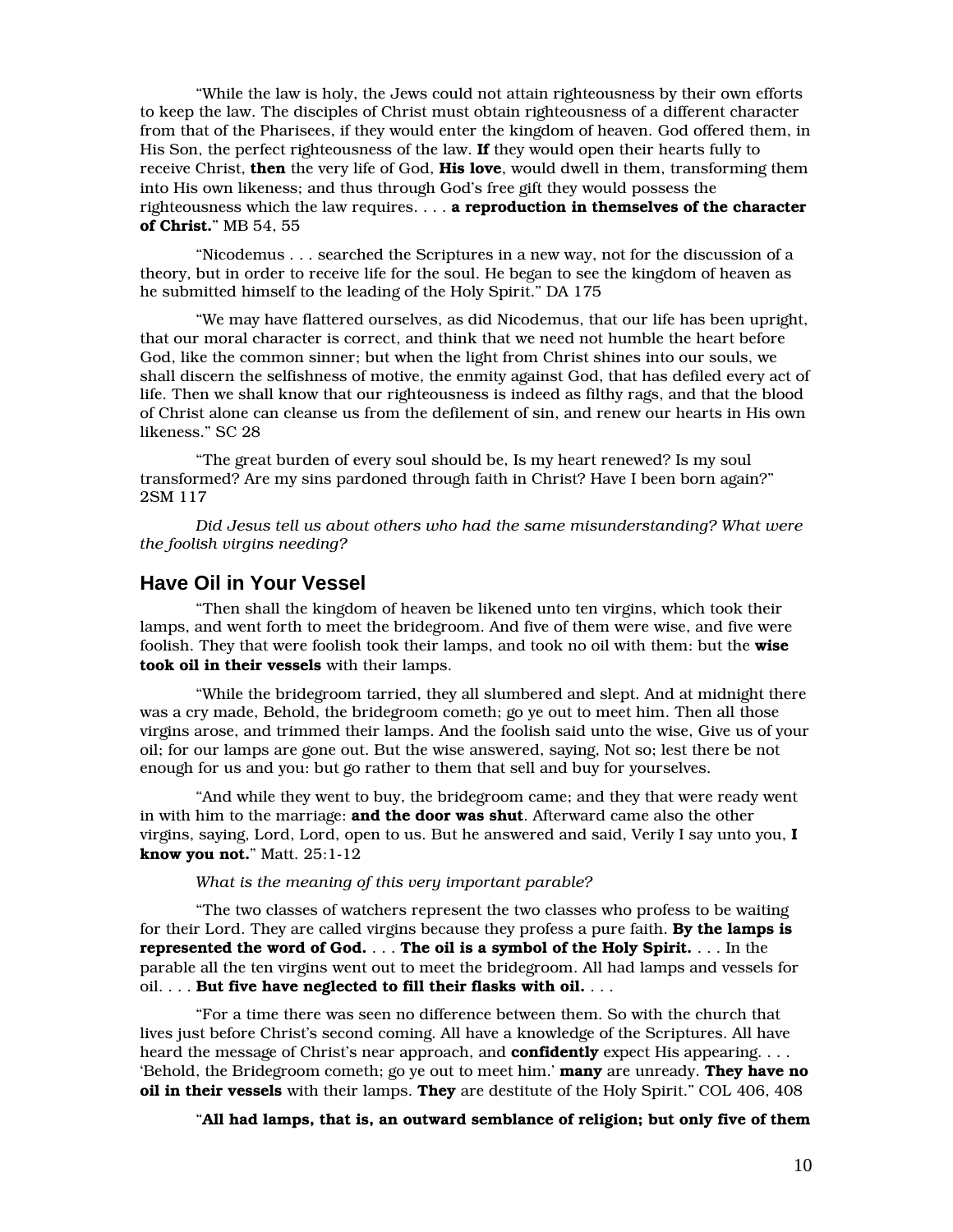#### had the inward piety. Five of them were wanting in the oil of grace. The Spirit of life in Christ Jesus, the Holy Spirit, was not abiding in their hearts." SD 118

*All had lamps with oil. All were studying the Word of God and asking the Holy Spirit to guide them, but only five had invited the Holy Spirit into the life, which is represented by the vessels*.

#### "Now if any man have not the Spirit of Christ, he is none of his." Rom. 8:9

"Here is the **greatest deception** that can affect the human mind; these persons believe that they are right when they are wrong. . . . They are found wanting when it is forever too late to have their wants supplied." 1T 417

*I had been one of those foolish virgins. I was sincerely living and working for God, but had not realized that I had no oil in the vessel.* 

"The class represented by the foolish virgins are not hypocrites. They have a regard for the truth, they have advocated the truth, they are attracted to those who believe the truth; but they have not yielded themselves to the Holy Spirit's working. They have not fallen upon the Rock, Christ Jesus, and permitted their old nature to be **broken up.** . . . The Spirit works upon man's heart, according to his desire and consent implanting in him a new nature; but the class represented by the foolish virgins have been content with a superficial work. They do not know God. They have not studied His character; they have not held communion with Him; therefore they do not know how to trust, how to look and live." COL 411

"There is a way which seemeth right unto a man, but the end thereof are the ways of death." Prov. 14:12

*Sometimes people say, "You make us feel so lost!" Praise God, because there is still time to be purified from sin and receive the Holy Spirit into the life. Can you imagine how these sincere people, represented by the five foolish virgins, will feel when Jesus comes and it is forever too late? I am so thankful my father cried for help and woke me up before it was too late to get the oil into my vessel.* 

"Now is the time to entreat that souls shall not only hear the word of God, but without delay secure oil in their vessels with their lamps. That oil is the righteousness of Christ. It represents character, and character is not transferable. No man can secure it for another. Each must obtain for himself a character purified from every stain of sin." TM 233, 234

"Purify yourselves, you who bear the vessels of the Lord." Isa. 52:11

"All heaven is waiting for channels through which can be poured the holy oil to be a joy and blessing to human hearts. . . . If all were willing to receive, all would become filled with His Spirit." COL 419

"The religion of Christ means more than the forgiveness of sin; it means taking away our sins, and filling the vacuum with the graces of the Holy Spirit." COL 419, 420

"By implanting in their hearts the principles of His word, the Holy Spirit develops in men the attributes of God. The light of His glory - His character - is to shine forth in His followers. Thus they are to glorify God, to lighten the path to the Bridegroom's home, to the city of God, to the marriage supper of the Lamb." COL 414

*What else do we need to be prepared for the marriage supper?* 

# **Put On the Wedding Garment**

"The kingdom of heaven is like unto a certain king, which made a marriage for his son, . . . And when the king came in to see the guests, he saw there a man which had not on a wedding garment: and he saith unto him, Friend, how camest thou in hither not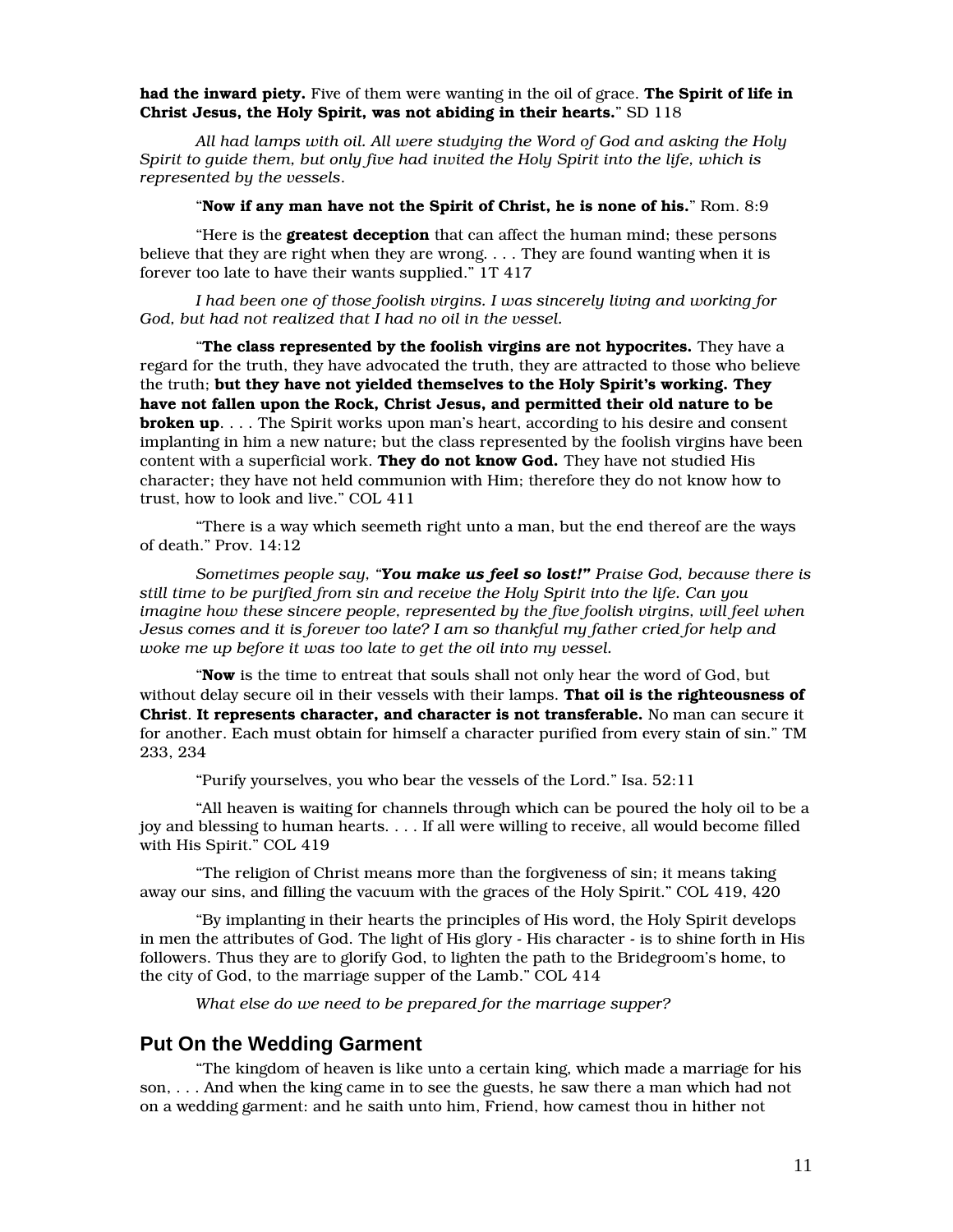having a wedding garment? And he was speechless. Then said the king to the servants, Bind him hand and foot, and take him away, and cast him into outer darkness; there shall be weeping and gnashing of teeth. For many are called, but few are chosen." Matt.  $22:2$ . 11-14

"Calling and justification are not one and the same thing. Calling is the drawing of the sinner to Christ, and it is a work wrought by the Holy Spirit upon the heart, convicting of sin, and inviting to repentance." 1SM 390

*We are all called, but only those who have put on the wedding garment will be chosen. What is the wedding garment?* 

"The parable of the wedding garment opens before us a lesson of the highest consequence. By the marriage is represented the union of humanity with divinity; the wedding garment represents the character all must possess who shall be accounted fit guests for the wedding." COL 307

"To the church it is given 'that she should be arrayed in fine linen, clean and white,' 'not having spot, or wrinkle, or any such thing.' The fine linen, says the Scripture, 'is the righteousness of saints.' Rev. 19:8; Eph. 5:27. It is the righteousness of Christ, His own unblemished character, that through faith is imparted to all who receive Him as their personal Saviour." COL 310

### *How do we get this imparted character, which is the righteousness of saints?*

"By His perfect obedience He made it possible for every human being to obey God's commandments. When we submit ourselves to Christ, the heart is united with His heart, the will is merged in His will, the mind becomes one with His mind, the thoughts are brought into captivity to Him; we live His life. This is what it means to be clothed with the garment of His righteousness." COL 312

*Many do not want to believe this. They believe that the wedding garment is just a covering Christ gives us when He comes, but they are deceived. The garment is the character which God works in us.* 

"The righteousness of Christ is not a cloak to cover unconfessed and unforsaken sin; it is a principle of life that transforms the character and controls the conduct. Holiness is wholeness for God; it is the entire surrender of heart and life to the indwelling of the principles of heaven." DA 555, 556

"Even your thoughts must be brought into subjection to the will of God and your feelings under the control of reason and religion. Your imagination was not given you to be allowed to run riot and have its own way without any effort at restraint or discipline. **If the** thoughts are wrong the feelings will be wrong, and the thoughts and the feelings combined make up the moral character." 5T 310

"Moral perfection is required of all. Never should we lower the standard of righteousness in order to accommodate inherited and cultivated tendencies to wrongdoing. We need to understand that imperfection of character is sin." COL 330

"Men may now excuse their defects of character, but in that day they will offer no excuse." COL 317

"God will accept nothing but purity and holiness; one spot, one wrinkle, one defect in the character, will forever debar them from heaven, with all its glories and treasures." 2T 453

*What are spots and defects of character? Since the "thoughts and the feelings combined make up the moral character," defects must be wrong thoughts and feelings, or wrong attitudes. How could God allow us into heaven with hearts having resentment, bitterness, envy, jealousy, hatred, evil surmising, or any other defects of character? The character will not be changed when Jesus comes.*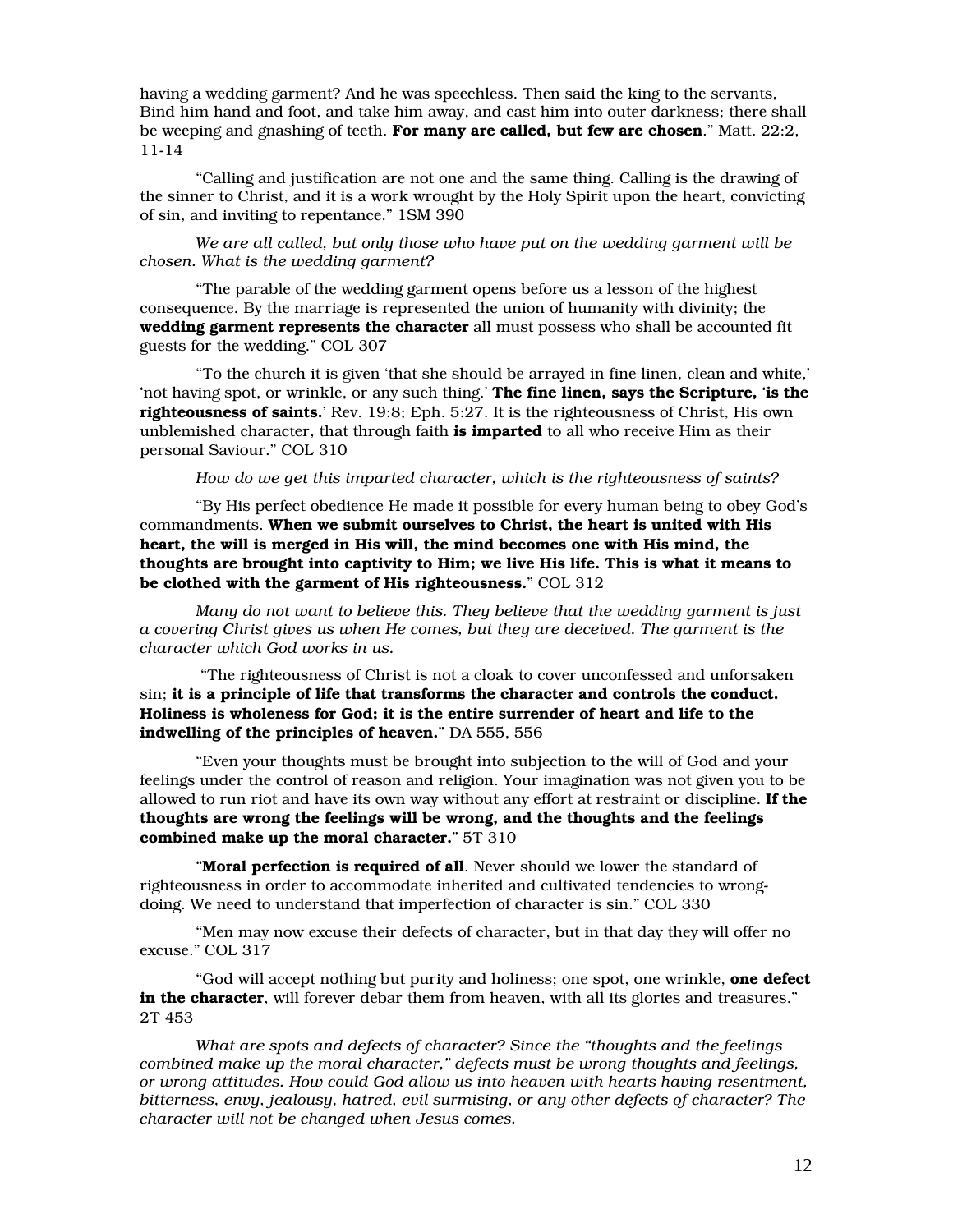"Many are deceiving themselves by thinking that the character will be transformed at the coming of Christ, but there will be no conversion of heart at His appearing. Our defects of character must here be repented of, and through the grace of Christ we must overcome them while probation shall last." AH 319

"If we confess our sins, he is faithful and just to forgive us our sins, and to cleanse us from all unrighteousness." 1 John 1:9

"The blood of Jesus his Son cleanses us from all  $sin$ ." 1 John 1:7

*Today our hearts may be clean. Today we may have a right attitude. If we will come to Jesus and give Him all our wrong thoughts and feelings, our wrong attitudes, the blood of Jesus will cleanse us from all sin. He can change our hearts and fill us with His love today.* 

"Christ also loved the church, and gave himself for it; that he might sanctify and cleanse it with the washing of water by the word, that he might present it to himself a glorious church, not having spot, or wrinkle, or any such thing, but that it should be holy and without blemish." Eph. 5:25-27

"It is only the blessed and holy who will be ready for the first resurrection; for when Christ comes, He will not change the character. . . .The Word of God declares that we must be found blameless, without spot or wrinkle or any such thing." ST 2-9-1891

"It is the spiritual and moral character that is of value in the sight of Heaven, and that will survive the grave and be made glorious with immortality for the endless ages of eternity." 1SM 259

"Be diligent that ye may be found of him in peace, without spot, and blameless." 2 Peter 3:14

"The grace of Christ must be woven into every phase of the character." CH 633

"In his efforts to reach God's ideal for him, the Christian is to despair of nothing. Moral and spiritual perfection, through the grace and power of Christ, is promised to all. Jesus is the source of power, the fountain of life.  $\ldots$  At every step we touch His living power." AA 478

*We will look at one more example of people who thought they were true followers of Jesus but then discovered that they were deceived. What were the Laodiceans needing?* 

## **Be a Hot Christian**

"Unto the angel of the church of the Laodiceans write; these things saith the Amen, the faithful and true witness, the beginning of the creation of God; I know thy works, that thou art neither cold nor hot: I would thou wert cold or hot. So then **because thou art** lukewarm, and neither cold nor hot, I will spue thee out of my mouth." Rev. 3:14-16

"The Laodicean message applies to the people of God who profess to believe present truth. The greater part are lukewarm professors."  $4T 87$ 

*Laodicea does not mean "lukewarm" but "a people judged." We are living in the time of the judgment and as the Lord looks at His church, He finds that the majority are lukewarm, and He wants them to understand their true condition.* 

*The following diagram illustrates the three kinds of people mentioned in the message to Laodicea.*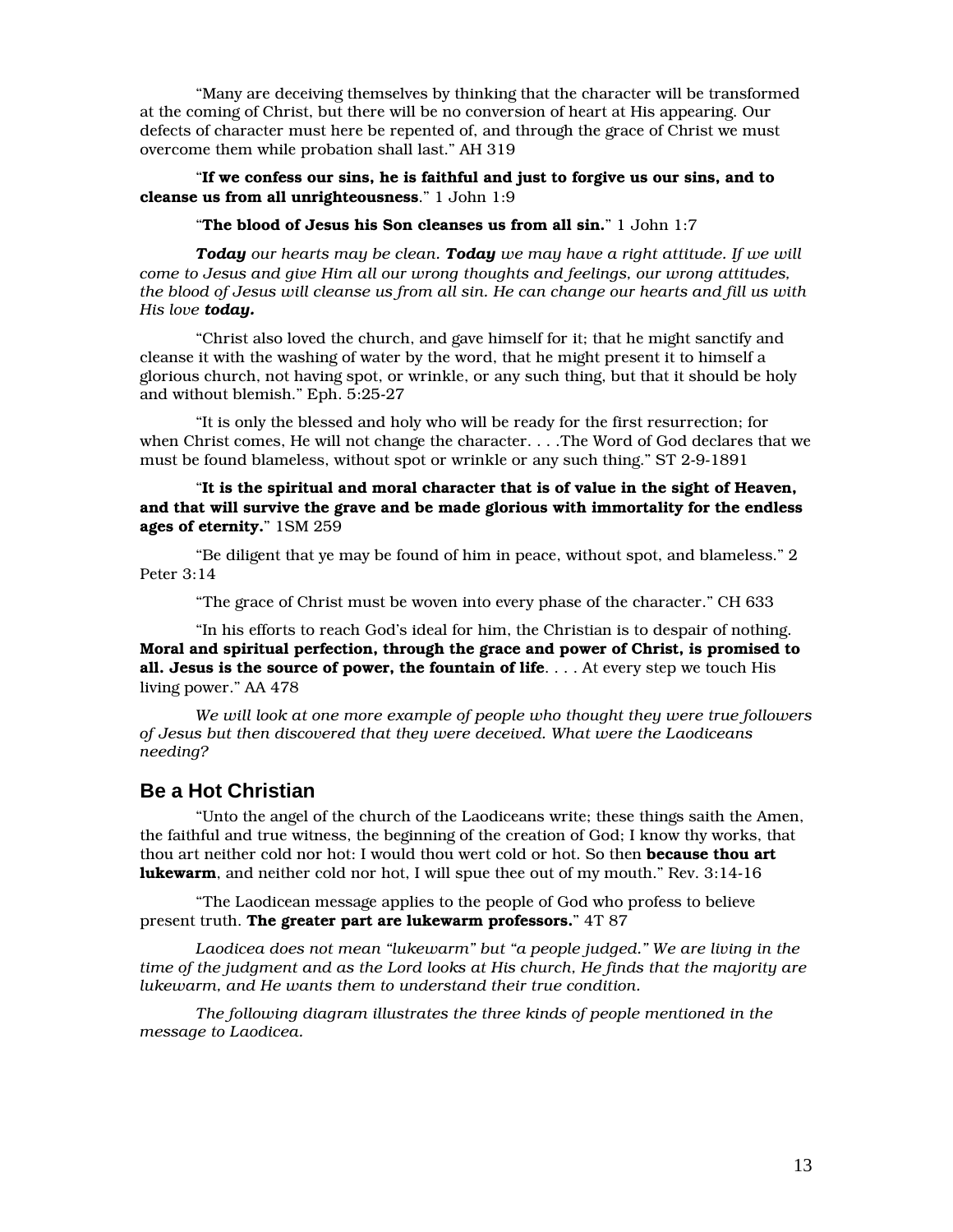

*The hot have experienced the new birth and know the necessity of daily allowing the Holy Spirit to control their spirit. If they fail, they do not excuse their sins, but quickly ask forgiveness and cleansing. The cold know they are not in a saving relationship with God. But the lukewarm think they are right with God, not knowing that they are in a lost condition.* 

"Because thou sayest, I am rich, and increased with goods, and have need of nothing; and **knowest not** that thou art wretched, and miserable, and poor, and blind, and naked." Rev. 3:17

"How plainly is pictured the position of those who think they have all the truth, who take pride in their knowledge of the word of God, while its sanctifying power has not been felt in their lives." 1SM 357

"If the **inner life** of many who profess the truth were presented before them, they would not claim to be Christians." 5T 161

"They may be crying, 'The temple of the Lord, the temple of the Lord are we,' while . . . the courts of the soul temple may be the haunt of envy, pride, passion, evil surmising, bitterness, and hollow formalism. Christ looks mournfully upon His professed people who feel rich and increased in the knowledge of the truth, and who are yet destitute of the truth in life and character." OHC 349

#### "The internal work of grace is wanting in their hearts."  $4T 88$

"What greater deception can come upon human minds than a confidence that they are right when they are all wrong! The message of the True Witness finds the people of God in a sad deception, yet honest in that deception." 3T 252, 253

*I was honest in my deception also. I thought lukewarmness meant we were not working hard enough for God, but that is not the meaning. I was busy working for God, but did not know that I was wretched, poor, blind and naked. When I realized my condition, Jesus had the remedy.* 

"I counsel thee to buy of me gold tried in the fire, that thou mayest be rich; and white raiment, that thou mayest be clothed, and that the shame of thy nakedness do not appear; and anoint thine eyes with eyesalve, that thou mayest see." Rev. 3:18

"The gold tried in the fire is faith that works by love. Only this can bring us into harmony with God." COL 158

"For in Jesus Christ neither circumcision availeth anything, nor uncircumcision; but faith which worketh by love." Gal. 5:6

"Man needs a power out of and above himself to restore him to the likeness of God; but because he needs divine aid, it does not make human activity unessential. Faith on the part of man is required; for faith works by love and purifies the soul." 1SM 375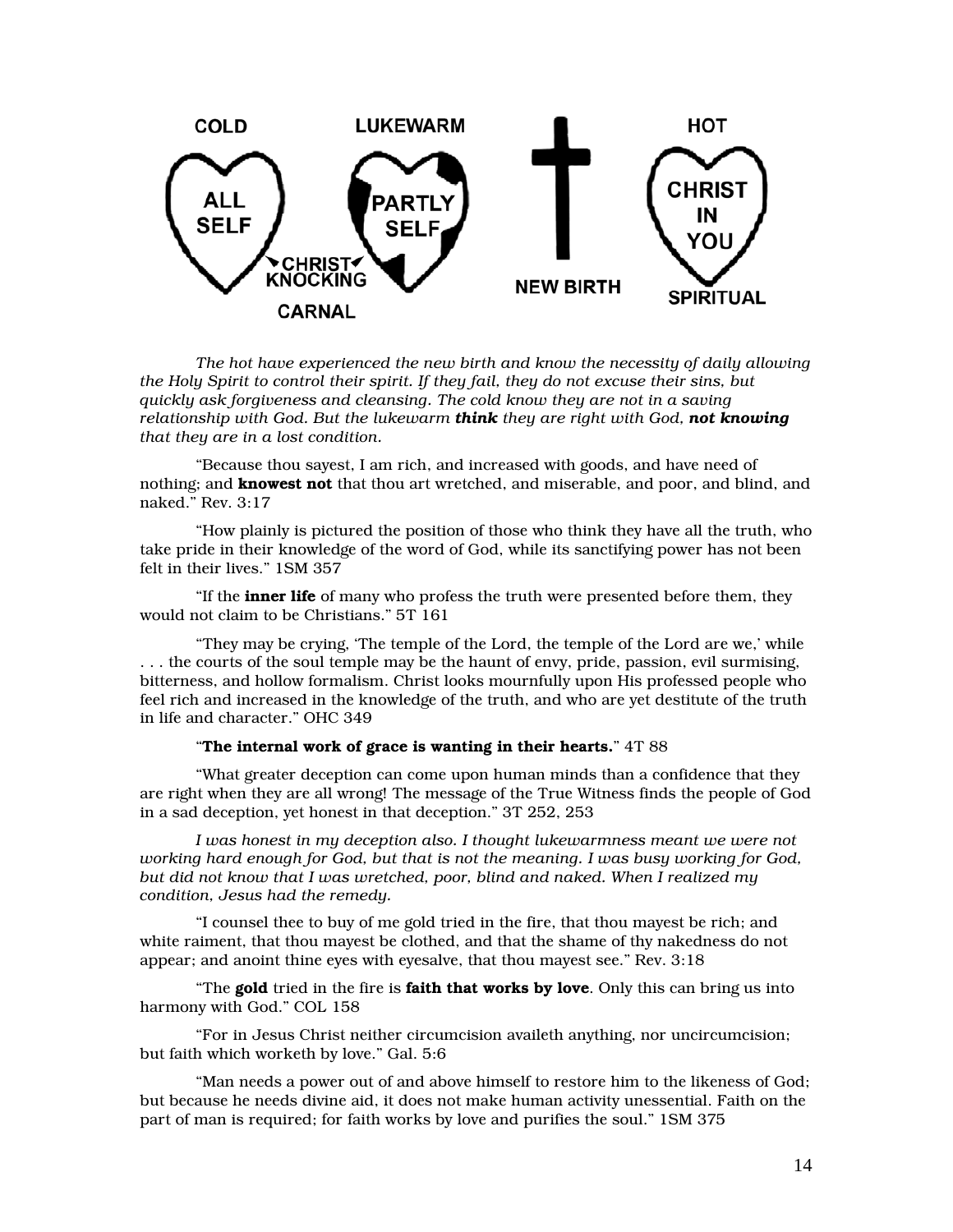"The **white raiment** is the righteousness of Christ that may be wrought into the character. Purity of heart, purity of motive, will characterize every one who is washing his robe, and making it white in the blood of the Lamb." 7BC 965

"It is in this life that we are to put on the robe of Christ's righteousness. This is our only opportunity to form characters for the home which Christ has made ready for those who obey His commandments." COL 319

"The eye is the sensitive conscience, the inner light, of the mind. Upon its correct view of things the spiritual healthfulness of the whole soul and being depends. The 'eyesalve,' the word of God, makes the conscience smart under its application; for it convicts of sin. But the smarting is necessary that the healing may follow, and the eye be single to the glory of God." 7BC 965

"If one sin is cherished in the soul, or one wrong practice retained in the life, the whole being is contaminated. The man becomes an instrument of unrighteousness." DA 313

*What must we do?* 

# **Invite Jesus into Your Heart**

"Behold, I stand at the door, and knock: if any man hear my voice, and open the door, I will come in to him, and will sup with him, and he with me." Rev. 3:20

"How willing is Christ to take possession of the soul temple if we will let Him! He is represented as waiting and knocking at the door of the heart. Then why does He not enter? It is because the love of sin has closed the door of the heart. As soon as we consent to give sin up, to acknowledge our guilt, the barrier is removed between the soul and the Saviour." 1SM 325

"I saw that many have so much rubbish piled up at the door of their heart that they cannot get the door open. Some have difficulties between themselves and their brethren to remove. Others have evil tempers, selfish covetousness, to remove before they can open the door. Others have rolled the world before the door of their heart, which bars the door. All this rubbish must be taken away, and then they can open the door and welcome the Saviour in." 1T 143

"The expulsion of sin is the act of the soul itself. True, we have no power to free ourselves from Satan's control; but when we desire to be set free from sin, and in our great need cry out for a power out of and above ourselves, the powers of the soul are imbued with the divine energy of the Holy Spirit, and they obey the dictates of the will in fulfilling the will of God." DA 466

"Humble yourselves before God, and make an earnest effort to empty the soul temple of all rubbish - all envyings, all jealousies, all suspicions, all faultfindings. 'Cleanse your hands, ye sinners; and purify your hearts, ye double-minded.' James 4:8." 5T 163

*How do I do this? Pray, Lord, here is my heart, with all my heart sins, - my resentment, my bitterness, my hatred, my blaming others for my sins of irritation and impatience - or whatever is in your heart. Take my heart and cleanse me from all sin and create in me a new heart and come into my life and empower me by your Holy Spirit. Jesus can do it today if we will surrender all to Him.* 

"If we ask Him, the Lord will give us the Holy Spirit to cleanse the habitation of the soul; for every room of the temple of God must be entered and purified." RH 9-10-1895

"When one is **fully emptied of self,** when every false god is cast out of the soul, the vacuum is filled by the inflowing of the Spirit of Christ. Such a one has the faith that purifies the soul from defilement. He is conformed to the Spirit, and he minds the things of the Spirit. He has no confidence in self. Christ is all and in all." GW 287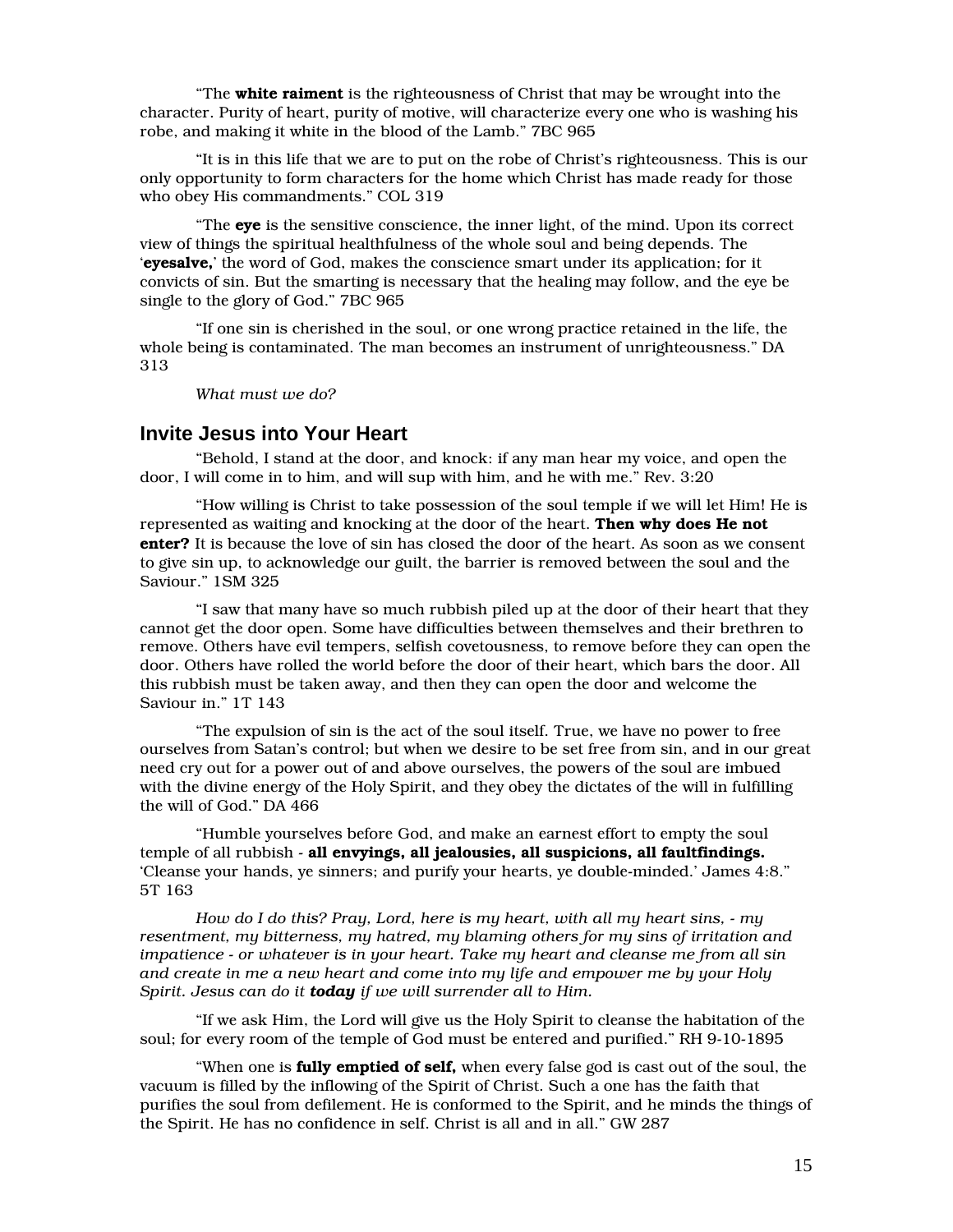*If we realize our lost condition there is no need to feel discouraged. God has a wonderful plan to save us and to give us power to live the sanctified life. We must discover His plan and then cooperate with Him.*

# *COOPERATE WITH GOD IN YOUR SALVATION*

"Work out your own salvation with fear and trembling. For it is God which worketh in you both to will and to do of his good pleasure." Phil. 2:12, 13

"To make God's grace our own, we must act our part. The Lord does not propose to perform for us either the willing or the doing. His grace is given to work in us to will and to do, but never as a substitute for our effort. Our souls are to be aroused to cooperate. The Holy Spirit works in us, that we may work out our own salvation." MYP 147

God's Part 1. He Will Draw You 2. He Will Convict You of Sin, Righteousness, and Judgment 3. He Will Give You Repentance 4. He Will Forgive, Cleanse, Regenerate, and Free You to Live the Sanctified Life 5. He Will Live in You and Empower You 6. He Will Make a Way of Escape When You Are Tempted 7. He will Be Your Advocate if You Fall Our Part 1. Do not Resist His Drawing 2. Acknowledge Your Guilt and Need of His Righteousness 3. Confess and Forsake Your Sins and Give Him Your Heart 4. Believe and Accept 5. Live by His Power and Bear Much Fruit 6. Take God's Way of Escape and Submit to Him 7. Repent and Turn Back to Him

*The following is an outline of how we can cooperate with God.* 

*As you may have noticed, all of God's part has to do with working in our hearts while our part is to cooperate and work out what He works in. I had not understood this and so I had been trying on my own to keep my heart right. What is the first work that Jesus does to help us?* 

## **He Will Draw You**

*Jesus said,* "I, if I be lifted up from the earth, will draw all men unto me." John 12:32

"The very first and the most important thing is to melt and subdue the soul by presenting our Lord Jesus Christ as the sinbearer, the sin-pardoning Saviour, making the gospel as clear as possible." EV 264

*Jesus was lifted up on the cross to die for our sins, so He can forgive and cleanse us and restore us to Himself. This is the most important truth in the word of God.* 

"For God so loved the world, that he gave his only begotten Son, that whosoever believeth in him should not perish, but have everlasting life. For God sent not his Son into the world to condemn the world; but that the world through him might be saved." John 3:16, 17

"And thou shalt call his name Jesus: for he shall save his people from their sins." Matt. 1:21

"All we like sheep have gone astray; we have turned everyone to his own way; and the Lord hath laid on him the iniquity of us all." Isa. 53:6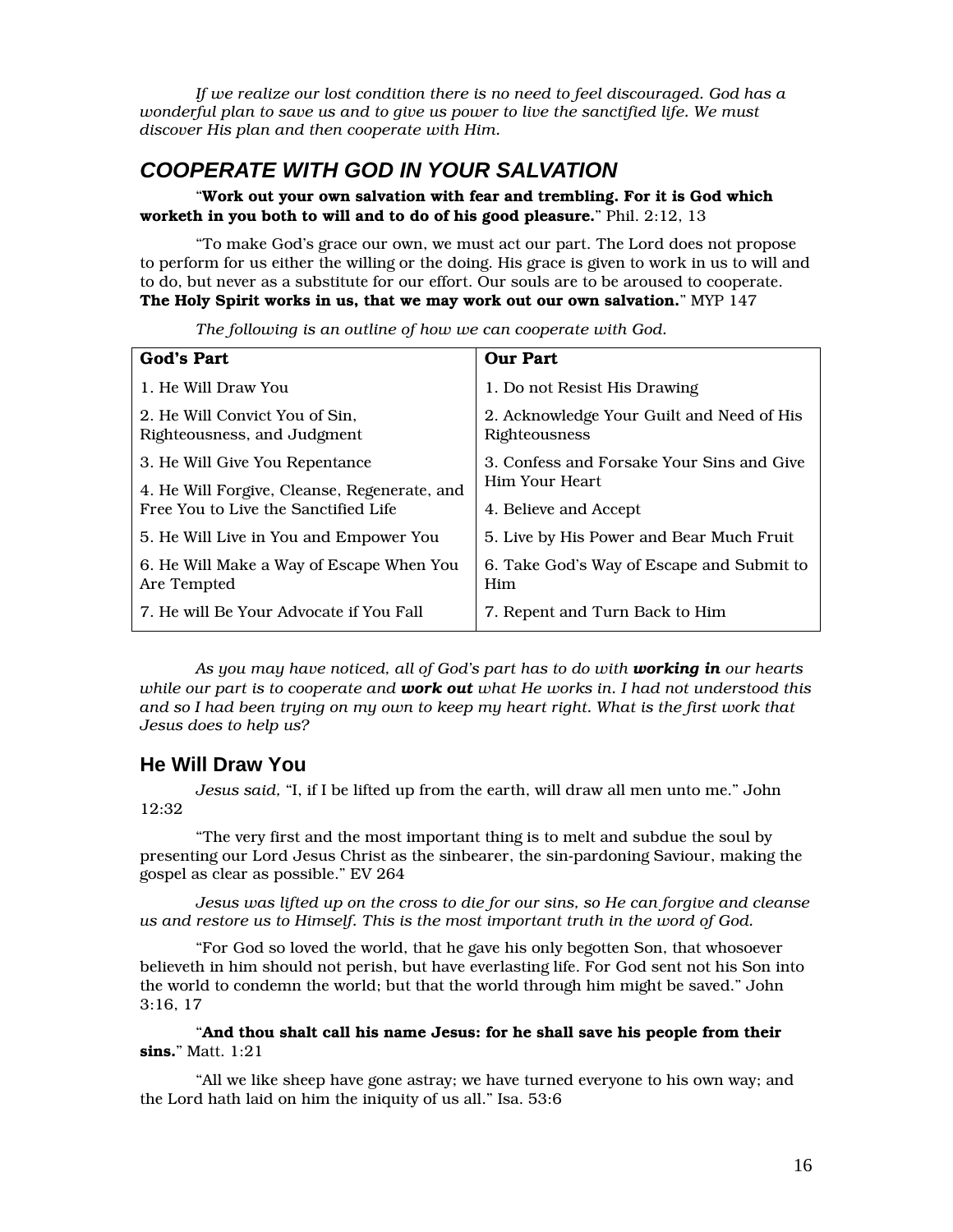"Hating sin with a perfect hatred, He yet gathered to His soul the sins of the whole world. Guiltless, He bore the punishment of the guilty. Innocent, yet offering Himself as a substitute for the transgressor. The guilt of every sin pressed its weight upon the divine soul of the world's Redeemer. The evil thoughts, the evil words, the evil deeds of every son and daughter of Adam, called for retribution upon Himself; for He had become man's substitute. Though the guilt of sin was not His, His spirit was torn and bruised by the transgressions of men, and He who knew no sin became sin for us, that we might be made the righteousness of God in Him." 1SM 322

*Jesus really felt all our sins and experienced the guilt of them, and He truly wants to make us righteous in Him.* 

### "For he hath made him to be sin for us, who knew no sin; that we might be made the righteousness of God in him." 2Cor. 5:21

"As soon as Christ entered the wilderness of temptation, His visage changed. . . . The weight of the sins of the world was pressing His soul, . . . He realized the strength of indulged appetite and of unholy passion that controlled the world, which had brought upon man inexpressible suffering." 1SM 271

"What God foretold by the mouth of all the prophets, that his Christ should suffer, he thus fulfilled." Acts 3:18 RSV

"Could Satan have induced Christ to yield to a single temptation, could he have led Him by one act or even thought to stain His perfect purity, the prince of darkness would have triumphed over man's Surety, and would have gained the whole human family to himself. But while Satan could distress, he could not contaminate. He could cause agony, but not defilement. He made the life of Christ one long scene of conflict and trial." PK 701

"He was oppressed, and he was afflicted, yet he opened not his mouth: he is brought as a lamb to the slaughter, and as a sheep before her shearers is dumb, so he openeth not his mouth." Isa. 53:7

"In His closing hours, while hanging upon the cross, He experienced to the fullest extent what man must experience when striving against sin. He realized how bad a man may become by yielding to sin. He realized the terrible consequences of the transgression of God's law; for the iniquity of the whole world was upon Him." 5BC 1082

### "He himself bore our sins in his body on the tree, that we might die to sin and live to righteousness." 1 Peter 2:24

"While the sinner is yet far from the Father's house, wasting his substance in a strange country, the Father's heart is yearning over him; and every longing awakened in the soul to return to God is but the tender pleading of His Spirit, wooing, entreating, drawing the wanderer to His Father's heart of love." SC 54

#### "I have loved thee with an everlasting love: therefore with lovingkindness have I drawn thee." Jer. 31:3

*Many children have not experienced a father's love. They have been rejected and abused and therefore they find it difficult to believe that God truly loves them and wants to save them. When our son was growing up, I sensed that he felt he could not be saved. I did not understand why until much later.* 

*When he started school he seemed unable to learn to read, so the teachers thought he was either dumb or lazy. I did my best to teach him, but it was very difficult. We did not know he had a condition called dyslexia until I read about it when he was twenty-two years old. We discovered that he could see only two letters at a time, and he saw them backwards. As I shared with him his problem, he said, "Oh mom, everybody thought I was dumb or lazy, but inside me I knew it was not true, and you were the only one who still had faith in me."*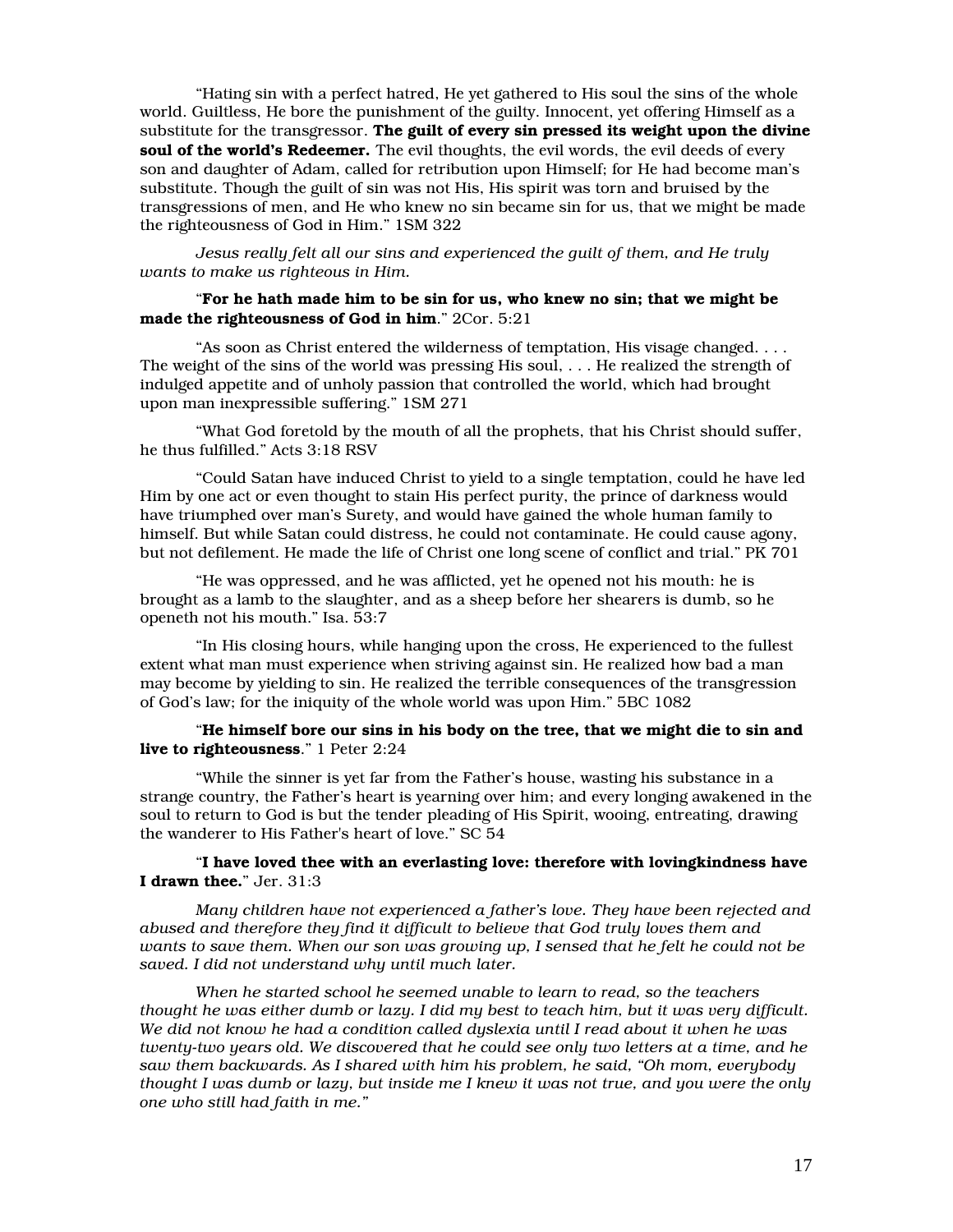*I then encouraged him to read The Desire of Ages, a book on the life of Christ. When he finished reading it he exclaimed, "Isn't it wonderful that God loves me!" Then he could surrender himself to God because he finally understood that God had always loved him and would not reject him as people had done.* 

### "The very first step in approaching God is to know and believe the love that He has to us; for it is through the drawing of His love that we are led to come to Him." MB 104, 105

"By an agency as unseen as the wind, Christ is constantly working upon the heart. Little by little, perhaps unconsciously to the receiver, impressions are made that tend to draw the soul to Christ. These may be received through meditating upon Him, through reading the Scriptures, or through hearing the word of the living preacher. Suddenly, as the Spirit comes with more direct appeal, the soul gladly surrenders itself to Jesus. By many this is called sudden conversion; but it is the result of long wooing by the Spirit of God, - a patient, protracted process." DA 172

## **Do Not Resist His Drawing**

"Incline your ear, and come unto me: hear, and your soul shall live." Isa. 55:3

"The light shining from the cross reveals the love of God. His love is drawing us to Himself. If we do not resist this drawing, we shall be led to the foot of the cross in repentance for the sins that have crucified the Saviour. Then the Spirit of God through faith produces a new life in the soul. The thoughts and desires are brought into obedience to the will of Christ. The heart, the mind, are created anew in the image of him who works in us to subdue all things to Himself." DA 175, 176

"Every one that will submit to be ransomed, Christ will rescue from the pit of corruption and from the briers of sin." COL 188

"The way has been made clear for all those who choose to hear, repent, and believe. All heaven is waiting the sinner's cooperation, and the only barrier that stands in his way is one which he alone can remove, his own will. He must submit to the will of God, and through repentance and faith, come unto God for salvation. No one will be forced against his will; Christ draws, but never compels." RH 3-24-1896

"How shall we escape, if we neglect so great salvation?" Heb. 2:3 *If we do not realize our lost condition, it is easy to neglect that great salvation. The foolish virgins, Nicodemus, the lukewarm, and I, all thought we were in a saving relationship and therefore neglected to study so we could understand our true condition. God knew I was a foolish virgin and so He tried to get my attention. Year after year my conscience would prompt me to study! study!! study!!! God knew if I would just sit down and do some serious searching to understand the plan of salvation, I would realize my lost condition. But it was only when my father cried for help that I finally took the time to do that and discovered my situation.* 

"In one way only can a true knowledge of self be obtained. We must behold Christ! It is ignorance of Him that makes men so uplifted in their own righteousness. When we contemplate His purity and excellence, we shall see ourselves lost and hopeless, clad in garments of self-righteousness, like every other sinner. We shall see that if we are ever saved, it will not be through our own goodness, but through God's infinite grace." COL 159

*What can He do when we realize our need?* 

# **He Will Reprove of Sin, of Righteousness, and of Judgment**

"And when he is come, he will reprove the world of sin, and of righteousness, and of judgment." John 16:8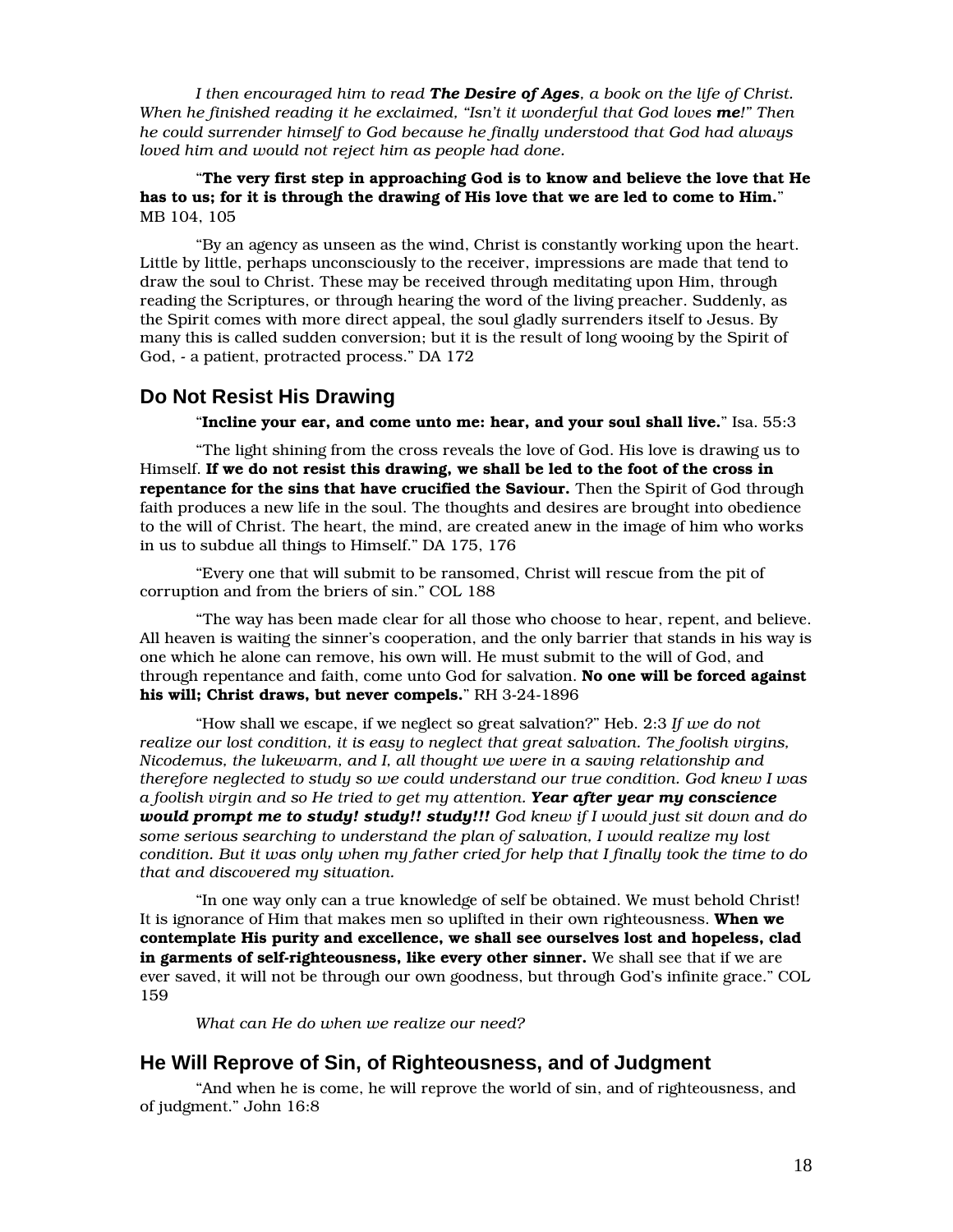*If in any way I had done something wrong, such as cheating or telling a little lie, I would be strongly convicted of having sinned, and I knew I had to confess and correct it. Those sins were easy to see. But what about heart sins? When my father got angry with his children, he blamed the children, and so could excuse himself. And when I had children, I did the same. If I became impatient and irritated, it was someone else who was to blame, because they had done something I did not like or did not want them to do. When my husband was selfish or harsh with the children, I resented him and argued with him. In my mind I blamed him for my resentment. So I excused my heart sins until I started to study. Then God was able to convict me that I did not have righteousness, and that I was not ready for the judgment. I did not have the fruit of the Holy Spirit, which is the character of Christ.* 

"It is through the influence of the Holy Spirit that we are convicted of sin; and feel our need of pardon. None but the contrite are forgiven; but it is the grace of God that makes the heart penitent. He is acquainted with all our weaknesses and infirmities, and He will help us." 1SM 353

"To open their eyes, and to turn them from darkness to light, and from the power of Satan unto God, that they may receive forgiveness of sins, and an inheritance among them which are sanctified by faith in me." Acts 26:18

"God does not send messengers to flatter the sinner. He delivers no message of peace to lull the unsanctified into fatal security. He lays heavy burdens upon the conscience of the wrongdoer, and pierces the soul with arrows of conviction. The ministering angels present to him the fearful judgments of God to deepen the sense of need, and prompt the cry, 'What must I do to be saved?" DA 104

### **Acknowledge Your Guilt and Need of His Righteousness**

"Return, faithless Israel, says the Lord. I will not look on you in anger, for I am merciful, says the Lord; I will not be angry forever. Only acknowledge your guilt, that you rebelled against the Lord your God." Jer. 3:12, 13

*While I was visiting with my family after coming home from India, and we were discussing righteousness by faith, someone suggested that we kneel in a circle and confess any problems between us. As we were kneeling, one of my sisters looked up at father, hoping he would acknowledge how deeply he had wronged her! He couldn't do it, but got up and went outside. I followed, thinking to protect him from himself, because I remembered from my childhood that if dad had to take the blame, he would threaten to kill himself. I put my arms around his neck and held him tight! He was no taller than I. Then I prayed, "Lord, what shall I say to my father?" God impressed me to say, "Dad, the reason you get so tense when all your children come home for a visit, is that you are so afraid we are going to talk about our childhood. You have so deeply wronged your children! The only one you have not wronged is me." He thought for a moment, then said, "Margaret, I have wronged you too!" What was he doing? Acknowledging his guilt!* 

*Then he took me into his bedroom and the guilt just poured out, even sins of his youth. The burden of guilt was crushing him and he did not know what to do.* 

"Men professing to be followers of Christ fall to a low level, always mourning over their shortcomings, but never overcoming and bruising Satan under their feet. Guilt and condemnation constantly burden the soul, and the cry of such might well be: 'O wretched man that I am! Who shall deliver me from the body of this death?'" 6T 52, 53

*He had been rebaptized two years before, hoping the guilt would lift, but it only got heavier. No one had taught him how to come to the cross, and lay down his burden at the feet of Jesus. He did not understand the plan of salvation. Then he cried, "Margaret, help me!" But I did not know how to help him! I could have told him, "Try a little harder," but in that moment I knew it was not the right answer. So I said nothing! I*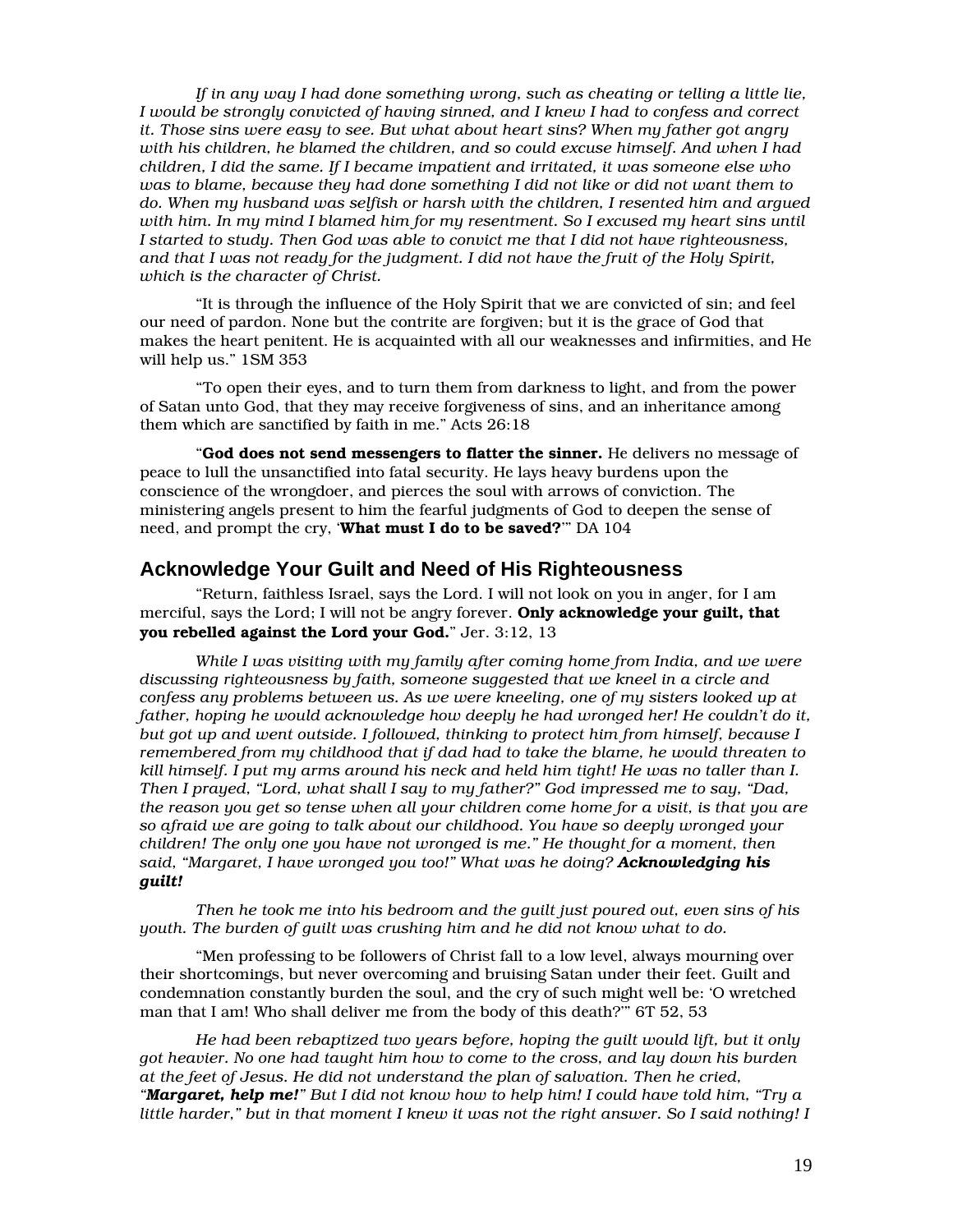*had to leave him in that condition. But I went home and began to search to help my father. As I searched, I discovered my own lost condition. Then I studied to find answers for my own need, and I found them. Later the Lord sent me back to my father and my whole family.* 

"God reveals to us our guilt that we may flee to Christ, and through Him be set free from the bondage of sin." MB 10

"The guilty know just what sins to confess that their souls may be clean before God. Jesus is now giving them opportunity to confess, to repent in deep humility." 1T 156

### "Those who have not humbled their souls before God in acknowledging their guilt, have not yet fulfilled the first condition of acceptance." SC 37, 38

*If you become impatient or irritated with someone, do not blame them, although they may have done wrong. Acknowledge your guilt, that you did not represent Christ to them. If your children are disobedient, they do not need an angry parent, they need help and prayers. God's power cannot work in your discipline if you do not use His methods. Often parents blame the children when they get angry with them, so the children carry their own guilt and that of the parents. How sad! Then the parents punish the children but do not pray with them and bring them to Jesus for forgiveness and healing. How unfortunate! That is how roots of bitterness develop.* 

*When my husband and I began to understand the gospel, we were brought to deep repentance and acknowledged how we had failed each other and our children by not knowing how to let God's love control us in our relationships with each other. If you are not ready to acknowledge your guilt, but do want to be saved, you can come to Him anyway and He will help you.* 

"Come to Christ just as you are, and contemplate His love until your hard **heart is broken....** It is the virtue that goes forth from Jesus which strengthens the purposes of the heart to turn away from sin and to cleave to that which is truth. It is Christ's virtue that makes repentance sincere and genuine." RH 9-3-1901

*As I was preparing to go back to my father, I was praying that God would have my family call me and offer to pay my travel expenses to come and share with them. I wanted to be sure God was sending me. About two months later one of my sisters called, "Margaret, help me!" "What is wrong?" "My daughter has run away from home. She is on drugs. She is with a man. I don't know what to do?" I answered, "Tom and I have just found an experience with the Lord a few months ago. We feel for the first time we could help a sinner. Would she come and visit us?" "I don't know where she is," my sister answered. I said, "Never mind. We will pray, and if we can help her God will send her to us."* 

In a few days she was at our place. The man she had been staying with had left *her and not knowing where to go, she went home. Her mother told her that I wanted her to come for a visit. So, here she was. As we were trying to make conversation that evening, I was praying, "Lord, how do I approach this girl? What can I say to her? I don't know how to do it! Lord, you must open the door to her heart."* 

*Just then there was a knock at the door. When I opened it, there stood a minister's wife from right next door to us. We had just moved there and had not really become acquainted. She said, "I sense that you and your husband are finding something real in Christianity. I want it, too. Will you share with me? Will you teach me?"* 

*Well, it was easy to share with her what I had discovered about the plan of salvation and the power of the gospel. We had a good study together, and she was very thankful, and the whole time my niece had been in the room, listening to the conversation.*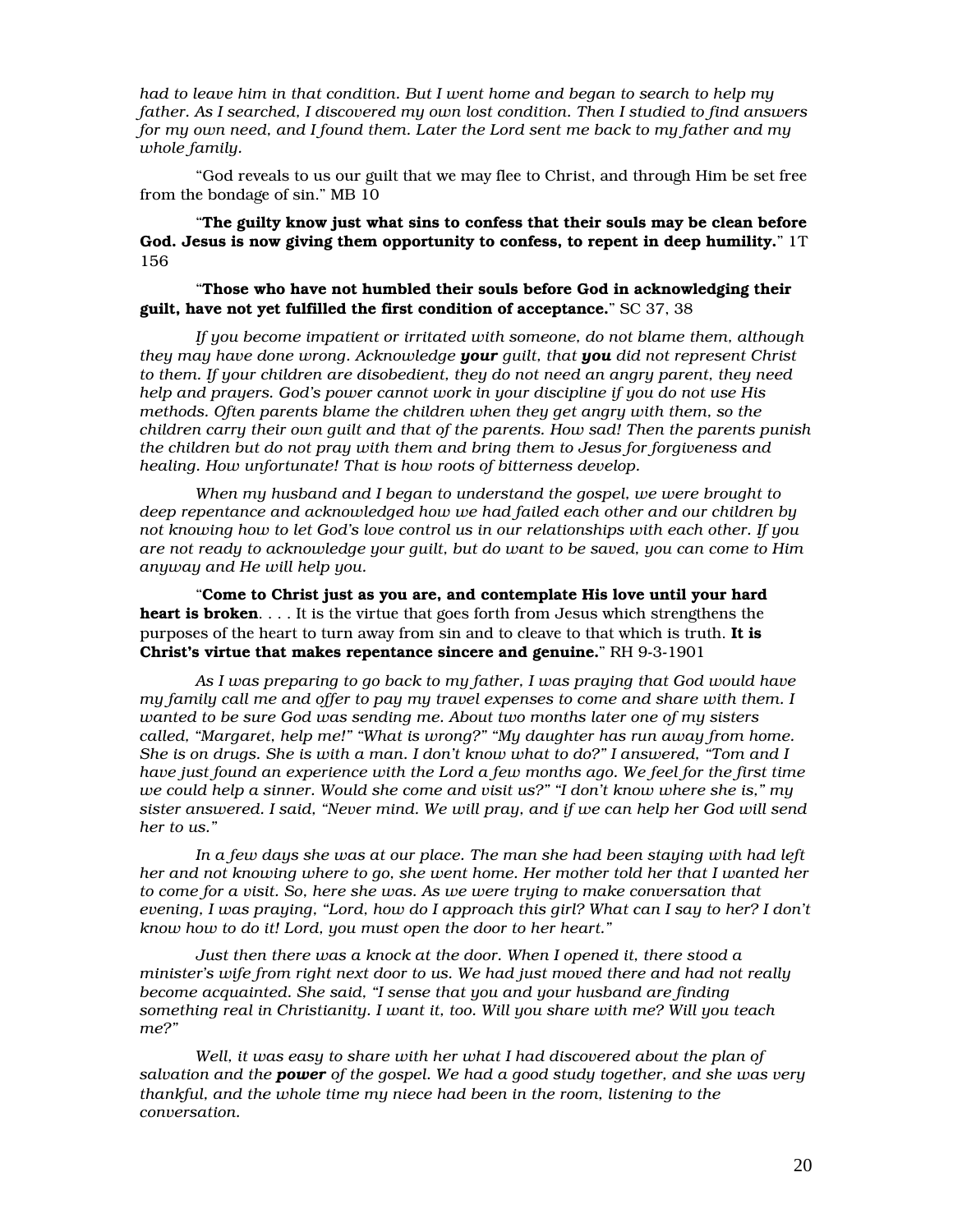*After the lady left, she said, "If there is that much power in the gospel, there's hope for me!" I asked, "Why do you say that?" She answered, "You know how stubborn I am! I watched my parents. They did not have victory. [Her father was a church school teacher] I watched my friends' parents. They did not have victory. I watched my teachers. They did not have victory. So I decided, if they have been trying all those years and they cannot find victory, I, with my stubborn nature, might as well give up now. I might as well enjoy the things of this world. And that's what I am doing. I love sin and my conscience doesn't even bother me anymore. But if what you are saying is true, then there is hope for me!"* 

*We had a good discussion and then it was time for bed. I thanked God for opening the door and I expected to be able to continue studying with her and helping her to find a living connection with God. But the next day the door was closed! She found a job at a restaurant and we seldom saw her.* 

*One day I was on the phone with a friend who had just left her husband and young sons and run off with another man. I expressed sorrow and disappointment, and pleaded with her to reconsider, but she would not. As I hung up the phone, I realized my niece had come in and had listened to my pleas. She said, "Didn't you invite me here to try to bring me to Christ? Aren't you disappointed?" I realized here was another opportunity and quickly prayed that God would give me the right words. "No, I'm not disappointed," I said. "God has long range plans for you, and I am trusting Him." She gave a sigh of relief. I was not going to push her to make a decision.* 

*Many of us have pushed and pushed our children, and they may have decided to be baptized, but did they know God? Did they really surrender the heart? Did they really experience the power of the gospel? We had another good conversation, but the next day she was unavailable again. About a week later she came in with a man, and asked me to share the gospel with him. Of course I did, but after he had left, I said to her, "What are you doing? You are leading him into sin, and then you bring him to me to teach him the gospel!" "Yes, I know," she answered. 'I believe now that anyone can be saved - except me!" Why did she still think it was impossible for her to be saved? What was the barrier?* 

*I asked God to show me what the barrier was that still stood in her way. A few days later, as she was leaving to go home, God gave me the answer. I told her, "If you ever want to follow Jesus, don't start by trying to give up your sins. Start by getting to know Jesus. Spend hours sitting at His feet, reading the Bible and the Desire of Ages. Get to know Him. Immerse yourself in the things of God." She did not say that she would do it, and she left. But we kept on praying for her.* 

*Two months later she phoned us. "I have been doing what you said to do," she told me. "For two months I have immersed myself in God's word. I have spent hours reading about Jesus. I can hardly believe what is happening! My whole heart and mind are being drawn to Jesus, and I don't even care about sin any more!"* 

*Who had done it? Who had brought her to repentance? Who had changed her thinking? The Holy Spirit. Why? Because she gave Him a chance. She learned of Christ and allowed Him to impress her heart, and bring her to repentance. When her mother saw the change in her daughter, she called me and asked me to come and teach her also and she offered to pay my way! Now I was free to go to all my family and share with them and help them also to find true heart repentance.* 

### **He Will Give You Repentance**

"Him hath God exalted with his right hand to be a Prince and a Saviour, for to give repentance to Israel, and forgiveness of sins." Acts 5:31

"By the manifestation of His love, by the entreating of His Spirit, He woos men to repentance; for repentance is the gift of God, and whom He pardons He first makes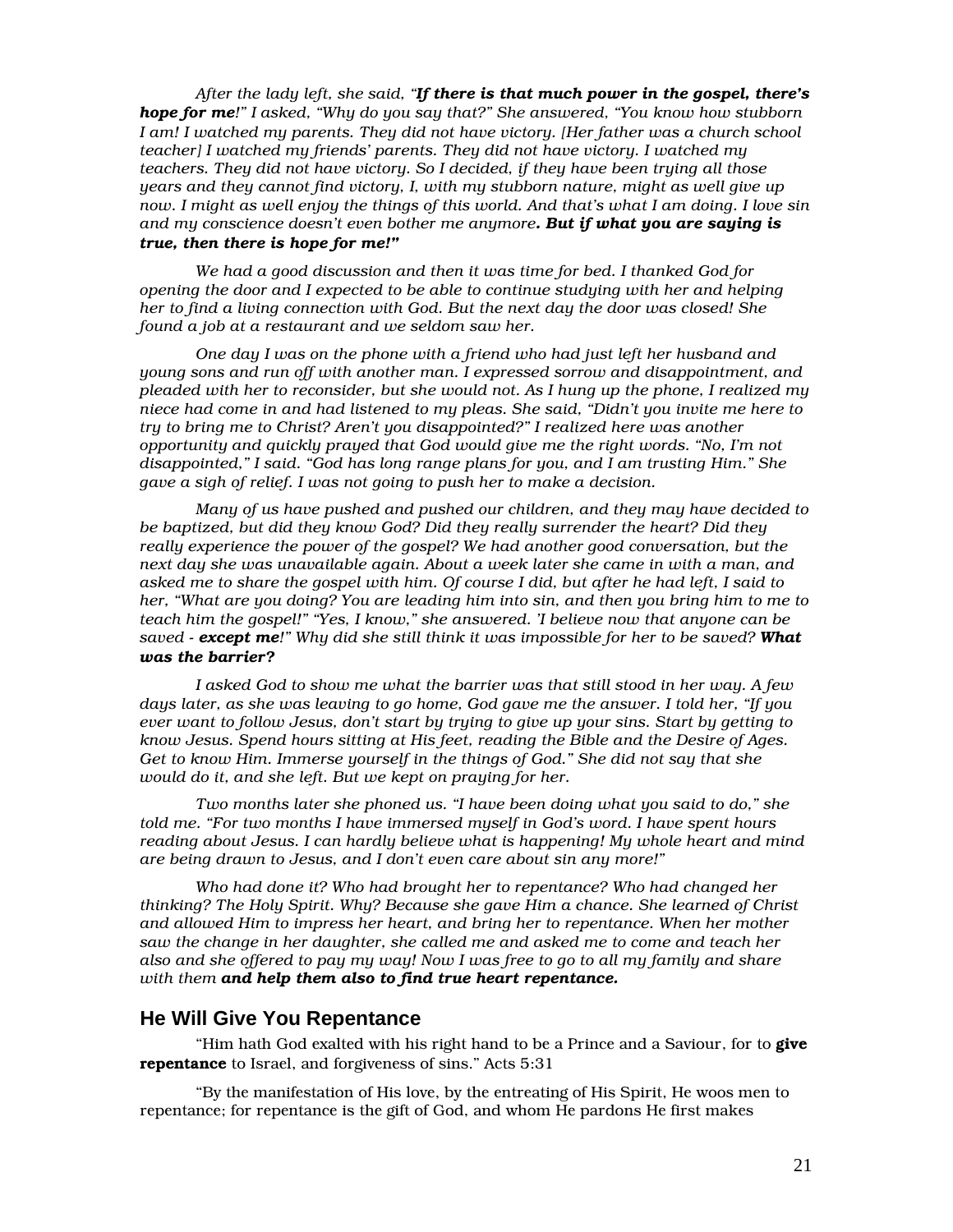#### penitent." 1SM 324

"Repentance includes sorrow for sin, and a turning away from it. We shall not renounce sin unless we see its sinfulness; until we turn away from it in heart, there will be no real change in the life." SC 23

"If my people, which are called by my name, shall humble themselves, and pray, and seek my face, and turn from their wicked ways; then will I hear from heaven, and I will forgive their sin." 2 Chron. 7:14

#### "True repentance will lead a man to bear his guilt himself and acknowledge it without deception or hypocrisy." SC 40

*When God brings us to repentance it is not difficult to confess and forsake our sins and surrender to Him.* 

## **Confess and Forsake Your Sins and Give Him Your Heart**

"He that covereth his sins shall not prosper: but whoso confesseth and forsaketh them shall have mercy." Prov. 28:13

"Christ is able to save to the uttermost all who come to Him in faith. He will cleanse them from all defilement if they will let Him. But if they cling to their sins, they cannot possibly be saved; for Christ's righteousness covers no sin unrepented of." 7BC 931

*Jesus never covers any sins in us. He wants to cleanse us from all sins. But how can He cleanse us if we do not give Him our sins? How can He create in us new hearts if we do not give Him our old hearts?* 

"There are many who try to reform by correcting this or that bad habit, and they hope in this way to become Christians, but they are beginning in the wrong place. Our first work is with the heart." COL 97

"My son, give me thine heart." Prov. 23:26

"The whole heart must be yielded to God, or the change can never be wrought in us by which we are to be restored to His likeness. By nature we are alienated from God. . . . We are held fast in the snare of Satan; 'taken captive by him at his will.' 2 Tim. 2:26. God desires to heal us, to set us free. But since this requires an entire transformation, a renewing of our whole nature, we must yield ourselves wholly to Him.

"The warfare against self is the greatest battle that was ever fought. The yielding of self, surrendering all to the will of God, requires a struggle; but the soul must submit to God before it can be renewed in holiness." SC 43

"Put off your old nature which belongs to your former manner of life and is corrupt through deceitful lusts, and be renewed in the spirit of your minds, and put on the new nature, **created after the likeness of God** in true righteousness and holiness." Eph. 4:22-24 RSV

"The Christian's life is not a modification or improvement of the old, but a transformation of nature. There is a death to self and sin, and a new life altogether." DA 172

### "So you also must consider yourselves dead to sin and alive to God in Christ Jesus." Rom. 6:11 RSV

*What does it mean to be dead to self and sin and to be alive to God? If we are dead to self and sin, we have given up our rights to selfishness and worldly pleasures. We have also given up our rights to use Satan's methods to fight our battles. He wants to work in us impatience, irritation, resentment, anger, envy, jealousy, lust, hatred, bitterness, and rebellion. But when we are yielded to God, He can work in us His love so that we can deal patiently and kindly with others, forgiving them and praying for them*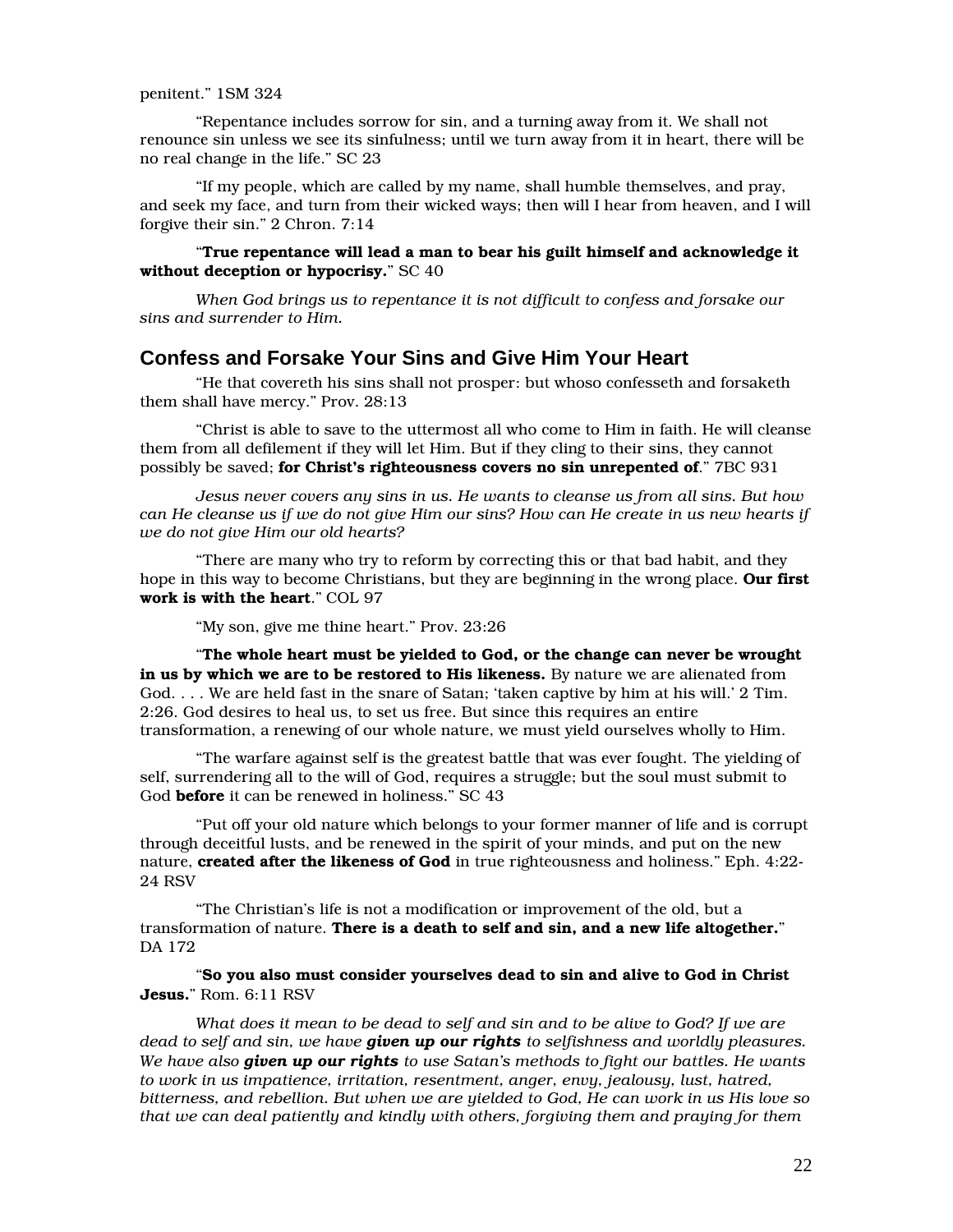*when they wrong us. This is God's way of relating to people who do not treat us kindly. They need our prayers! They do not need anger or impatience or irritation. Why should we also allow Satan to control us in our response to them?* 

*So I went to God and said, "I want to die to self! I give up my rights to act by the promptings of the lower sinful nature. I give up my right to resent my husband no matter what he does. I give up my right to be impatient or irritated with the children when they are having a hard time with their own problems. I will rather pray for them and help them. I give up my right to allow Satan to work in me his methods of disciplining the children. I give up my rights to be agitated when others do not do it my way. I want to die to self and allow the Holy Spirit to control my spirit.* 

### "Put your whole being into the Lord's hands soul, body, and spirit, and resolve to be His loving, consecrated agency, moved by His will, controlled by His mind, infused by His Spirit." SD 105

"There are those who profess to be followers of Jesus Christ who have never died to self. They have never fallen on the Rock and been broken.Until this shall be, they will live unto self, and if they die as they are, it is forever too late for their wrongs to be righted." FE 284

"Humble yourselves before God, and make an earnest effort to empty the soul temple of all rubbish - all envyings, all jealousies, all suspicions, all fault-findings. 'Cleanse your hands, ye sinners; and purify your hearts, ye double-minded.'" 5T 163

"We cannot be half the Lord's and half the world's. We are not God's children unless we are such entirely." SC 44

"God will not be trifled with; Christ accepts no divided service. He asks for all." 4T 214

#### "Whosoever he be of you that forsaketh not all that he hath, he cannot be my disciple." Luke 14:33

*God will continue to love us and draw us, and do whatever He can to bring us to a full surrender. But He cannot save us unless we go all the way with Christ.* 

"God will not occupy a divided heart or reign from a divided throne. Every idol that holds the affections and diverts them from the God of love must be dethroned." KH 63

"Let no one think that Christ can be satisfied with one little corner of our hearts, while we allow Satan to erect his throne within, and fill our moral atmosphere with defilement. Christ will abide in the soul **only** when the **whole** heart is given up to Him." YI 1-9-1896

*We are to be the bride of Christ. But can He accept us if we also want to share our hearts with Satan and allow his spirit to control us instead of the Holy Spirit?* 

A **partial surrender** to truth gives Satan free opportunity to work. Until the soultemple is fully surrendered to God, it is the stronghold of the enemy." RH 11-28-1899

"Satan does not want anyone to see the necessity of an entire surrender to God. When the soul fails to make this surrender, sin is not forsaken; the appetites and passions are striving for the mastery; temptations confuse the conscience, so that true conversion does not take place." 6T 92

#### "The Lord cannot purify the soul until the entire being is surrendered to the working of the Holy Spirit." RH 2-27-1900

"He demands all. When we are brought to yield to His claims, and give up all, then, and not till then, will He throw around us His arms of mercy. But what do we give up when we give up all? A sin-polluted soul for Jesus to purify, to cleanse by His mercy, and to save from death by His matchless love." 1T 160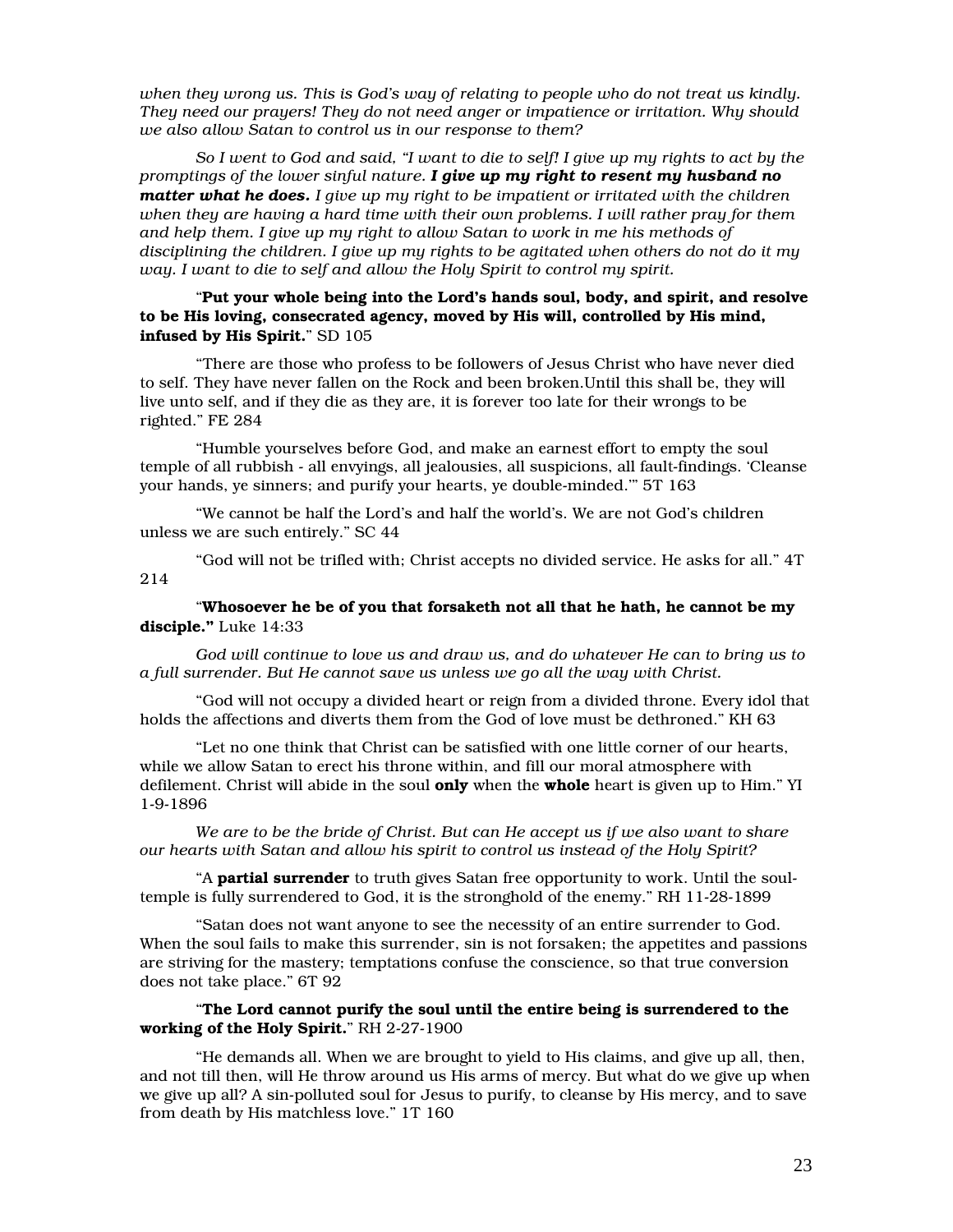"Repent and turn yourselves from all your transgressions; so iniquity shall not be your ruin. Cast away from you all your transgressions, whereby ye have transgressed; and make you a new heart and a new spirit: for why will ye die?" Eze.18:30, 31

*What will Jesus do when we surrender all?* 

# **He Will Forgive, Cleanse, Regenerate and Free You to Live the Sanctified Life**

"If we confess our sins, he is faithful and just to forgive us our sins, and to cleanse us from all unrighteousness." 1 John 1:9

*How much unrighteousness will He cleanse? All. All anger and jealousy and hatred and lust and resentment and bitterness and love of the world.* 

"The blood of Jesus his Son cleanses us from all  $sin$ ." 1 John 1:7

"The precious blood of Jesus is the fountain prepared to cleanse the soul from the defilement of sin." 4T 625

"When the soldier pierced the side of Jesus as He hung upon the cross, there came out two distinct streams, one of blood, and the other of water. The blood was to wash away the sins of those who should believe in His name, and the **water** was to represent that living water which is obtained from Jesus to give life to the believer." EW 209

"Not by works of righteousness which we have done, but according to his mercy he saved us, by the washing of regeneration, and renewing of the Holy Ghost; which he shed on us abundantly through Jesus Christ our Saviour; that being justified by his grace, we should be made heirs according to the hope of eternal life. This is a faithful saying." Titus 3:5-8

*The blood cleanses from all sin and the water gives us a new birth through the Holy Spirit. This is what Jesus explained to Nicodemus.* "Verily, verily, I say unto thee, Except a man be born of water and of the Spirit, he cannot enter the kingdom of God. That which is born of the flesh is flesh; and that which is born of the Spirit is spirit. Marvel not that I said unto thee, Ye must be born again." John 3:5-7

### "Without regeneration through faith in His blood, there is no remission of sins, no treasure for any perishing soul." COL 113

"That life-cleansing, life-sustaining blood, appropriated by living faith, is our hope." 7BC 948

"God commendeth his love toward us, in that, while we were yet sinners Christ died for us. Much more then, being now justified through his blood, we shall be saved from wrath through him." Rom. 5:8, 9

"In him we have redemption through his blood, even the forgiveness of sins." Col. 1:14

**"Forgiveness has a broader meaning than many suppose....** God's forgiveness is not merely a judicial act by which He sets us free from condemnation. It is not only forgiveness for sin, but reclaiming from sin. It is the outflow of redeeming love that transforms the heart. David had the true conception of forgiveness when he prayed, 'Create in me a clean heart, O God; and renew a right spirit within me.'" MB 114

*Justification is not only declaring us righteous, but cleansing us from all sin and creating in us a new heart, a new attitude. This happens when we surrender ourselves wholly to God and believe that He can do it.* 

"None but God can subdue the pride of man's heart. We cannot save ourselves. We cannot regenerate ourselves. . . . What is justification by faith? It is the work of God in laying the glory of man in the dust, and doing for man that which it is not in his power to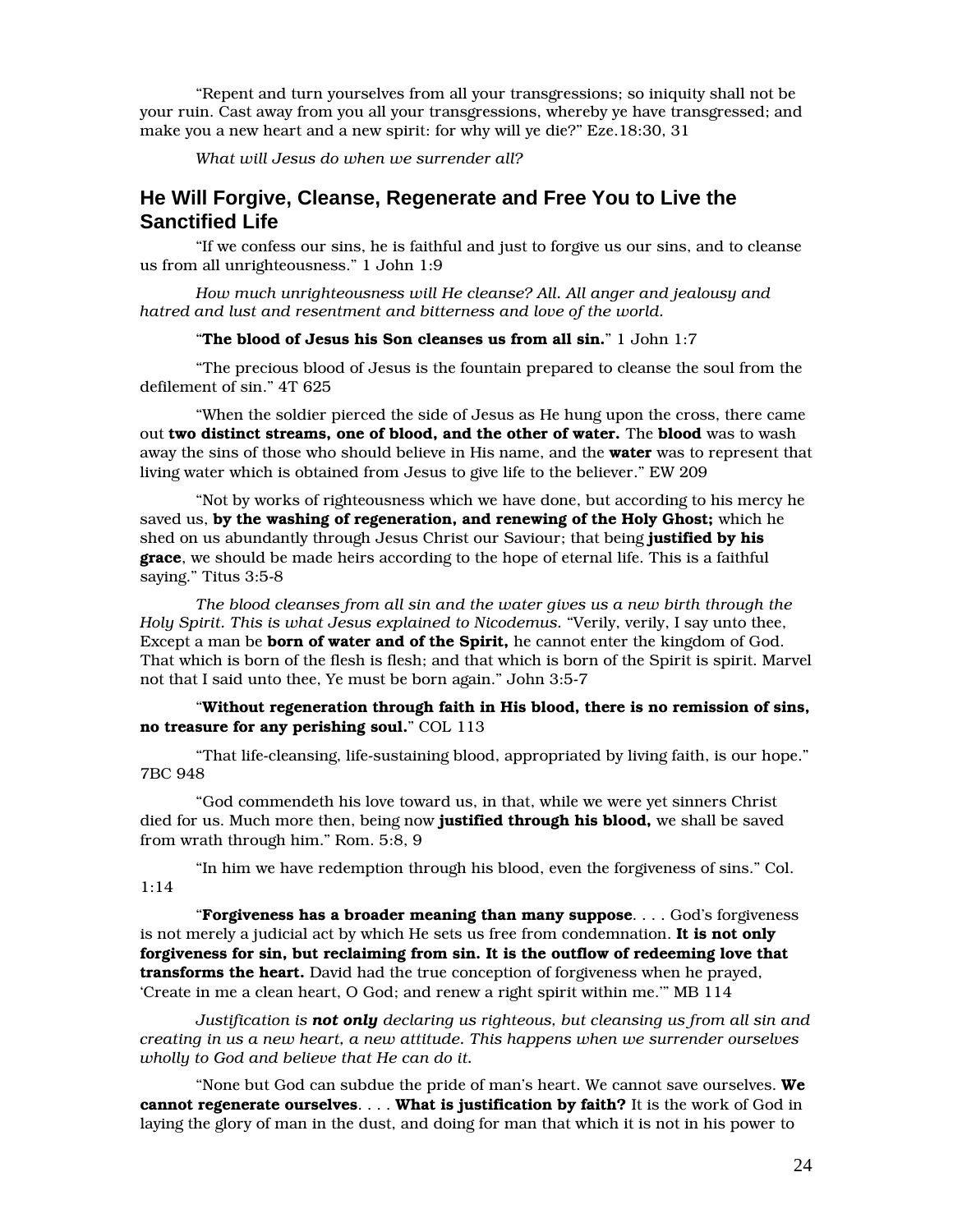do for himself." TM 456

"As the sinner, drawn by the power of Christ, approaches the uplifted cross, and prostrates himself before it, there is a new creation. A new heart is given him. He becomes a new creature in Christ Jesus. Holiness finds that it has nothing more to require. God Himself is 'the justifier of him which believeth in Jesus.' Rom. 3:26." COL 163

"The grace of Christ purifies while it pardons, and fits men for a holy heaven." KH 336

"Then will I sprinkle clean water upon you, and ye shall be clean: from all your filthiness, and from all your idols, will I cleanse you. A new heart also will I give you, and a new spirit will I put within you: and I will take away the stony heart out of your flesh, and I will give you an heart of flesh. And I will put my Spirit within you, and cause you to walk in my statutes, and ye shall keep my judgments, and do them." Eze. 36:25-27

*When the thief on the cross surrendered to Jesus, he experienced pardon, cleansing, and the new birth. He was saved the same way all sinners are saved, and was fit for heaven. His mind was changed.* 

"Therefore if any man be in Christ, he is a new creature: old things are passed away; behold, all things are become new."  $2 \text{ Cor. } 5:17$ 

"That which was objectionable in the character is purified from the soul by the love of Jesus. All selfishness is expelled, all envy, all evil-speaking, is rooted out, and a radical transformation is wrought in the heart." RH 7-22-1890

"For it pleased the Father that in him should all fulness dwell; and, having made peace through the **blood** of his cross, by him to **reconcile all things** unto himself." Col. 1:19, 20

*Now that we are reconciled to God, we may enter the Holy Place experience, which is called sanctification.* 

"Therefore, brethren, since we have confidence to enter the sanctuary by the **blood** of Jesus, by the new and living way which he opened for us through the curtain, that is through his flesh, and since we have a great priest over the house of God, let us draw near with a true heart in full assurance of faith, with our hearts sprinkled clean from an evil conscience and our bodies washed with pure water." Heb. 10:19-22



*Many people have a misunderstanding of the meaning of justification and*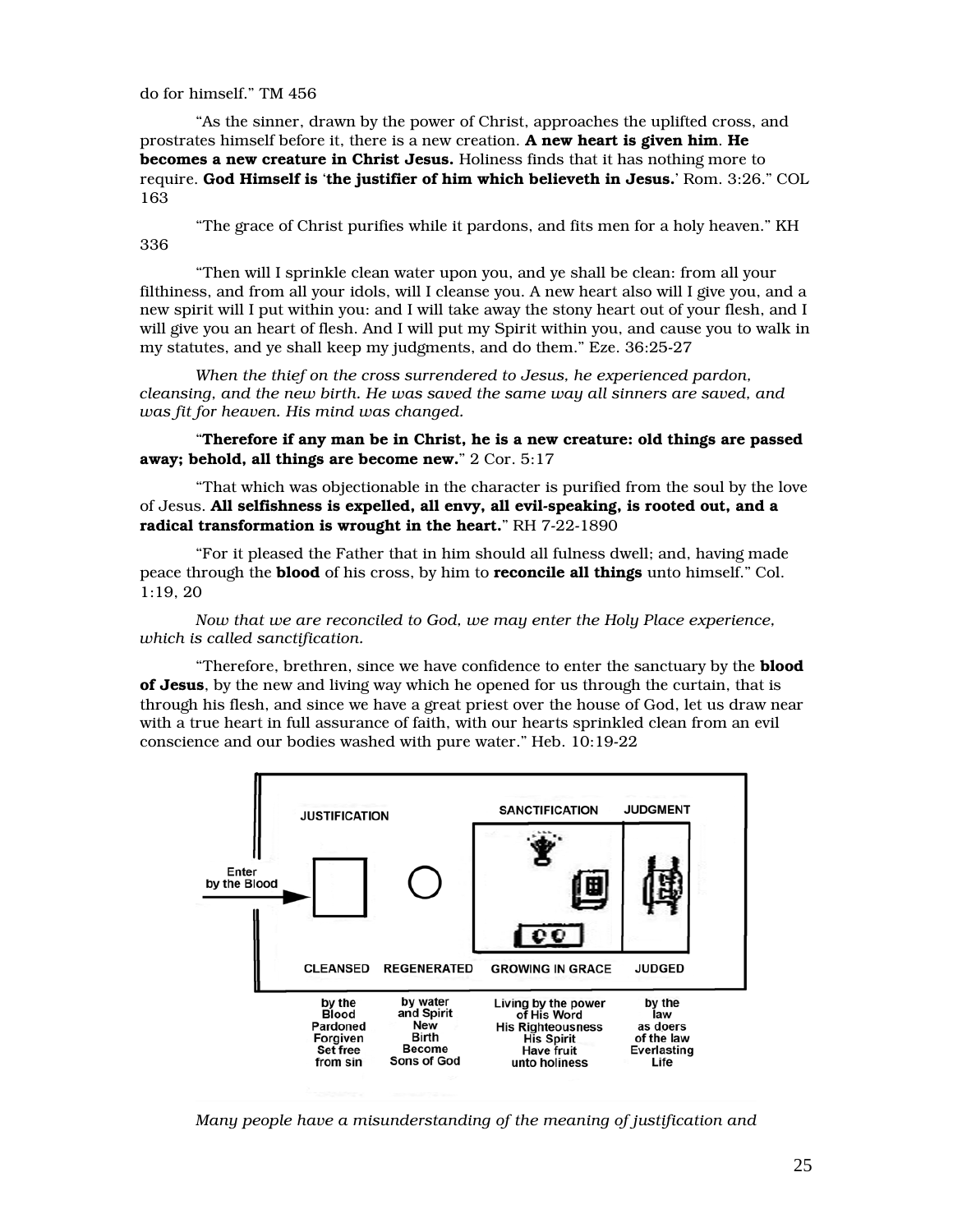*sanctification. They think that sanctification is a life-time of trying to give up their sins while all the time they are justified, but this is not true. Justification cleanses from sin and creates a new heart, and then empowers us to live the sanctified life - a life of daily abiding and growing in Christ and bearing the fruits of holiness.* 

"Now that you have been set free from sin and have become slaves of God, the return you get is sanctification and its end, eternal life." Rom. 6:22 RSV

*You are no longer slaves of Satan, you are now voluntary slaves, or sons of God, living by His power. And that is the work of a lifetime!* 

"What is sanctification? It is to give one's self wholly and without reserve - soul, body and spirit - to God; to deal justly; to love mercy, and to walk humbly with God; to know and to do the will of God without regard to self or self-interest; to be heavenlyminded, pure, unselfish, holy, and without spot or stain." OHC 212*.* 

"Many who profess to follow Christ have not genuine religion. They do not reveal in their lives the fruit of true conversion. They are controlled by the same habits, the same spirit of faultfinding and selfishness, which controlled them before they accepted Christ.

"No one can enter the city of God who has not a knowledge of genuine conversion. In true conversion the soul is born again. A new spirit takes possession of the temple of the soul. A new life begins. Christ is revealed in the character." RH 7-30-1901

#### "Now being made free from sin, and become servants to God, ye have your fruit unto holiness, and the end everlasting life." Rom. 6:22

"Sanctification is a state of holiness, without and within, being holy and without reserve the Lord's, not in form, but in truth. Every impurity of thought, every lustful passion, separates the soul from God; for Christ can never put His robe of righteousness upon a sinner, to hide his deformity." OHC 214

"The righteousness of Christ is not a cloak to cover unconfessed and unforsaken sin; it is a principle of life that transforms the character and controls the conduct. Holiness is wholeness for God; it is the entire surrender of heart and life to the indwelling of the principles of heaven." DA 555, 556

"As servants of Christ, doing the will of God from the heart." Eph. 6:6

"All true obedience comes from the heart. It was heart work with Christ. And if we consent, He will so identify Himself with our thoughts and aims, so blend our hearts and minds into conformity to His will, that when obeying Him we shall be but carrying out our own impulses. The will, refined and sanctified, will find its highest delight in doing His service. When we know God as it is our privilege to know Him, our life will be a life of continual obedience." DA 668

"Thanks be to God, that you who were once slaves of sin have become obedient from the heart to the standard of teaching to which you were committed, and having been set from sin, have become slaves of righteousness." Rom. 6:17

"Now to him who is able to strengthen you according to my gospel and the preaching of Jesus Christ, . . . according to the command of the eternal God, to bring about the obedience of faith." Rom. 16:25, 26

*I had been taught the obedience of law, but I had not understood the obedience of faith.* 

#### "True obedience is the outworking of a principle within." COL 97

"If our hearts are renewed in the likeness of God, if the divine love is implanted in the soul, will not the law of God be carried out in the life? . . . Instead of releasing man from obedience, it is faith, and faith only, that makes us partakers of the grace of Christ, which enables us to render obedience." SC 60, 61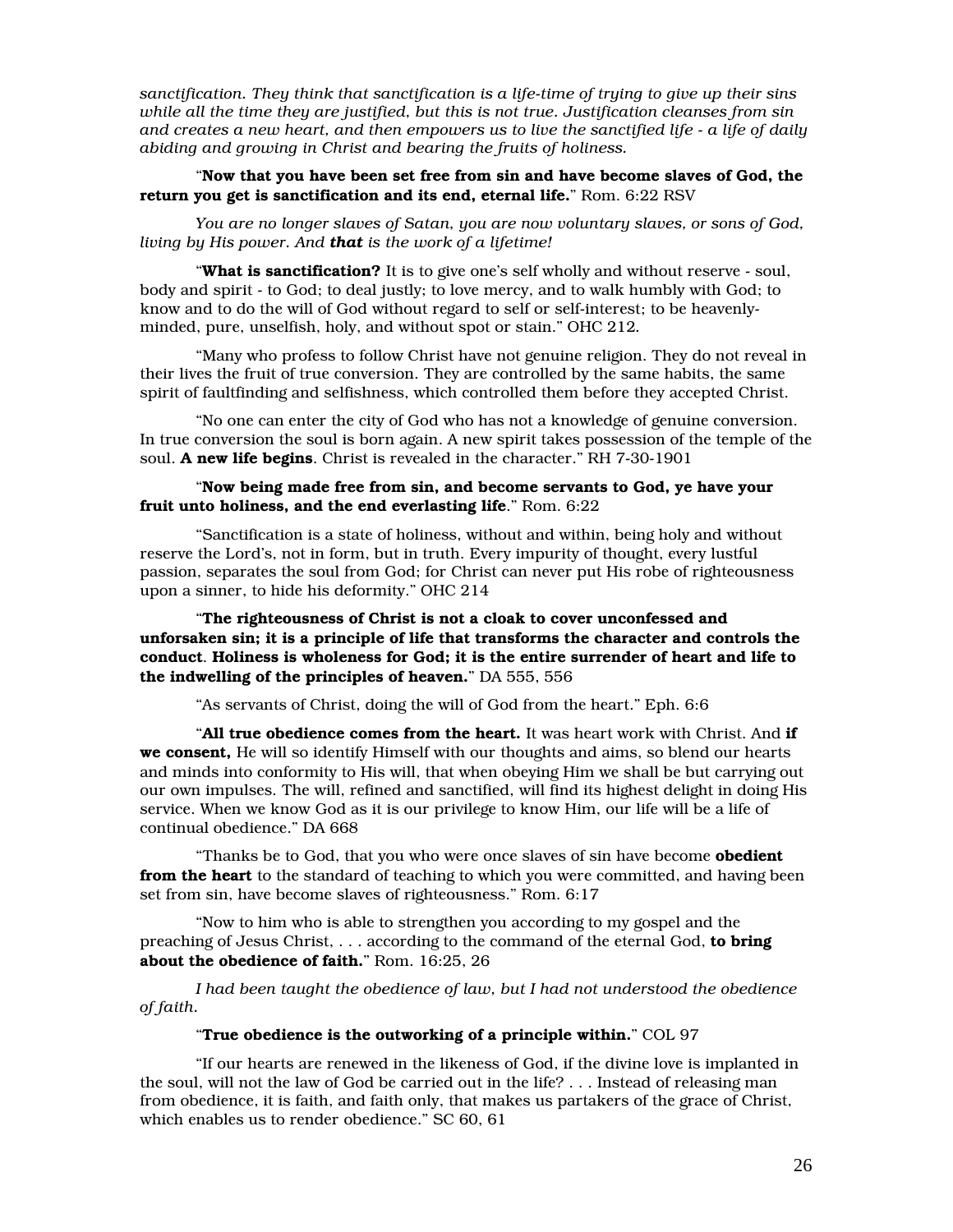"For by grace are ye saved through faith; and that not of yourselves: it is the gift of God: not of works, lest any man should boast. For we are his workmanship, created in Christ Jesus unto good works, which God hath before ordained that we should walk in them." Eph. 2:8-10

"Through the grace of Christ we shall live in obedience to the law of God written upon our hearts. Having the Spirit of Christ, we shall walk even as He walked." PP 372.

"As obedient children, not fashioning yourselves according to the former lusts in your ignorance: but as he which hath called you is holy, so be ye holy in all manner of conversation." 1 Peter 1:14, 15

"Holiness is not rapture: it is the entire surrender of the will to God; it is living by every word that proceeds from the mouth of God; it is doing the will of our heavenly Father; it is trusting God in trial, in darkness as well as in light; it is walking by faith and not by sight; it is relying on God with unquestioning confidence, and resting in His love." AA 51

*This is the work of a lifetime, keeping ourselves wholly surrendered to God and walking in His will.* 

**True sanctification** is nothing more or less than to love God with all the heart, to walk in His commandments and ordinances blameless. Sanctification is not an emotion but a heaven-born principle that brings all the passions and desires under the control of the Spirit of God; and this work is done through our Lord and Saviour." FW 87

"And the very God of peace sanctify you wholly; and I pray God your whole spirit and soul and body be preserved blameless unto the coming of our Lord Jesus Christ. Faithful is he that calleth you, who also will do it." 1 Thess. 5:23, 24

# **Believe He Can Do It and Accept**

"As Moses lifted up the serpent in the wilderness, even so must the Son of man be lifted up: that **whosoever believeth in him** should not perish, but have eternal life." John 3:14, 15

"You have confessed your sins, and in heart put them away. You have resolved to give yourself to God. Now go to Him, and ask that He will wash away your sins and give you a new heart. Then **believe** that He does this because He has promised." SC 49

"For God sent not his Son into the world to condemn the world; but that the world through him might be saved." John 3:17

"The fatal effects of sin can be removed only by the provision that God has made. The Israelites saved their lives by looking upon the uplifted serpent. That look implied faith. They lived because they believed God's word, and trusted in the means provided for their recovery. So the sinner may look to Christ and live." PP 431

#### "Behold the Lamb of God, which taketh away the sin of the world." John 1:29

"Through the cross the sinner was drawn from the stronghold of sin, from the confederacy of evil, and at every approach to the cross his heart relents and in penitence he cries, 'It was my sins that crucified the Son of God.' At the cross he leaves his sins, and through the grace of Christ his character is transformed. The Redeemer raises the sinner from the dust, and places him under the guidance of the Holy Spirit. As the sinner looks upon the Redeemer, he finds hope, assurance, and joy. Faith takes hold of Christ in love. Faith works by love and purifies the soul." 1SM 349

"God's supply of grace is waiting the demand of every sinsick soul. It will heal every spiritual disease. By it hearts may be cleansed from all defilement. It is the gospel remedy for every one who believes." HP 34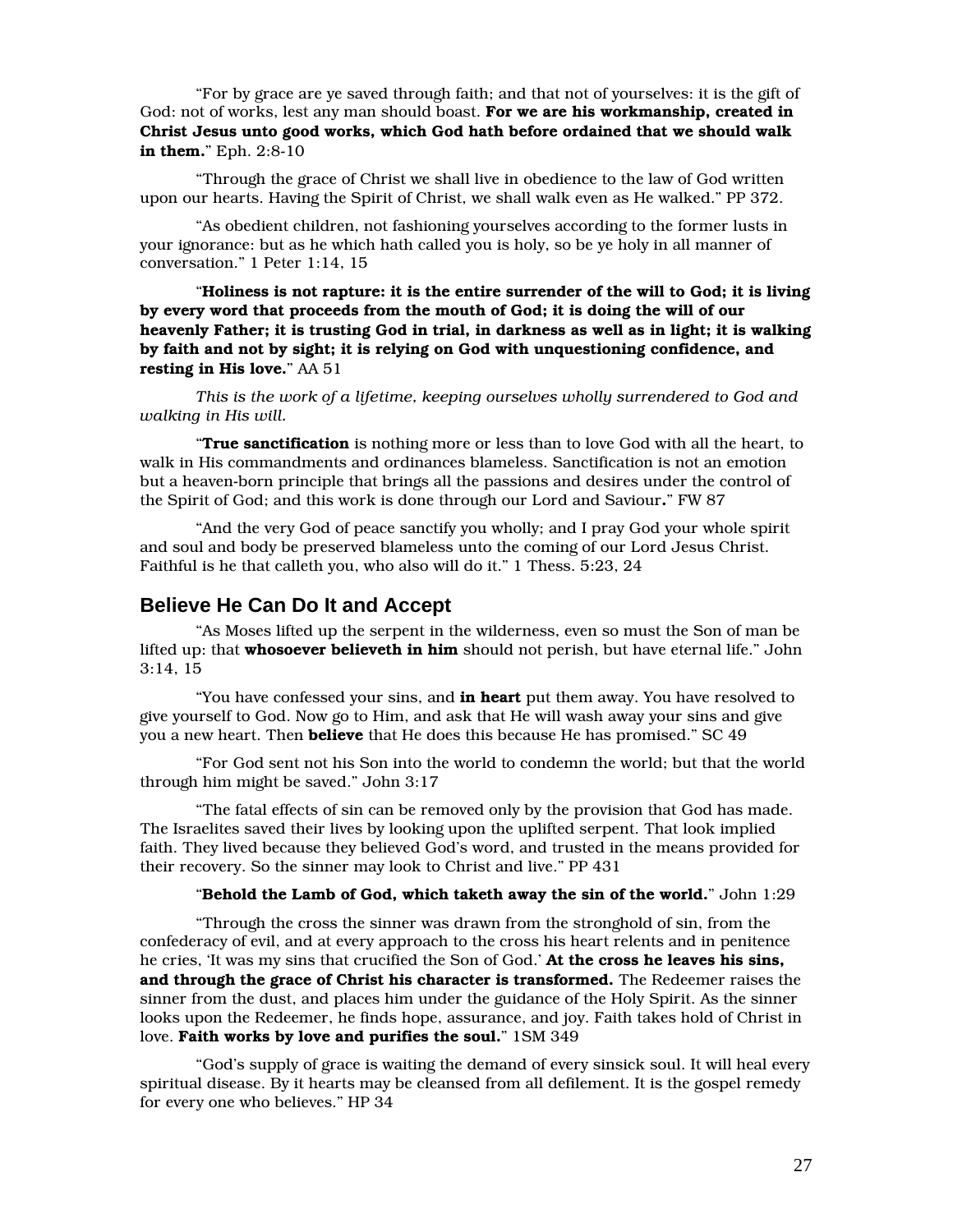"Many of the Israelites saw no help in the remedy which Heaven had appointed. The dead and dying were all around them, and they knew that without divine aid, their own fate was certain; but they continued to lament their wounds, their pains, their sure death, until their strength was gone, and their eyes were glazed, when they might have had instant healing." PP 432

"Jesus loves to have us come to Him just as we are, sinful, helpless, dependent. We may come with all our weakness, our folly, our sinfulness, and fall at His feet in penitence. It is His glory to encircle us in the arms of His love, and to bind up our wounds, to cleanse us from all impurity.

"Here is where thousands fail; they do not believe that Jesus pardons them **personally, individually.** They do not take God at His word. . . None are so sinful that they cannot find strength, purity, and righteousness in Jesus, who died for them. He is waiting to strip them of their garments stained and polluted with sin, and to put upon them the white robes of righteousness; He bids them live and not die." SC 52, 53

*Why is it that so many people do not believe that Jesus can cleanse them and give them a new heart and mind today? Because they have the idea that it takes a lifetime to give up their sins. They have believed a lie. Today is the day of salvation. Today you can be cleansed from all your sins. Today you can be in a right relationship with God. You may not be living tomorrow. Come today! The thief on the cross believed and he was immediately saved to the uttermost.* 

"Through all ages and in every nation those that believe that Jesus can and will save them personally from sin, are the elect and chosen of God; they are His peculiar treasure. They obey His will, and come out of the world and separate themselves from every unclean thought and unholy practice. . . . It is a sad fact that the great proportion of God's professed people have not had faith in Christ as their personal Saviour." RH 8-1-1893

"Without faith it is impossible to please him: for he that cometh to God must believe that he is, and that he is a rewarder of them that diligently seek him." Heb. 11:6

### "Be not faithless, but believing." John 20:27

"All things are possible to him that believeth." Mark 9:23

"The same power that turned the water to wine at the marriage feast ofCana is able to eradicate all evil from our nature, and to make us partakers of the divine nature. The very same power that made the leper clean can make the heart pure, fit for the society of God, of angels, and of the redeemed host." ST 8-10-1891

"For I am not ashamed of the gospel of Christ: for it is the power of God unto salvation to every one that believeth." Rom. 1:16

### "According to your faith be it unto you." Matt. 9:29

"Faith is simple in its operation and powerful in its results. Many professed Christians, who have a knowledge of the sacred word, and believe its truth, fail in the childlike trust that is essential to the religion of Jesus. They do not reach out with that peculiar touch that brings the virtue of healing to the soul." 6BC 1074

*If you don't have this faith that brings spiritual healing, what can you do? Spend more time with Jesus, learning of Him.* 

#### "So then faith cometh by hearing, and hearing by the word of God." Rom. 10:17

*When you hear the word of God and act on what you hear, God can perform His saving miracle for you.* 

"Now faith is the substance of things hoped for, the evidence of things not seen." Heb. 11:1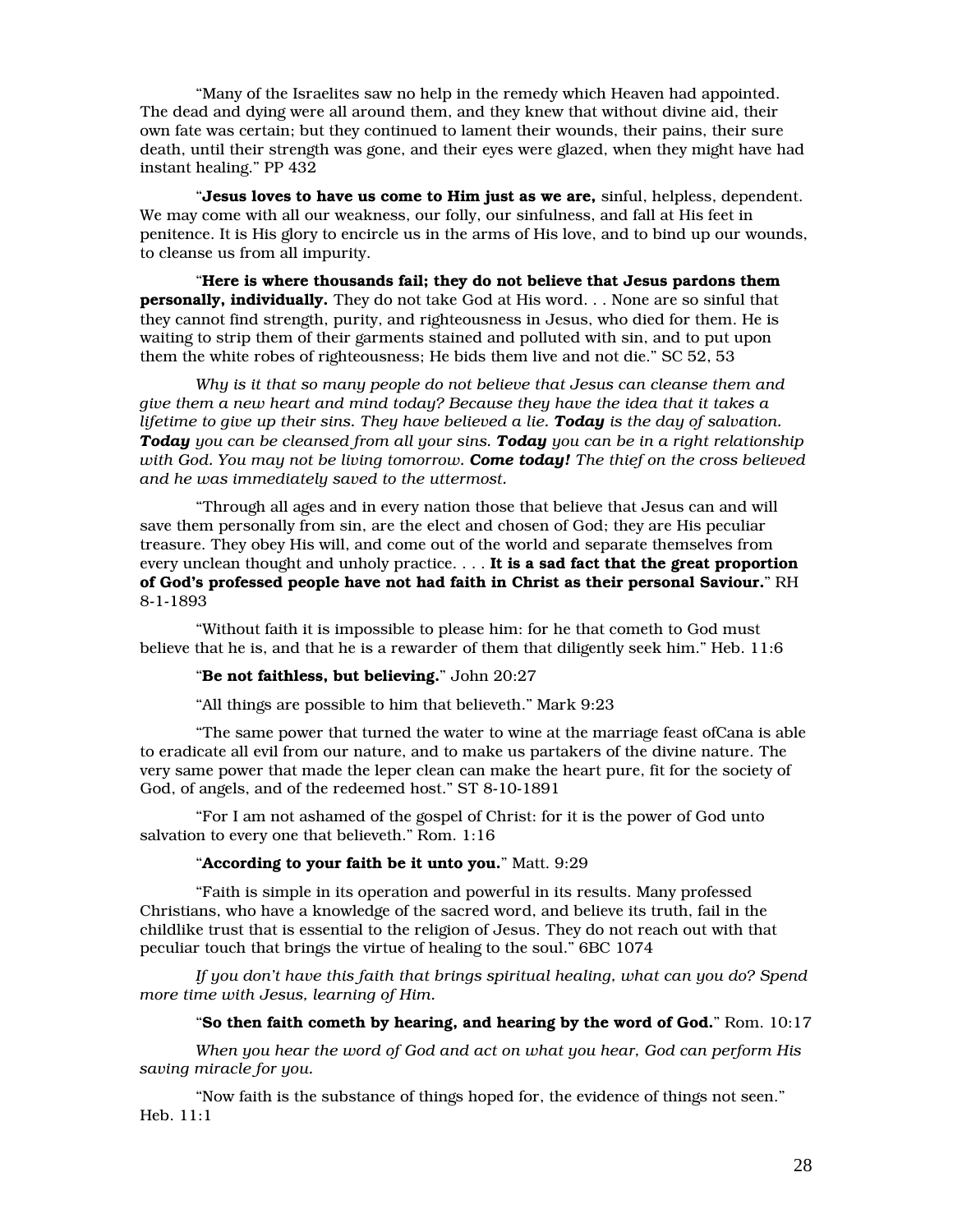"Do not wait to feel that you are made whole. Believe His word, and it will be fulfilled. Put your will on the side of Christ. Will to serve Him, and in acting upon His word you will receive strength. Whatever may be the evil practice, the master passion which through long indulgence binds both soul and body, Christ is able and longs to deliver. He will impart life to the soul that is 'dead in trespasses.' Eph. 2:1. He will set free the captive that is held by weakness and misfortune and the chains of sin." DA 203

*It is wonderful to be free from attitudes of anger, resentment, bitterness, irritation, hatred, selfishness, or any other sin, and to allow God's love to control us.* 

"God be thanked, that ye were the servants of sin, but ye have obeyed from the heart that form of doctrine which was delivered you. Being then made free from sin, ye became the servants of righteousness." Rom. 6:17

"There is therefore now no condemnation to them which are in Christ Jesus, who walk not after the flesh, but after the Spirit. For the law of the Spirit of life in Christ Jesus hath made me free from the law of sin and death." Rom. 8:1, 2

"Christ came to break the shackles of sin-slavery from the soul. 'If the Son therefore shall make you free, ye shall be free indeed.'" DA 466

"True conversion is a radical change. The very drift of the mind and the bent of the heart should be turned and life become new again in Christ." 4T 17

"For it is as the Spirit of God touches the soul that the powers of the soul are quickened, and man becomes a new creature in Christ Jesus." RH 11-22-1892

"And you he made alive, when you were dead through the trespasses and sins in which you once walked. . . . Among these we all once lived in the passions of our flesh, following the desires of body and mind, and so we were by nature children of wrath, like the rest of mankind. But God, who is rich in mercy, out of the great love with which he loved us, even when we were dead through our trespasses, made us alive together with Christ (by grace you have been saved), and raised us up with him." Eph. 2:1- 6

"To arouse those spiritually dead, to create new tastes, new motives, requires as great an outlay of power as to raise one from physical death." RH 3-12-1901

"God has redeemed us from the slavery of sin, and has made it possible for us to live regenerated, transformed lives of service." MYP 69

"When the Spirit of God takes possession of the heart, it transforms the life. Sinful thoughts are put away, evil deeds are renounced; love, humility, and peace take the place of anger, envy, and strife. Joy takes the place of sadness, and the countenance reflects the light of heaven. No one sees the hand that lifts the burden, or beholds the light descend from the courts above. The blessing comes when by faith the soul surrenders itself to God. Then that power which no human eye can see creates a new being in the image of God." DA 173

*This is what the thief on the cross experienced when he surrendered in faith to Jesus and he even saw the light descend to show his acceptance with God.* 

"As He (Jesus) spoke the words of promise, the dark cloud that seemed to enshroud the cross was pierced by a bright and living light. To the penitent thief came the perfect peace of acceptance with God. Christ in His humiliation was glorified. . . . It is His royal right to save unto the uttermost all who come unto God by Him." DA 751

"Let the wicked forsake his way, and the unrighteous man his thoughts: and let him return unto the Lord, and he will have mercy upon him; and to our God, for he will abundantly pardon." Isa. 55:7

"To be pardoned in the way that Christ pardons, is not only to be forgiven, but to be renewed in the spirit of our mind. The Lord says, 'A new heart will I give unto thee.' The image of Christ is to be stamped upon the very mind, heart, and soul." 3SM 190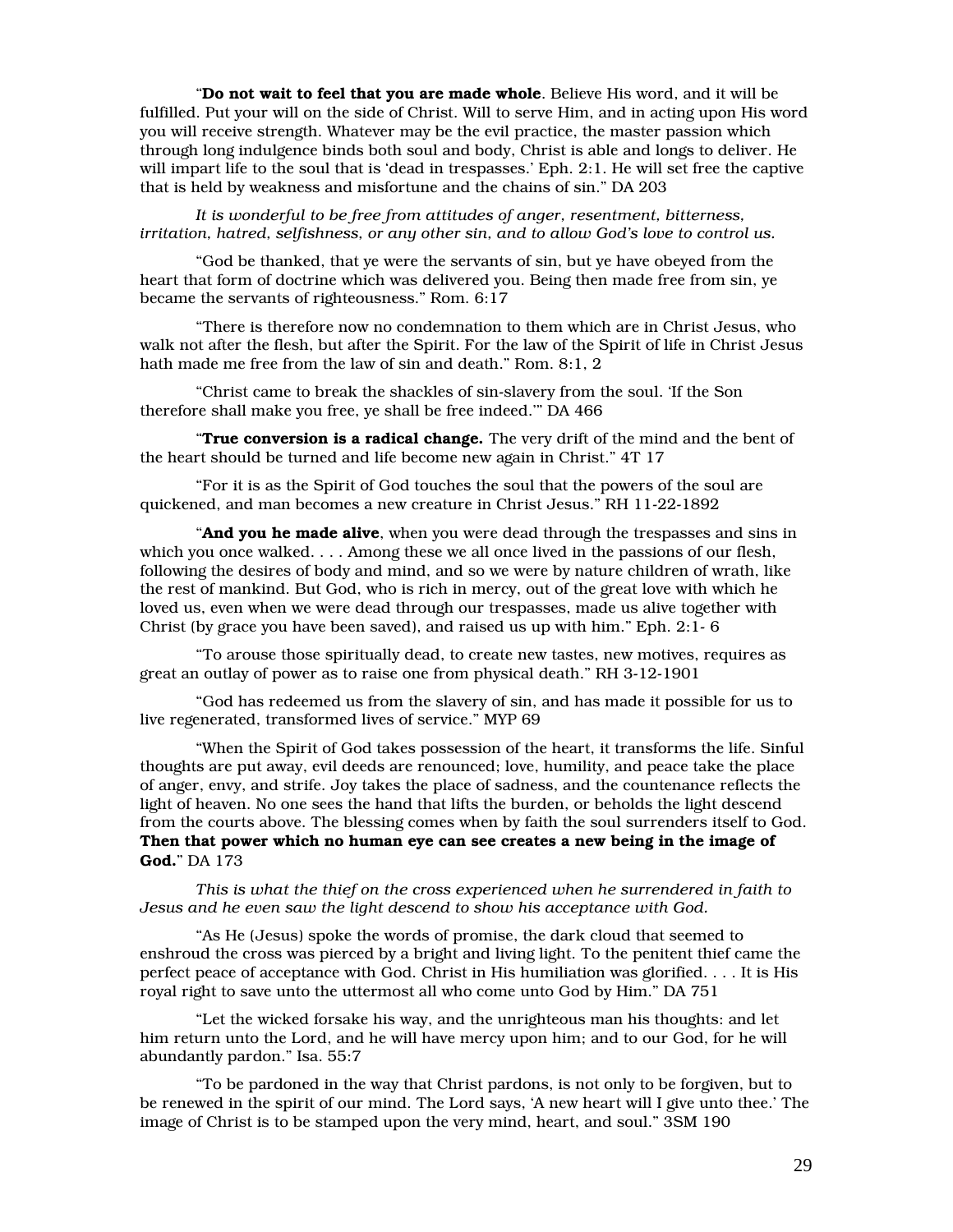"Put off your old nature which belongs to your former manner of life and is corrupt through deceitful lusts, and be renewed in the spirit of your minds, and put on the new nature, created after the likeness of God in true righteousness and holiness." Eph. 4:22-24

"When a man is converted to God, a new moral taste is supplied, a new motive power is given, and he loves the things that God loves." 1SM 336

"The faculties of the soul, paralyzed by sin, the darkened mind, the perverted will, He has power to invigorate and to restore." Ed 29

### "Therefore if any man be in Christ, he is a new creature: old things are passed away; behold all things are become new. And all things are of God, who hath reconciled us to himself."  $2 \text{ Cor. } 5:17$ , 18

"Those who receive the Saviour become sons of God. They are His spiritual children, born again, renewed in righteousness and true holiness. Their minds are changed." ST 12-17-1902

"We must learn of Christ. We must know what He is to those He has ransomed. We must realize that through belief in Him it is our privilege to be partakers of the divine nature, and so escape the corruption that is in the world through lust. Then we are cleansed from all sin, all defects of character. We need not retain one sinful propensity. Christ is the sinbearer; John pointed the people to Him, saying, 'Behold, the Lamb of God, which taketh away the sin of the world.'" RH 4-24-1900

"If you are right with God today, you are ready if Christ should come today. What we need is Christ formed within, the hope of glory." HP 227

"Those who see Christ in His true character, and receive Him into the heart, have everlasting life. It is through the Spirit that Christ dwells in us; and the Spirit of God, received into the heart by faith; is the beginning of life eternal." DA 388

# **He Will Live in You and Empower You**

"For I am not ashamed of the gospel of Christ: for it is the power of God unto salvation to every one that believeth." Rom. 1:16

'"As many as received him, to them gave he power to become the sons of God, even to them that believe in his name.' John  $1:12$ . This power is not in the human agent. It is the power of God. When a soul receives Christ, he receives power to live the life of Christ." COL 314

"When we live by Faith in the poor connection Son of God,  $=$  no fruit The Fruits of the Spirit will be seen in our lives, not one will be missing." **I IN YOU** YOU IN ME "When a soul receives Christ, he receives power to live the life of Christ."

"When the sinner accepts Christ and lives in Him, Jesus takes his sins and weaknesses and then **grafts** the repentant soul into Himself, so that he sustains the relation to Christ that the branch does to the vine. We have nothing, we are nothing, unless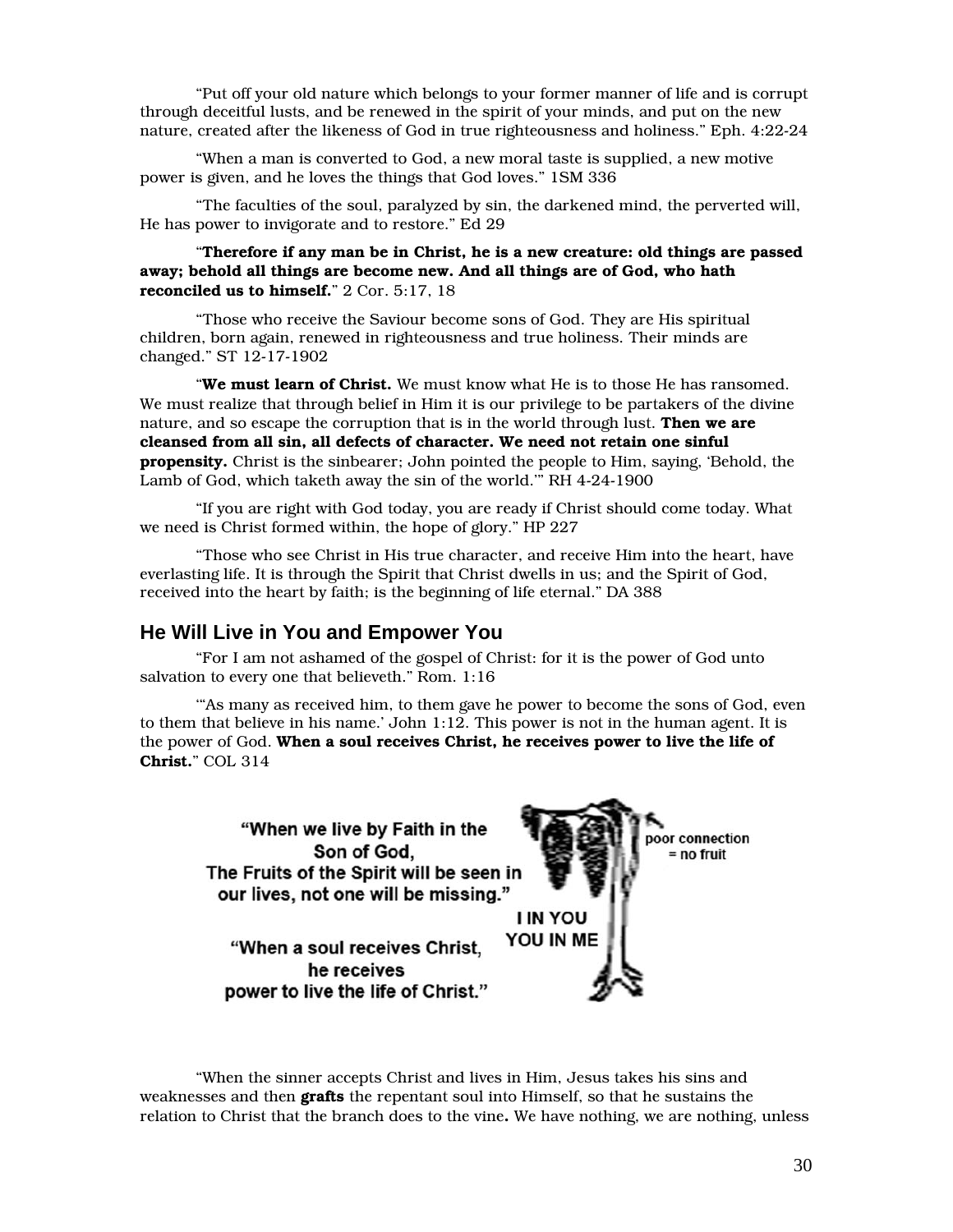we receive virtue from Jesus Christ." KH 100

#### "I am the vine, ye are the branches: he that abideth in me, and I in him, the same bringeth forth much fruit: for without me ye can do nothing." John 15:5

*I had not understood the importance of the vine and the branches parable, yet it is essential to understand the lesson it has for us.* 

"There is no other way for man's salvation. 'Without me,' says Christ, 'ye can do nothing.' Through Christ, and Christ alone, the springs of life can vitalize man's nature, transform his tastes, and set his affections flowing toward heaven." 1SM 341

"His divine power hath given us all things that pertain unto life and godliness." 2 Peter 1:3

"The inexhaustible supplies of heaven are at their command. Christ gives them the breath of His own spirit, the life of His own life. The Holy Spirit puts forth its highest energies to work in heart and mind." 6T 306

"That he would grant you, according to the riches of his glory, to be **strengthened** with might by his Spirit in the inner man; that Christ may dwell in your hearts by faith; that ye, being rooted and grounded in love, . . . might be filled with all the fulness of God." Eph. 3:16-19

"And of his fulness have all we received, and grace for grace." John 1:16

"As the life of the vine circulates through stem and cluster, descends into the lower fibres, and reaches the topmost leaf, so will the **grace and love** of Christ burn and abound in the soul, sending its virtues to every part of the being, pervading every exercise of body and mind." SD 76

"Gospel religion is Christ in the life - a living, active principle. It is the grace of Christ revealed in character and wrought out in good works." COL 384

"I have been crucified with Christ; it is no longer I who live, but Christ who lives in me; and the life I now live in the flesh I live by faith in the Son of God, who loved me and gave himself for me." Gal. 2:20

### "True obedience is the outworking of a principle within." COL 97

"When his words of instruction have been received, and have taken possession of us, Jesus is to us an abiding presence, controlling our thoughts and ideas and actions. . . . It is no more we that live, but Christ that lives in us, and He is the hope of glory. Self is dead, but Christ is a living Saviour." TM 389

"Now the God of peace . . . make you perfect in every good work to do his will, working in you that which is wellpleasing in his sight, through Jesus Christ." Heb. 13:20, 21

"All must obtain a living experience for themselves; they must have Christ enshrined in the heart, His Spirit controlling the affections, or their profession of faith is of no value, and their condition will be even worse than if they had never heard the truth." 5T 619

"May the Lord help us to die to self and be born again, that Christ may live in us, a living, active principle, a power that will keep us holy." 9T 188

#### "The life of God in the soul is man's only hope." MH 115

"To them God chose to make known how great among the Gentiles are the riches of the glory of this mystery, which is **Christ in you**, the hope of glory." Col. 1:27

*Jesus wants us to allow Him to live in us daily so that we will be able to have the fruit of the Holy Spirit in our lives and represent His character to others.*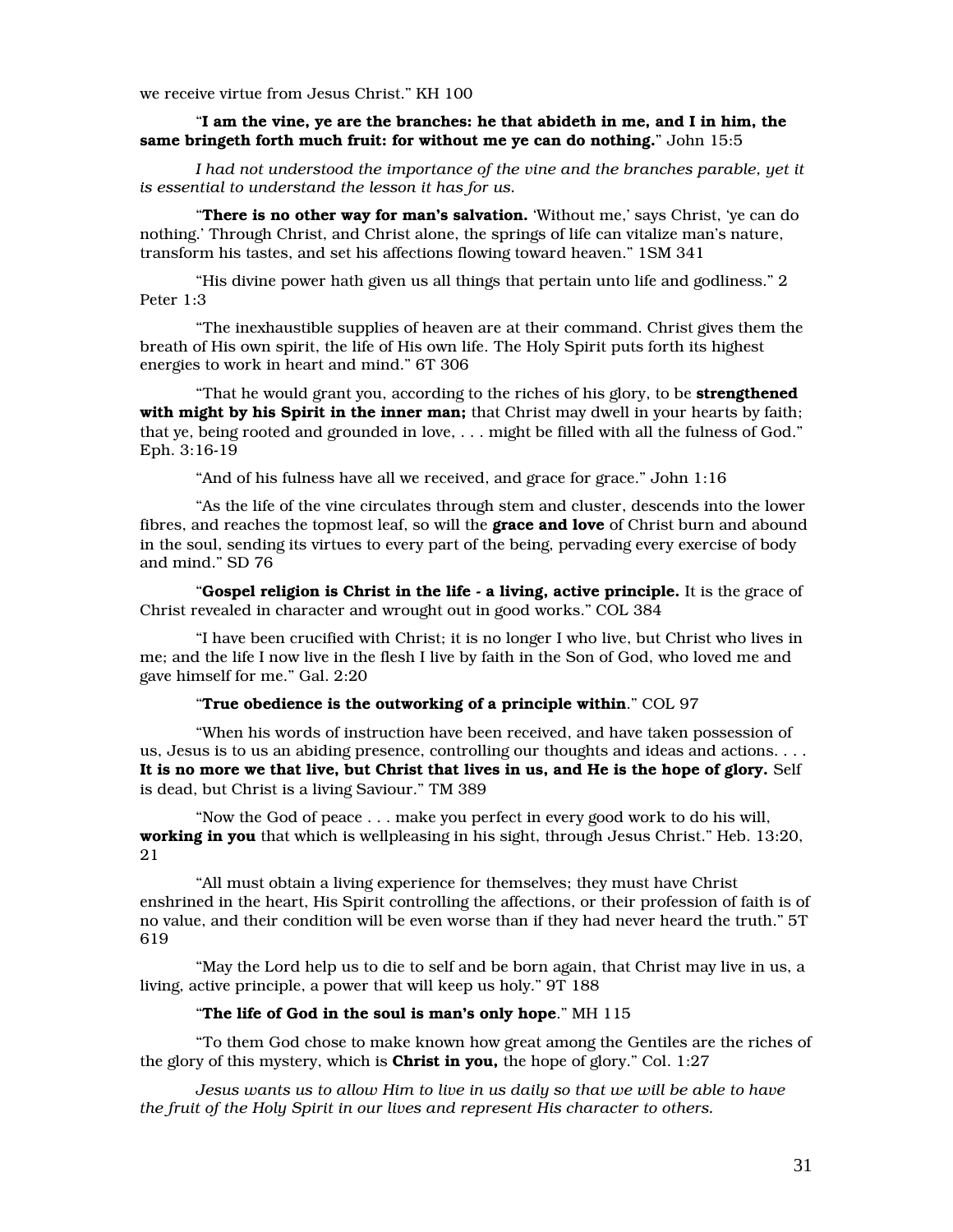# **Abide in Him and Bear Much Fruit**

"Abide in me and I in you. As the branch cannot bear fruit of itself, except it abide in the vine; no more can ye, except ye abide in me. I am the vine, ye are the branches:  $\mathbf{he}$ that abideth in me, and I in him, the same bringeth forth much fruit: for without me ye can do nothing." John 15:4, 5

"Our life must come from the parent vine. It is only by personal union with Christ, by communion with Him daily, hourly, that we can bear the fruits of the Spirit." 5T 47, 48

"If you abide in me, and my words abide in you, ask whatever you will, and it shall be done for you. By this my Father is glorified, that you bear much fruit; and so prove to be my disciples." John 15:7, 8 RSV

"Christ abiding in the soul exerts a transforming power, and the outward aspect bears witness to the peace and joy that reign within. We drink in the love of Christ, as the branch draws nourishment from the vine. If we are grafted in Christ, if fiber by fiber we have been united with the Living Vine, we shall give evidence of the fact by bearing rich clusters of living fruit." 1SM 337

#### "Ye shall know them by their fruits." Matt. 7:16

"The fruit of the Spirit is love, joy, peace, patience, kindness, goodness, faithfulness, gentleness, self-control." Gal. 5:22, 23 RSV

"When we live by faith on the Son of God, the fruits of the Spirit will be seen in our life; not one will be missing. . . . The life of Christ in you produces the same fruits as in Him." DA 676

"Are you in a position where you do not possess these graces? Just as soon as anyone crosses you, or offends you, does there arise in your heart a feeling of bitterness, a spirit of rebellion? If this is the spirit you have, bear in mind that you have not the spirit of Christ. It is another spirit." RH 12-21-1886

"The Spirit of Christ will be revealed in all who are born of God. Strife and contention cannot arise among those who are controlled by His Spirit." 5T 227

'"By their fruits ye shall know them.' Either God or Satan controls the mind; and the life shows so clearly that none need mistake to which power you yield allegiance." FE 89

"When we give way to impatience, we drive the Spirit of God out of the heart, and give place to the attributes of Satan." 2SM 236

'"To whom ye yield yourselves servants to obey, his servants ye are to whom ye obey.' If we indulge anger, lust, covetousness, hatred, selfishness, or any other sin, we become servants of sin. **'No man can serve two masters.'** If we serve sin, we cannot serve Christ." MYP 114

#### "Christ does not say that man will not or shall not serve two masters, but that he cannot." MB 93

*Think of it this way. If I get angry with my child, where are love, joy, peace, patience, kindness, faithfulness, gentleness, self-control? They are not there. You cannot serve two masters, when you test yourself by the fruit of the Spirit. You could do much work and think you are really a good Christian, but if in your home you are irritated and unkind to your family, something is wrong. You may not know how to submit the heart to be controlled by God, or you may not want to.* 

"We cannot be fretful and impatient, and still be Christians, for a fretful, impatient spirit is not the Spirit of Christ." RH 8-14-1888

"Impatience brings the enemy of God and man into your family and drives out the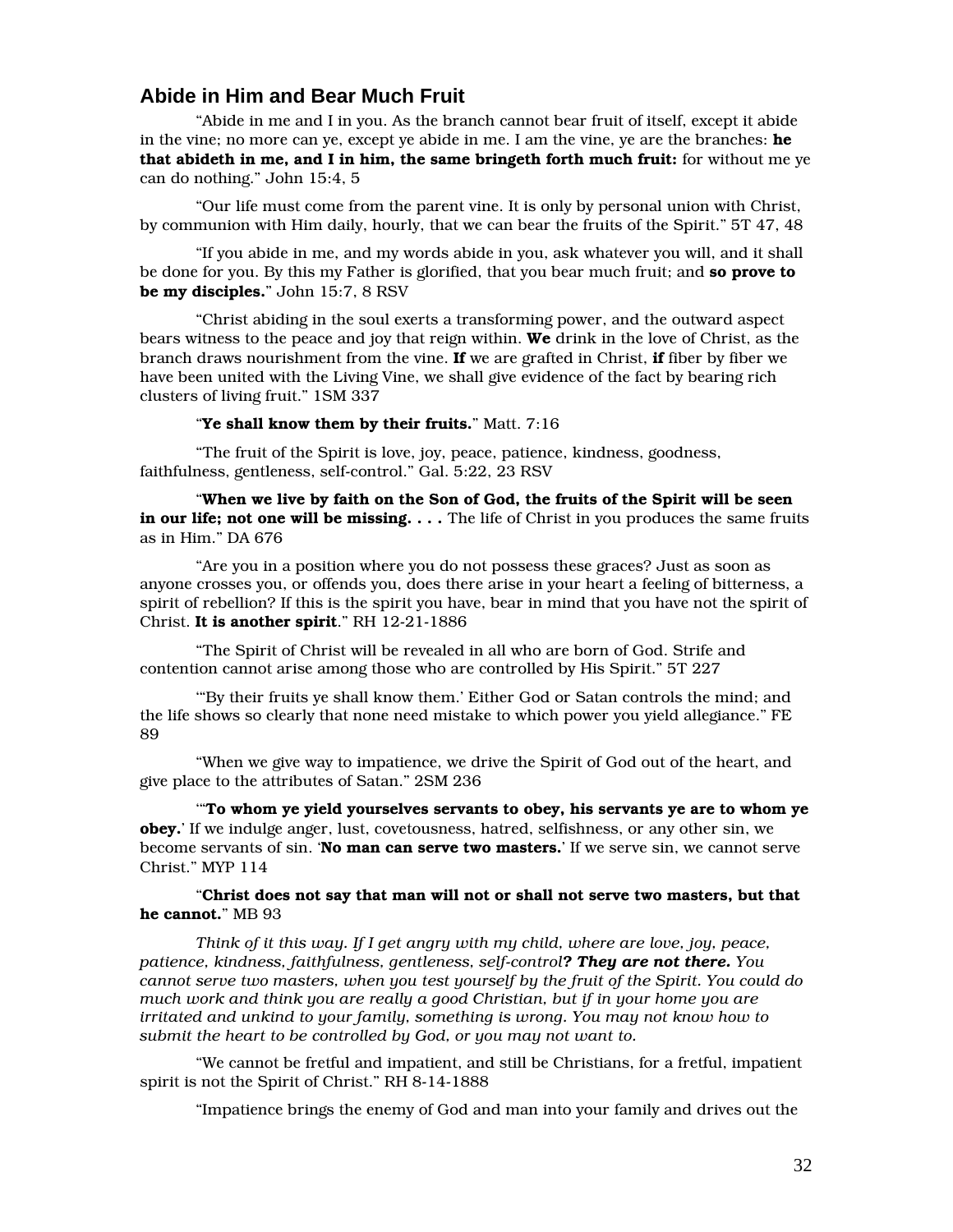angels of God. If you are abiding in Christ, and Christ in you, you cannot speak angry words." HP 99

"For the fruit of the Spirit is in all goodness and righteousness and truth." Eph. 5:9

"But if ye have bitter envying and strife in your hearts, glory not, and lie not against the truth. This wisdom descendeth not from above, but is earthly, sensual, devilish. For where envying and strife is, there is confusion and every evil work.

"But the wisdom that is from above is first pure, then peaceable, gentle, and easy to be intreated, full of mercy and good fruits, without partiality, and without hypocrisy. And the fruit of righteousness is sown in peace of them that make peace." James 4:14-18

"You cannot indulge your own temper, and have your own way, and still remain the children of God. We shall have to struggle with our hereditary tendencies, that we may not yield to temptation, and become angry under provocation." RH 10-11-1892

"The man who yields to impatience is serving Satan. 'To whom ye yield yourselves servants to obey, his servants ye are to whom ye obey.'" 4T 607

"Satan takes the control of every mind that is not decidedly under the control of the Spirit of God." TM 79

"Let no one deceive his own soul in this matter. If you harbor pride, self-esteem, a love for the supremacy, vainglory, unholy ambition, murmuring, discontent, bitterness, evil-speaking, lying, deception, slandering, you have not Christ abiding in your heart, and the evidence shows that you have the mind and character of Satan, not of Jesus Christ, who was meek and lowly of heart." TM 441

"Pride and selfishness can find no place in the character without crowding out Him who is meek and lowly of heart." RH 11-24-1885

### "Examine yourselves, to see whether you are holding to your faith. Test yourselves. Do you not realize that Jesus Christ is in you? – unless indeed you fail to meet the test!" 2 Cor. 13:5

"But you will say, How am I to know that Christ is in my heart? If, when you are criticised or corrected in your way, and things do not go just as you think they ought to go, - **if then** you let your passion arise instead of bearing the correction and being patient and kind, Christ is not abiding in the heart." RH 7-12-1887

"This then is the message which we have heard of him, and declare unto you, that God is light, and in him is no darkness at all. If we say that we have fellowship with him, and walk in darkness, we lie, and do not the truth: but if we walk in the light, as he is in the light, we have fellowship one with another, and the blood of Jesus Christ his Son cleanseth us from all sin."1 John 1:5-7

"What is lying against the truth? It is claiming to believe the truth while the spirit, the words, the deportment, represent not Christ but Satan. To surmise evil, to be impatient and unforgiving, is lying against the truth, but love, patience, and long forbearance are in accordance with the principles of truth. Truth is ever pure, ever kind, breathing a heavenly fragrance unmingled with selfishness." KH 185

"Selfishness can no more live in the heart that is exercising faith in Christ than light and darkness can exist together." 5T 48

"God is light and in him is no darkness at all." 1 John 1:5

### "While pride, variance, and strife for the supremacy are cherished, the heart cannot enter into fellowship with Christ." DA 650

"Only as they were willing to be purged from sin could they enter into fellowship with Him. Only the pure in heart could abide in His presence." DA 108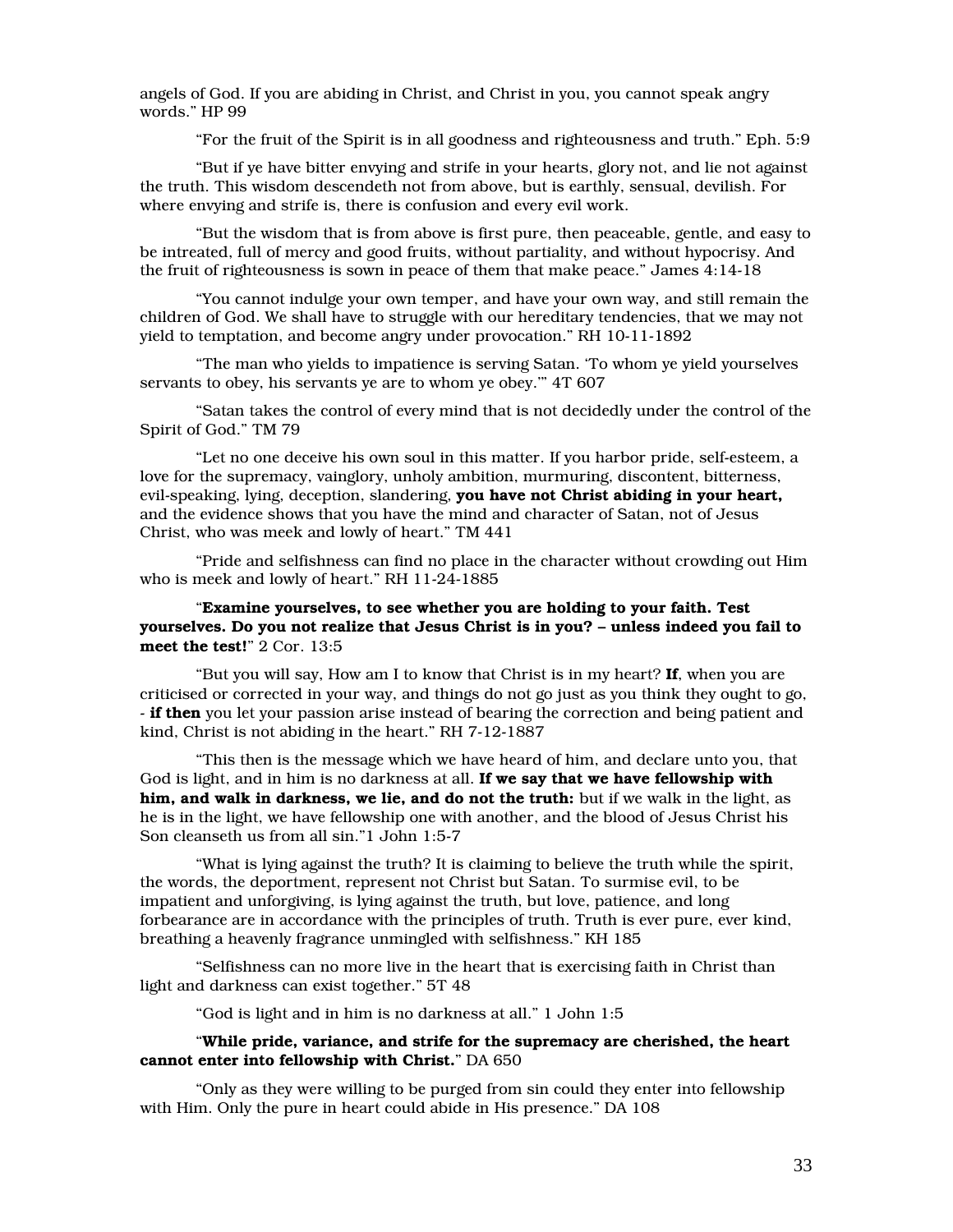"Our Lord is put to shame by those who claim to serve Him, but who misrepresent His character; and multitudes are deceived, and led into false paths." DA 439

"Little children, let no one deceive you: he that doeth righteousness is righteous, even as he is righteous. He that committeth sin is of the devil; for the devil sinneth from the beginning. For this purpose the Son of God was manifested, that he might destroy the works of the devil. Whosoever is born of God doth not commit sin; for his seed remaineth in him: and he cannot sin, because he is born of God. In this the children of God are manifest, and the children of the devil: whosoever doeth not righteousness is not of God, neither he that loveth not his brother." 1 John 3:7-10

"The greatest insult we can inflict upon Him, is to pretend to be His disciples while manifesting the spirit of Satan in our words, our dispositions and our actions." 3BC 1160

"Beloved, let us love one another: for love is of God; and every one that loveth is born of God, and knoweth God. He that loveth not knoweth not God; for God is love." 1 John 4:7, 8

"Unless you accept in your own life the principle of self-sacrificing love, which is the principle of His character, you cannot know God." MB 25

"Love worketh no ill to his neighbor: therefore love is the fulfulling of the law." Rom. 13:10

"And hereby we do know that we know him, if we keep his commandments. He that saith, I know him, and keepeth not his commandments, is a liar, and the truth is not in him. But whoso keepeth his word, in him verily is the love of God perfected: hereby we know that we are in him. He that saith he abideth in him ought himself also so to walk, even as he walked." 1 John 2:3-6

'"O' you may say. 'I do keep the commandments.' Do you? . . . Do you carry out the principles of God's commandments in your home, in your family? Do you never manifest rudeness, unkindness, and impoliteness in the family circle? If you do manifest unkindness at your home, no matter how high your profession, you are breaking God's commandments. No matter how much you may preach the commandments to others, if you fail to manifest the love of Christ in your home life, you are a transgressor of the law." RH 3-29-1892

"Men and women, children and youth, are measured in the scales of heaven in accordance with that which they reveal in their home life. A Christian in the home is a Christian anywhere." 5BC 1085

"The meekness of Christ, manifested in the home, will make the inmates happy; it provokes no quarrel, gives back no angry answer, but soothes the irritated temper and diffuses a gentleness that is felt by all within its charmed circle. Wherever cherished, it makes the families of earth a part of the one great family above." MB 16

"Hereby know we that we dwell in him, and he in us, because he hath given us of his Spirit." 1 John 4:13

"If we have the love of Christ in our souls, it will be a natural consequence for us to have all the other graces: joy, peace, long-suffering, gentleness, goodness, faith, meekness, temperance." ML 50

"There are many who have never felt the necessity of subduing self, and overcoming wicked tempers. They cherish bitterness and wrath in their hearts, and these evil traits defile the soul. They thus deny Christ, and darken the pathway of others. None will be excused for the exhibition of uncontrollable tempers; thousands will miss of Heaven through their want of self-control." ST 12-17-1885

"When persons profess to be Christians, and their religion does not make them better men and better women in all the relations of life – living representatives of Christ in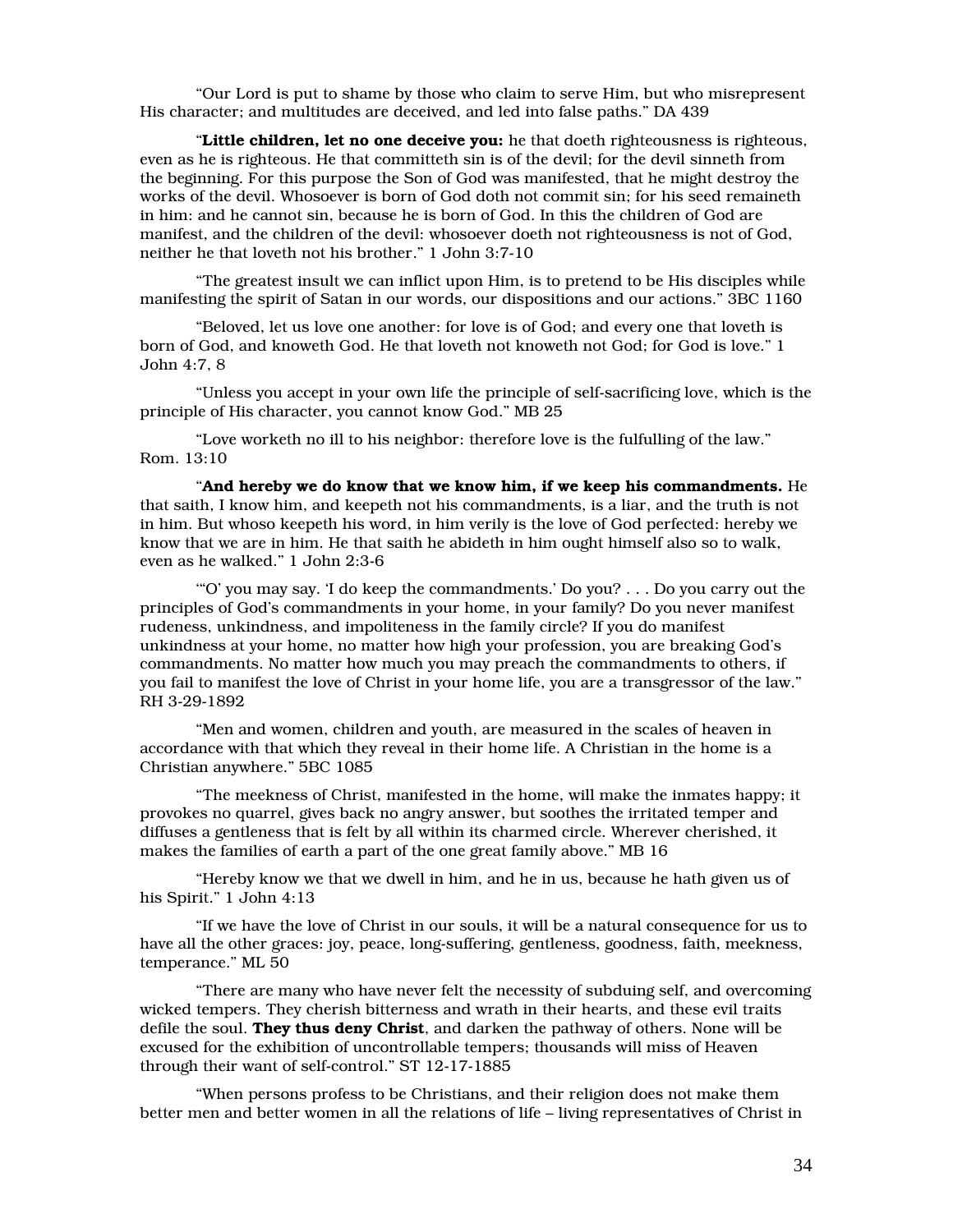disposition and character - they are none of His." ML 257

*But many people tell me, even if we disobey our parents and do wrong, we are still their children! Yes, physically, but not spiritually! There is a big difference.* 

#### "He who is united to the Lord is one spirit with him." 1 Cor. 6:17

"A spirit contrary to the spirit of Christ would deny Him, whatever the profession. Men may deny Christ by evil speaking, by foolish talking, by words that are untruthful or unkind. They may deny Him by shunning life's burdens, by the pursuit of sinful pleasures. They may deny Him by conforming to the world, by uncourteous behaviour, by the love of their opinions, by justifying self, by cherishing doubt, borrowing trouble, and dwelling in darkness. In all these ways they declare that Christ is not in them." DA 357

"Jesus came not to save men in their sins, but from their sins. 'Sin is the transgression of the law,' and if we fail to obey the law, we do not accept our Saviour. The only hope we have of salvation is through Christ. If His Spirit abides in the heart, sin cannot dwell there." RH 3-16-1886

*What must we do to keep sin out?* 

### **Fight the Good Fight of Faith**

"Fight the good fight of faith, lay hold on eternal life, whereunto thou art also called, and hast professed a good profession before many witnesses. I give thee charge in the sight of God, . . . that thou keep this commandment without spot, unrebukeable, until the appearing of our Lord Jesus Christ." 1Tim. 6:12, 13

"When souls are converted, their salvation is not yet accomplished. They then have **the race to run;** the arduous struggle is before them to 'fight the good fight of faith.'  $\dots$ The battle is lifelong." OHC 163

"Wherefore  $\ldots$  let us lay aside every weight, and the sin which doth so easily beset us, and let us run with patience the race that is set before us, looking unto Jesus the author and finisher of our faith." Heb. 12:1, 2

### "The weights . . . are the evil habits and practices we have formed by following our own natural dispositions." 7BC 934

*When we come to the foot of the cross, we lay down all our old sinful habits and practices. How do we do it? We give up our rights to live by our old ways and decide to live only for God through His power.* 

**"Each soul inherits certain un-Christlike traits of character**. It is the grand and noble work of a lifetime to keep under control these tendencies to wrong. It is the little things that cross our path that are likely to cause us to lose our power of self-control." HP 231

"Each day he must renew his consecration, each day do battle with evil. Old habits, hereditary tendencies to wrong, will strive for the mastery, and against these he is to be ever on guard, striving in Christ's strength for victory." AA 477

"Let not sin therefore reign in your mortal body, that ye should obey it in the lusts thereof. Neither yield ye your members as instruments of unrighteousness unto sin: but yield yourselves unto God, as those that are alive from the dead, and your members as instruments of righteousness to God." Rom. 6:12, 13

### "As soon as we incline our will to harmonize with God's will, the grace of God stands ready to cooperate with the human agent." HP 27

"Let us not be in the position of those for whom the Saviour died in vain. In Christ is sufficient grace to overcome all our evil traits of character, and strength is found alone in Him." RH 3-17-1891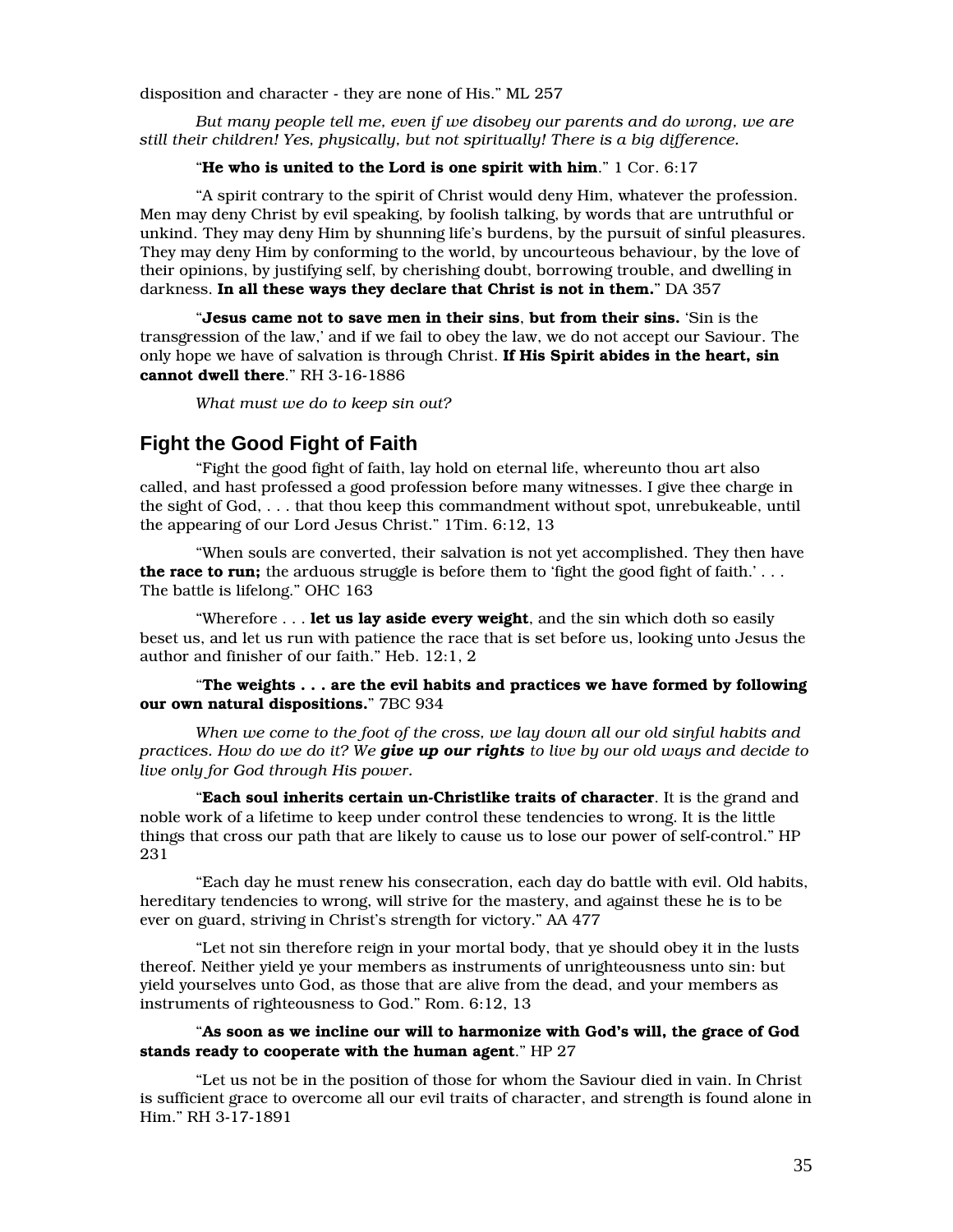"Be strong in the Lord, and in the power of his might. Put on the whole armour of God, that ye may be able to stand against the wiles of the devil. For we wrestle not against flesh and blood, but against principalities, against powers, against the rulers of the darkness of this world, against spiritual wickedness in high places." Eph. 6:10-12

"Be sober, be watchful. Your adversary the devil, prowls around like a roaring lion, seeking someone to devour. Resist him, firm in your faith." 1Peter 5:8, 9

"Every Christian must stand on guard continually, watching every avenue of the soul where Satan might find access. He must pray for divine help and at the same time resolutely resist every inclination to sin. By courage, by faith, by persevering toil, he can conquer. But let him remember that to gain the victory Christ must abide in him and he in Christ. . . .

#### "It is only by personal union with Christ, by communion with Him daily, hourly, that we can bear the fruits of the Holy Spirit." 5T 47, 48

"Pray at all times in the Spirit, with all prayer and supplication. To that end keep alert with all perseverance." Eph. 6:18 RSV

"When it becomes the habit of the soul to converse with God, the power of the evil one is broken; for Satan cannot abide near the soul that draws nigh unto God." RH 12-3- 1889

"Never can we safely put confidence in self or feel, this side of heaven, that we are secure against temptation." COL 155

"Be watchful, stand firm in your faith, be courageous, be strong. Let all you do be done in love." 1 Cor. 16:13 RSV

"Watch the stealthy approach of the enemy, watch against old habits and natural inclinations lest they exert themselves;  $\dots$  **Watch** the thoughts, **watch** the plans, lest they become selfish and self-centered." KH 351

"Watch, lest you should speak hastily, fretfully, and impatiently. Watch, lest pride should find a place in your heart. Watch, lest evil passions should overcome you, instead of your subduing them." FL 224

"Some have asked the question, Must I be on my guard and feel a restraint upon me continually? I have been shown that we have a great work before us to search our own hearts, and watch ourselves with jealous care. We should learn wherein we fail, and then guard ourselves upon that point. We must have perfect control over our own spirit." 1T 308

"There is not an impulse of our nature, not a faculty of the mind or an inclination of the heart, but needs to be, moment by moment under the control of the Spirit of God." PP 421

"If you will only **watch**, continually **watch** unto prayer, if you will do everything as if you were in the immediate presence of God, you will be saved from yielding to temptation, and may hope to be kept pure, spotless, and undefiled till the last." GW 128

"Through the grace of God and their own diligent effort, they must be conquerors in the battle with evil." GC 425

"But you must remember that your will is the spring of all your actions. This will, that forms so important a factor in the character of man, was at the Fall given into the control of Satan; and he has ever since been working in man to will and to do of his own pleasure, but to the utter ruin and misery of man. But the infinite sacrifice of God in giving Jesus, His beloved Son, to become a sacrifice for sin, enables Him to say, without violating one principle of His government: 'Yield yourself up to Me; give Me that will; take it from the control of Satan, and I will take possession of it; then I can work in you to will and to do of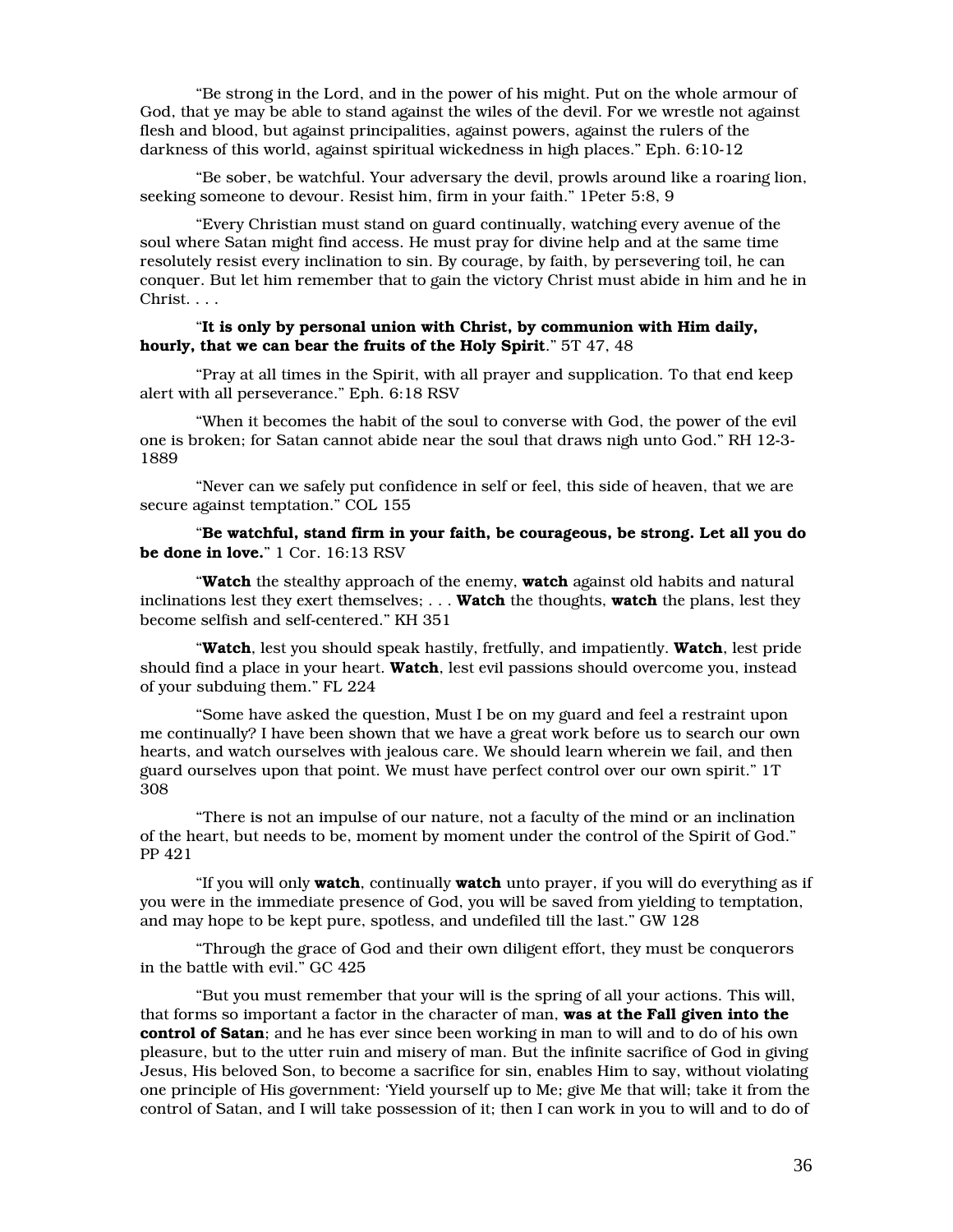My good pleasure!" 5T 515

"It is through the will that sin retains its hold upon us." MB 61

"The tempted one needs to understand the true force of the will. This is the governing power in the nature of man, - the power of decision, of choice. Everything depends on the right action of the will. Desires for goodness and purity are right, so far as they go; but if they stop here, they avail nothing. Many will go down to ruin while hoping and desiring to overcome their evil propensities. They do not yield the will to God. They do not choose to serve Him.

"God has given us the power of choice; it is ours to exercise. We cannot change our hearts, we cannot control our thoughts, our impulses, our affections. We cannot make ourselves pure, fit for God's service. But we can choose to serve God, we can give Him our will; then He will work in us to will and to do according to His good pleasure. Thus our whole nature will be brought under the control of Christ.

"Through the right exercise of the will, an entire change may be made in the life. By yielding up the will to Christ, we ally ourselves with divine power. We receive strength from above to hold us steadfast. A pure and noble life, a life of victory over appetite and lust, is possible to every one who will unite his weak, wavering human will to the omnipotent, unwavering will of God." MH 176

"The heavenly intelligences will work with the human agent who seeks with determined faith that perfection of character which will reach out to perfection in action. To every one engaged in this work Christ says, I am at your right hand to help you.

"As the will of man cooperates with the will of God, it becomes omnipotent. Whatever is to be done at His command may be accomplished in His strength. All His biddings are enablings." COL 333

#### "I can do all things in him who strengthens me." Phil. 4:13

"Apart from divine power, no genuine reform can be effected. Human barriers against natural and cultivated tendencies are but as the sandbank against the torrent. Not until the life of Christ becomes a **vitalizing power** in our lives can we resist the temptations that assail us from within and from without." MH 140

"When the soul surrenders itself to Christ, a new power takes possession of the new heart. A change is wrought which man can never accomplish for himself. It is a supernatural work, bringing a supernatural element into human nature. The soul that is yielded to Christ becomes His own fortress, which He holds in a revolted world, and He intends that no authority shall be known in it but His own. A soul thus kept in possession by the heavenly agencies is impregnable to the assaults of Satan. But unless we do yield ourselves to the control of Christ, we shall be dominated by the wicked one. We must inevitably be under the control of one or the other of the two great powers that are contending for the supremacy of the world. It is not necessary for us deliberately to choose the service of the kingdom of darkness in order to come under its dominion. We have only to neglect to ally ourselves with the kingdom of light. If we do not cooperate with the heavenly agencies, Satan will take possession of the heart, and will make it his abiding place. The only defence against evil is the indwelling of Christ in the heart through faith in His righteousness. Unless we become vitally connected with God, we can never resist the unhallowed effects of self-love, self-indulgence, and temptation to sin. We may leave off many bad habits, for the time we may part company with Satan; but without a vital connection with God, through the surrender of ourselves to Him moment by moment, we shall be overcome. Without a personal acquaintance with Christ, and a continual communion, we are at the mercy of the enemy, and shall do his bidding in the end." DA 324

*What has Jesus promised so that we need not be overcome by Satan?*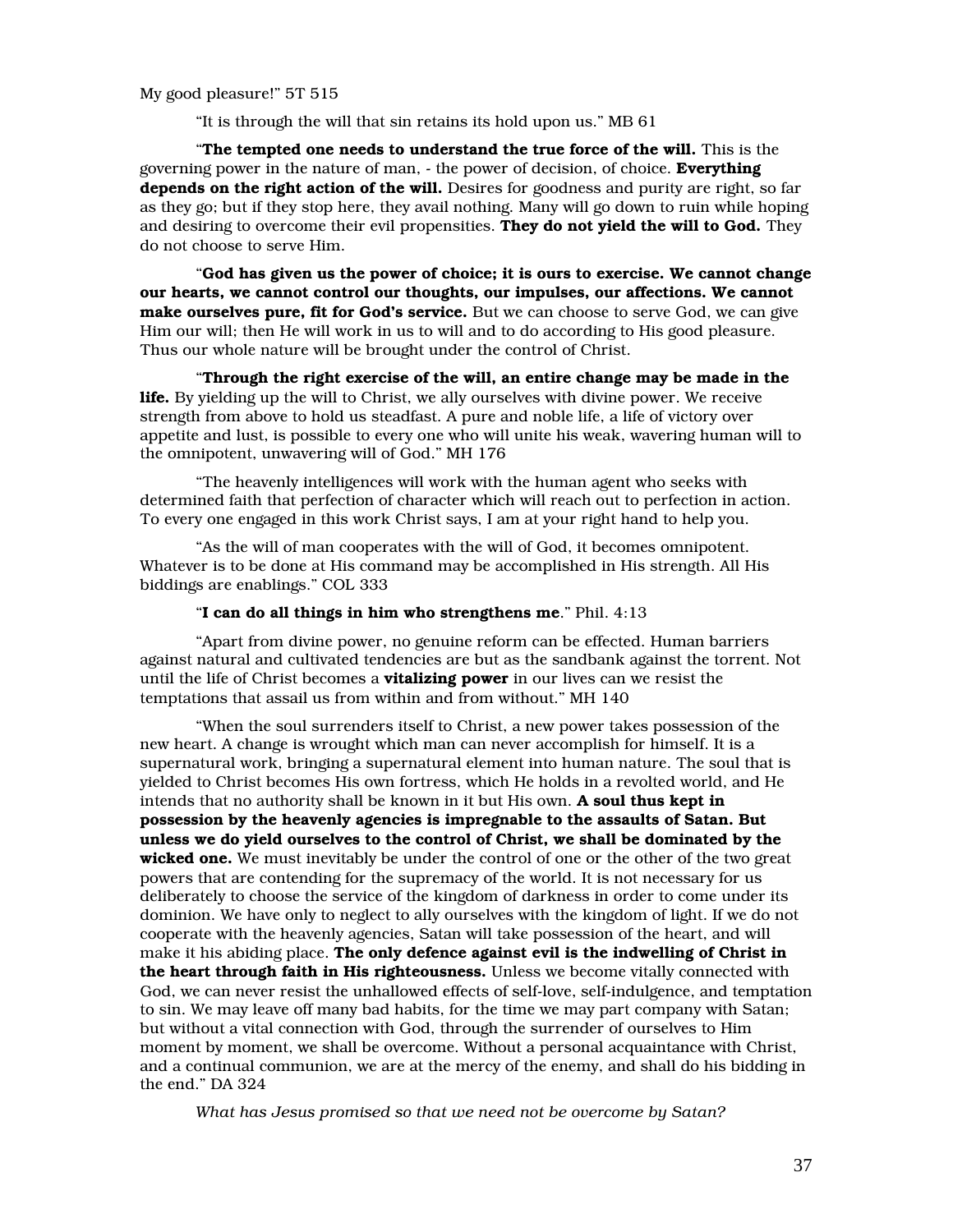# **He Will Help You When Tempted and Make a Way of Escape**

"There hath no temptation taken you but such as is common to man: but God is faithful, who will not suffer you to be tempted above that ye are able; but will with the temptation also make a way to escape, that ye may be able to bear it."  $1 \text{ Cor. } 10:13$ 

"Our heavenly Father measures and weighs every trial before He permits it to come upon the **believer**. He considers the circumstances and the strength of the one who is to stand under the proving and test of God, and He never permits the temptations to be greater than the capacity of resistance. If the soul is overborne, the person overpowered, this can never be charged to God, . . . but the one tempted was not vigilant and prayerful and did not appropriate by faith the provisions God had abundantly in store for him. Christ never failed a believer in his hour of combat. The believer must claim the promise and meet the foe in the name of the Lord." OHC 323

*When you are a true believer, you will not be tempted beyond what you can bear, and He also will make a way of escape, but we must take His way of escape, otherwise He cannot help us. When I first understood what it really meant to be a Christian, I surrendered all my heart to God, with all of my heart sins. I told God, "I give up my right to become impatient or irritated with my children. I especially give up my right to resent my husband, no matter what he does. He may not do things according to my way of thinking, but I have no right to resent him. Why should I yield to Satan's spirit to correct others. I want to yield to your Holy Spirit and allow God to work in me His love for my children and my husband, and pray for them instead of allowing Satan to use me to bring his spirit into our home.* 

*When I surrendered fully to God, I believed that He would take away my resentment, and give me an understanding attitude toward my husband and children. And He did! I also believed that He could then keep me from falling as He had promised.* 

*The next day as I went about my work, I don't remember any temptation coming to me until the evening. We were having worship and I was reading from a book on prayer. Suddenly my husband, who was an editor, corrected a sentence problem in the*  book. There is nothing wrong with doing that, but I did not like it when he did it while *we were having worship, because it distracted us. And so I would reprove him in a wrong spirit and worship would be spoiled. But I would blame him for spoiling worship!* 

*This evening, as he corrected a sentence problem, I immediately reacted. Immediately the Holy Spirit strongly convicted me that I had sinned, and immediately I exclaimed, "I have sinned!" The family was surprised at my confession. Later, when I shared the story with someone, my son, who was present, remarked, "O Mom, how well I remember that night! That was the first time I heard you take the blame!"* 

*You see, I had learned from my father always to blame others when I got upset with them, even though it was my spirit that was wrong. It is so easy to blame others when we allow ourselves to become irritated by something they do or say. But there is no excuse for sin!* 

*That evening I again asked God to forgive and cleanse me, and to restore me to Himself. Then I pleaded with Him to show me the way of escape so that I would not react again in a wrong way. I believed He would teach me how to keep from falling, because He had promised that He was able to do that.* 

*The next day I went about my work and again I don't remember any temptation until the evening. As we were again having family worship I was reading from the same book. Again my husband corrected a sentence problem. Instantly I felt the temptation to react.* 

*We read that the Christian will feel the prompting to sin. Here is where Christ's help is needed. Instantly the Holy Spirit reminded me, in my conscience, "You gave up the right to resent your husband no matter what he does, don't you remember?"*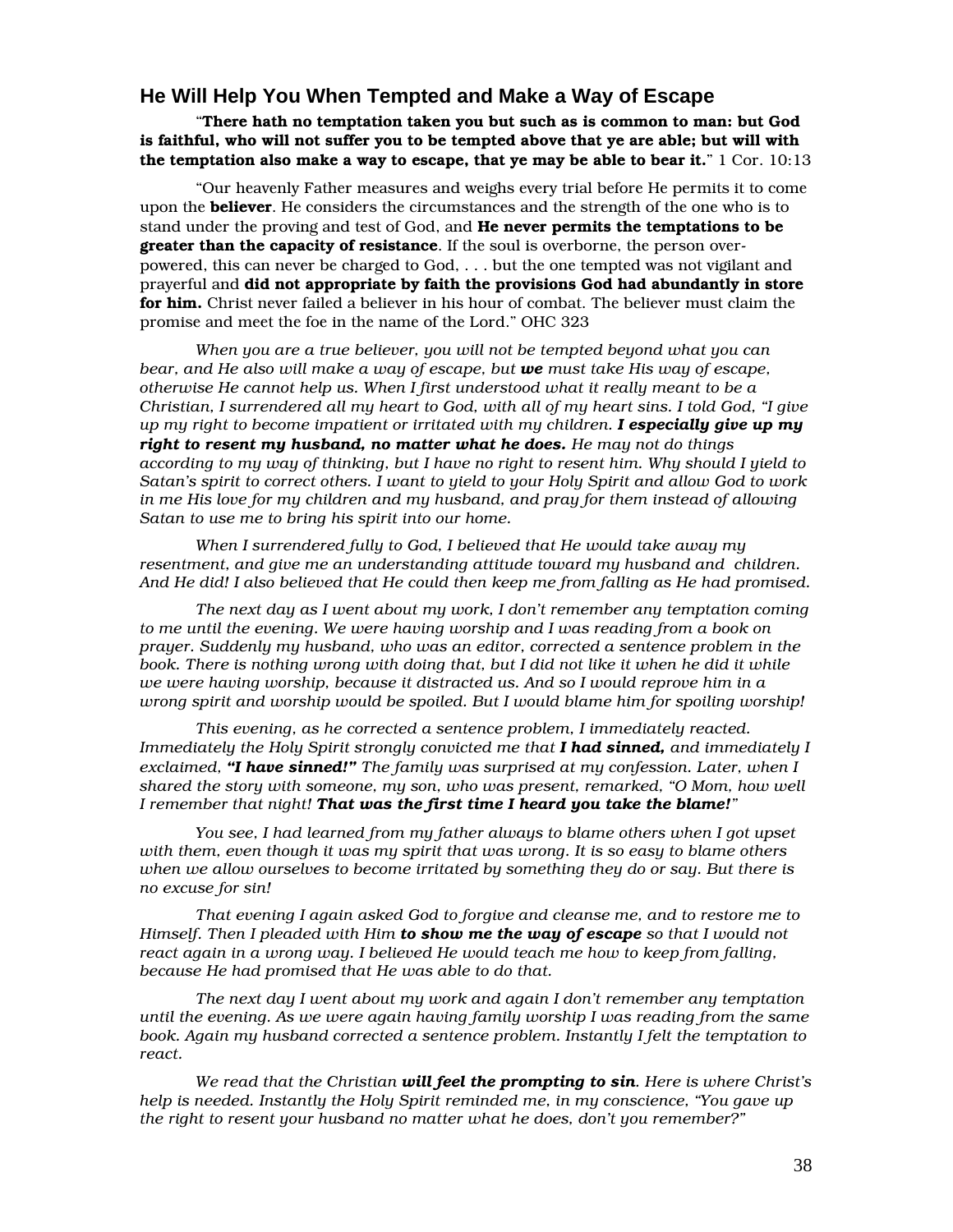*Instantly I responded, "Yes, and I really meant it!" Immediately the Holy Spirit so controlled my spirit, that I did not say a word. No one even knew that I was tempted! And I knew I had found the way of escape!* 

*When we are tempted the Holy Spirit will try to alert us, and if we quickly submit to God, He will then have the right to control our spirit and give us the victory. Later I found these quotes.* 

"And thine ears shall hear a word behind thee, saying, 'This is the way, walk ye in it, when ye turn to the right hand, and when ye turn to the left.'" Isa. 30:21

### "Voices inspired by God are crying, 'This is the way, walk ye in it.' If men will hear the voice of warning, if they will trust to God's guidance and not to finite judgment, they will be safe." HP 103

*At the moment of temptation, quickly submit to God. He always leaves you free to choose.* 

"As soon as we incline our will to harmonize with God's will, the grace of Christ stands ready to cooperate with the human agent." HP 27

"If the voice of Jesus is not heeded at once, it becomes confused in the mind with a multitude of other voices." 7BC 967

"We want to become so sensitive to holy influences that the lightest whisper of Jesus will move our souls." KH 361

"Allow no taunts, no threats, no sneering remarks, to induce you to violate your conscience in the least particular, and thus open a door whereby Satan can come in and control the mind." SD 211

### "Conscience is the voice of God, heard amid the conflict of human passions; when it is resisted, the Spirit of God is grieved." 5T 120

"Grieve not the Holy Spirit of God." Eph. 4:30

"The Holy Spirit will not compel men to take a certain course of action. We are free moral agents; and when sufficient evidence has been given us as to our duty, it is left with us to decide our course." FE 124

## **Take God's Way of Escape and Submit to Him**

"Submit yourselves therefore to God. Resist the devil, and he will flee from you. Draw nigh to God, and he will draw nigh to you." James 4:7, 8

"Jesus gained the victory through submission and faith in God, and by the apostle He says to us, 'Submit yourselves therefore to God. Resist the devil, and he will flee from you. Draw nigh to God, and He will draw nigh to you.' We cannot save ourselves from the tempter's power; he has conquered humanity, and when we try to stand in our own strength, we shall become a prey to his devices; but 'the name of the Lord is a strong tower: the righteous runneth into it, and is safe.' Satan trembles and flees before the weakest soul who finds refuge in that mighty name." DA 131

"The Lord knows how to deliver the godly out of temptations." 2 Peter 2:9

"Human effort of itself is not sufficient. Without the aid of divine power it avails nothing. God works and man works. Resistance of temptation must come from man, who must draw his power from God. . . . God wishes us to have the mastery over ourselves. But He cannot help us without our consent and cooperation. The divine Spirit works through the powers and faculties given to man." AA 482

*How can He work in us if we are not allowing Him to do it?* 

"As soon as we incline our will to harmonize with God's will, the grace of God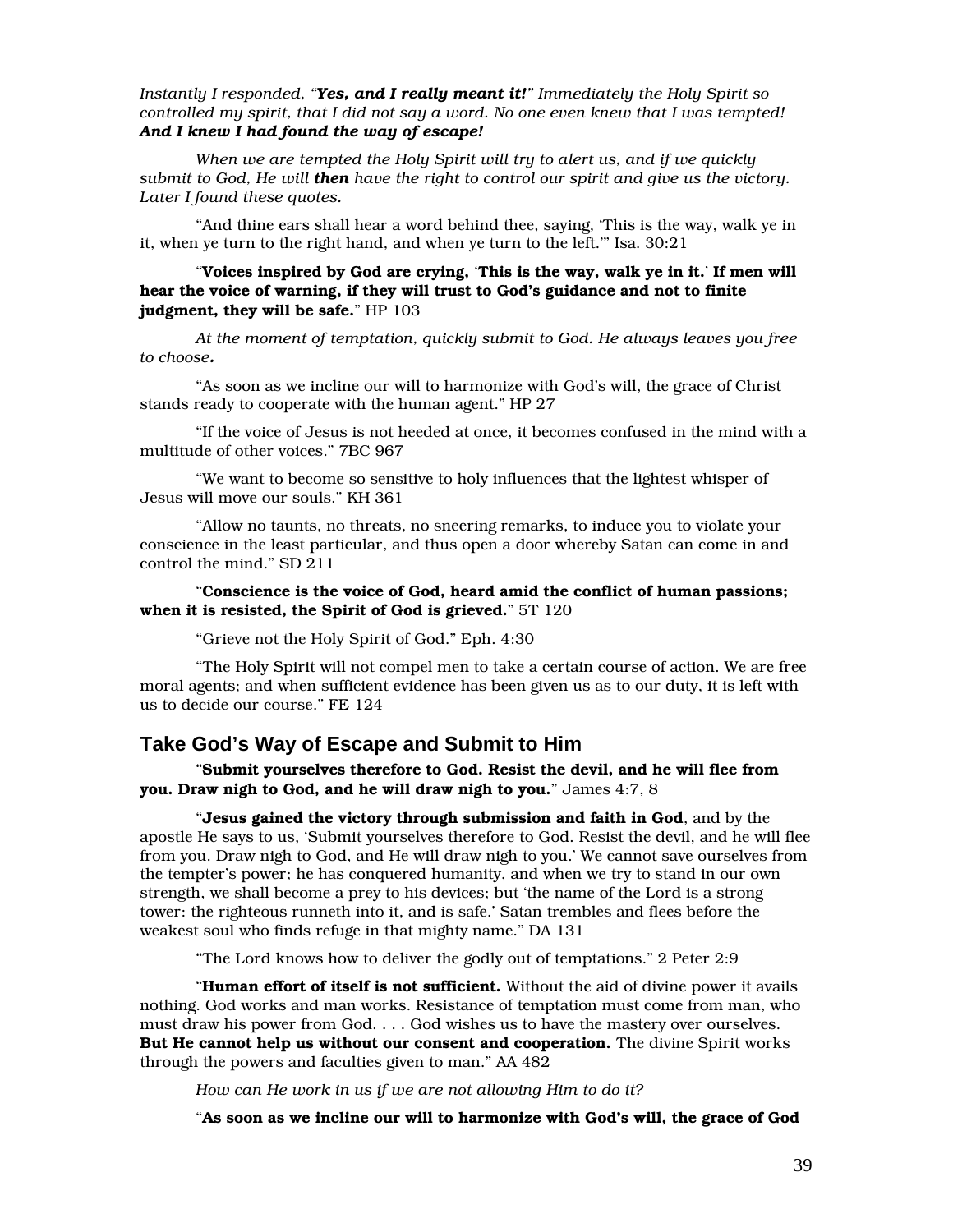#### stands ready to cooperate with the human agent." HP 27

"In the whole Satanic force there is not power to overcome one soul who in simple trust casts himself on Christ." COL 157

*When we sense a temptation, we should quickly submit ourselves to God. He will then work in us whatever is needed for us to have the victory. Angels of God will surround us and the temptation will lose its power.* 

"Around every tempted soul there are angels of God, ready to lift up the standard of righteousness, if the tempted one will only show a spirit of resistance to evil." RH 8-8-1907

"By faith and prayer all may meet the requirements of the gospel. No man can be forced to transgress. His own consent must first be gained; the soul must purpose the sinful act, before passion can dominate over reason, or iniquity triumph over conscience. Temptation, however strong, is never an excuse for sin. 'The eyes of the Lord are over the righteous, and His ears are open unto their prayers.' Cry unto the Lord, tempted soul. Cast yourself, helpless, unworthy, upon Jesus, and claim His very promise. The Lord will hear. He knows how strong are the inclinations of the natural heart, and He will help in every time of temptation." 5T 177

"For in that he himself hath suffered being tempted, he is able to succour them that are tempted." Heb. 2:18

*Every time I have taken God's way of escape by immediately submitting to Him when I am being tempted, He works in me the right attitude and whatever I need to keep me from falling.* 

# **He Is Able to Keep You from Falling**

"Now unto him that is able to keep you from falling, and to present you faultless before the presence of his glory with exceeding joy." Jude 24

"For I the Lord thy God will hold thy right hand, saying unto thee, Fear not; I will help thee." Isa. 41:13

"To go forward without stumbling, we must have the assurance that a hand allpowerful will hold us up, and an **infinite pity** be exercised toward us if we fall." SD 154

"For we have not an high priest which cannot be touched with the feeling of our infirmities; but was in all points tempted like as we are, yet without sin. Let us therefore come boldly unto the throne of grace, that we may obtain mercy, and find grace to help in time of need." Heb. 4:15, 16

"My grace is sufficient for thee: for my strength is made perfect in weakness." 2 Cor. 12:9

"As thy days, so shall thy strength be." Deut. 33:25

"We are to live only one day at a time. We do not have to do the work of a lifetime in a few hours. We need not look into the future with anxiety; for God has made it possible for us to be overcomers every day." FL 249

### "Are you overcoming? or are you being overcome by your own lusts and appetites and passions." 5T 511

"The only hope for us if we would overcome is to unite our will to God's will and work in cooperation with Him, hour by hour and day by day." MB 143

"The Christian life is one of daily surrender, submission and continual overcoming." 4BC 1154

*Even if we had many wrong habits before we surrendered to Jesus, as we take one step at a time, one moment at a time, victory over those habits can be ours*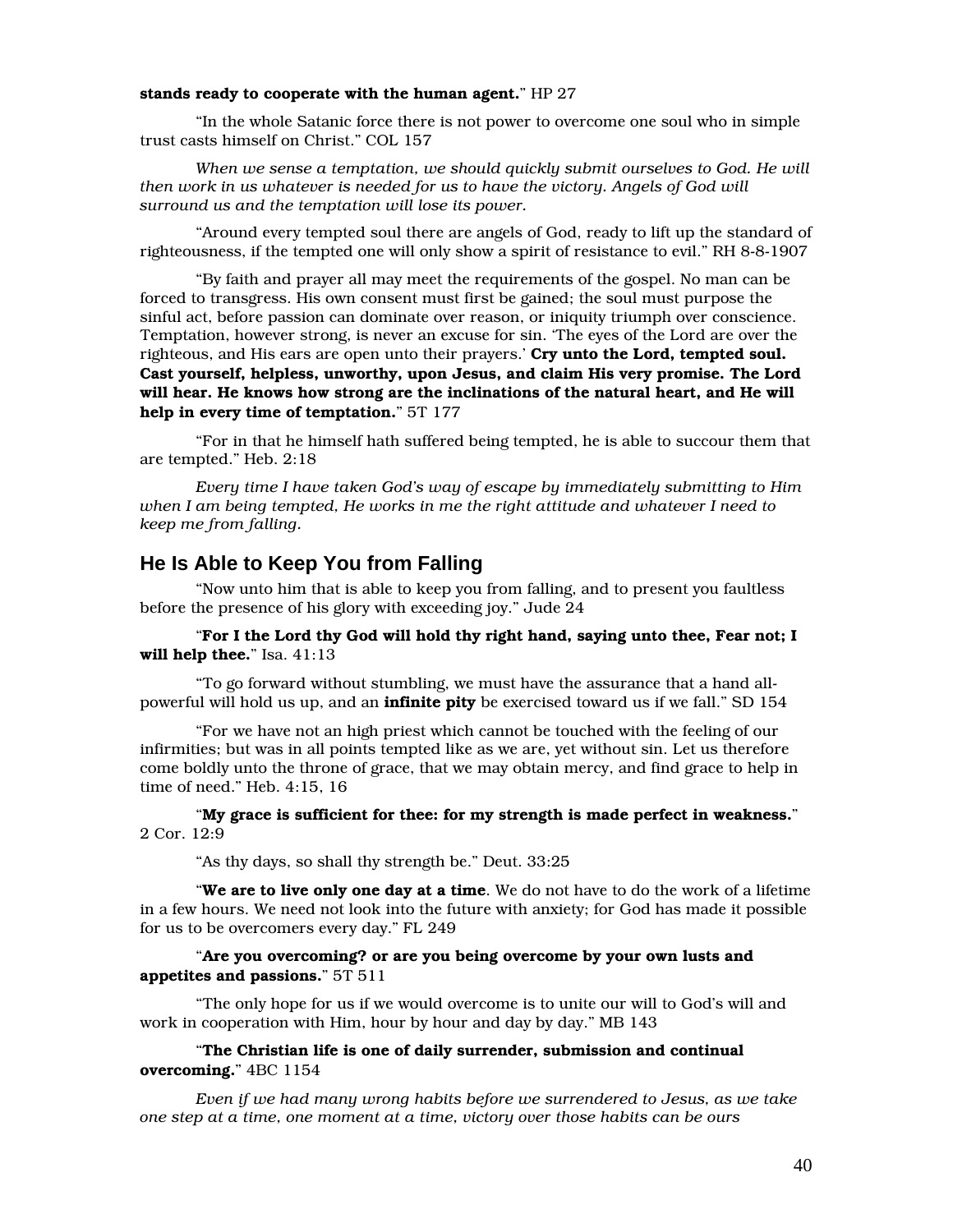*continually if we stay submitted to Him, depending on His power.* 

#### "I can do all things in him who strengthens me." Phil. 4:13

"It is His grace that gives man power to obey the laws of God. It is this that enables him to break the bondage of evil habit. This is the only power that can make him and keep him steadfast in the right path." MH 115

"Thou therefore, my son, be strong in the grace that is in Christ Jesus." 2 Tim. 2:1

"Christ always separates the contrite soul from sin. He came to destroy the works of the devil, and He has made provision that the Holy Spirit shall be imparted to every repentant soul, to keep him from sinning." DA 311

### "He who has not sufficient faith in Christ to believe that He can keep him from sinning, has not the faith that will give him an entrance into the kingdom of God." RH 3-10-1904

"We can overcome. Yes; fully, entirely. Jesus died to make a way of escape for us, that we might overcome every evil temper, every sin, every temptation, and sit down at last with Him." 1T 144

## **All Will Be Tempted - Temptation Is Not Sin**

"Let no one say when he is tempted, 'I am tempted by God'; for God cannot be tempted with evil and he himself tempts no one; but each person is tempted when he is lured and enticed by his own desire. Then desire when it has conceived gives birth to sin." James 1:13-15 RSV

"Temptations will pour in upon us, for by them we are to be tried during our probation upon earth. This is the proving of God, a revelation of our own hearts. There is no sin in having temptations; but sin comes in when temptation is yielded to." 4T 358

*What does it mean, temptation is "a revelation of our own hearts?" When we are faced by temptation it shows us what we could or would do if we did not quickly submit to God. It shows us the potential of the sinful fleshly nature which we have to deal with as long as we are in this world. That is why Jesus also took the sinful fleshly nature, so He could feel our temptations.* 

"For we have not an high priest which cannot be touched with the feeling of our infirmities; but was in all points tempted like as we are, yet without sin." Heb. 4:15

"Temptation is not sin. Jesus was holy and pure; yet He was tempted in all points as we are, but with a strength and power that man will never be called upon to endure. In His successful resistance He has left us a bright example, that we should follow His steps. If we are self-confident or selfrighteous we shall be left to fall under the power of temptation; but if we look to Jesus and trust in Him we call to our aid a power that has conquered the foe on the field of battle, and with every temptation He will make a way of escape. When Satan comes in like a flood, we must meet his temptations with the sword of the Spirit, and Jesus will be our helper and will lift up for us a standard against him." 5T 426

"The Elder Brother of our race is by the eternal throne. He looks upon every soul who is turning his face toward Him as the Saviour. He knows by experience what are the weaknesses of humanity, what are our wants, and where lies the strength of our temptations; for He was 'in all points tempted like as we are, yet without sin.' Heb. 4:15. He is watching over you, trembling child of God. Are you tempted? He will deliver. Are you weak? He will strengthen. Are you ignorant? He will enlighten. Are you wounded? He will heal." MH 71

"Let us therefore come boldly unto the throne of grace, that we may obtain mercy, and find grace to help in time of need." Heb. 4:15, 16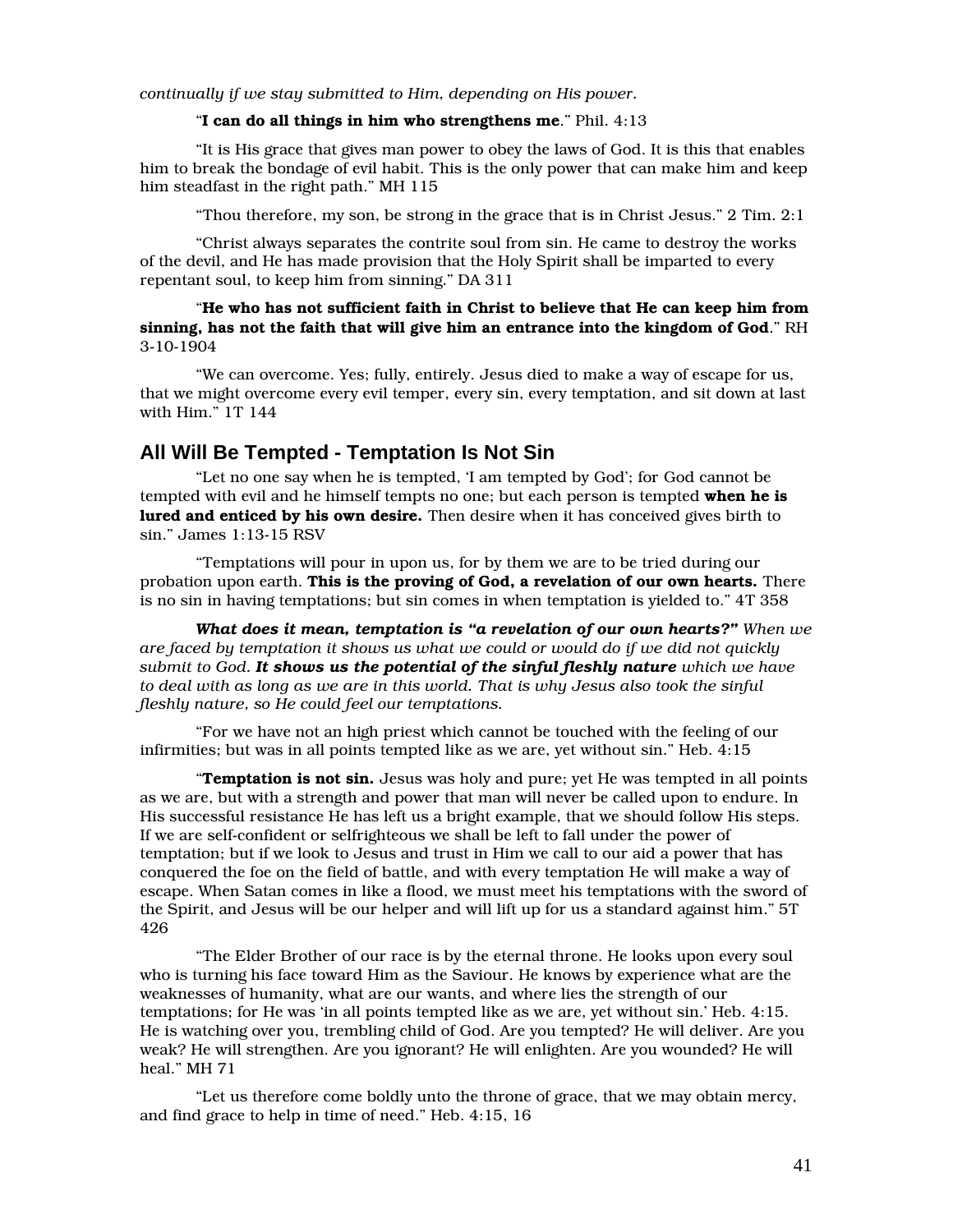'"The prince of this world cometh,' said Jesus, 'and hath nothing in Me.' John 14:30. There was in Him nothing that responded to Satan's sophistry. He did not consent to sin. Not even by a thought did He yield to temptation. So it may be with us." DA 123

"There are thoughts and feelings suggested and aroused by Satan that annoy even the best of men; but if they are not cherished, if they are repulsed as hateful, the soul is not contaminated with guilt, and no other is defiled by their influence." RH 3-27-1888

"Satan finds in human hearts some point where he can gain a foothold; some sinful desire is cherished, by means of which his temptations assert their power." GC 623

"Without hesitation or argument, we must close and guard the avenues of the soul against evil." 3T 324

### "An impure thought tolerated, an unholy desire cherished, and the soul is contaminated, its integrity compromised. . . .

"If we would not commit sin, we must shun its very beginnings. Every emotion and desire must be held in subjection to reason and conscience. Every unholy thought must be instantly repelled." 5T 177

## "Give no opportunity to the devil." Eph. 4:27 RSV

"Do not for a moment acknowledge Satan's temptations as being in harmony with your own mind. Turn from them as you would from Satan himself." OHC 85

*Do not try to concentrate on your wrong thoughts to bring them into subjection, but rather turn your mind into a heavenly channel and concentrate on God's thoughts*.

"For the weapons of our warfare are not carnal, but mighty through God to the pulling down of strong holds; casting down imaginations, and every high thing that exalteth itself against the knowledge of God, and bringing into captivity every thought to the obedience of Christ." 2 Cor. 10:4, 5

"Your thoughts must be brought into subjection to the will of God and your feelings under the control of reason and religion. Your imagination was not given you to be allowed to run riot and have its own way without any effort at restraint or discipline. If the thoughts are wrong the feelings will be wrong, and the thoughts and the feelings combined make up the moral character. When you decide that as Christians you are not required to restrain your thoughts and feelings you are brought under the influence of evil angels and invite their presence and their control." 5T 310

"We cannot allow ourselves to act from impulse. We cannot be off guard for a moment. Beset with temptations without number, we must resist firmly or be conquered." MH 452

"Satan takes the control of every mind that is not decidedly under the control of the Spirit of God." TM 79

"Those who would not fall a prey to Satan's devices must guard well the avenues of the soul; they must avoid reading, seeing, or hearing that which will suggest impure thoughts." MYP 285

### "I will set no wicked thing before my eyes." Ps. 101:3

"He who finds pleasure in dwelling upon scenes of impurity, who indulges the evil thought, the lustful look, may behold in the open sin, with its burden of shame and heartbreaking grief, the true nature of the evil which he has hidden in the chambers of the soul." MB 60

"For as he thinketh in his heart, so is he." Prov. 23:7

"When the first suggestion of wrong is heard, dart a prayer to heaven, and then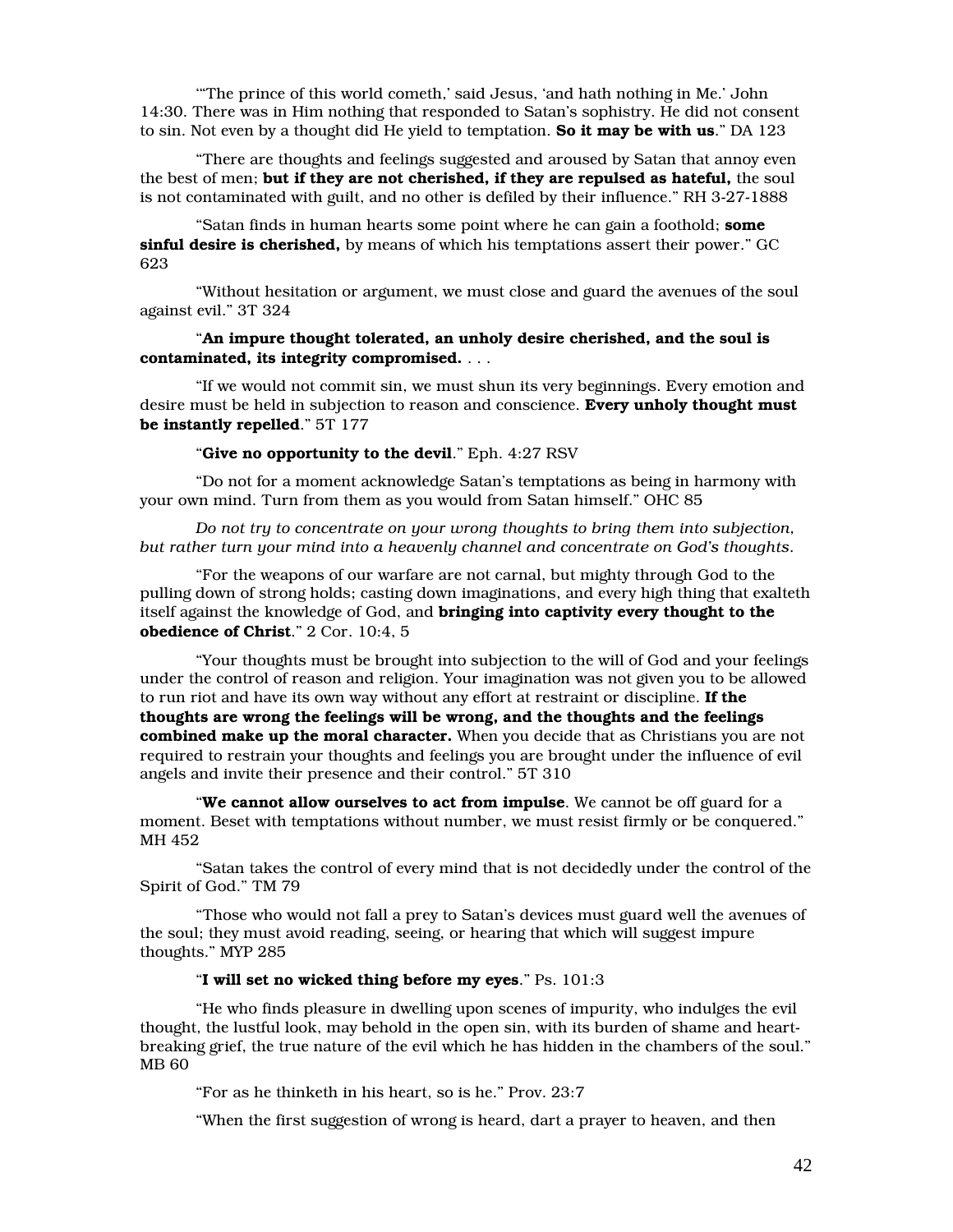firmly resist the temptation." 3BC 1155

#### "But let him ask in faith, nothing wavering." James 1:6

"The beginning of yielding to temptation is in the sin of permitting the mind to waver, to be inconsistent in your trust in God. The wicked one is ever watching for a chance to misrepresent God, and to attract the mind to that which is forbidden. If he can, he will fasten the mind upon things of the world. He will endeavor to excite the emotions, to arouse the passions, to fasten the affections on that which is not for your good; but it is for you to hold every emotion and passion under control, in calm subjection to reason and conscience. Then Satan loses his power to control the mind." OHC 87

"Therefore gird up your minds, be sober, set your hope fully upon the grace that is coming to you at the revelation of Jesus Christ. As obedient children, do not be conformed to the passions of your former ignorance, but as he who called you is holy, be holy yourselves in all your conduct; since it is written, 'You shall be holy, for I am holy." 1 Peter 1:13-16

"The tempter's agency is not to be accounted an excuse for one wrong act. Satan is jubilant when he hears the professed followers of Christ making excuses for their deformity of character. It is these excuses that lead to sin. There is no excuse for sinning. A holy temper, a Christlike life, is accessible to every repenting, believing child of God." DA 311

"Be strong in the Lord, and in the power of his might." Eph. 6:10

"Lean upon Him; and through His power you may quench all the fiery darts of the adversary and come off more than conqueror." 4T 213

"When assailed by temptation, look not to circumstances or to the weakness of self, but to the power of the word. All its strength is yours. 'Thy word,' says the psalmist, 'have I hid in mine heart, that I might not sin against Thee.' 'By the word of Thy lips I have kept me from the paths of the destroyer.' Ps. 119:11; 17:4." DA 123

"The father of lies quakes and trembles when the truth of God, in burning power, is thrown in his face." 5T 426

## **Walk by the Spirit Do Not Gratify the Desires of the Flesh**

"But I say, walk by the Spirit, do not gratify the desires of the flesh. For the desires of the flesh are against the Spirit, and the desires of the Spirit are against the flesh; for these are opposed to each other, to prevent you from doing what you would." Gal. 5:16, 17 RSV

*We must remember that when we have been cleansed and renewed in the spirit of our minds, and have put on the new nature, created in true righteousness and holiness, that this does not mean the sinful, fleshly nature. This will be made holy when Jesus comes again. Jesus took the sinful fleshly nature so He could be tempted as we are, but temptation is not sin. The prompting to selfishness, resentment, irritation, impatience, or any other temptation, does not have to be yielded to. God is able to keep us from falling if we submit to Him.* 

"The Christian will feel the promptings of sin, for the flesh lusteth against the Spirit; but the Spirit striveth against the flesh, keeping up a constant warfare. Here is where Christ's help is needed. Human weakness becomes united to divine strength, and faith exclaims, 'Thanks be to God, which giveth us the victory through our Lord Jesus Christ!'" MYP 114

"The greatest triumph given us by the religion of Christ is control over ourselves. Our natural propensities must be controlled, or we can never overcome as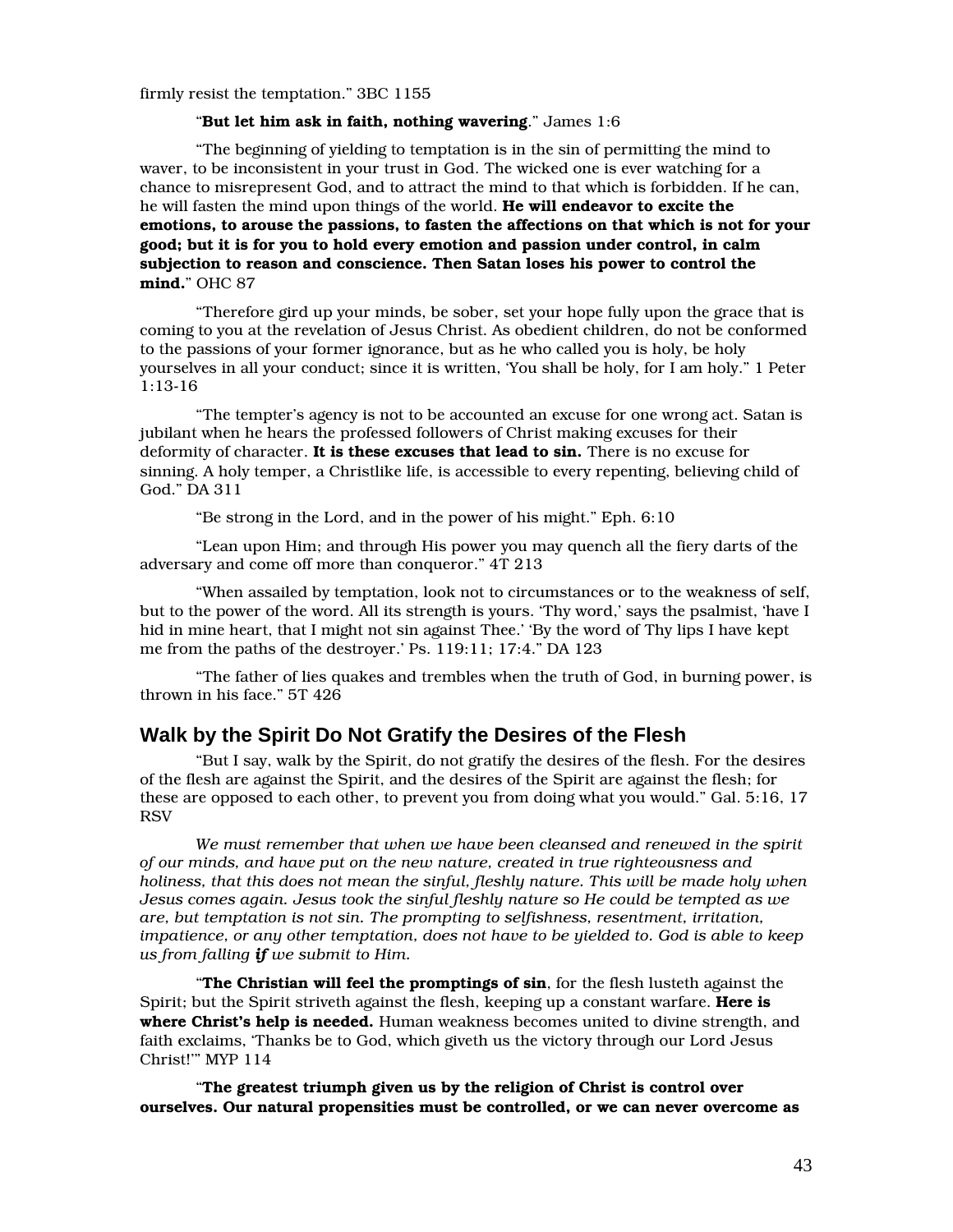#### Christ overcame." 4T 235

"He 'was in all points tempted like as we are.' Satan stood ready to assail Him at every step, hurling at Him his fiercest temptations; yet He 'did no sin, neither was guile found in his mouth.' **He...** suffered being tempted,' suffered in proportion to the perfection of His holiness. But the prince of darkness found nothing in Him; not a single thought or feeling responded to temptation." 4T 422

"Sorely as He was tried on the point of hasty and angry speech, He never once sinned with His lips. With patient calmness He met the sneers, the taunts, and the ridicule of His fellow workers." 7BC 936

"Jesus did not contend for His rights. Often His work was made unnecessarily severe because He was willing and uncomplaining. Yet He did not fail nor become discouraged. He lived above these difficulties, as if in the light of God's countenance. He did not retaliate when roughly used, but bore insult patiently." DA 89

"So then, brethren, we are debtors, not to the flesh, to live according to the flesh - for if you live according to the flesh you will die, but **if by the Spirit** you put to death the deeds of the body you will live. For all who are led by the Spirit of God are sons of God. . . . and fellow heirs with Christ provided we suffer with him." Rom. 8:12-17

"Christ suffered keenly under abuse and insult. At the hands of the beings whom He had created, and for whom He was making an infinite sacrifice, He received every indignity." DA 700

"But while Satan could distress, he could not contaminate. He could cause agony, but not defilement. He made the life of Christ one long scene of conflict and trial." PK 701

"You have not a difficulty that did not press with equal weight upon Him, not a sorrow that His heart has not experienced. His feelings could be hurt with neglect, with indifference of professed friends, as easily as yours. Is your path thorny? Christ's was so in a ten-fold sense. Are you distressed? So was He. How well fitted was Christ to be an example." OHC 59

"For even hereunto were ye called: because Christ also suffered for us, leaving us an example, that ye should follow in his steps: who did no sin, neither was guile found in his mouth: who, when he was reviled, reviled not again; when he suffered, he threatened not; but committed himself to him that judgeth righteously." 1 Peter 2:21-23

"Though He had all the strength of passion of humanity, never did He yield to temptation to do one single act which was not pure and elevating and ennobling." HP 155

*The term passion is itself neutral, simply referring to strong feelings and emotions, good or bad. Christ never allowed His passions to be wrong.* 

"And for their sakes I sanctify myself, that they also might be sanctified through the truth." John 17:19

"Sanctification is not an emotion but a heaven-born principle that brings all the passions and desires under the control of the Spirit of God; and this work is done through our Lord and Saviour." FW 87

"In our own strength it is impossible for us to deny the **clamors** of our fallen nature. Through this channel Satan will bring temptation upon us. Christ knew that the enemy would come to every human being, to take advantage of hereditary weakness, and by his false insinuations to ensnare all whose trust is not in God. And by passing over the **ground which man must travel,** our Lord has prepared the way for us to overcome." DA 122

"His example declares that our only hope of eternal life is through bringing the appetites and passions into subjection to the will of God." DA 122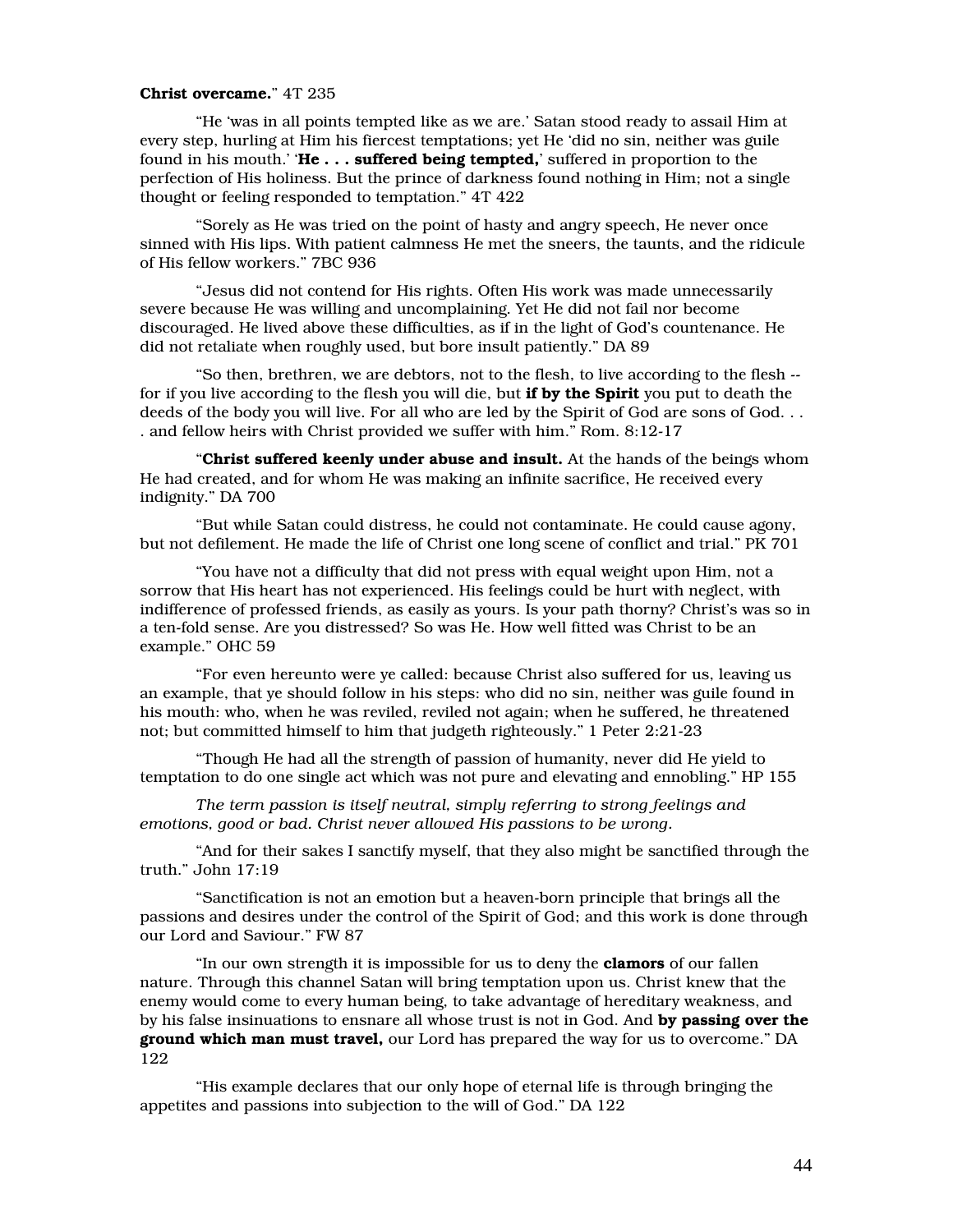"Since therefore Christ suffered in the flesh, arm yourselves with the same thought, for whoever has suffered in the flesh has ceased from sin, so as to live for the rest of the time in the flesh no longer by human passions, but by the will of God." 1 Peter 4:1, 2 RSV

"Strength of character consists of two things - power of will and power of selfcontrol. Many youth mistake strong, uncontrolled passion for strength of character; but the truth is that he who is mastered by his passions is a weak man. The real greatness and nobility of the man is measured by his powers to subdue his feelings, not by the power of his feelings to subdue him. The strongest man is he who, while sensitive to abuse, will yet restrain passion and forgive his enemies." CG 161, 162

"The lower passions have their seat in the body and work through it. The words 'flesh' or 'fleshly' or 'carnal lusts' embrace the lower, corrupt nature; the flesh of itself cannot act contrary to the will of God. We are commanded to crucify the flesh with the affections and lusts. How shall we do it? **Shall we inflict pain on the body? No; but put** to death the temptation to sin. The corrupt thought is to be expelled. Every thought is to be brought into captivity to Jesus Christ. All animal propensities are to be subjected to the higher powers of the soul. The love of God must reign supreme; Christ must occupy an undivided throne. Our bodies are to be regarded as His purchased possession. The members of the body are to become instruments of righteousness." AH 127, 128

"And those who belong to Christ have crucified the flesh with its passions and desires." Gal. 5:24 RSV

"Let not sin therefore reign in your mortal body, that ye should obey it in the lusts thereof. Neither yield ye your members as instruments of unrighteousness unto sin; but yield yourselves unto God, as those that are alive from the dead, and your members as instruments of righteousness unto God." Rom. 6:12, 13

"The human agent is to cooperate with God, and keep under those passions which should be held in subjection. To do this he must be unwearied in his prayers to God, ever obtaining grace to control his spirit, temper, and actions." 1SM 380, 381

"As obedient children, do not be conformed to the passions of your former ignorance, but as he who called you is holy, be holy yourselves in all your conduct." 1 Peter 1:14-16 RSV

"For if you live according to the flesh you will die, but if by the Spirit you put to death the deeds of the body you will live." Rom. 8:13

"Put your whole being into the Lord's hands, soul, body, and spirit, and resolve to be His loving, consecrated agency, moved by His will, controlled by His mind, infused by His Spirit." SD 105

"Humble yourselves therefore under the mighty hand of God, that in due time he may exalt you. Cast all your anxieties on him, for he cares about you. Be sober, be watchful. Your adversary the devil prowls around like a roaring lion, seeking some one to devour. Resist him, firm in your faith, knowing that the same experience of suffering is required of your brotherhood throughout the world." 1 Peter 5:6-9

"Love not the world, neither the things that are in the world. If any man love the world, the love of the Father is not in him. For all that is in the world, the lust of the flesh, and the lust of the eyes, and the pride of life, is not of the Father, but is of the world. And the world passes away, and the lust thereof: but he that does the will of God abides for ever." 1John 2:15-17

"Let us hold fast the confession of our hope without wavering, for he who promised is faithful." Heb. 10:23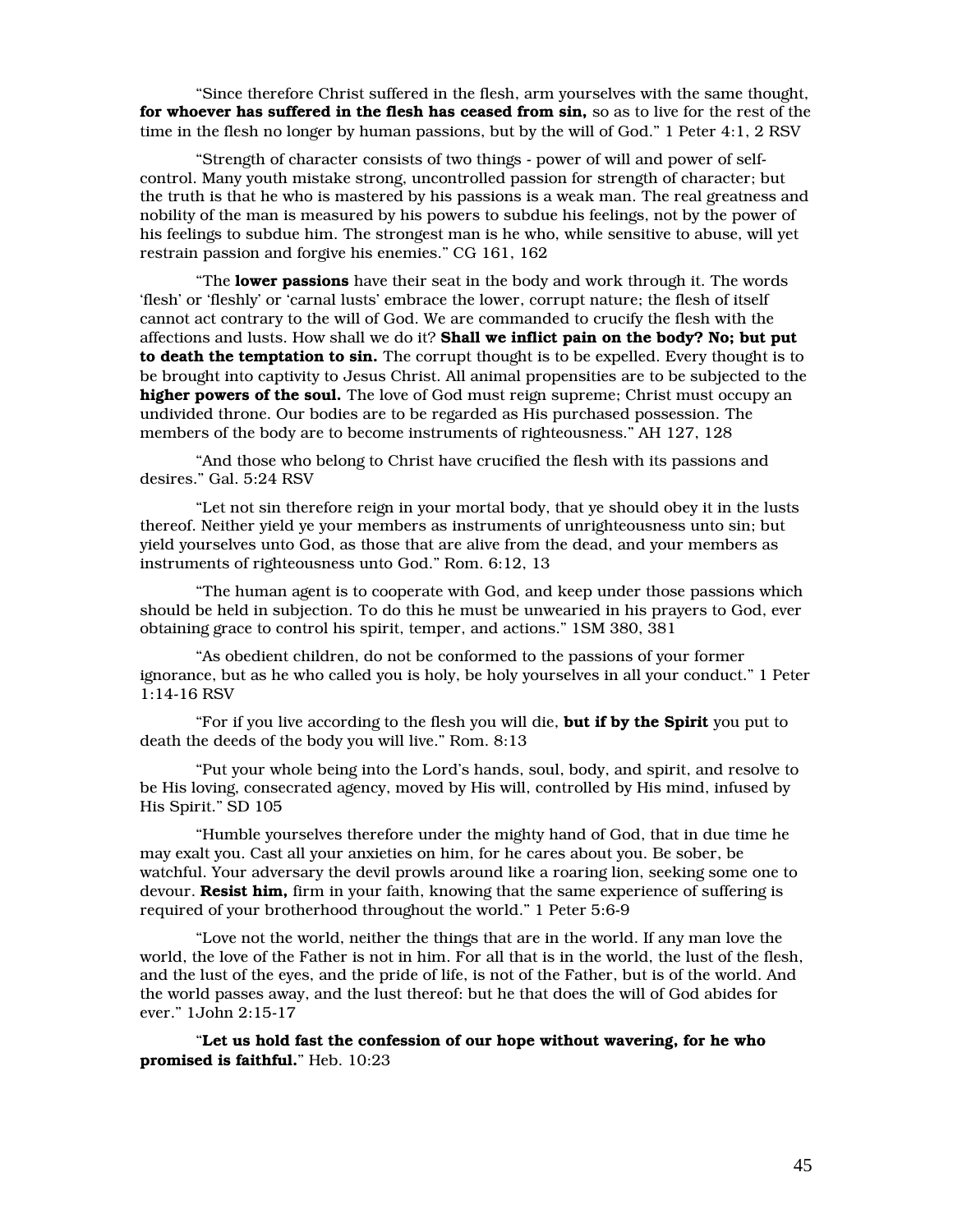# **He Will Be Your Advocate if You Fall**

"My little children, these things write I unto you, that ye sin not. And if any man sin, we have an advocate with the Father, Jesus Christ the righteous." 1 John 2:1

"The instant man accepted the temptations of Satan, and did the very things God had said he should not do, Christ, the Son of God, stood between the living and the dead, saying, 'Let the punishment fall on Me. I will stand in man's place. He shall have another chance.'" 1BC 1085

*What does the Advocate do? He gives us another chance.* 

"How careful is the Lord Jesus to give no occasion for the soul to despair. How He fences about the soul from Satan's fierce attacks. If through manifold temptations we are surprised or deceived into sin, He does not turn from us and leave us to perish. No, no, that is not our Saviour. Christ prayed for us." 7BC 948

"Christ . . . is even at the right hand of God, who also maketh intercession for us." Rom. 8:34

*When Peter was denying his Lord, Jesus was praying for him and longing to help him.* 

"And the same compassion that reached out to rescue Peter is extended to every soul who has fallen under temptation. It is Satan's special device to lead man into sin, and then leave him, helpless and trembling, fearing to seek for pardon. But why should we fear, when God has said, 'Let him take hold of my strength, that he may make peace with me; and he shall make peace with me.' Isa. 27:5. Every provision has been made for our infirmities, every encouragement offered to come to Christ." COL 156

"To go forward without stumbling, we must have the assurance that **a hand allpowerful** will hold us up, and **an infinite pity** be exercised toward us if we fall. God alone can at all times hear our cry for help." SD 154

*Often when children fail, the parents scold them and punish them and discourage them, but Jesus is not like that.* 

"The Lord . . . is longsuffering to us-ward, not willing that any should perish, but that all should come to repentance." 2 Peter 3:9

"The Lord bears long with the waywardness of men, and to all He grants opportunity to see and forsake their sins." PP 626

"A silent witness guards every soul that lives, seeking to win and draw him to Christ. The angels never leave the tempted one a prey to the enemy who would destroy the souls of men if permitted to do so. As long as there is hope, until they resist the Holy Spirit to their eternal ruin, men are guarded by heavenly intelligences." OHC 23

"The divine Teacher bears with the erring through all their perversity. His love does not grow cold; His efforts to win them do not cease. With outstretched arms He waits to welcome again and again the erring, the rebellious, and even the apostate. His heart is touched with the helplessness of the little child subject to rough usage. The cry of human suffering never reaches His ear in vain. Though all are precious in His sight, the rough, sullen, stubborn dispositions draw most heavily upon His sympathy and love; for He traces from cause to effect. The one who is most easily tempted, and is most inclined to err, is the special object of His solicitude." Ed 294

"Like as a father pitieth his children, so the Lord pitieth them that fear him. For he knoweth our frame; he remembereth that we are dust." Ps. 103:13, 14

"We shall often have to bow down and weep at the feet of Jesus because of our shortcomings and mistakes; but we are not to be discouraged. Even if we are overcome by the enemy, we are not cast off, not forsaken and rejected of God. No; Christ is at the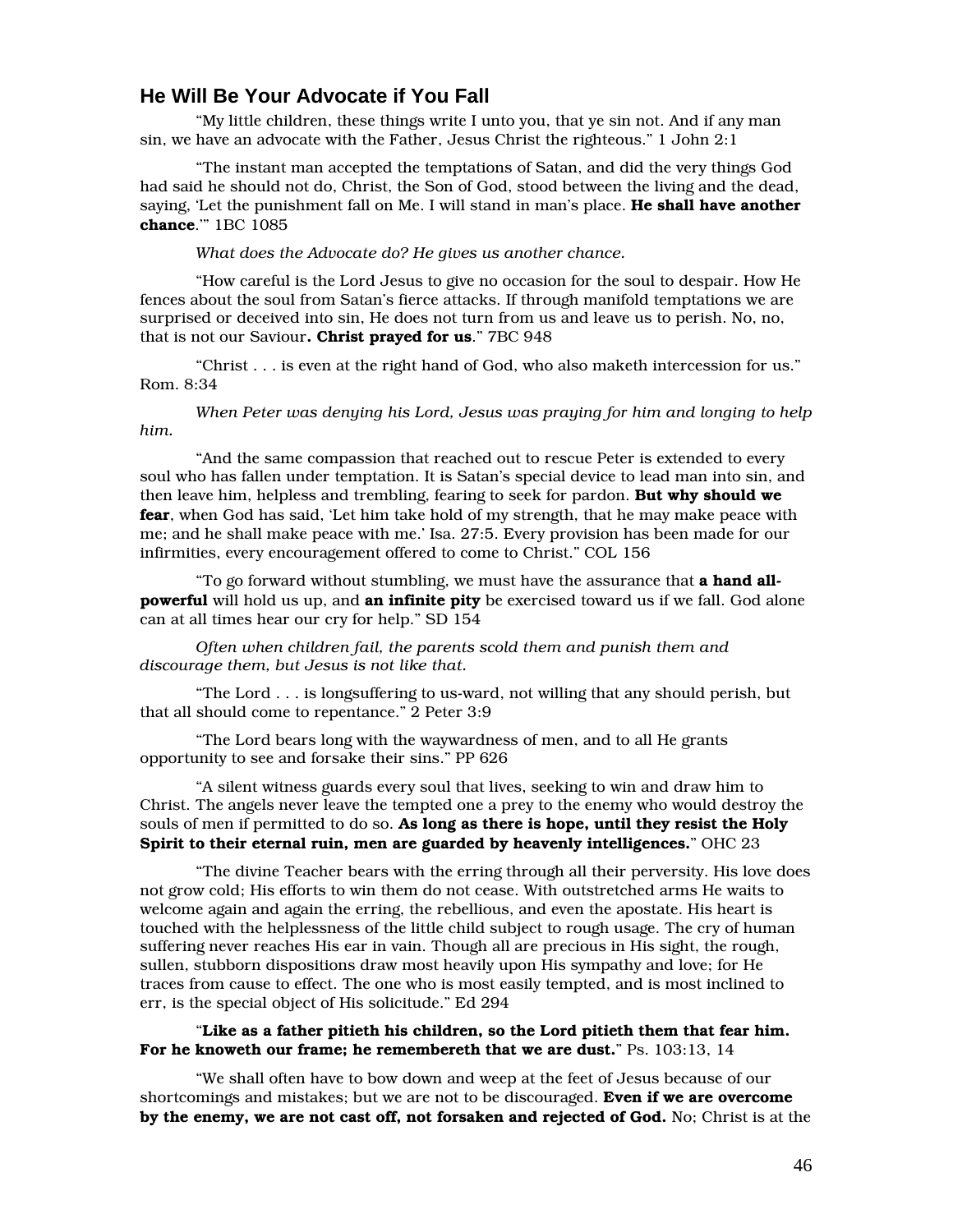right hand of God, who also maketh intercession for us. Says the beloved John, 'These things write I unto you, that you sin not. And if any man sin, we have an advocate with the Father, Jesus Christ the righteous.' And do not forget the words of Christ, 'The Father himself loveth you.' He desires to restore you to Himself, to see His own purity and holiness reflected in you. And if you will but yield yourself to Him, He that hath begun a good work in you will carry it forward to the day of Jesus Christ. Pray more fervently; believe more fully." SC 64

"All are fallible, all make mistakes and fall into sin; but if the wrongdoer is willing to see his errors, as they are made plain by the convicting Spirit of God, and in humility of heart will confess them, . . . then he may be restored." KH 238

"Have you fallen into sin? Then without delay seek God for mercy and pardon. . . . Mercy is still extended to the sinner. The Lord is calling to us in all our wanderings: 'Return, ye backsliding children, and I will heal your backslidings.' The blessing of God may be ours if we will heed the pleading voice of His Spirit." 5T 177

"Remember this. If you have made mistakes, you certainly gain a victory if you see these mistakes, and regard them as beacons of warning. Thus you turn defeat into victory, disappointing the enemy, and honoring your Redeemer." COL 332

"For the Lord your God is gracious and merciful, and will not turn away his face from you, if you return to him." 2 Chron. 30:9

## **Repent and Confess and Turn Back to Him**

"Repent and turn yourselves from all your transgressions; so iniquity shall not be your ruin. Cast away from you all your transgressions, whereby ye have transgressed; and make you a new heart and a new spirit: for why will ye die, O house of Israel? For I have no pleasure in the death of him that dieth, saith the Lord God: wherefore turn yourselves, and live." Eze. 18:30

"If we are overcome let us not delay to repent, and to accept the pardon that will place us on vantage ground. If we repent and believe, the cleansing power from God will be ours. His saving grace is freely offered. . . . Not one sinner need be lost. Full and free is the gift of saving grace." GAG 179

### "The Lord  $\ldots$  is longsuffering to us-ward, not willing that any should perish, but that all should come to repentance." 2 Peter 3:9

"God does not give us up because of our sins. We may make mistakes and grieve His Spirit, but when we repent and come to Him with contrite hearts, He will not turn us away. There are hindrances to be removed. Wrong feelings have been cherished, and there have been pride, self-sufficiency, impatience, and murmurings. All these separate us from God. Sins must be confessed; there must be a deeper work of grace in the heart." FW 35

"There is no safety nor repose nor justification in transgression of the law. Man cannot hope to stand innocent before God, and at peace with Him through the merits of Christ, while he continues in sin. He must cease to transgress, and become loyal and true." 1SM 213

"Every day that you remain in sin, you are in Satan's ranks; and should you sicken and die without repentance, you would be lost." RH 12-24-1889

"One sin unrepented of is enough to close the gates of heaven against you. It was because man could not be saved with one stain of sin upon him, that Jesus came to die on Calvary's cross." ST 3-17-1890

"Your only safety is in coming to Christ, and ceasing from sin this very moment. The sweet voice of mercy is sounding in your ears today, but who can tell if it will sound tomorrow?" ST 8-29-1892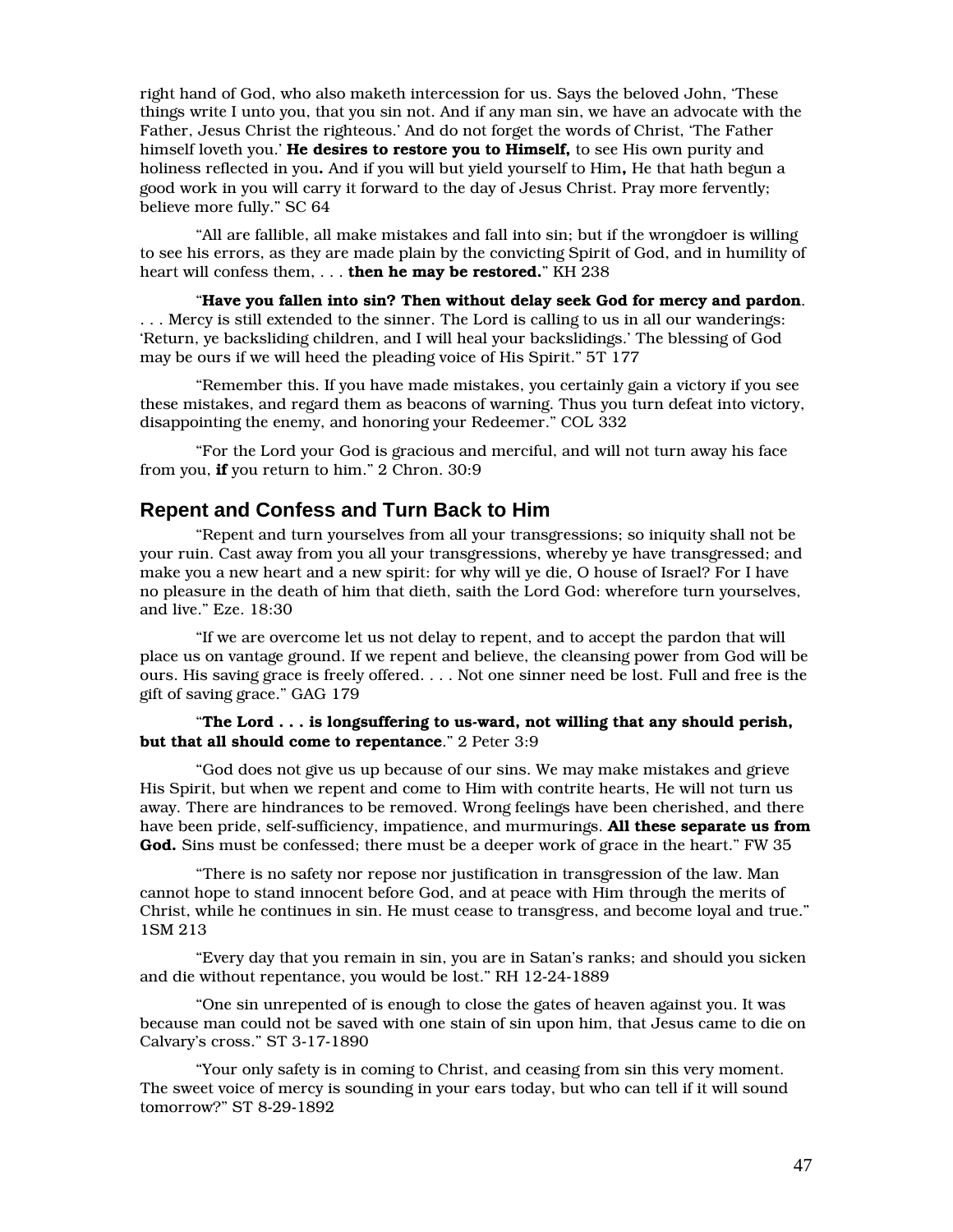"Seek ye the Lord while he may be found, call ye upon him while he is near. Let the wicked forsake his way, and the unrighteous man his thoughts: and let him return unto the Lord, and he will have mercy upon him; and to our God, for he will abundantly pardon." Isa. 55:6, 7

"The Lord is nigh unto them that are of a broken heart; and saveth such as be of a contrite spirit." Ps. 34:18

"When man has sinned against a holy and merciful God, he can pursue no course so noble as to sincerely repent and confess his errors in tears and bitterness of soul. This God requires of him; He will accept of nothing less than a broken and a contrite heart." 4T 178, 179

"If my people, which are called by my name, shall humble themselves, and pray, and seek my face, and turn from their wicked ways; then will I hear from heaven, and will forgive their sin." 2 Chron. 7:14

"The people of God must move understandingly. They should not be satisfied until every known sin is confessed; then it is their privilege and duty to believe that Jesus accepts them." 1T 167

*God always deals with known sins, but we must remember that all secret sins are known sins. They are not unconscious sins, but only you and God know what they are. These must all be surrendered, confessed and forgiven.* 

"The law of God takes note of the jealousy, envy, hatred, malignity, revenge, lust, and ambition that surge through the soul, but have not found expression in outward action, because the opportunity, not the will, has been wanting. And these sinful emotions will be brought into the account in the day when 'God shall bring every work into judgment, with every **secret** thing, whether it be good, or whether it be evil." 1SM 217

#### *There may be sins of ignorance, but God takes care of those.*

"Jesus stands before the ark, making His final intercession for all those for whom mercy still lingers and for those who have ignorantly broken the law of God. This atonement is made for the righteous dead as well as for the righteous living. It includes all who died trusting in Christ, but who, not having received the light upon God's commandments, had sinned ignorantly in transgressing its precepts." EW 254

### "Jesus has made atonement for all sins of ignorance, but there is no provision made for willful blindness." 5BC 1145

"God's eye does not slumber. He knows every sin that is hidden from mortal eye. The guilty know just what sins to confess that their souls may be clean before God. Jesus is now giving them opportunity to confess, to repent in deep humility, and purify their lives by obeying and living out the truth." 1T 156

"True confession is always of **a specific character**, and acknowledges particular sins. They may be of such a nature as to be brought before God only; they may be wrongs that should be confessed to individuals who have suffered injury through them; or they may be of a public character, and should then be as publicly confessed. But all confession should be definite and to the point, acknowledging the very sins of which you are guilty." SC 38

"If we confess our sins, he is faithful and just to forgive us our sins, and to cleanse us from all unrighteousness." 1 John 1:9

"There is only one provision made for the transgressor. Faithful repentance and confession of sin, and faith in the cleansing blood of Christ, will bring forgiveness, and pardon will be written against his name." 2T 293

"Blessed is he whose transgression is forgiven, whose sin is covered. Blessed is the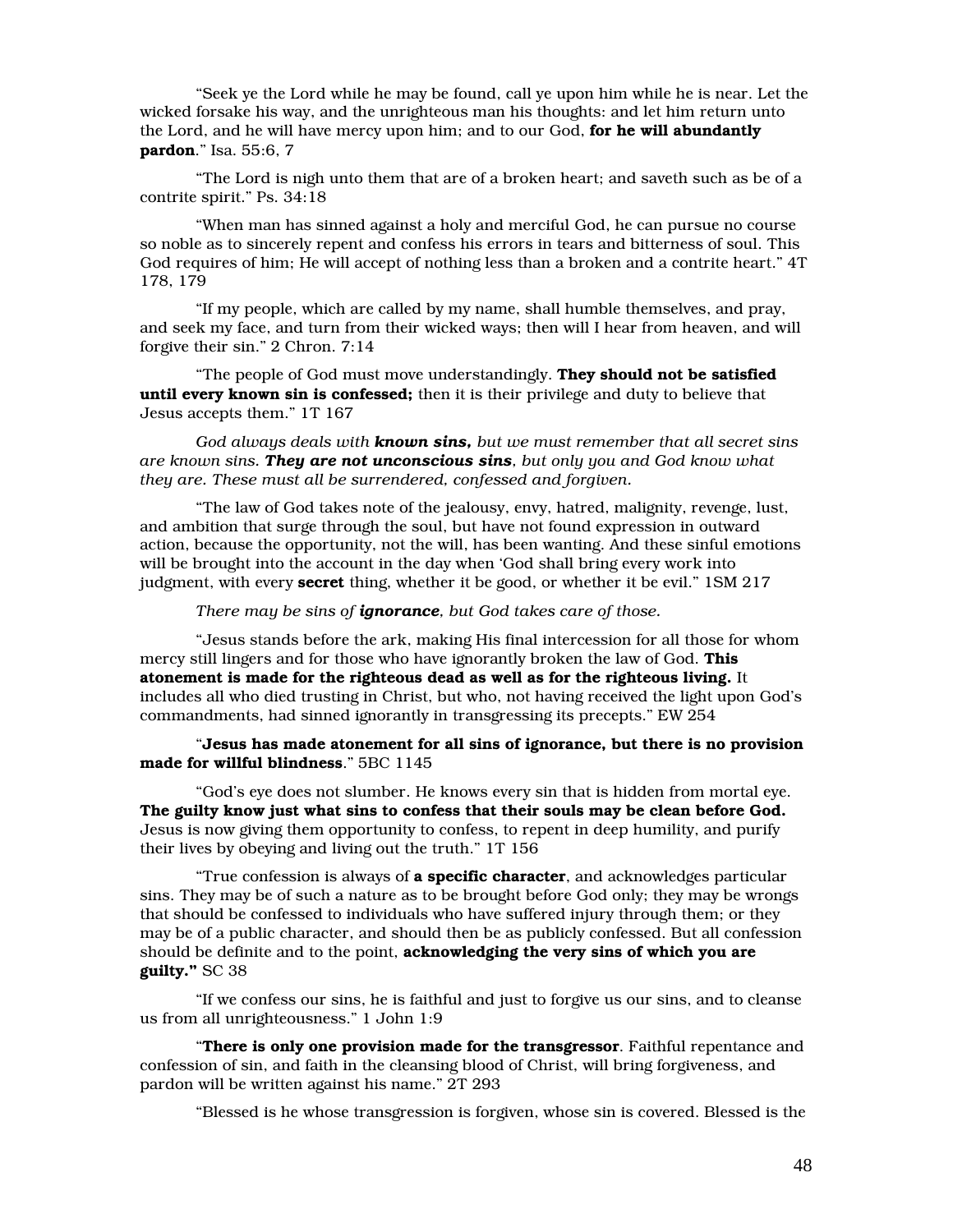man unto whom the Lord imputeth not iniquity, and in whose spirit there is no guile." Ps. 32:1, 2

#### "The blood of Jesus his Son cleanses us from all sin." 1 John 1:7

## **Forgive One Another**

"Take heed to yourselves: if thy brother trespass against thee, rebuke him; and if he repent, forgive him. And if he trespass against thee seven times in a day, and seven times in a day turn again to thee, saying, I repent; thou shalt forgive him." Luke 17:3, 4

"If a brother errs, forgive him if he asks you. If he is not humble enough to ask, forgive him in your heart, and express your forgiveness in word and action. Then the weight of his sin will not in any degree rest on you. 'Considering thyself, lest thou also be tempted.' . . . And we are not only to forgive seven times, but seventy times seven. Just as often as God forgives us, we are to forgive another.

"One man is never to say to another, 'When I see that you have reformed, then I will forgive you.' This is not God's plan. This is in accordance with the promptings of human nature. By showing that you do not desire fellowship with your brother, you not only hurt his soul and your own, but you also wound and bruise the heart of Christ." RH 4-8-1902

### "Forgive your brother from your heart." Matt. 18:35 RSV

"Let all bitterness, and wrath, and anger, and clamour, and evil speaking, be put away from you, with all malice: and be ye kind one to another, tenderhearted, forgiving one another, even as God for Christ's sake hath forgiven you." Eph. 4:31

"But if ye do not forgive, neither will your Father which is in heaven forgive your trespasses." Mark 11:26

## "He who refuses to forgive is thereby casting away his own hope of pardon." COL 247

"It is true that he may once have received forgiveness; but his unmerciful spirit shows that he now rejects God's pardoning love. He has separated himself from God, and is in the same condition as before he was forgiven. He has denied his repentance, and his sins are upon him as if he had not repented." COL 251

## **Help to Restore the Fallen**

"Brethren, if a man be overtaken in a fault, ye which are spiritual, restore such an one in the spirit of meekness; considering thyself, lest thou also be tempted." Gal. 6:1, 2

"It is always humiliating to have one's errors pointed out. Do not make the experience more bitter by needless censure. Unkind criticism brings discouragement, making life sunless and unhappy.

"My brethren, prevail by love rather than severity. When one at fault becomes conscious of his error, be careful not to destroy his self-respect. Do not seek to bruise and wound, but rather to bind up and heal." 7T 265

"As for those who persist in sin, rebuke them in the presence of all, so that the rest may stand in fear." 1 Tim. 5:20 RSV

"Christ has plainly taught that those who persist in open sin must be separated from the church, but He has not committed to us the work of judging character and motive." COL 71

"Judge not, that ye be not judged.' Do not think yourself better than other men, and set yourself up as their judge. Since you cannot discern motive you are incapable of judging another." DA 314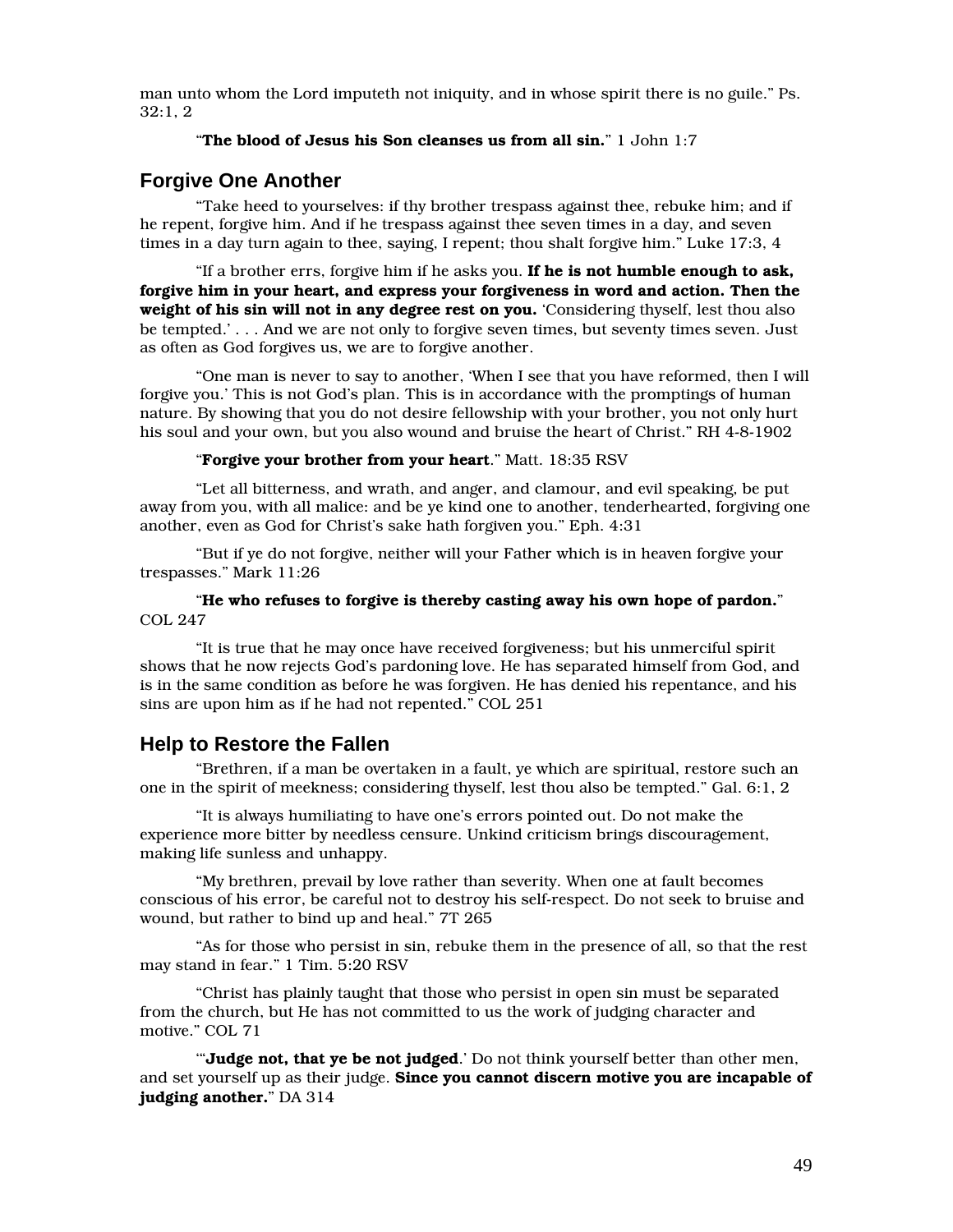"He that judgeth me is the Lord. Therefore judge nothing before the time, until the Lord come, who both will bring to light hidden things of darkness, and will make manifest the counsels of the heart." 1 Cor. 4:4, 5

"Judging and reproving are two different things. God has laid upon His servants the work of reproving in love those who err; but He has forbidden and denounced the thoughtless judging so common among professed believers." RH 10-29-1901

"Talk courage to the people; lift them up to God in prayer. Many who have been overcome by temptation are humiliated by their failures, and they feel that it is in vain for them to approach unto God; but this thought is of the enemy's suggestion. When they have sinned, and feel that they cannot pray, tell them that it is then the time to pray. Ashamed they may be, and deeply humbled; but as they confess their sins, He who is faithful and just will forgive their sins and cleanse them from all unrighteousness." MH 181

"If he turn from his sin, and do that which is lawful and right; if the wicked restore the pledge, give again that he had robbed, walk in the statutes of life, without committing iniquity; he shall surely live, he shall not die." Eze. 33:14, 15

"It is not now too late for wrongs to be righted. Show your repentance for past wrongs by redeeming the time. Where you have wronged anyone, **make restitution as it** comes to your mind. This is your only hope of the pardoning love of God." 3T 549, 550

"Bring forth therefore fruits worthy of repentance." Luke 3:8

"If we have injured others through any unjust business transaction, . . .we should confess our wrong, and **make restitution as far as lies in our power.**" DA 556

"You cannot make every case right, for some whom you have injured have gone into their graves, and the account stands registered against you. In these cases the best you can do is to bring a trespass offering to the altar of the Lord, and He will accept and pardon you. But where you can, make reparation to the wronged ones." 5T 339

"When a man is guilty, . . . he shall confess the sin he has committed." Lev. 5:5

### "The guilty know just what sins to confess that their souls may be clean before God." 1T 156

"If there have been difficulties, . . . if envy, malice, bitterness, evil surmisings, have existed, confess these sins, not in a general way, but go to your brethren and sisters personally. Be definite. If you have committed one wrong and they twenty, confess that one as though you were the chief offender. Take them by the hand, let your heart soften under the influence of the Spirit of God, and say, 'Will you forgive me?'" OHC 370

"Put on then, as God's chosen ones, holy and beloved, compassion, kindness, lowliness, meekness, and patience, forbearing one another and, if one has a complaint against another, forgiving each other; just as the Lord has forgiven you, so you also must forgive. And above all these put on love, which binds everything together in perfect harmony. And let the peace of Christ rule in your hearts, to which indeed you were called in the one body." Col. 3:12-15

## **Make Your Calling and Election Sure**

"Give diligence to make your calling and election sure: for if ye do these things, ye shall never fall: for so an entrance shall be ministered unto you abundantly into the everlasting kingdom of our Lord and Saviour Jesus Christ." 2 Peter 1:10, 11

"Calling and justification are not one and the same thing. Calling is the drawing of the sinner to Christ, and it is a work wrought by the Holy Spirit upon the heart, convicting of sin, and inviting to repentance." 1SM 390

"Many are called, but few are chosen." Matt. 22:14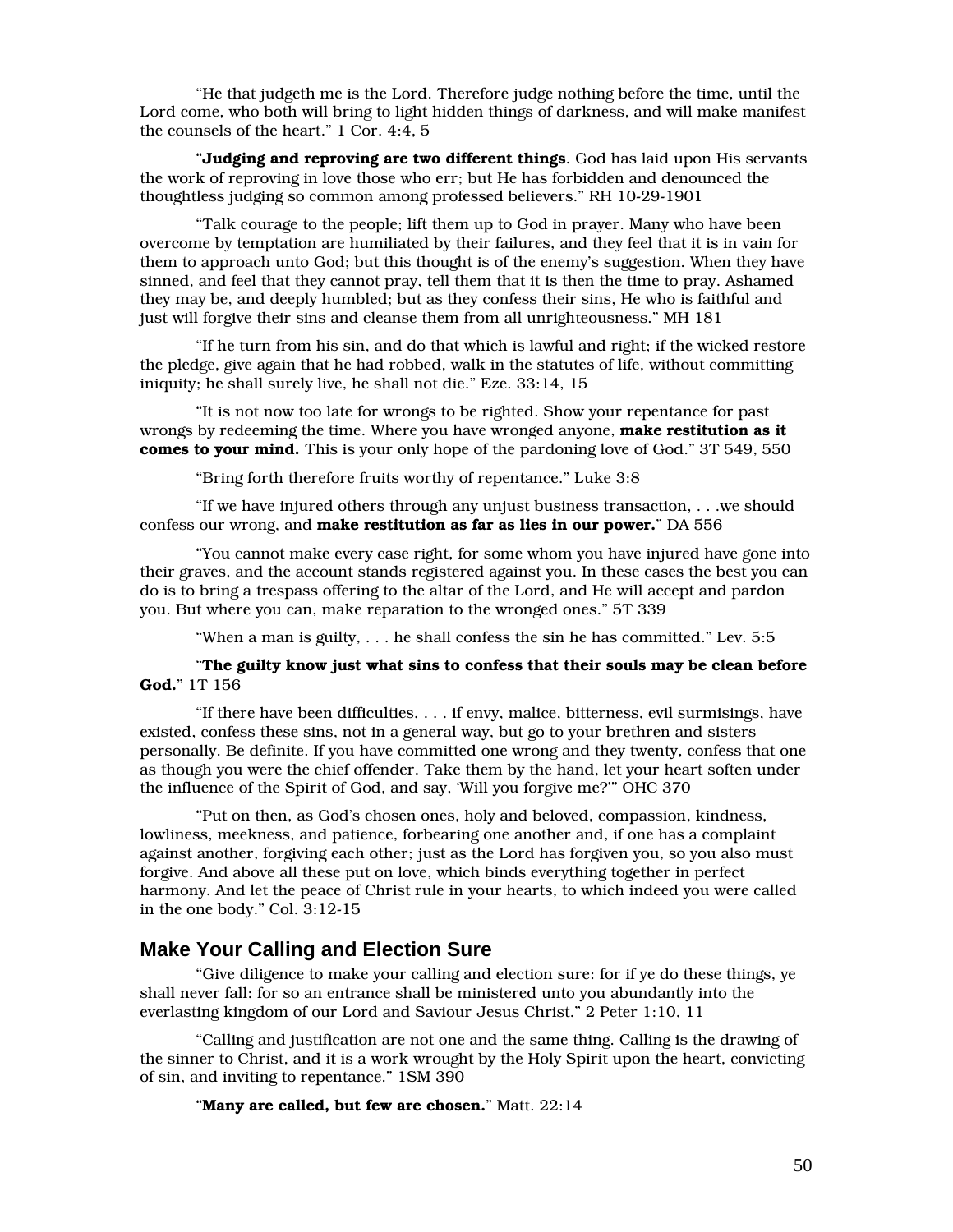"Many hear the invitation of mercy, are tested and proved; but few are sealed with the seal of the living God. Few will humble themselves as a little child, that they may enter the kingdom of heaven." 5T 50

"The Lord has shown me the danger of letting our minds be filled with worldly thoughts and cares. . . . for if the mind is filled with other things, present truth is shut out, and there is no place in our foreheads for the seal of the living God." EW 58

### "It is not any seal or mark that can be seen, but a settling into truth, both intellectually and spiritually, so they cannot be moved." 4BC 1161

"Not one of us will ever receive the seal of God while our characters have one spot or stain upon them. It is left with us to remedy the defects in our characters, to cleanse the soul temple of every defilement." 5T 214

"When the soul has been cleansed, it is the duty of the Christian to keep it undefiled." SD 99

## "Moral perfection is required of all." COL 330

"Be diligent that ye may be found of him in peace, without spot and blameless." 2 Peter 3:14

"It is only the blessed and holy who will be ready for the first resurrection; for when Christ comes, He will not change the character." ST 2-9-1891

"It is the spiritual and moral character that is of value in the sight of Heaven, and that will survive the grave, and be made glorious with immortality for the endless ages of eternity." 1SM 259

"Christ Himself will decide who are worthy to dwell with the family of heaven. He will judge every man according to his words and his works. Profession is as nothing in the scale. It is character that decides destiny." COL 74

"I . . . beg you to lead a life worthy of the calling to which you have been called, with all lowliness and meekness, with patience, forbearing one another in love, eager to maintain the unity of the Spirit in the bond of peace." Eph. 4:1-3

"Do all things without murmurings and disputings: that ye may be blameless and harmless, the sons of God, without rebuke, in the midst of a crooked and perverse nation, among whom ye shine as lights in the world; holding forth the word of life." Phil. 2:14-16

#### "For God hath not called us unto uncleanness, but unto holiness." 1 Thess. 4:7

"That ye should show forth the praises of him who hath called you out of darkness into his marvellous light." 1 Peter 2:9

"According as his divine power hath given unto us all things that pertain unto godliness, through the knowledge of him that hath **called us** to glory and virtue: whereby are given unto us exceeding great and precious promises: that by these ye might be partakers of the divine nature, having escaped the corruption that is in the world through lust." 2 Peter 1:3, 4

"None of us need excuse our hasty temper, our misshapen characters, our selfishness, envy, jealousy, or any impurity of soul, body, or spirit. God has called us to glory and virtue. We are to obey the call." RH 4-24-1900

"Through all ages and in every nation those that believe that Jesus can and will save them personally from sin, are the elect and chosen of God: they are His peculiar treasure. They obey His call, and come out of the world and separate themselves from every unclean thought and unholy practice. . . . It is a sad fact that the great proportion of God's professed people have not had faith in Christ as a personal Saviour. If they had believed the promises of God on record for them, they would have been daily receivers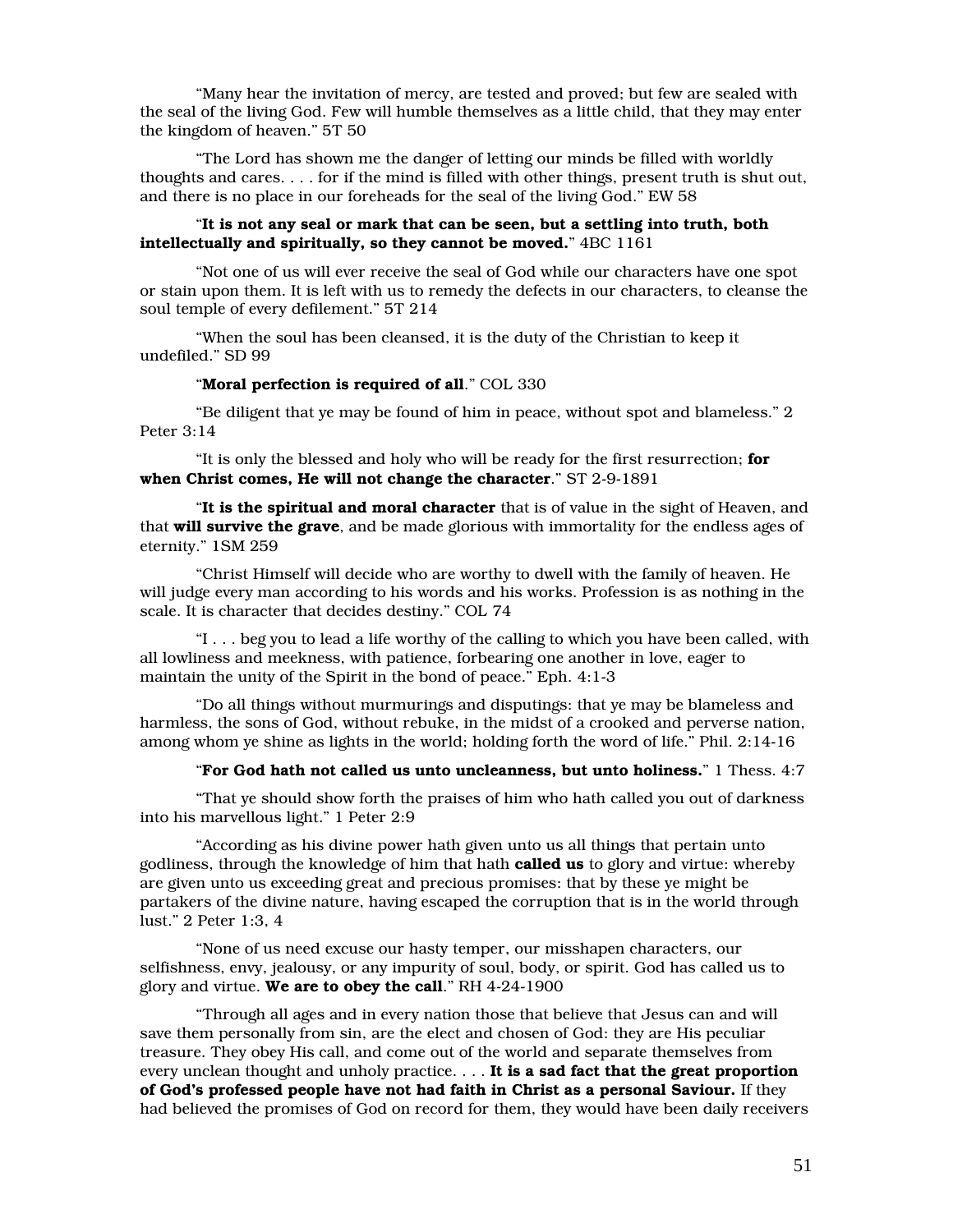of the grace of God, and would have overcome through the merits of a crucified and risen Saviour." RH 8-1-1893

"Put on then, as God's chosen ones, holy and beloved, compassion, kindness, lowliness, meekness, and patience, forbearing one another and, if one has a complaint against another, forgiving each other; as the Lord has forgiven you, so you also must forgive. And above all these put on love, which binds everything together in perfect harmony." Col. 3:12-15

"And this I pray, that your love may abound yet more and more in knowledge and in all judgment; that ye may approve things that are excellent; that ye may be sincere and without offence till the day of Christ: being filled with the fruits of righteousness, which are by Jesus Christ." Phil. 1:9-11

"Let love be genuine; hate what is evil, hold fast to what is good; love one another with brotherly affection; outdo one another in showing honor. Never flag in zeal, be aglow with the Spirit, serve the Lord. Rejoice in your hope, be patient in tribulation, be constant in prayer. Contribute to the needs of the saints, practice hospitality. . . . If possible, so far as it depends upon you, live peaceably with all." Rom. 12:9-18 RSV

"Finally, all of you, have unity of spirit, sympathy, love of the brethren, a tender heart and a humble mind. Do not return evil for evil or reviling for reviling; but on the contrary bless, for to this you have been called, that you may obtain a blessing." 1 Peter 3:8, 9 RSV

"Keep thy heart with all diligence; for out of it are the issues of life." Prov. 4:23

"Diligent heart-keeping is essential to a healthy growth in grace." SD 99

## **Grow in Grace Continually**

"Grow in grace, and in the knowledge of our Lord and Saviour Jesus Christ." 2 Peter 3:18

"Jesus, considered as a man, was perfect, yet He grew in grace. 'And Jesus increased in wisdom and stature, and in favor with God and man.' Even the most perfect Christian may increase continually in the knowledge and love of God." 1T 339, 340

"First the blade, then the ear, after the full corn in the ear." Mark 4:28

"At every stage of development our life may be perfect; yet if God's purpose for us is fulfilled, there will be continual advancement. Sanctification is the work of a lifetime. As our opportunities multiply, our experience will enlarge, and our knowledge increase. We shall become strong to bear responsibility, and our maturity will be in proportion to our privileges." COL 65, 66

"As you receive the Spirit of Christ - the Spirit of unselfish love and labor for others - you will grow and bring forth fruit. The graces of the Spirit will ripen in your character. Your faith will increase, your convictions deepen, your love be made perfect. More and more you will reflect the likeness of Christ in all that is pure, noble, and lovely." COL 68

"We are to grow up in every way into him who is the head, into Christ." Eph. 4:15

"Our work is to strive to attain in our sphere of action the perfection that Christ in His life on the earth attained in every phase of character." KH 130

"Christ is seeking to reproduce Himself in the hearts of men; and He does this through those who believe in Him. The object of the Christian life is fruit bearing - the reproduction of Christ's character in the believer, that it may be reproduced in others." COL 67

"Be ye therefore followers of God, as dear children; and walk in love, as Christ also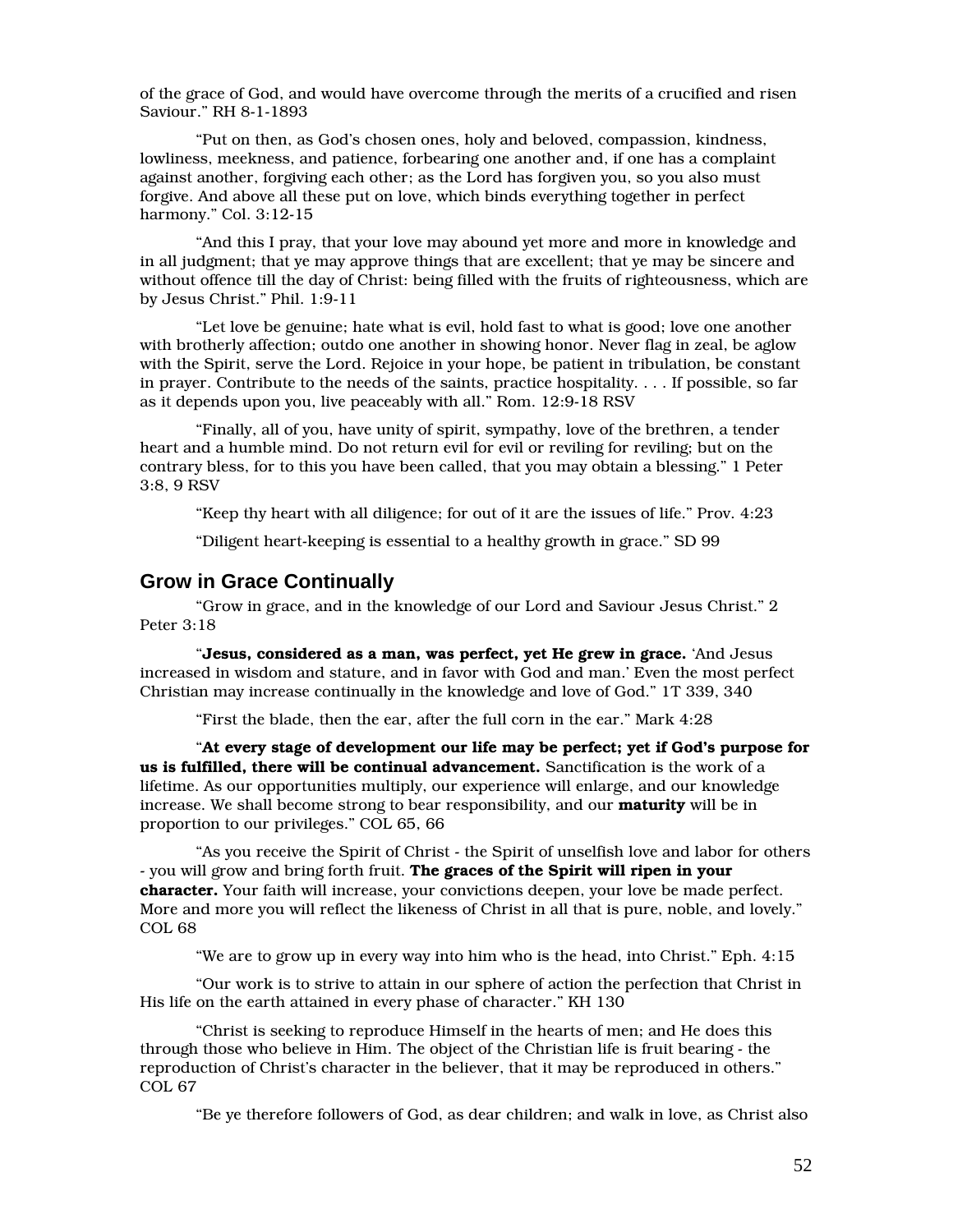hath loved us." Eph. 5:1

"None are living Christians unless they have a daily experience in the things of God and daily practice self-denial, cheerfully bearing the cross and following Christ. **Every** Christian will advance daily in the divine life." 2T 505

"Sanctification is not the work of a moment, an hour, or a day. It is a continual growth in grace. We know not one day how strong will be our conflict the next. Satan lives, and is active, and every day we need to cry earnestly to God for help and strength to resist him. As long as Satan reigns we shall have self to subdue, **besetments to overcome**, and there is no stopping place, there is no point to which we can come and say we have fully attained." 1T 340

*Besetments are situations and temptations that will come to you, but you can keep self yielded to God and have victory every day. This is our testing time.* 

"So long as we are in this world, we shall meet with adverse influences. There will be provocations to test the temper; and it is in meeting these in a right spirit that the Christian graces are developed. If Christ dwells in us, we shall be patient, kind, and forbearing, cheerful amid frets and irritations. Day by day and year by year we shall conquer self, and grow into a noble heroism. This is our allotted task; but it cannot be accomplished without help from Jesus, resolute decision, unwavering purpose, continual watchfulness, and unceasing prayer." MH 487

"Let us therefore come boldly unto the throne of grace, that we may obtain mercy, and find grace to help in time of need." Heb. 4:16

"The grace of Christ is essential every day, every hour. Unless it is with us continually, the inconsistencies of the natural heart will appear and the life will present a divided service." 6BC 1117

"Thou therefore, my son, be strong in the grace that is in Christ Jesus." 2 Tim. 2:1

"He will give you grace to be patient, He will give you grace to be trustful. He will give you grace to overcome restlessness, He will warm your heart with His own sweet Spirit, He will revive your soul in its weakness." 2SM 231, 232

"My grace is sufficient for thee; for my strength is made perfect in weakness." 2 Cor.12:9

"Abundant grace has been provided that the believing soul may be kept free from sin, for all heaven, with its limitless resources, has been placed at our command." 1SM 394

"In the matchless gift of His Son, God has encircled the whole world with an atmosphere of grace as real as the air which circulates around the globe. All who choose to breathe this life-giving atmosphere will live and grow up to the stature of men and women in Christ Jesus." SC 68

"Let a living faith run like threads of gold through the performance of even the smallest duties. Then all the daily work will promote Christian growth. There will be a continual looking unto Jesus. Love for Him will give vital force to everything that is undertaken. This is true sanctification, for sanctification consists in the cheerful performance of daily duties in perfect obedience to the will of God." COL 360

"May the God of peace himself sanctify you wholly; and may your spirit and soul and body be kept sound and blameless at the coming of our Lord Jesus Christ. He who calls you is faithful, and he will do it." 1Thess. 5:23

# **Bring Your Children to Jesus**

"And they brought young children to him, that he should touch them: and his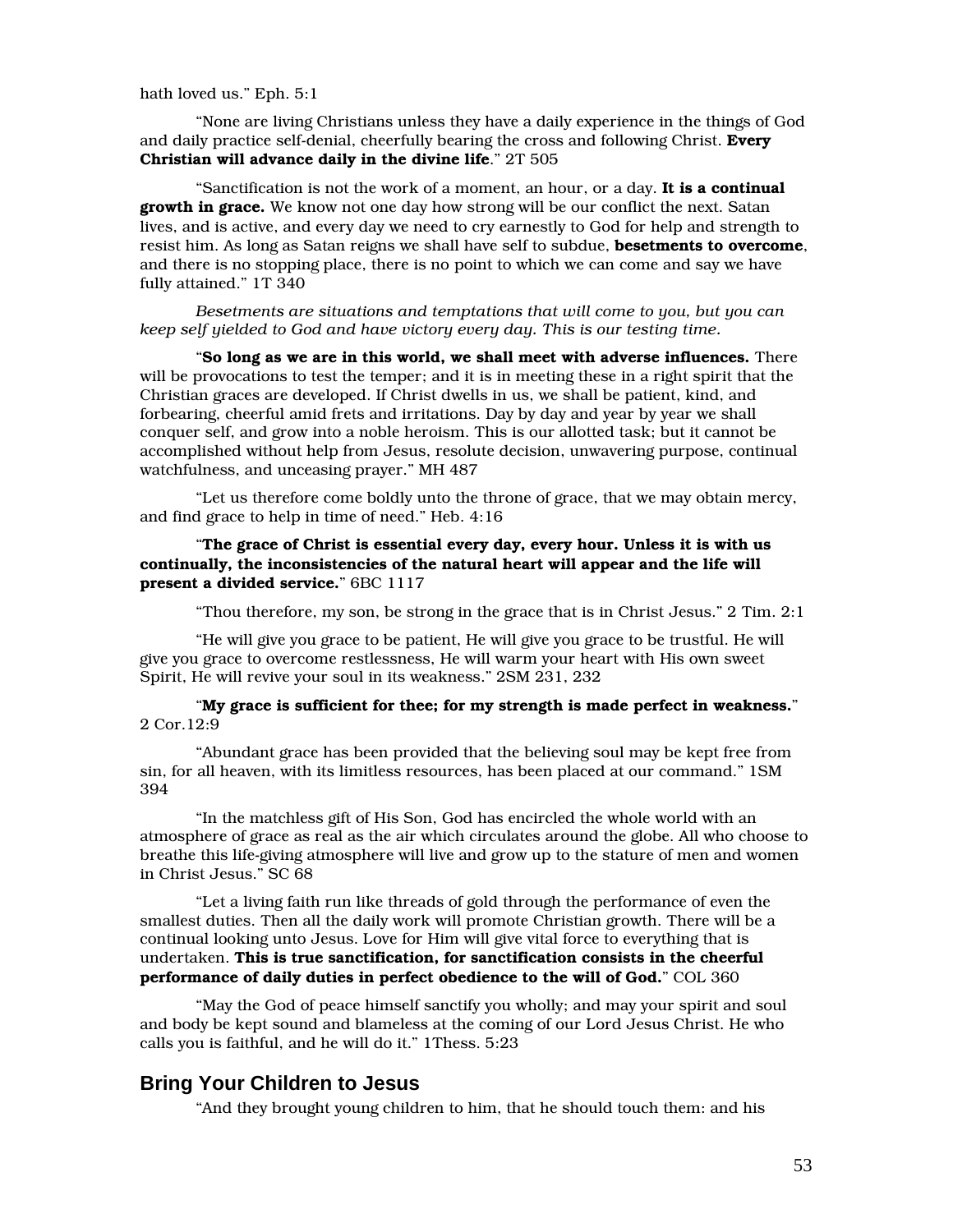disciples rebuked those that brought them. But when Jesus saw it, he was much displeased, and said unto them, Suffer the little children to come unto me, and forbid them not: for of such is the kingdom of God. . . . And he took them up in his arms, put his hands upon them, and blessed them." Mark 10:13-16

"Children are the lawful prey of the enemy, because they are not subjects of grace, have not experienced the cleansing power of Jesus, and the evil angels have access to these children; and some parents are careless and suffer them to work with but little restraint. Parents have a great work to do in this matter, by correcting and subduing their children, and then bringing them to God and claiming His blessing upon them. By the faithful and untiring efforts of the parents, and the blessing and grace entreated of God upon the children, the power of the evil angels will be broken, a sanctifying influence is shed upon the children, and the powers of darkness must give back." RH 3-28-1893

"Let mothers come to Jesus with their perplexities. They will find grace sufficient to aid them in the management of their children. The gates are open for every mother who would lay her burdens at the Saviour's feet. He who said, 'Suffer the little children to come unto me, and forbid them not,' still invites the mothers to lead up their little ones to be blessed by Him. Even the babe in its mother's arms may dwell as under the shadow of the Almighty through the faith of the praying mother. John the Baptist was filled with the Holy Spirit from his birth. If we will live in communion with God, we too may expect the divine Spirit to mold our little ones, even from their earliest moments." DA 512

"On fathers and mothers, God has placed the responsibility of saving their children from the power of the enemy. This is their work, a work that they should on no account neglect. Those parents who have a living connection with Christ will not rest until they see their children safe in the fold. They will make this the burden of their life." 7T 10

"Come in humility with a heart full of tenderness and with a sense of the temptations and dangers before yourselves and your children; by faith bind them upon the altar, entreating for them the care of the Lord. Ministering angels will guard children who are thus dedicated to God. It is the duty of Christian parents, morning and evening, by earnest prayer and persevering faith, to make a hedge about their children. They should patiently instruct them, kindly and untiringly teach them how to live in order to please God." 1T 397, 398

*If you have failed to train your children in the right way, there is still an opportunity to do so. Our children were 22, 21, and 13 when we finally experienced true Christianity. We went to our children and acknowledged how we had failed them in so many ways, and asked their forgiveness. Then the Lord could work to help our children!* 

"If parents would see a different state of things in their family, let them consecrate themselves wholly to God, and the Lord will devise ways and means whereby a transformation may take place in their households." CG 172

"Behold, I will send you Elijah the prophet before the coming of the great and dreadful day of the Lord: and he shall turn the heart of the fathers to the children, and the heart of the children to their fathers, lest I come and smite the earth with a curse." Mal. 4:5, 6

"Prepare for the coming of the Lord. This is the preparation day. Set your own hearts in order, and work earnestly for your children. An unreserved surrender to God will sweep away the barriers that have so long defied the approaches of heavenly grace. When you take up the cross and follow Christ, when you bring your lives into conformity to the will of God, your children will be converted." RH 7-15-1902

"Shall the prey be taken from the mighty, or the lawful captive delivered? But thus saith the Lord, Even the captives of the mighty shall be taken away, and the prey of the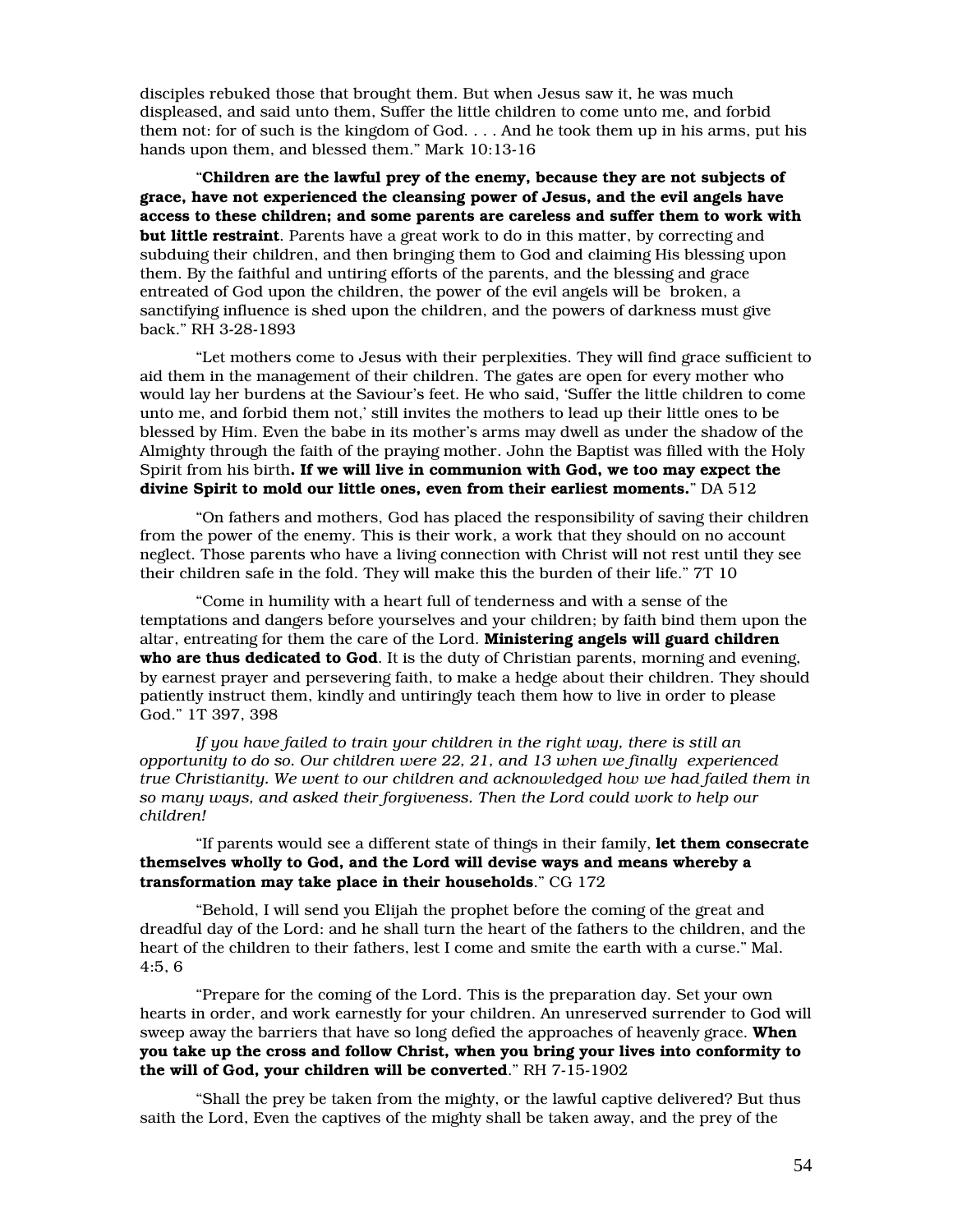terrible shall be delivered: for I will contend with him that contendeth with thee, and I will save thy children." Isa. 49:24, 25

"His 'hand is not shortened, that it cannot save; neither his ear heavy, that it cannot hear;' and if Christian parents seek Him earnestly, He will fill their mouths with arguments, and for His name's sake will work mightily in their behalf in the conversion of their children." 5T 323

"If you have failed in your duty to your families, confess your sins before God. Gather your children about you and acknowledge your neglect. Tell them that you desire to bring about a reformation in the home, and ask them to help you to make the home what it ought to be. Read to them the directions found in the word of God. Pray with them; and ask God to spare their lives, and to help them to prepare for a home in His kingdom. In this way you may begin a work of reformation; and then continue to keep the way of the Lord." CG 557, 558

"Read to them the teaching of the Bible in regard to conversion. Show what is the fruit of conversion, the evidence that they love God. Show that true conversion is a change of heart, of thoughts and purposes. Evil habits are to be given up. The sins of evilspeaking, of jealousy, of disobedience, are to be put away. A warfare must be waged against every evil trait of character." 6T 95

"Deal honestly and faithfully with your children. Work bravely and patiently. Fear no crosses, spare no time or labor, burden or suffering. The future of your children will testify the character of your work. Fidelity to Christ on your part can be better expressed in the symmetrical character of your children than in any other way." 5T 40

#### "One well-ordered, well-disciplined family tells more in behalf of Christianity than all the sermons that can be preached." AH 32

"The measure of your Christianity is gauged by the character of your home life. The grace of Christ enables its possessors to make the home a happy place, full of peace and rest." CG 481

"God desires you to consecrate yourself wholly to Him and represent His character in the home circle." CG 481

"Be . . . an example . . . in word, in conversation, in charity, in spirit, in faith, in purity." 1 Tim. 4:12

"There are few parents who realize how important it is to give to their children the influence of a godly example. . . . No other means is so effective in training them in right lines." RH 10-12-1911

"Let parents live in the home the life of Christ, and the transformation in the lives of their children will testify to God's miracle-working power." RH 7-8-1902

"Just as you conduct yourself in your home life, you are registered in the books of heaven. He who would become a saint in heaven must first become a saint in his own family." AH 317

## **Discipline Your Children in Love**

"Fathers, provoke not your children to wrath: but bring them up in the nurture and admonition of the Lord." Eph. 6:4

"The father, as priest of the household, should deal gently and patiently with his children. He should be careful not to arouse in them a combative disposition. He must not allow transgression to go uncorrected, and yet there is a way to correct without stirring up the worst passions in the human heart. Let him in love talk with his children, telling them how grieved the Saviour is over their course; and then let him kneel with them before the mercy seat and present them to Christ, praying that He will have compassion on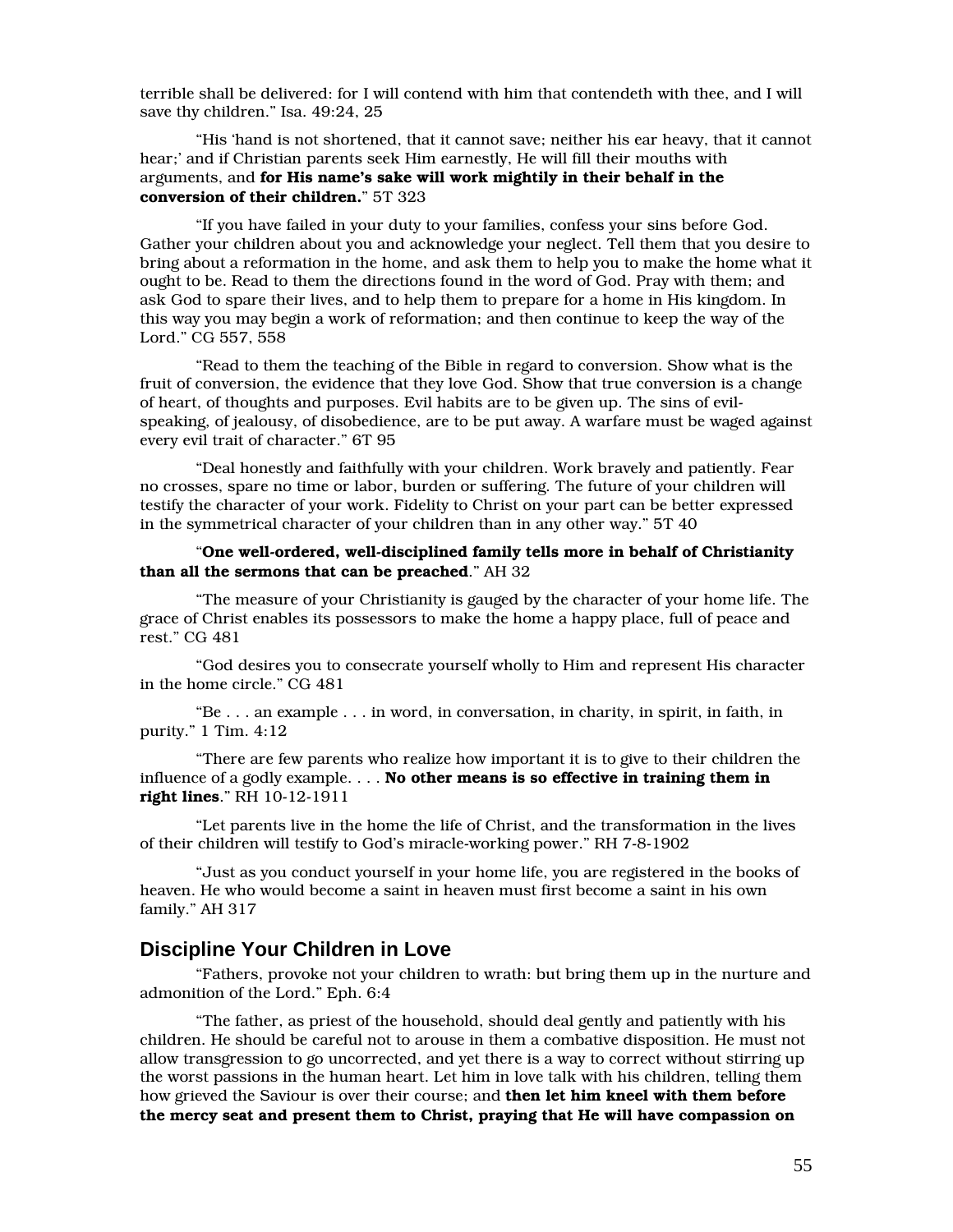them and lead them to repent and ask forgiveness. Such disciplining will nearly always break the most stubborn heart." CG 286, 287

"Never should parents cause their children pain by harshness or unreasonable exactions. Harshness drives souls into Satan's net." AH 308

"Some children will soon forget a wrong that is done to them by father and mother; but other children who are differently constituted cannot forget severe, unreasonable punishment which they did not deserve. Thus their souls are injured, and their minds bewildered." CG 249

"Take heed that ye despise not one of these little ones; for I say unto you, That in heaven their angels do always behold the face of my Father in heaven." Matt. 18:10

"When children lose their self-control, and speak passionate words, the parents should for a time keep silent, neither reproving nor condemning. At such times silence is golden, and will do more to bring repentance than any words that can be uttered. Satan is well pleased when parents irritate their children by speaking harsh, angry words. Paul has given a caution on this point: 'Fathers, provoke not your children to anger, lest they be discouraged.' They may be very wrong, but you cannot lead them to the right by losing patience with them. Let your calmness help to restore them to a proper frame of mind." RH 1-24-1907

"Love breaks down all barriers. Let there be no scolding, no loud-voiced, angry commands." RH 7-8-1902

### "Be so calm, so free of anger, that they will be convinced that you love them, even though you punish them." CG 249

"Love is patient and kind; . . . it is not arrogant or rude. Love does not insist on its own way; it is not irritable or resentful." 1 Cor. 13:4, 5

"Let not one word of fretfulness, harshness, or passion escape your lips. **The grace** of Christ awaits your demand. His Spirit will take control of your heart and conscience, presiding over your words and deeds. Never forfeit your self-respect by hasty, thoughtless words. See that your words are pure, your conversation holy. Give your children an example of that which you wish them to be." CG 219

"Fathers and mothers, if cross words fall from your lips, you are teaching your children to speak in the same way, and the refining influence of the Holy Spirit is made of none effect." CG 219

"The largest share of the annoyances of life, its daily corroding cares, its heartaches, its irritation, is the result of a temper uncontrolled. The harmony of the domestic circle is often broken by a hasty word and abusive language. How much better were it left unsaid." 4T 348

"Never should we lose control of ourselves. Let us ever keep before us the perfect Pattern. It is a sin to speak impatiently and fretfully or to feel angry - even though we do not speak. We are to walk worthy, giving a right representation of Christ. The speaking of an angry word is like flint striking flint; it at once kindles wrathful feelings." CG 95

"A soft answer turns away wrath, but a harsh word stirs up anger." Prov. 15:1

"Impatience brings the enemy of God and man into your family and drives out the angels of God. If you are abiding in Christ, and Christ in you, you cannot speak angry words. Fathers and mothers, I beseech you, for Christ's sake, to be kind, tender, and patient in your homes." HP 99

"We have much to learn in regard to child training. When teaching the little ones to do things, we must not scold them. Never should we say, 'Why did you not do this?' Say, 'Children, help mother do this;' or, 'Come, children, let us do this.' Be their companion in doing these things. When they finish their work, praise them." RH 6-23-1903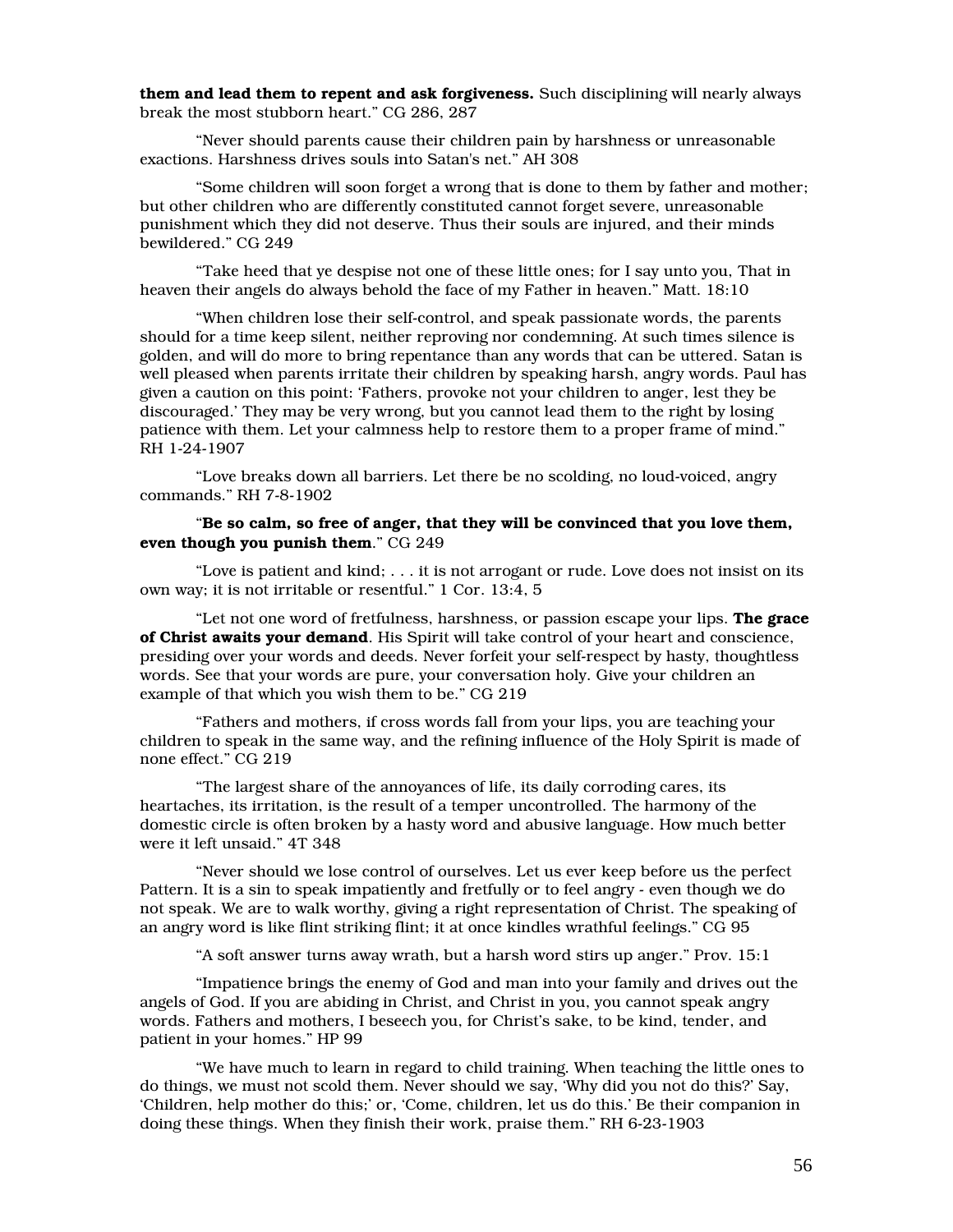"An approving glance, a word of encouragement or commendation, will be like sunshine in their hearts." ML 173

"The father should enforce in his family the sterner virtues - energy, integrity, honesty, patience, courage, diligence, and practical usefulness. And what he requires of his children he himself should practice, illustrating these virtues in his own manly being.

"But, fathers, do not discourage your children. Combine affection with authority, kindness and sympathy with firm restraint." MH 391

"Lead the youth to feel that they are trusted, and there are few who will not seek to prove themselves worthy of the trust.

"On the same principle it is better to request than to command; the one thus addressed has opportunity to prove himself loyal to right principles. His obedience is the result of choice rather than compulsion." Ed 290

"The object of discipline is the training of the child for self-government. He should be taught self-reliance and self-control. Therefore as soon as he is capable of understanding, his reason should be enlisted on the side of obedience. Let all dealing with him be such as to show obedience to be just and reasonable. Help him to see that all things are under law, and that disobedience leads, in the end, to disaster and suffering." Ed 287

"Train up a child in the way he should go, and when he is old he will not depart from it." Prov. 22:6

"Unless parents shall make it the first business of their lives to guide their children's feet into the path of righteousness from their earliest years, the wrong path will be chosen before the right." ML 261

"The rod and reproof give wisdom, but a child left to himself brings shame to his mother." Prov. 29:15

"The earlier the will is made to yield to the will of the parents and the more complete the submission, the less difficult it will be to yield to the requirements of God. And none can hope for the love and blessing of God who do not learn obedience to His commandments, and stand up firmly against temptation." SD 130

"Mothers, be sure that you properly discipline your children during the first three years of their lives. Do not allow them to form their wishes and desires. The mother must be mind for her child. The first three years is the time in which to bend the tiny twig. Mothers should understand the importance attaching to this period. It is then that the foundation is laid. If these first lessons have been defective, as they very often are, for Christ's sake, for the sake of your children's future and eternal good, seek to repair the wrong you have done. If you have waited until your children were three years old to begin to teach them self-control and obedience, seek to do it now, even though it will be much harder." CG 194

"Many parents will have to render an awful account at last for their neglect of their children. They have fostered and cherished their evil tempers by bending to their wishes and will, when the wishes and will of the children should bend to them. They have brought God's frown upon them and their children by these things. Parents, have you forgotten that which is written in the holy word: 'He that spareth the rod hateth his son'? Children are left to come up instead of being trained up. The poor little children are thought not to know or understand a correction at ten or twelve months old, and they begin to show stubborness very young. Parents suffer them to indulge in evil tempers and passions without subduing or correcting them, and by so doing they cherish and nourish these evil passions until they grow with their growth and strengthen with their strength." RH 3-28- 1893

"You should correct your children in love. Do not let them have their own way until you get angry, and then punish them. Such correction only helps on the evil, instead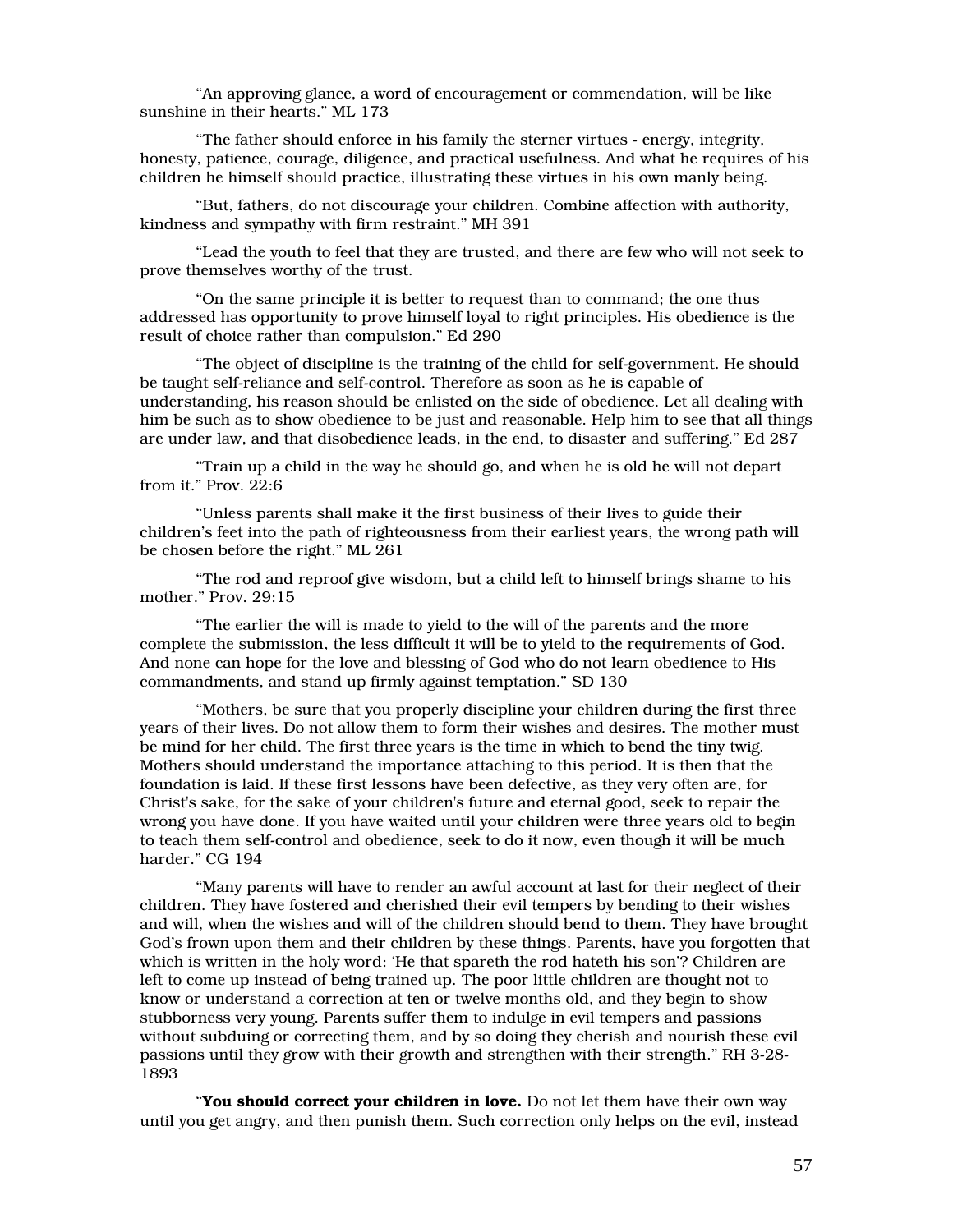of remedying it. After you have done your duty faithfully to your children, then carry them to God, and ask Him to help you. Tell Him that you have done your part, and then in faith ask God to do His part, that which you cannot do. Ask Him to temper their dispositions, to make them mild and gentle by His Holy Spirit. He will hear you pray. He will love to answer your prayers." RH 3-28-1893

"Children should be brought to the point of submission and obedience. Disobedience must not be allowed. Sin lies at the door of the parents who allow their children to disobey." CG 85, 86

"Rules should be few and well considered; and when once made, they should be enforced. Whatever it is found impossible to change, the mind learns to recognize and adapt itself to; but the possibility of indulgence induces desires, hope, and uncertainty, and the results are restlessness, irritability, and insubordination." Ed 290

"Give them nothing for which they cry, even if your tender heart desires ever so much to do this; for if they gain the victory once by crying they will expect to do it again." CG 92

"I never allowed my children to think that they could plague me in their childhood. I also brought up in my family others from other families, but I never allowed those children to think that they could plague their mother. Never did I allow myself to say a harsh word or to become impatient or fretful over the children. They never got the better of me once - not once, to provoke me to anger. When my spirit was stirred, or when I felt anything like being provoked, I would say, 'Children, we shall let this rest now; we shall not say anything more about it now. Before we shall retire, we shall talk it over.' Having all this time to reflect, by evening they had cooled off, and I could handle them very nicely. . . .

"There is a right way, and there is a wrong way. I never lifted my hand to my children, before I talked with them; and if they broke down, and if they saw their mistake (and they always did when I brought it before them and prayed with them), and if they were subdued (and they always were when I did this), then I had them under my control. I never found them otherwise. When I prayed with them, they would break all to pieces, and they would throw their arms around my neck and cry." CG 253

"Children have sensitive, loving natures. They are easily pleased and easily made unhappy. By gentle discipline, in loving words and acts, mothers may bind their children to their hearts. To manifest severity and tobe exacting with children are great mistakes. Uniform firmness and unimpassioned control are necessary to the discipline of every family. Say what you mean calmly, move with consideration and carry out what you say without deviation." 3T 532

"Some parents are in subjection to their children. They fear to cross the will of their children, and therefore yield to them. But just as long as children are under the roof of the parents, dependent upon them, they should be subject to their control. Parents should move with decision, requiring that their views of right be followed out." 1T 216, 217

### "Let them mingle kindness and affection and love with their family government, and yet let them be as firm as a rock to right principles." CG 263

"Correct thy son, and he shall give thee rest; yea, he shall give delight unto thy soul." Prov. 29:17

"There is no greater curse upon households than to allow the youth to have their own way. When parents regard every wish of their children and indulge them in what they know is not for their good, the children soon lose all respect for their parents, all regard for the authority of God or man, and are led captive at the will of Satan." PP 579

"Eli was cursed of God because he did not promptly and decidedly restrain his wicked sons." 4T 651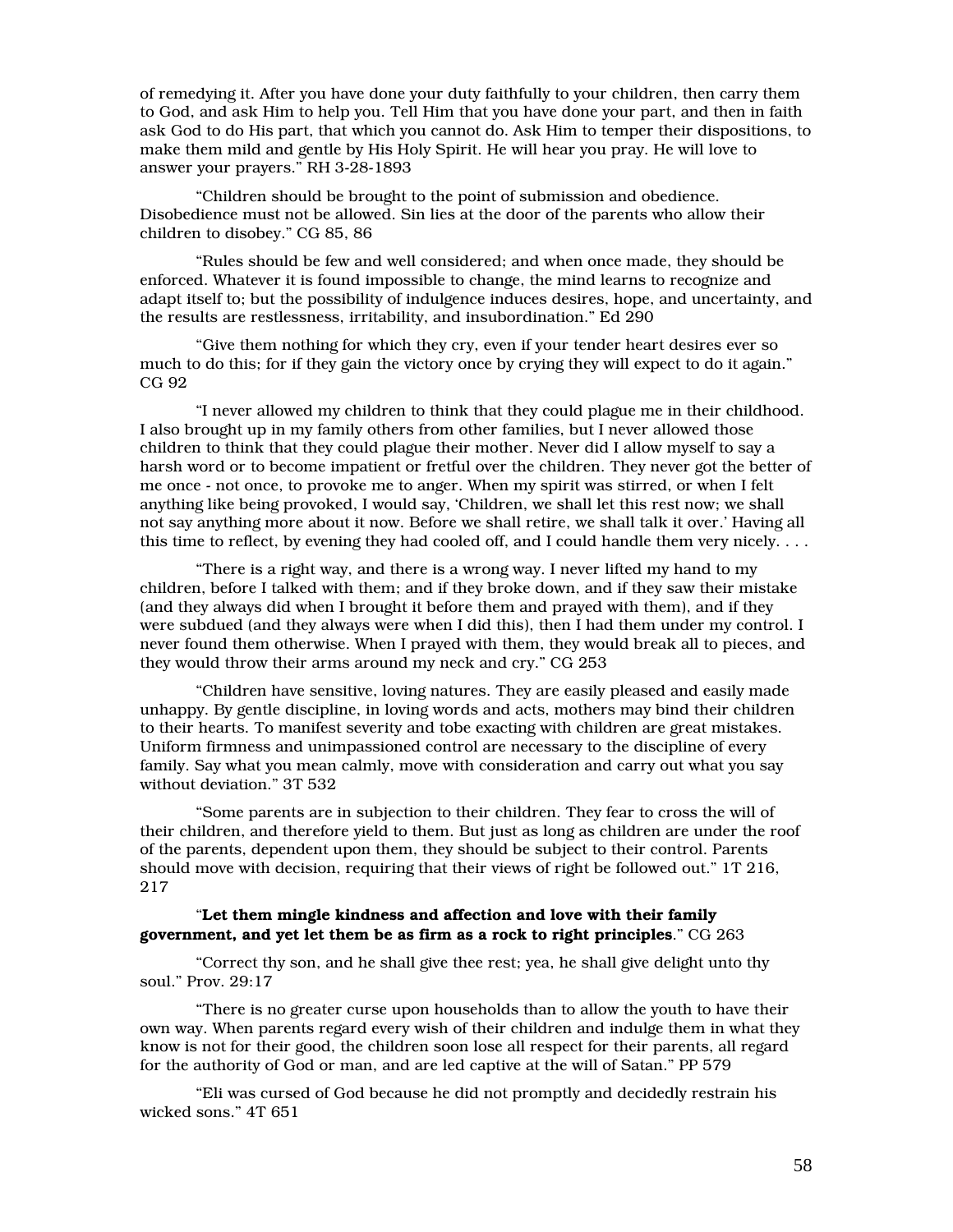"The Lord will not vindicate the misrule of parents. Today hundreds of children swell the ranks of the enemy, living and working apart from the purpose of God. They are disobedient, unthankful, unholy; but the sin lies at the door of their parents. Christian parents, thousands of children are perishing in their sins because of the failure of their parents to rule the home wisely." CG 182

"Not a particle of variance should be shown by parents in the management of their children. Parents are to work together as a unit. There must be no division. But many parents work at cross-purposes, and thus the children are spoiled by mismanagement. If parents do not agree, let them absent themselves from the presence of their children until an understanding can be arrived at." RH 3-30-1897

### "No house divided against itself will stand." Matt. 12:25

"Patiently, lovingly, as faithful stewards of the manifold grace of God, parents are to do their appointed work. . . . Everything is to be done in faith. Constantly they must pray that God will impart His grace to their children. Never must they become weary, impatient, or fretful in their work. They must cling closely to their children and to God." 3BC 1154

"We should pray to God much more than we do. There is great strength and blessing in praying together in our families, with and for our children. When my children have done wrong, and I have talked with them kindly and then prayed with them, I have never found it necessary after that to punish them. Their hearts would melt in tenderness before the Holy Spirit that came in answer to prayer." CG 525

"Do not become impatient with your children when they err. When you correct them, do not speak abruptly and harshly. This confuses them, making them afraid to tell the truth." CG 151

"When children have done wrong, they themselves are convicted of their sin and feel humiliated and distressed. To scold them for their faults will often result in making them stubborn and secretive." CG 248

"The lesson to be taught the children is that their errors and mistakes are to be brought to Jesus in their very childhood of life. Teach them to ask His forgiveness daily for any wrong that they have done, and that Jesus does hear the simple prayer of the penitent heart, and will pardon, and receive them." CG 494

"Never let your child hear you say, 'I cannot do anything with you.' As long as we may have access to the throne of God, we as parents should be ashamed to utter such a word. Cry unto Jesus, and He will help you to bring your little ones to Him." CG 238

"When an emergency arises, ask, Lord, what shall I do now? If you refuse to fret or scold, the Lord will show you the way. He will help you to use the talent of speech in so Christlike a way that peace and love will reign in the home." CT 156

### "Fathers and mothers, when you can control yourselves, you will gain great victories in controlling your children." CG 217

"If you lose your temper, you forfeit that which no mother or father can afford to lose - the respect of your children. Never scold, nor permit scolding, in the home. Never give your child a passionate blow, unless you wish him to learn to quarrel and fight. As parents, you stand in the place of God to your children, and you are to be on guard.

"Parents, never act from impulse. Never correct your child when you are angry; for if you do this, you will mold him after your image - to be impulsive, passionate, and unreasonable. You can be firm without violent threatenings or scoldings." RH 7-28-1910

"However provoking your children may be in their ignorance, do not give way to impatience. Teach them patiently and lovingly. Be firm with them. Do not let Satan control them. Discipline them only when you are under the discipline of God. Christ will be the victor in the lives of your children if you will learn of Him who is meek and lowly, pure and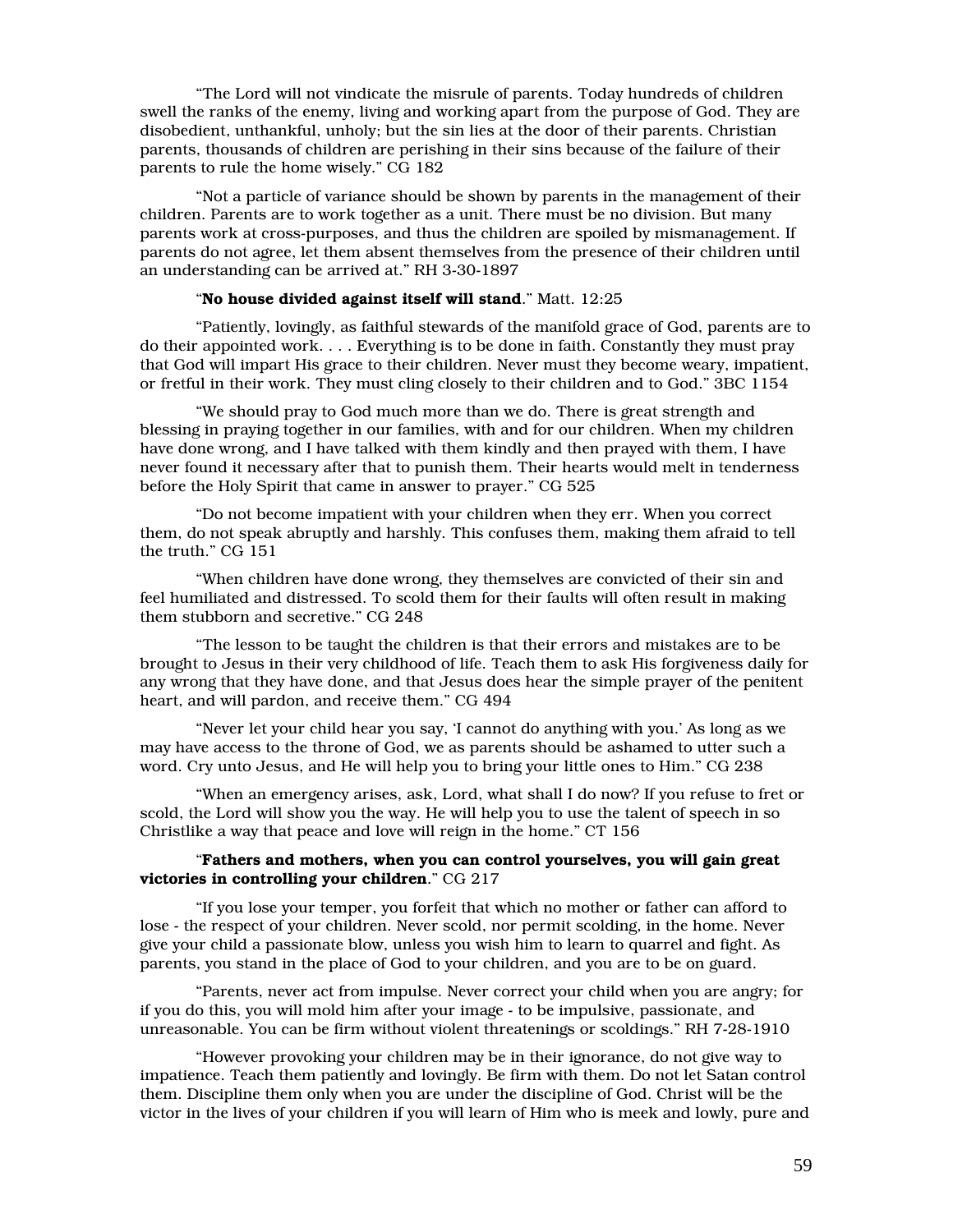undefiled." CG 245

"And all thy children shall be taught of the Lord; and great shall be the praise of thy children. In righteousness shalt thou be established." Isa. 54:13 "Parents may lay for their children the foundation for a healthy, happy life. They may send them forth from their homes with moral stamina to resist temptation, and courage and strength to wrestle successfully with life's problems. They may inspire in them the purpose and develop the power to make their lives an honor to God and a blessing to the world." MH 352

"This is your day of trust, your day of responsibility and opportunity. Soon will come your day of reckoning. Take up your work with earnest prayer and faithful endeavor. Teach your children that it is their privilege to receive every day the baptism of the Holy Spirit. By prayer you may gain an experience that will make your ministry a perfect success." CT 131

"If the youth would become strong in mind, pure in morals, firm in spiritual power, let them follow the example of Jesus in His simplicity, in His submission to parental restraint." SD 132

# **He Will Direct You and Teach You His Will**

"Trust in the Lord with all thine heart; and lean not unto thine own understanding. In all thy ways acknowledge him, and he shall direct thy paths. Be not wise in thine own eyes: fear the Lord and depart from evil." Prov. 3:5-7

"God does not force the will of any; hence He cannot lead those who are too proud to be taught, who are bent upon having their own way. Of the double-minded man - he who seeks to follow his own will, while professing to do the will of God - it is written, 'Let not that man think that he shall receive anything of the Lord.' James 1:7." PP 384

"Christ in His life on earth made no plans for Himself. He accepted God's plans for Him, and day by day the Father unfolded His plans. So should we depend upon God, that our lives may be the simple outworking of His will. As we commit our ways to Him, He will direct our steps." MH 479

"The meek will he guide in judgment, and the meek will he teach his way." Ps. 25:9

"There are three ways in which the Lord reveals His will to us, to guide us, and to fit us to guide others. How may we know His voice from that of a stranger? How shall we distinguish it from the voice of a false shepherd? God reveals His will to us in His word, the Holy Scriptures. His voice is also revealed in His providential workings; and it will be recognized if we do not separate our souls from Him by walking in our own ways, doing according to our own wills, and following the promptings of an unsanctified heart, until the senses have become so confused that eternal things are not discerned, and the voice of Satan is so disguised that it is accepted as the voice of God.

"Another way in which God's voice is heard is through the appeals of His Holy Spirit, making impressions upon the heart, which will be wrought out in the character. If you are in doubt upon any subject you must first consult the Scriptures. If you have truly begun the life of faith you have given yourself to the Lord to be wholly His, and He has taken you to mold and fashion according to His purpose, that you may be a vessel unto honor. You should have an earnest desire to be pliable in His hands and to follow whithersoever He may lead you. . . . You ought to be able to distinguish His voice." 5T 512

"How can a young man keep his way pure? By guarding it according to thy word. With my whole heart I seek thee; let me not wander from thy commandments! I have laid up thy word in my heart, that I might not sin against thee." Ps. 119:11 RSV

"Those who decide to do nothing in any line that will displease God, will know, after presenting their case before Him, just what course to pursue. And they will receive not only wisdom, but strength. Power for obedience, for service, will be imparted to them,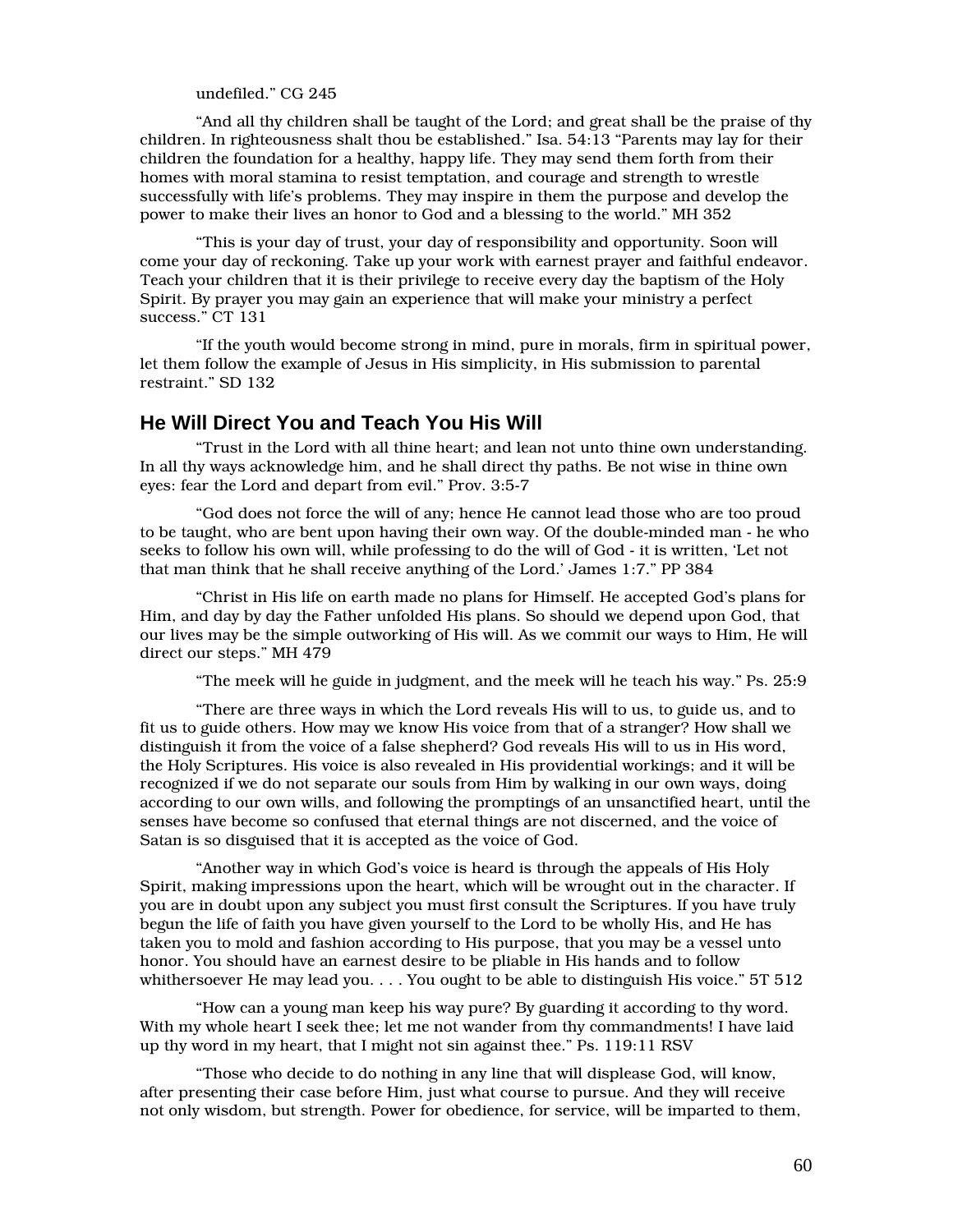#### as Christ has promised." DA 668

"Be strong and of good courage. . . . It is the Lord who goes before you; he will be with you, he will not fail you or forsake you; do not fear or be dismayed." Deut. 31:7, 8

"As a little child, trust to the guidance of Him who will 'keep the feet of his saints.' God never leads His children otherwise than they would choose to be led, if they could see the end from the beginning and discern the glory of the purpose which they are fulfilling as co-workers with Him." MH 479

"Cast all your anxieties on him, for he cares about you." 1 Peter 5:7

"We try too hard to take care of self ourselves. We are uneasy and greatly lack a firm trust in God. Many worry and work, contrive and plan, fearing they may suffer need. They cannot afford time to pray or to attend religious meetings and, in their care for themselves, leave no chance for God to care for them. And the Lord does not do much for them, for they give Him no opportunity." 2T 196

"Worry is blind, and cannot discern the future; but Jesus sees the end from the beginning. In every difficulty He has His way prepared to bring relief. 'No good thing will he withhold from them that walk uprightly.'

"Our heavenly Father has a thousand ways to provide for us of which we know nothing. Those who accept the one principle of making the service of God supreme, will find perplexities vanish, and a plain path before their feet." MH 481

"Cast thy burden upon the Lord, and he shall sustain thee: he shall never suffer the righteous to be moved." Ps. 55:22

"Thou wilt keep him in perfect peace, whose mind is stayed on thee: because he trusteth in thee." Isa. 26:3

## **His Angels Will Guard You**

"For he shall give his angels charge over thee, to keep thee in all thy ways. They shall bear thee up in their hands, lest thou dash thy foot against a stone." Ps. 91:11, 12

"The guardianship of the heavenly host is granted to all who will work in God's ways and follow His plans." 1SM 97

"The angel of the Lord encampeth round about them that fear him, and delivereth them." Ps. 34:7

"Could our eyes be opened, we should see forms of evil angels around us, trying to invent some new way to annoy and destroy us. And we should also see angels of God guarding us from their power; for God's watchful eye is over Israel for good, and He will protect and save His people, if they put their trust in Him." EW 60

"Angels are ever present where they are most needed, with those who have the hardest battle with self to fight, and whose surroundings are the most discouraging." DA 440

"He has not left us to grapple with the power of the enemy in our finite strength. Heavenly angels fight our battles for us; and cooperating with them, we may be victorious over the powers of evil." GAG 10

"If we realize our helplessness and our need of divine power, we shall not trust to ourselves. We know not what results a day, an hour, or a moment may determine, and never should we begin the day without committing our ways to our heavenly Father. His angels are appointed to watch over us, and if we put ourselves under their guardianship, then in every time of danger they will be at our right hand. When unconsciously we are in danger of exerting a wrong influence, the angels will be by our side, prompting us to a better course, choosing our words for us, and influencing our actions." COL 341, 342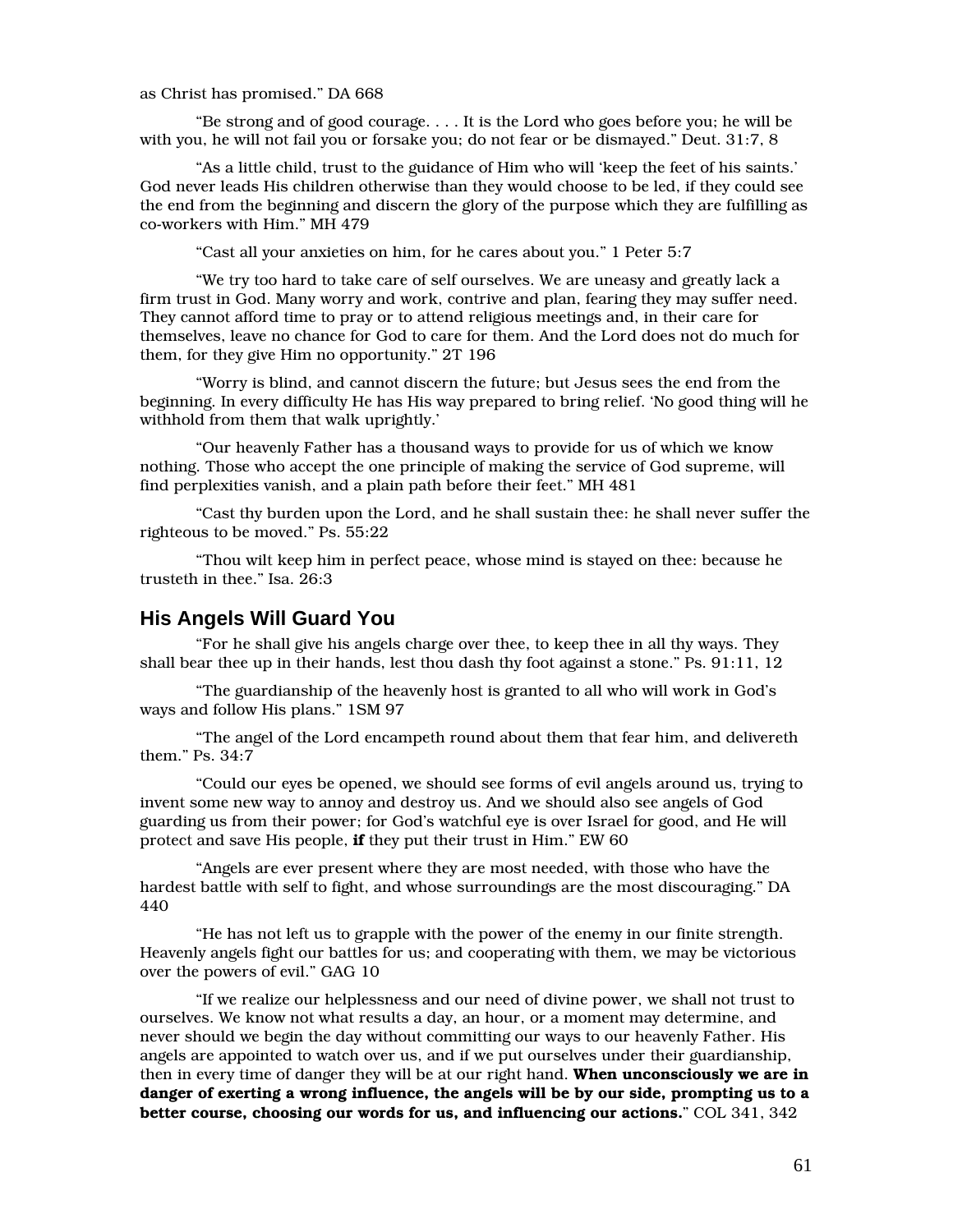"Are they not all ministering spirits, sent forth to minister for them who shall be heirs of salvation?" Heb. 1:14

"The angels of glory find their joy in giving, - giving love and tireless watchcare to souls that are fallen and unholy. Heavenly beings woo the hearts of men; they bring to this dark world light from the courts above; by gentle and patient ministry they move upon the human spirit, to bring the lost into a fellowship with Christ which is even closer than they themselves can know." DA 21

### "Heavenly angels are acquainted with our words and actions, and even with the thoughts and intents of the heart." 1T 544

"But it is not the work of good angels to control the minds of men against their will. If they yield to the enemy, and make no effort to resist him, then the angels of God can do but little more than hold in check the host of Satan, that they shall not destroy, until further light be given to those in peril, to move them to arouse and look to heaven for help. Jesus will not commission holy angels to extricate those who make no effort to help themselves." 1T 345

"The work of these heavenly beings is to prepare the inhabitants of this world to become children of God, pure, holy, undefiled. But men, though professing to be followers of Christ, do not place themselves in a position where they can understand this ministry, and thus the work of the heavenly messengers is made hard." 7BC 923

"I have been shown angels of God all ready to impart grace and power to those who feel their need of divine strength. But these heavenly messengers will not bestow blessings unless solicited. They have waited for the cry from souls hungering and thirsting for the blessing of God; often they have waited in vain. There were, indeed, casual prayers, but not the earnest supplication from humble, contrite hearts." OHC 129

"If our eyes could be opened to discern the fallen angels at work with those who feel at ease and consider themselves safe, we would not feel so secure. Evil angels are upon our track every moment." 1T 302

"The adversary of souls is not permitted to read the thoughts of men; but he is a keen observer, and he marks the words; he takes account of actions, and skillfully adapts his temptations to meet the cases of those who place themselves in his power." 1SM 122

"A silent witness guards every soul that lives, seeking to win and draw him to Christ. The angels never leave the tempted one a prey to the enemy who would destroy the souls of men if permitted to do so. As long as there is hope, until they resist the Holy Spirit to their eternal ruin, men are guarded by heavenly intelligences." OHC 23

## **Trust God and Endure the Trial of Your Faith**

"Beloved, think it not strange concerning the fiery trial which is to try you, as though some strange thing happened unto you: but rejoice, inasmuch as ye are partakers of Christ's sufferings; that, when his glory is revealed, ye may be glad also with exceeding joy." 1 Peter 4:12, 13

"For God hath not given us the spirit of fear; but of power, and of love, and of a sound mind. Be not thou therefore ashamed of the testimony of our Lord, . . . but be thou partaker of the afflictions of the gospel according to the power of God." 2 Tim. 1:7, 8

## "And fear not them which kill the body, but are not able to kill the soul: rather fear him which is able to destroy both soul and body in hell." Matt. 10:28

"Humble yourselves therefore under the mighty hand of God, that he may exalt you in due time: casting all your care upon him; for he careth for you. Be sober, be vigilant; because your adversary the devil, as a roaring lion, walketh about, seeking whom he may devour: whom resist stedfast in the faith, knowing that the same afflictions are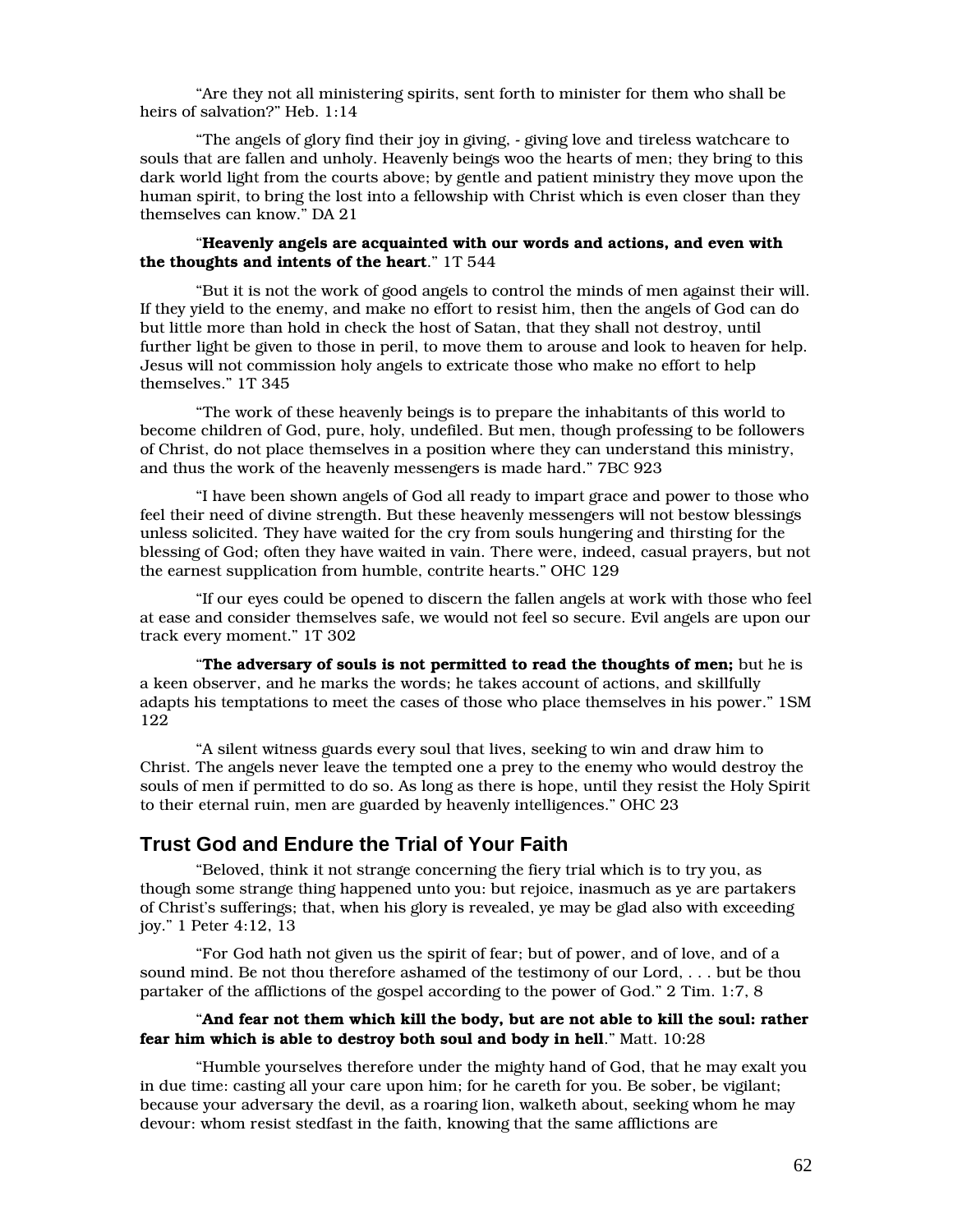accomplished in your brethren that are in the world. But the God of all grace, who hath called us unto his eternal glory by Christ Jesus, after that ye have suffered a while, make you perfect, stablish, strengthen, settle you." 1 Peter 5:6-10

"Commit thy way unto the Lord; trust also in him; and he shall bring it to pass. And he shall bring forth thy righteousness as the light, and thy judgment as the noonday. Rest in the Lord, and wait patiently for him." Ps. 37:5

### "We know that all things work together for good to them that love God, to them who are the called according to his purpose." Rom. 8:28

"All our sufferings and sorrows, all our temptations and trials, all our sadness and griefs, all our persecutions and privations, in short, all things work together for our good. All experiences and circumstances are God's workmen whereby good is brought to us." MH 489

"Have faith in God." Mark 11:22

"Trust in Him at all times." Ps. 62:8

"The Lord is faithful, who shall stablish you, and keep you from evil." 2 Thess. 3:3

"The Father's presence encircled Christ, and nothing befell Him but that which infinite love permitted for the blessing of the world. Here was His source of comfort, and it is for us. He who is imbued with the Spirit of Christ abides in Christ. The blow that is aimed at him falls upon the Saviour, who surrounds him with His presence. Whatever comes to him comes from Christ. He has no need to resist evil, for Christ is his defense. Nothing can touch him except by our Lord's permission, and 'all things' that are permitted, 'work together for good to them that love God.'" MB 71

"May you be strengthened with all power, according to his glorious might, for all endurance and patience with joy, giving thanks to the Father, who has qualified us to share in the inheritance of the saints in light." Col. 1:11, 12 RSV

# **UNDERSTAND AND EXPERIENCE AND PREACH THE THREE ANGELS' MESSAGES**

"And I saw another angel fly in the midst of heaven, having the everlasting gospel to preach unto them that dwell on the earth, and to every nation, and kindred, and tongue, and people, saying with a loud voice, 'Fear God, and give glory to him; for the hour of his judgment is come: and worship him that made heaven, and earth, and the sea, and the fountains of waters.'

"And there followed another angel, saying, 'Babylon is fallen, is fallen, that great city, because she made all nations drink of the wine of the wrath of her fornication.'

"And the third angel followed them, saying with a loud voice, 'If any man worship the beast and his image, and receive his mark in his forehead, or in his hand, the same shall drink of the wine of the wrath of God, which is poured out without mixture into the cup of his indignation; and he shall be tormented with fire and brimstone in the presence of the holy angels, and in the presence of the Lamb: and the smoke of their torment ascendeth up for ever and ever: and they have no rest day nor night, who worship the beast and his image, and whosoever receiveth the mark of his name.'

#### "Here is the patience of the saints; here are they that keep the commandments of God, and the faith of Jesus." Rev. 14:6-12

"I was shown three steps - the first, second, and third angels' messages. Said my accompanying angel, 'Woe to him who shall move a block or stir a pin of these messages. The true understanding of these messages is of vital importance. The destiny of souls hangs upon the manner in which they are received.'" EW 258, 259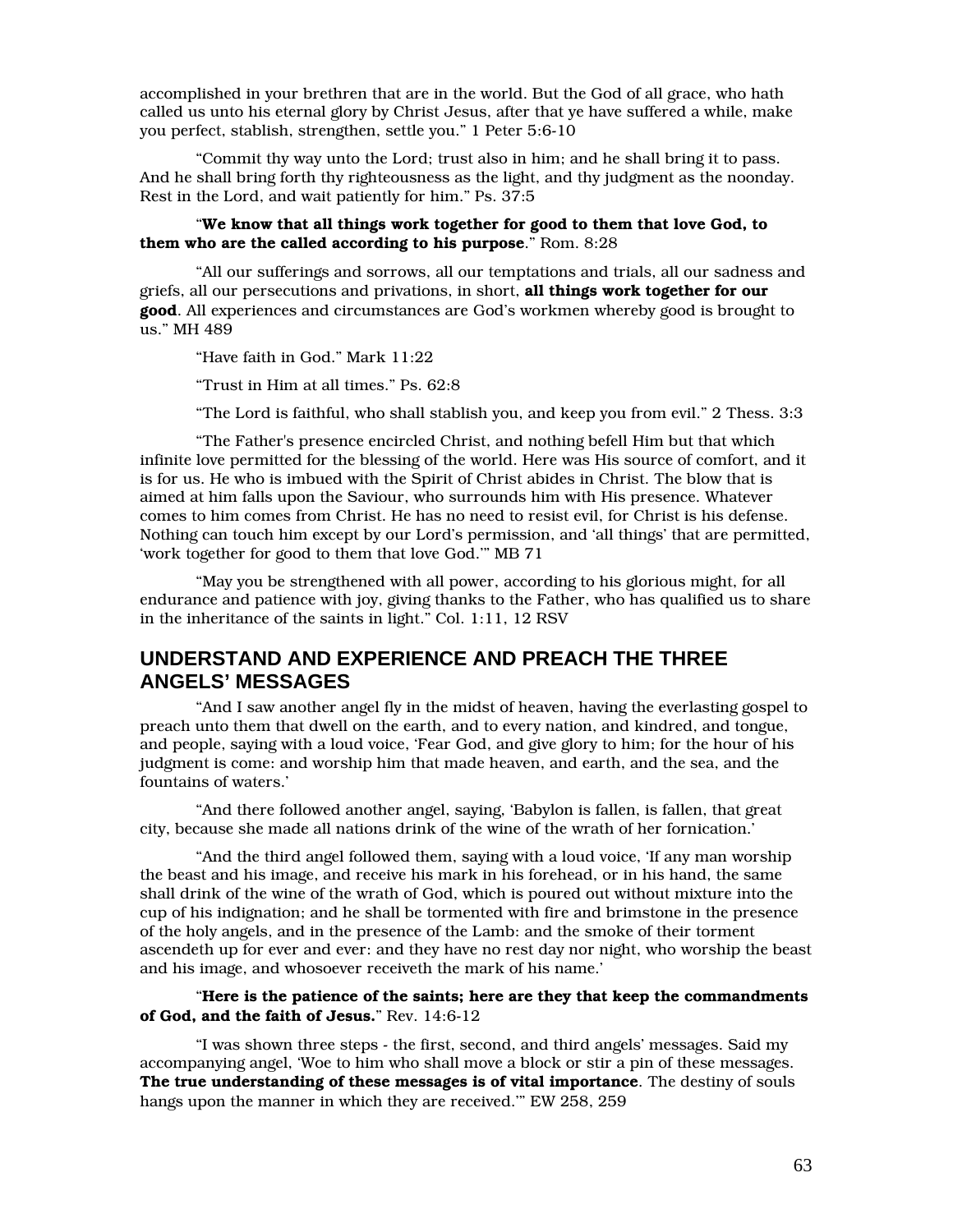"Those who have had **no experience** in the first and second angels' messages must receive them from others who had **an experience** and followed down through the messages. As Jesus was rejected, so I saw that these messages have been rejected. As the disciples declared that there is salvation in no other name under heaven, given among men, so also should the servants of God faithfully and fearlessly warn those who embrace but a part of the truths connected with the third message, that they must gladly receive all the messages as God has given them, or have no part in the matter." EW 188, 189

*What are the truths in the third message which we are most likely to embrace? That we will receive the mark of the beast if we do not keep the commandments of God, especially the Sabbath. Having the faith of Jesus is often overlooked, and yet without that faith we have not experienced even the first angel's message, which is the everlasting gospel, making it possible for us to obey God's law in the heart.* 

"Many who embraced the third message had not had an experience in the two former messages. Satan understood this, and his evil eye was upon them to overthrow them; but the third angel was pointing them to the most holy place, and those who had had an experience in the past messages were pointing them the way to the heavenly sanctuary. Many saw the perfect chain of truth in the angels' messages, and gladly received them in their order, and followed Jesus by faith into the heavenly sanctuary. These messages were represented to me as an anchor to the people of God. Those who understand and receive them will be kept from being swept away by the many delusions of Satan." EW 256



*The third angel was pointing them to the most holy place where the law is under the mercy seat. Those who had experienced the gospel could show them how to enter the sanctuary through repentance, surrender, cleansing by the blood and regeneration by water and the Spirit. Then through the ministry of Christ in the holy place they would receive the Holy Spirit in the life, they would be fed with the spiritual bread, and through Christ working in them His righteousness they could live His character, thus fulfilling the just requirements of the law which is in the most holy place, by which they will be judged.* 

"All should understand the truths contained in these messages and demonstrate them in daily life, for this is **essential to salvation**." Ev.196

*Now we will examine the messages in the order and manner in which they are given.* 

## **The First Angel Brings the Gospel**

"And I saw another angel fly in the midst of heaven, having the **everlasting gospel** to preach unto them that dwell on the earth, and to every nation, and kindred, and tongue, and people." Rev. 14:6

"We have been commissioned to go forth and **preach the gospel** to every creature. We are to bring to the lost the tidings that Christ can forgive sin, can renew the nature, can clothe the soul in the garments of His righteousness, bring the sinner to His right mind, and teach him and fit him up to be a laborer together with God." FE 199

"The gospel is to be presented, not as a lifeless theory, but as a living force to change the life. God desires that the receivers of His grace shall be witnesses to its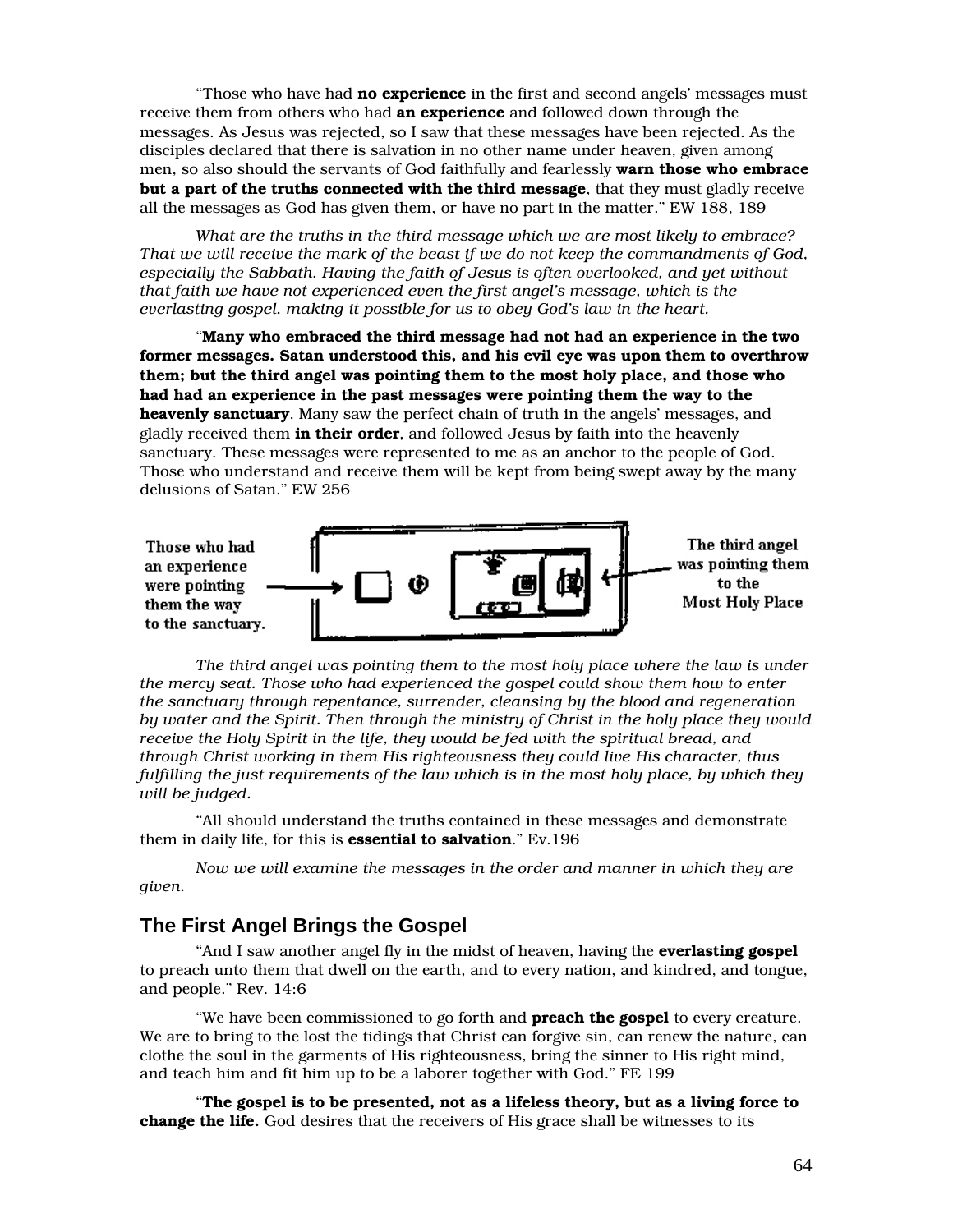#### power." DA 826

"For I am not ashamed of the gospel of Christ: for it is the power of God unto salvation to every one that believeth; to the Jew first, and also to the Greek. For therein is the righteousness of God revealed from faith to faith: as it is written, **The just shall live by** faith." Rom. 1:16, 17

"In ourselves we are incapable of doing any good thing; but that which we cannot do will be wrought by the power of God in every submissive and believing soul. It was through faith that the child of promise was given. It is through faith that spiritual life is begotten, and we are enabled to do the works of righteousness." DA 98

"That he would grant you, according to the riches of his glory, to be strengthened with might by his Spirit in the inner man: that Christ may dwell in your hearts by faith; that ye, being rooted and grounded in love, . . . might be filled with all the fullness of God." Eph. 3:16-19

"The inexhaustible supplies of heaven are at their command. Christ gives them the breath of His own Spirit, the life of His own life. The Holy Spirit puts forth its highest energies to work in heart and mind." 6T 306

"When His words of instruction have been received, and have taken possession of us, Jesus is to us an abiding presence, controlling our thoughts and ideas and actions. . . . It is no more we that live, but Christ that liveth in us, and He is the hope of glory. Self is dead, but Christ is a living Saviour." TM 389

"Even the mystery which hath been hid from ages and generations, but now is made manifest to his saints: to whom God would make known what is the riches of the glory of this mystery among the Gentiles; which is Christ in you, the hope of glory." Col. 1:26, 27

"Souls that have borne the likeness of Satan, have been transformed into the image of God. This change is itself the miracle of miracles. A change wrought by the word, it is one of the deepest mysteries of the word. We cannot understand it; we can only believe, as declared by the Scriptures, it is 'Christ in you, the hope of glory.' Col. 1:27

### "A knowledge of this mystery furnishes a key to every other." Ed 172

"Now to him who is able to strengthen you according to my gospel and the preaching of Jesus Christ, . . . to bring about the obedience of faith." Rom. 16:25, 26 RSV

#### "True obedience is the outworking of a principle within." COL 97

"If you are right with God today, you are ready if Christ should come today. What you need is Christ formed within, the hope of glory." HP 227

"That ye might walk worthy of the Lord unto all pleasing, being fruitful in every good work, and increasing in the knowledge of God; strengthened with all might, according to his glorious power, unto all patience and longsuffering with joyfulness." Col. 1:10, 11

"And this I pray, that your love may abound yet more and more in knowledge and in all judgment; that ye may approve things that are excellent; that ye may be sincere and without offence till the day of Jesus Christ; being filled with the fruits of righteousness which are by Jesus Christ unto the glory and praise of God." Phil. 1:9-11

*When we are experiencing the gospel, we can then give glory to God by living his character.* 

## **He Bids Us to Fear God and Give Him Glory**

"Saying with a loud voice, 'Fear God and give glory to him.'" Rev. 14:7

"To give glory to God is to reveal His character in our own, and thus make Him known." 7BC 979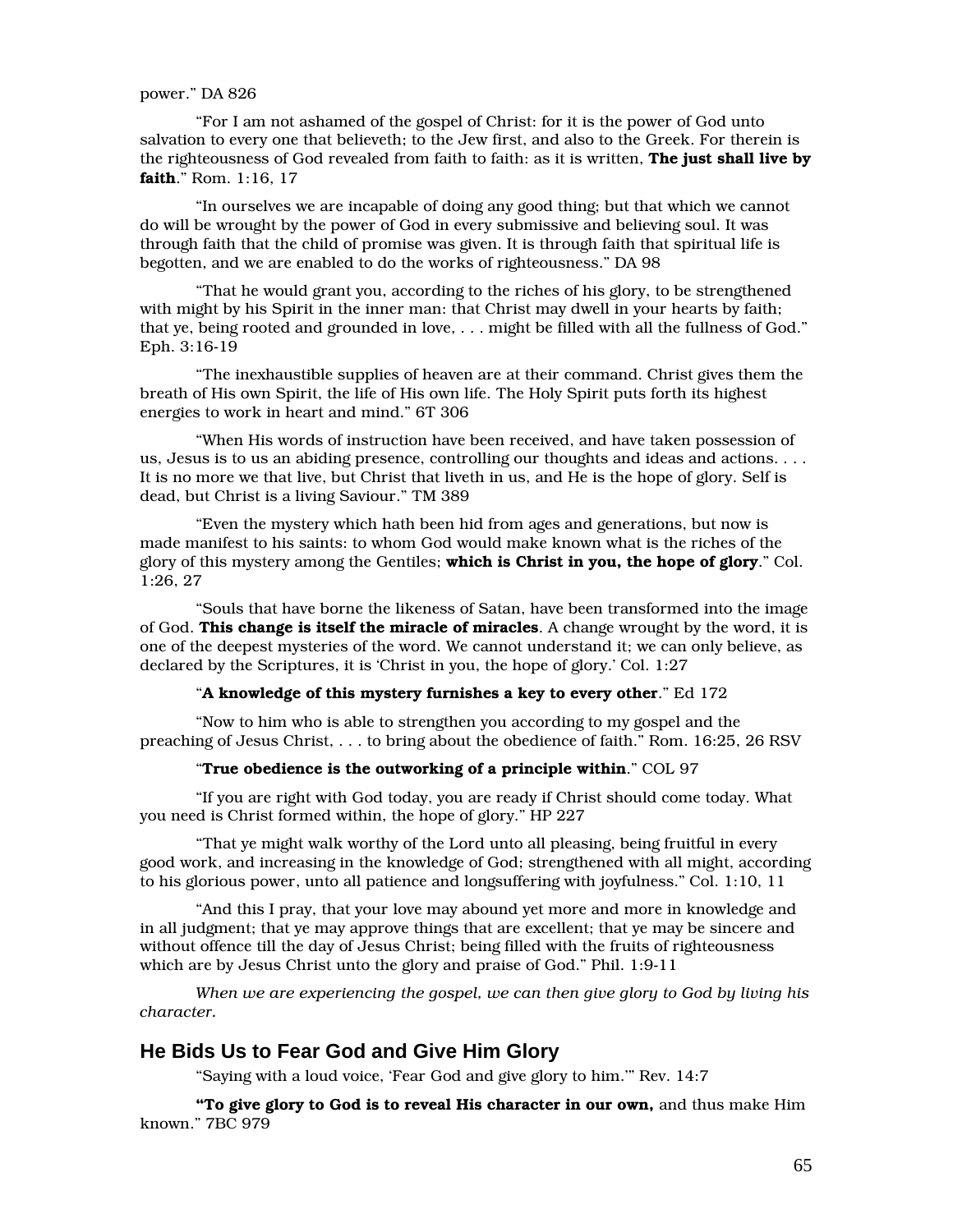"You cannot hallow His name, you cannot represent Him to the world, unless in life and character you represent the very life and character of God. This you can do only through the acceptance of the grace and righteousness of Christ." MB 107

"The religion of Christ means more than the forgiveness of sin; it means taking away our sins, and filling the vacuum with the graces of the Holy Spirit. . . . It means a heart emptied of self, and blessed with the abiding presence of Christ. When Christ reigns in the soul, there is purity, freedom from sin." COL 419

"Those who wait for the Bridegroom's coming are to say to the people, 'Behold your God.' The last rays of merciful light, the last message of mercy to be given to the world, is a revelation of His character of love." COL 415

"By implanting in their hearts the principles of His word, the Holy Spirit develops in men the attributes of God. The light of His glory – His character - is to shine forth in **His followers.** Thus they are to glorify God, to lighten the path to the Bridegroom's home, to the city of God, to the marriage supper of the Lamb." COL 414

"We are nearing the judgment, and those who bear the message of warning to the world must have clean hands and pure hearts. They must have a living connection with God. The thoughts must be pure and holy, the soul untainted, the body, soul, and spirit be a pure, clean offering to God, or He will not accept it." TM 426

"Be ye clean, that bear the vessels of the Lord." Isa. 52:11

## **For the Hour of His Judgment Is Come**

"Fear God, and give glory to him; for the hour of his judgment is come: and worship him that made heaven, and earth, and the sea, and the fountains of waters." Rev. 14:7

"For the time is come that judgment must begin at the house of God: and if it first begin at us, What shall the end be of them that obey not the gospel of God?" 1 Peter 4:17, 18

### "Profession alone is nothing. Names are registered upon the church books upon earth, but not in the book of life." 1T 504

"As the books of record are opened in the judgment, the lives of all who have believed on Jesus come in review before God. Beginning with those who first lived upon the earth, our Advocate presents the cases of each successive generation, and closes with the living. Every name is mentioned, every case closely investigated. Names are accepted, names are rejected. When any have sins remaining upon the books of record, unrepented of and unforgiven, their names will be blotted out of the book of God's remembrance. The Lord declared to Moses: 'Whosoever hath sinned against me, him will I blot out of my book.' Ex.32:33. And says the prophet Ezekiel: 'When the righteous turneth away from his righteousness, and committeth iniquity, . . . all his righteousness that he hath done shall not be mentioned.' Eze. 18:24

"All who have truly repented of sin, and by faith claimed the blood of Christ as their atoning sacrifice, have had pardon entered against their names in the books of heaven; as they have become partakers of the righteousness of Christ, and their characters are found to be in harmony with the law of God, their sins will be blotted out, and they themselves will be accounted worthy of eternal life." GC 483

"I, even I, am he that blotteth out thy transgressions for mine own sake, and will not remember thy sins." Isa. 43: 25

"Now is the time when we are to confess and forsake our sins that they may go beforehand to judgment and be blotted out. Now is the time to 'cleanse ourselves from all filthiness of the flesh and spirit, perfecting holiness in the fear of God.' 2 Cor. 7:1" HP 348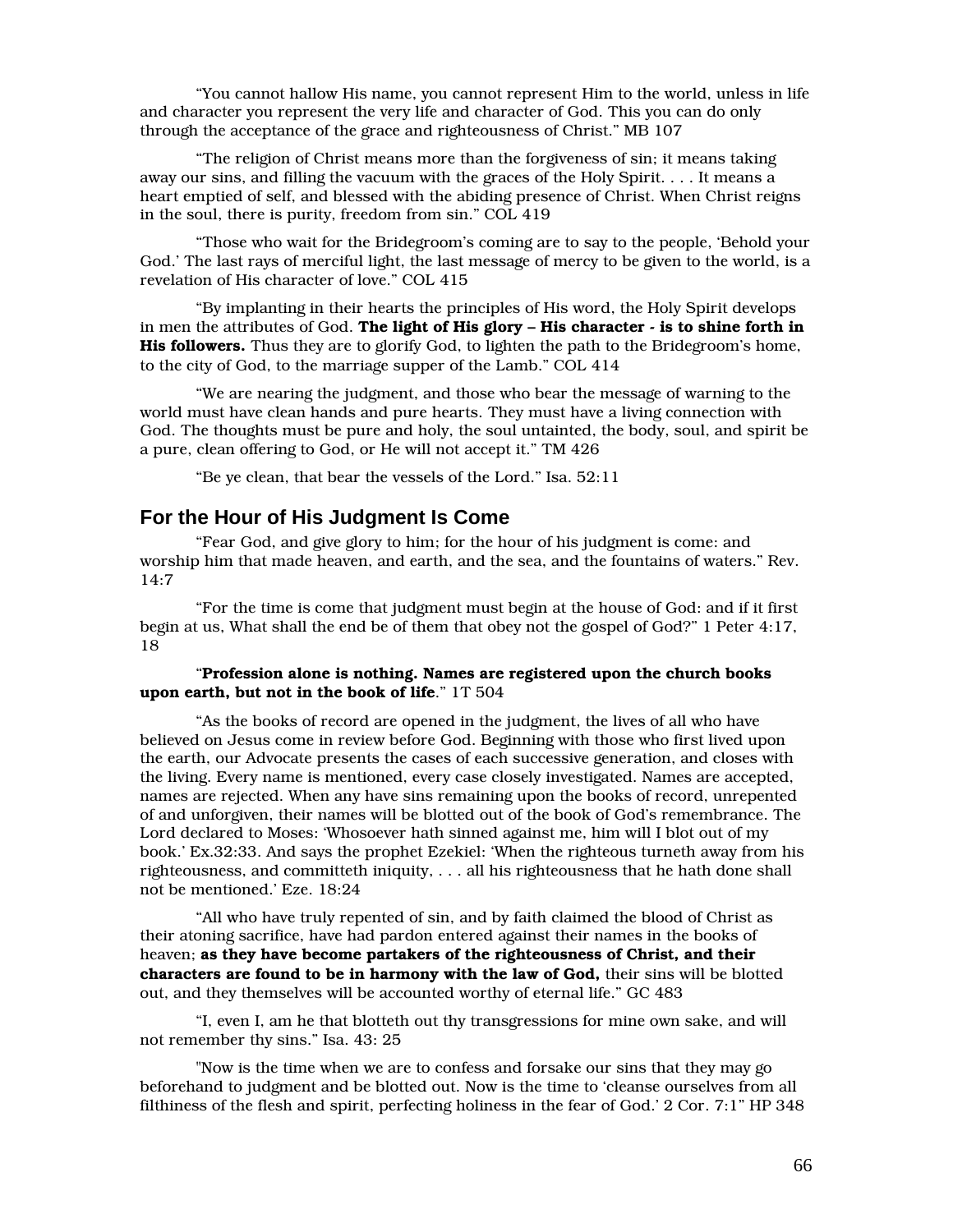#### "The grand judgment is taking place, and has been going on for some time.

Now the Lord says, Measure the temple and the worshipers thereof. Remember when you are walking the streets about your business, God is measuring you; when you are attending your household duties, when you engage in conversation, God is measuring you. . . .

"Here is the work going on, measuring the temple and its worshipers to see who will stand in the last day. Those who stand fast shall have an abundant entrance into the kingdom of our Lord and Saviour Jesus Christ. When we are doing our work remember there is One that is watching the spirit in which we are doing it."  $7BC 972$ 

"All the ways of a man are clean in his own eyes; but the Lord weigheth the spirit." Prov. 16:2

*Every day God is watching you to help you to stand, to keep you in the right spirit. He alerts you and helps you to repent if you fail. He wants you to learn to let His Spirit control you at all times.* 

"Let us, as Christ's followers, search our hearts as with a lighted candle to see what manner of spirit we are of. For our present and eternal good, let us criticize our actions, to see how they stand in the light of the law of God. For this law is our standard." 7BC 986

"Let us hear the conclusion of the whole matter; Fear God, and keep his commandments: for this is the whole duty of man. For God shall bring every work into judgment, with every secret thing, whether it be good, or whether it be evil." Ecc. 12:13, 14

"God's law looks into the secrets of the heart. Every act is judged by the motives that prompt it. Only that which is in accord with the principles of God's law will stand in the judgment." COL 316

"God's law reaches the **feelings and motives**, as well as the outward acts. It reveals the secrets of the heart, flashing light upon things before buried in darkness. God knows every thought, every purpose, every plan, every motive. The books of heaven record the sins that would have been committed had there been opportunity. God will bring every work into judgment, with every secret thing. By His law He measures the character of every man." 5BC 1085

*Secret sins are not unconscious sins. They are sins you have in your heart and mind, but you have not acted on them outwardly.* 

"The law of God takes note of the jealousy, envy, hatred, malignity, revenge, lust, and ambition that surge through the soul, but have not found expression in outward action, because the opportunity, not the will, has been wanting. And these sinful emotions will be brought into the account in the day when 'God shall bring every work into judgment, with every secret thing, whether it be good, or whether it be evil.' Ecc. 12:14." 1SM 217

## "For nothing is secret, that shall not be made manifest." Luke 8:17

"God reads purposes and motives. Every work and every secret thing is open to His all-seeing eye. No thought, word, or action escapes His notice. He knows whether we love and glorify Him or please and exalt ourselves. He knows whether we set our affections upon things above . . . or upon things earthly, sensual, and devilish." 4T 646

"He who finds pleasure in dwelling upon scenes of impurity, who indulges the evil thought, the lustful look, may behold in the open sin, with its burdens of shame and heartbreaking grief, the true nature of the evil which he has hidden in the chambers of the soul." MB 60

"God's eye does not slumber. He knows every sin that is hidden from mortal eyes. The guilty know just what sins to confess that their souls may be clean before God. Jesus is now giving them opportunity to confess, to repent in deep humility, and purify their lives by obeying and living out the truth." 1T 156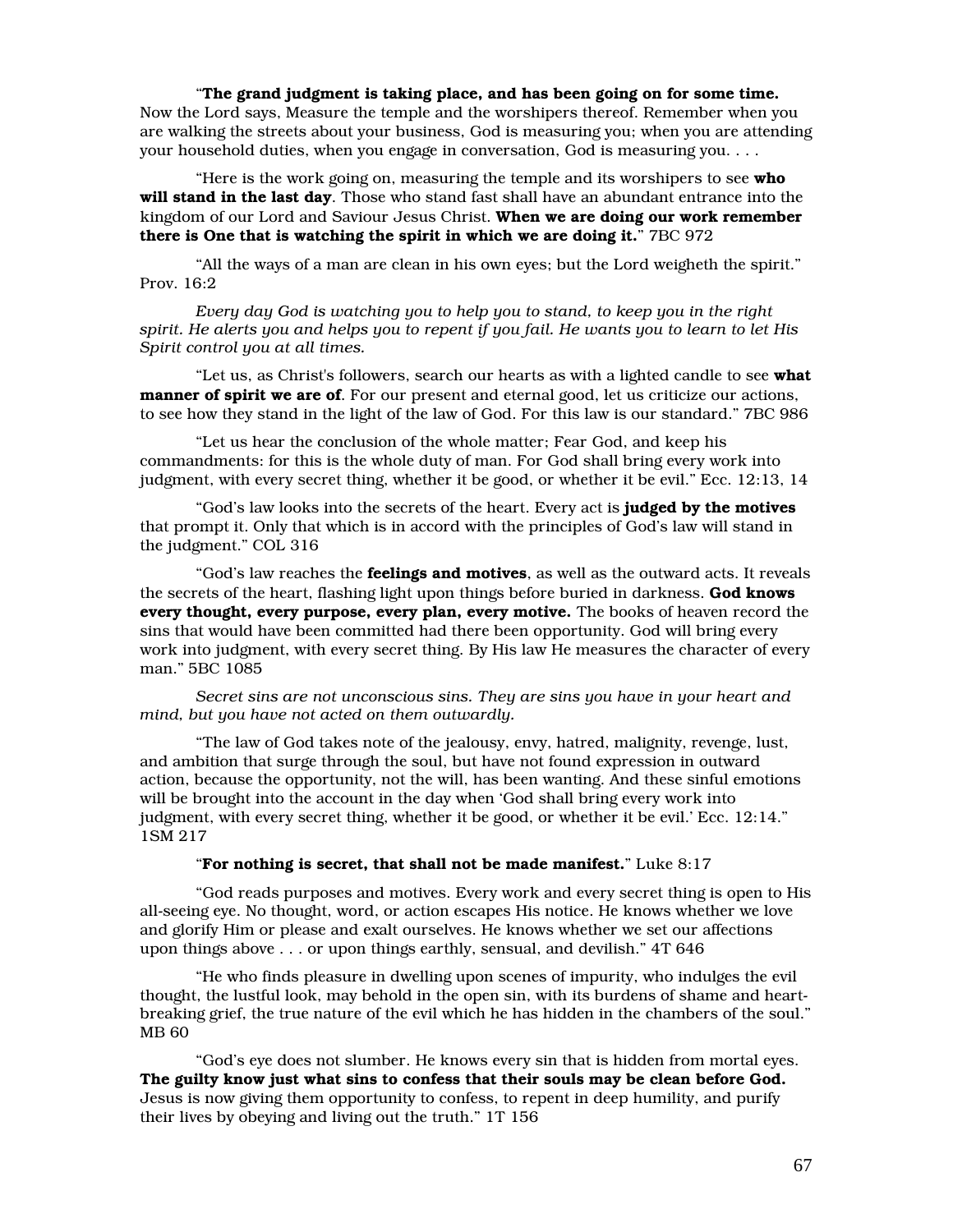"The law requires that the soul itself be pure and the mind holy, that the thoughts and feelings may be in accordance with the standard of love and righteousness." 1SM 211

"If the thoughts are wrong, the feelings will be wrong; and the thoughts and feelings combined make up the moral character." HP 164

"Moral perfection is required of all." COL 330

"It is the spiritual and moral character that is of value in the sight of heaven, and that will survive the grave and be made glorious with immortality for the endless ages of eternity." 1SM 259

"As we near the judgment, all will manifest their true character, and it will be made plain to what company they belong." 1T 100

"All who would have their names retained in the book of life should now, in the few remaining days of their probation, afflict their souls before God by sorrow for sin and true repentance. There must be deep, faithful searching of heart." GC 490

"I saw that many would fall this side of the kingdom. God is testing and proving His people, and many will not endure the test of character, the measurement of God. Many will have close work to overcome their peculiar traits of character and be without spot or wrinkle or any such thing, unrebukable before God and man." 1T 533

## **The Second Angel Warns About the Wine of Babylon**

 "And there followed another angel, saying, 'Babylon is fallen, is fallen, that great city, because she made all nations drink of the wine of the wrath of her fornication.'" Rev. 14:8

"Babylon is said to be 'the mother of harlots.' By her daughters must be symbolized churches that cling to her doctrines and traditions, and follow her example of sacrificing the truth and approval of God, in order to form an unlawful alliance with the world. The message of Revelation 14, announcing the fall of Babylon must apply to religious bodies that were once pure and have become corrupt." GC 382, 383

"What is that wine? - Her false doctrines. She has given to the world a false Sabbath instead of the Sabbath of the fourth commandment, and has repeated the falsehood that Satan first told to Eve in Eden - the natural immortality of the soul. Many kindred errors she has spread far and wide, 'teaching for doctrines the commandments of men.'" 2SM 118

 "If we turn from the testimony of God's word, and accept false doctrines because our fathers taught them, we fall under the condemnation pronounced upon Babylon; we are drinking of the wine of her abomination." GC 536, 537

 *Individually we could be holding on to false traditions which could leave us in an unsaved condition. We must examine everything we have been taught, especially on the plan of salvation.* 

 "Let all who accept human authority, the customs of the church, or the traditions of the fathers, take heed to the warning conveyed in the words of Christ, 'In vain they do worship me, teaching for doctrines the commandments of men.' Matt. 15:9." DA 398

 "We should not allow any argument of man's to turn us away from a thorough investigation of Bible truth. The opinions and customs of men are not to be received as of divine authority. God has revealed in His word what is the whole duty of man, and we are not to be swayed from the great standard of righteousness. He sent his only-begotten Son to be our example, and bade us to hear and follow Him. We must not be influenced from the truth as it is in Jesus, because great and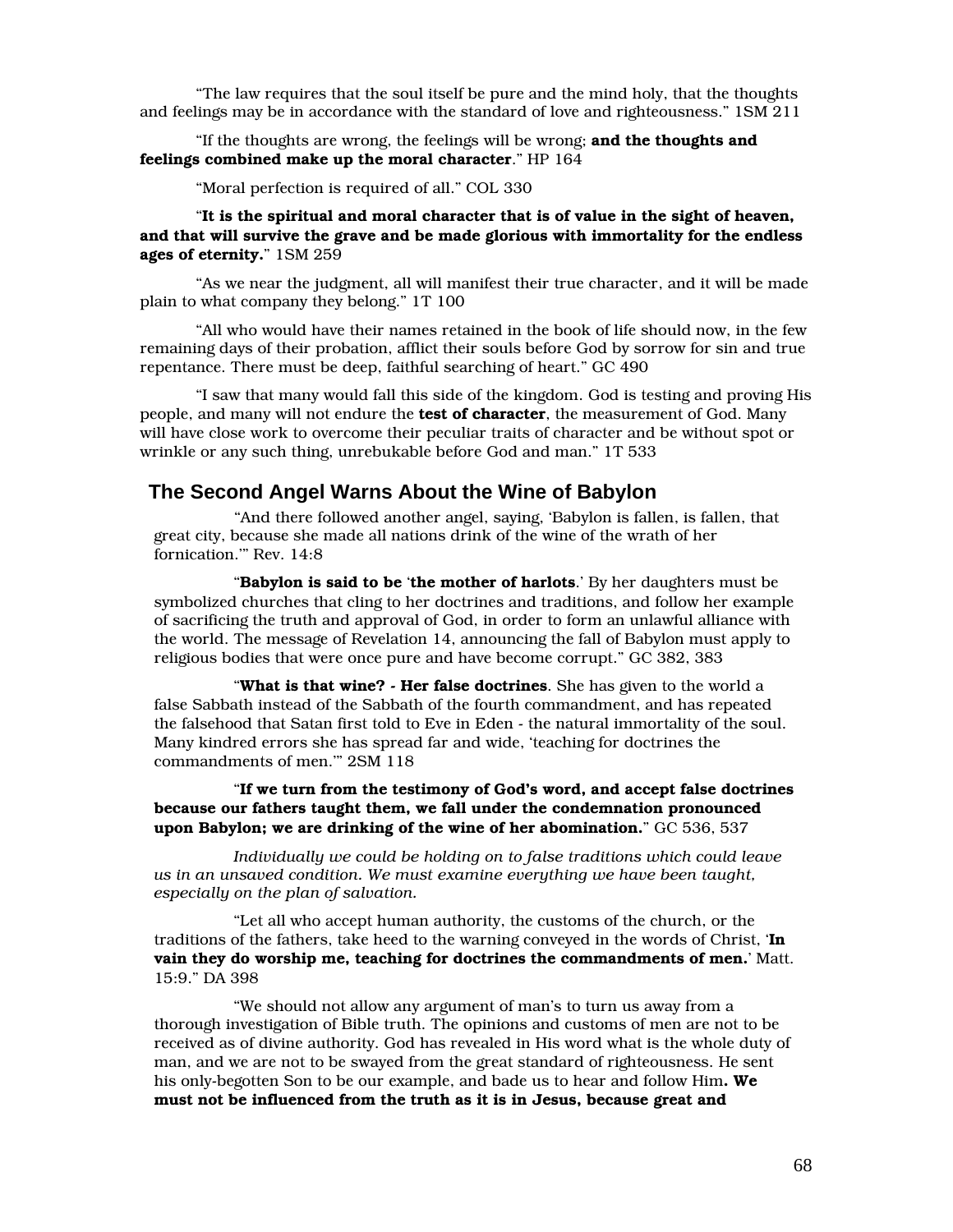### professedly good men urge their ideas above the plain statements of the word of God." FE 128

## **Test All Teachings**

 "To the law and to the testimony: if they speak not according to this word; it is because there is no light in them." Isa. 8:20

 "It is not enough to do what a man thinks is right or what the minister tells him is right. His soul's salvation is at stake, and he should search the Scriptures for himself." GC 598

 "As we near the end of time, falsehood will be so mingled with truth, that only those who have the guidance of the Holy Spirit will be able to distinguish truth from error. We need to make every effort to keep the way of the Lord. We must in no case turn from His guidance to put our trust in man." 7BC 907

 "Quench not the Spirit. Despise not prophesyings. Prove all things; hold fast that which is good." 1 Thess. 5:19-21

 "When a message is presented to God's people, they should not rise up in opposition to it; they should go to the Bible, comparing it with the law and the testimony, and if it does not bear this test, it is not true." TM 119

 "Beloved, believe not every spirit, but try the spirits whether they are of God." 1 John 4:1

 "God's Spirit has illuminated every page of Holy Writ, but there are those upon whom it makes little impression, because it is imperfectly understood. When the shaking comes, by the introduction of false theories, these surface readers, anchored nowhere, are like shifting sand." TM 112

 "There will be some terrible falls by those who think they stand firm because they have the truth, but they have it not as it is in Jesus." 5T 540

 "They were living on a low level, dwelling on the surface truths which call for no thought, no deep research." 6BC 1086

## "God will arouse His people; if other means fail, heresies will come in among them, which will sift them, separating the chaff from the wheat." 5T 707

 "For I know this, that after my departure shall grievous wolves enter in among you, not sparing the flock. Also of your own selves shall men arise, speaking perverse things, to draw away disciples after them. Therefore watch." Acts 20:29-31

"Every wind of doctrine will be blowing. Everything that can be shaken will be shaken, and only those things that cannot be shaken will remain. Satan is making the most desperate efforts to induce souls to range under his banner, and all who yield to his deceptions will wage war against the servants of Prince Immanuel. Watchfulness and prayer must be our safe-guards in these days of peril." RH 11-6- 1883

 "Now the Spirit speaketh expressly, that in the latter times some shall depart from the faith, giving heed to seducing spirits, and doctrines of devils." 1 Tim.4:1

 "The multitudes do not want Bible truth, because it interferes with the desires of the sinful, world-loving heart; and Satan supplies the deceptions which they love. . . .

 "He leads the people to look to bishops, to pastors, to professors of theology, as their guides, instead of searching the Scriptures to learn their duty for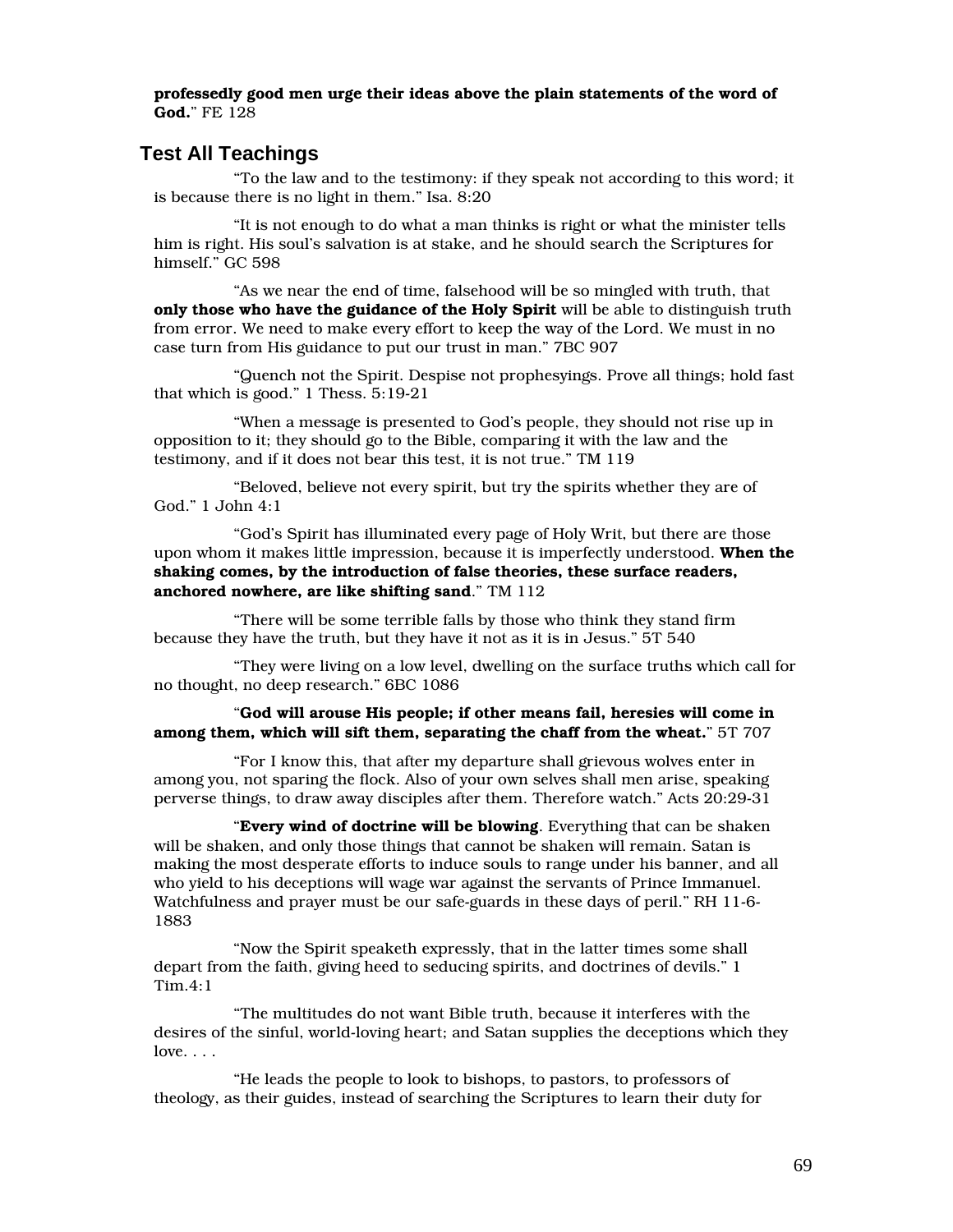themselves. Then, by controlling the minds of these leaders, he can influence the multitudes according to his will." GC 595

 "For the time will come when they will not endure sound doctrine; but after their own lusts shall they heap to themselves teachers, having itching ears; and they shall turn away their ears from the truth, and shall be turned to fables." 2 Tim. 4:3, 4

## "In order to sustain erroneous doctrines or unchristian practices, some will seize upon passages of Scripture separated from the context, perhaps quoting half of a single verse as proving their point, when the remaining portion would show the meaning to be quite the opposite." GC 521

 "There be some that trouble you, and would pervert the gospel of Christ." Gal. 1:7

 "They prefer their own reasoning to divine revelation, their own plans and human wisdom to the admonitions and commands of God. The piety and conscientiousness of others are called fanaticism, and those who practice truth and holiness are watched and criticized. They deride those who teach and believe the mystery of godliness, 'Christ in you, the hope of glory.' The principles underlying these things are not discerned by them; and they go on in wrong-doing, leaving the bars open for Satan to find ready access to the soul." 4BC 1138

 "All must obtain a living experience for themselves; they must have Christ enshrined in the heart, His Spirit controlling the affections, or their profession of faith is of no value, and their condition will be even worse than if they had never heard the truth." 5T 619

 "Gospel religion is Christ in the life - a living, active principle. It is the grace of Christ revealed in character and wrought out in good works." COL 384

 "If the truth sanctifies the soul, sin is hated and shunned, because Christ is accepted as an honored guest. But Christ cannot share a divided heart; sin and Jesus are never in copartnership." TM 160

 "Satan deceives many with the plausible theory that God's love for His people is so great that He will excuse sin in them." PP 522

 "Love is dwelt upon as the chief attribute of God, but it is degraded to a weak sentimentalism, making little distinction between good and evil. God's justice, His denunciations of sin, the requirements of His law, are all kept out of sight." GC 558

 "That religion which makes of sin a light matter, dwelling upon the love of God to the sinner regardless of his actions, only encourages the sinner to believe that God will receive him while he continues in that which he knows to be sin. This is what some are doing who profess to believe present truth. The truth is kept apart from the life, and that is the reason it has no power to convict and convert the soul." 5T 540

 "Multitudes eagerly accept teachings that leave them at liberty to obey the promptings of the carnal heart. . . . Satan exultingly sweeps into his net thousands who profess to be followers of Christ." GC 556

 "'Believe, believe, believe in Jesus,' is the soothing fallacy that is lulling many to sleep in the cradle of carnal security, and we need to be alarmed." RH 6-10- 1890

 "Where there is not only a belief in God's word, but a submission of the will to Him; where the heart is yielded to Him, the affections fixed upon Him, there is faith faith that works by love and purifies the soul. Through this faith the heart is renewed in the image of God." SC 63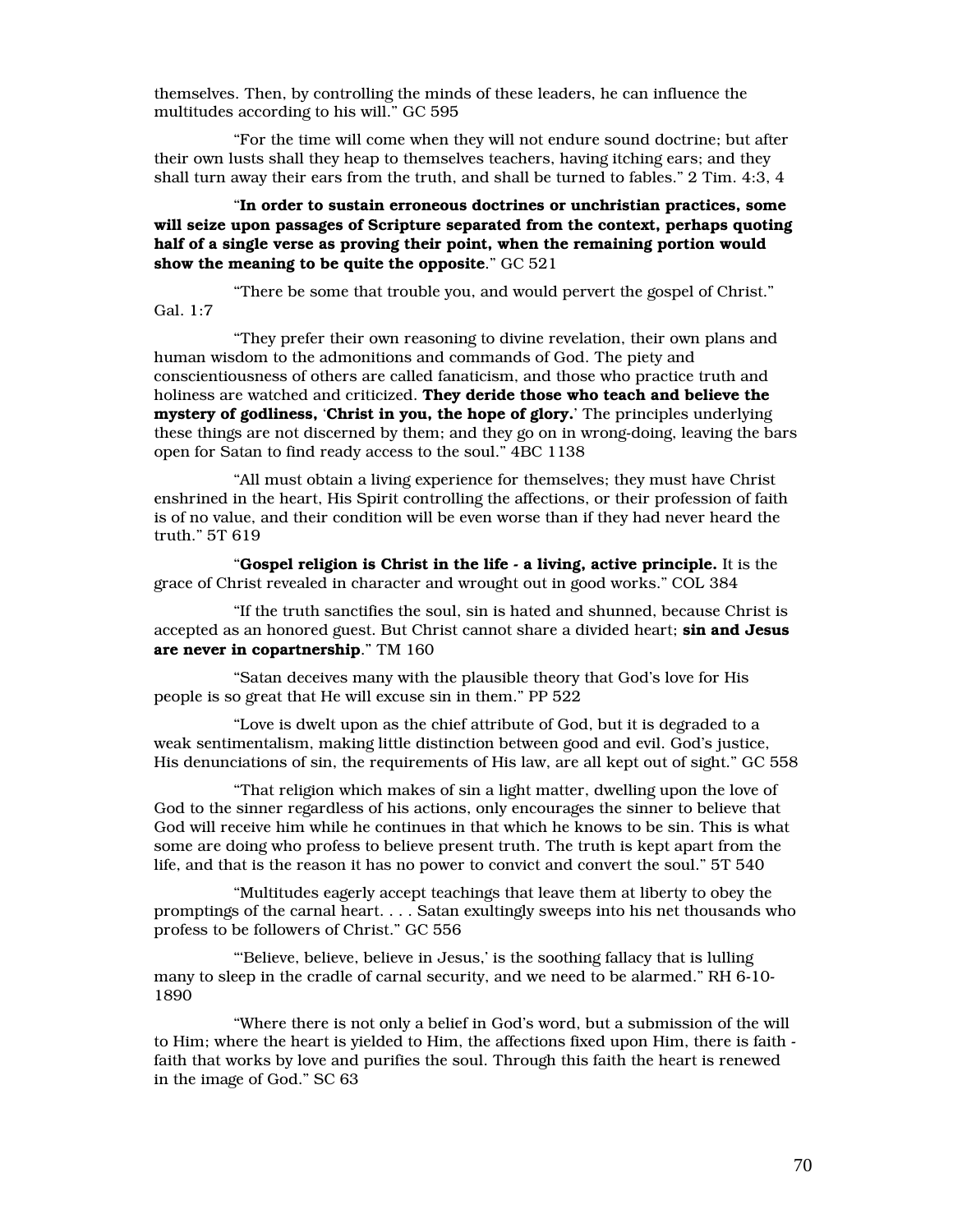"For I am not ashamed of the gospel: it is the power of God for salvation to every one who has faith, . . . He who through faith is righteous shall live." Rom. 1:16, 17

 "The world is perishing for want of the gospel. There is a famine for the word of God. There are few who preach the word unmixed with human tradition. Though men have the Bible in their hands, they do not receive the blessing that God has placed in it for them. The Lord calls upon His servants to carry His message to the people. The word of everlasting life must be given to those who are perishing in their sins." COL 228, 229

 "Spurious doctrines, spurious faith, much that is fair in appearance, abound all around us. Teachers will come clothed as angels of light; and if possible, they will deceive the very elect." Ev. 364

 "Without the enlightenment of the Spirit, men will not be able to distinguish truth from error, and they will fall under the masterful temptations of Satan." COL 408, 409

 "Be sober, be vigilant; because your adversary the devil, as a roaring lion, walketh about, seeking whom he may devour." 1 Peter 5:8

## "He will work with all deceivableness of unrighteousness to mingle errors and incorrect views with the work of God and push men into false positions." 5T 644, 645

 "Do not forget that the most dangerous snares which Satan has prepared for the church will come through its own members." 5T 477

 "But false prophets also arose among the people, just as there will be false teachers among you, who will secretly bring in destructive heresies." 2 Peter 2:1 RSV

## "It may be that the destroyers are already training under the hand of Satan and only wait the departure of a few more standard-bearers to take their places, and with the voice of the false prophet cry, 'Peace, peace,' when there is no peace." 5T 77

 "The enemies of Christ are many, who, while they claim to be righteous, have not the righteousness of Christ. They disguise themselves as angels of light, but they are ministers of sin." TM 236

### "For they have healed the hurt of the daughter of my people slightly, saying, Peace, peace; when there is no peace." Jer. 8:11

 "God will not be trifled with. . . . God is a sin-hating God; and those who will encourage the sinner, saying, It is well with thee, God will curse." RH 6-8-1886

 "Many tell us, 'You are too particular. God does not expect us to be constantly on guard lest we make mistakes. He is too good to hold us accountable for our course of action day by day.' But we are to remember that the way to destruction is broad, while the way to eternal life is strait and narrow. Listen again to the words of the great Teacher: 'Beware of false prophets, which come to you in sheep's clothing, but inwardly they are ravening wolves.' Matt. 7:15." ST 10-29-1885

 "They talk of God's love, claiming that He is not severe and exacting, but long-suffering and lenient; at the same time, they echo the suggestion of Satan, . . . 'Ye shall not surely die.'" RH 11-18-1890

 "With lies ye have . . . strengthened the hands of the wicked, that he should not return from his wicked way, by promising him life." Eze. 13:22

 "God will not make the slightest compromise with sin. If He could have done this, Christ need not have come to our world to suffer and die." 5BC 1144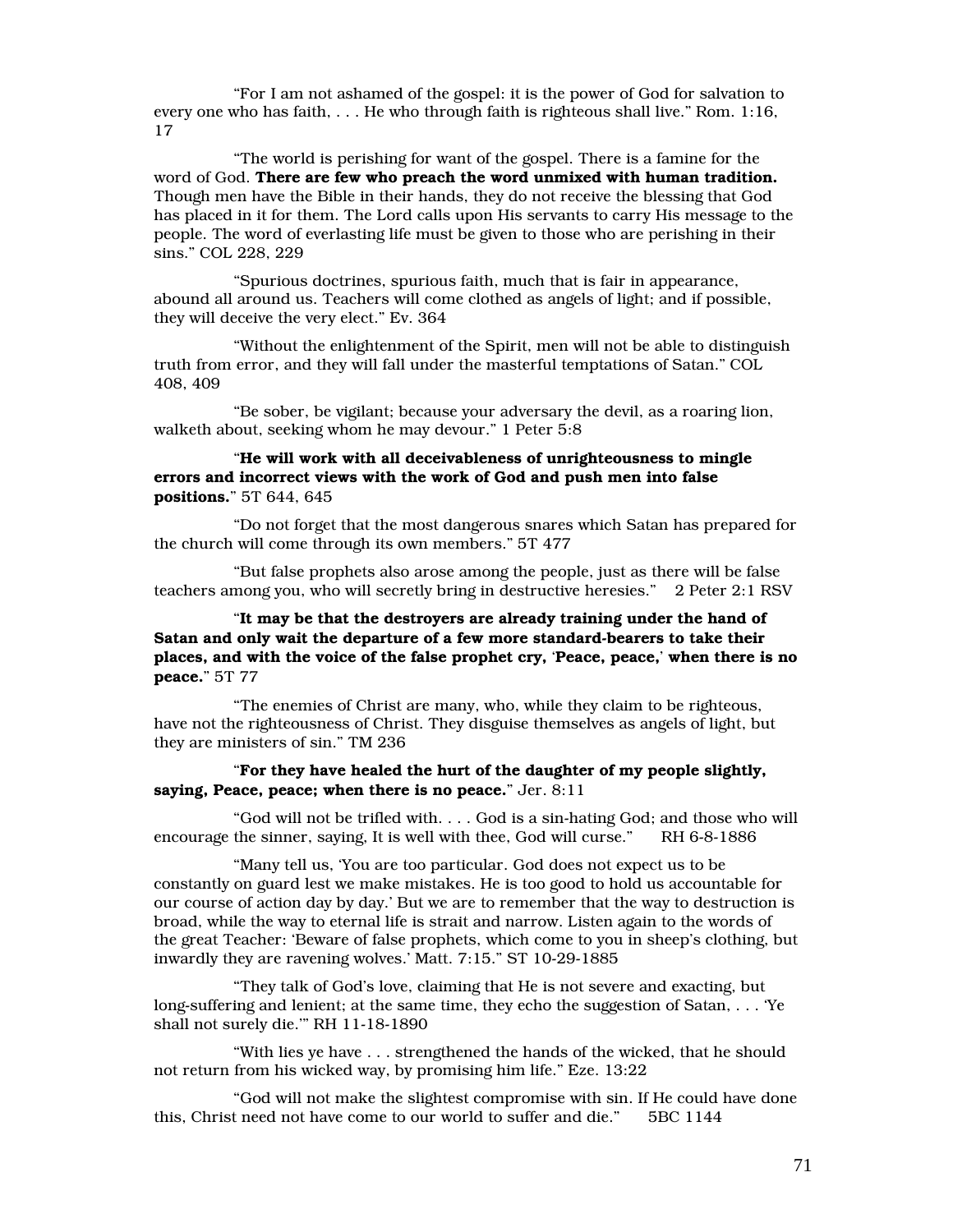## **God's Love Does Not Cover or Justify or Excuse any Sins** but Empowers Us to Live His Life

 *The following is a statement which is usually quoted to defend the idea that justification covers us even while we are sinning as long as we are trying to overcome.* 

 "When it is in the heart to obey God, when efforts are put forth to this end, Jesus accepts this disposition and effort as man's best service, and He makes up for the deficiency with His own divine merit." FW 50

 *There is also a chart that has been used to illustrate this tradition and this idea has left many of us secure without victory today, always hoping it will come tomorrow.* 



This chart teaches that even while sinning the imputed righteousness makes up for our lack of imparted righteousness making us complete in Christ!

This is a deception!

We lose all righteousness when we sin.

 *Now let us examine the statement in context and along with other statements and texts.* 

"There is no excuse for sin or for indolence. Jesus has led the way, and He wishes us to follow in His steps. He has suffered, He has sacrificed as none of us can, that He might bring salvation within our reach. We need not be discouraged. Jesus came to our world to bring divine power to man, that through His grace, we might be transformed into His likeness.

 "When it is in the heart to obey God, when efforts are put forth to this end, Jesus accepts this disposition and effort as man's best service, and He makes up for the deficiency with His own divine merit. But He will not accept those who claim to have faith in Him and yet are disloyal to His Father's commandment. We hear a great deal about faith, but we need to hear a great deal more about works. Many are deceiving their own souls by living an easy-going, accommodating, crossless religion." FW 49, 50

 *Jesus does not cover or excuse our sins. He came to connect us to Himself, so that He could empower us to live for Him.* 

"Jesus came to our world to bring **divine power** to man, that through His grace, we might be transformed into His likeness." FW 50

 "My grace is sufficient for thee: for my strength is made perfect in weakness." 2 Cor. 12:9

 "Abundant grace has been provided that the believing soul may be kept free from sin; for all heaven, with its limitless resources, has been placed at our command." 1SM 394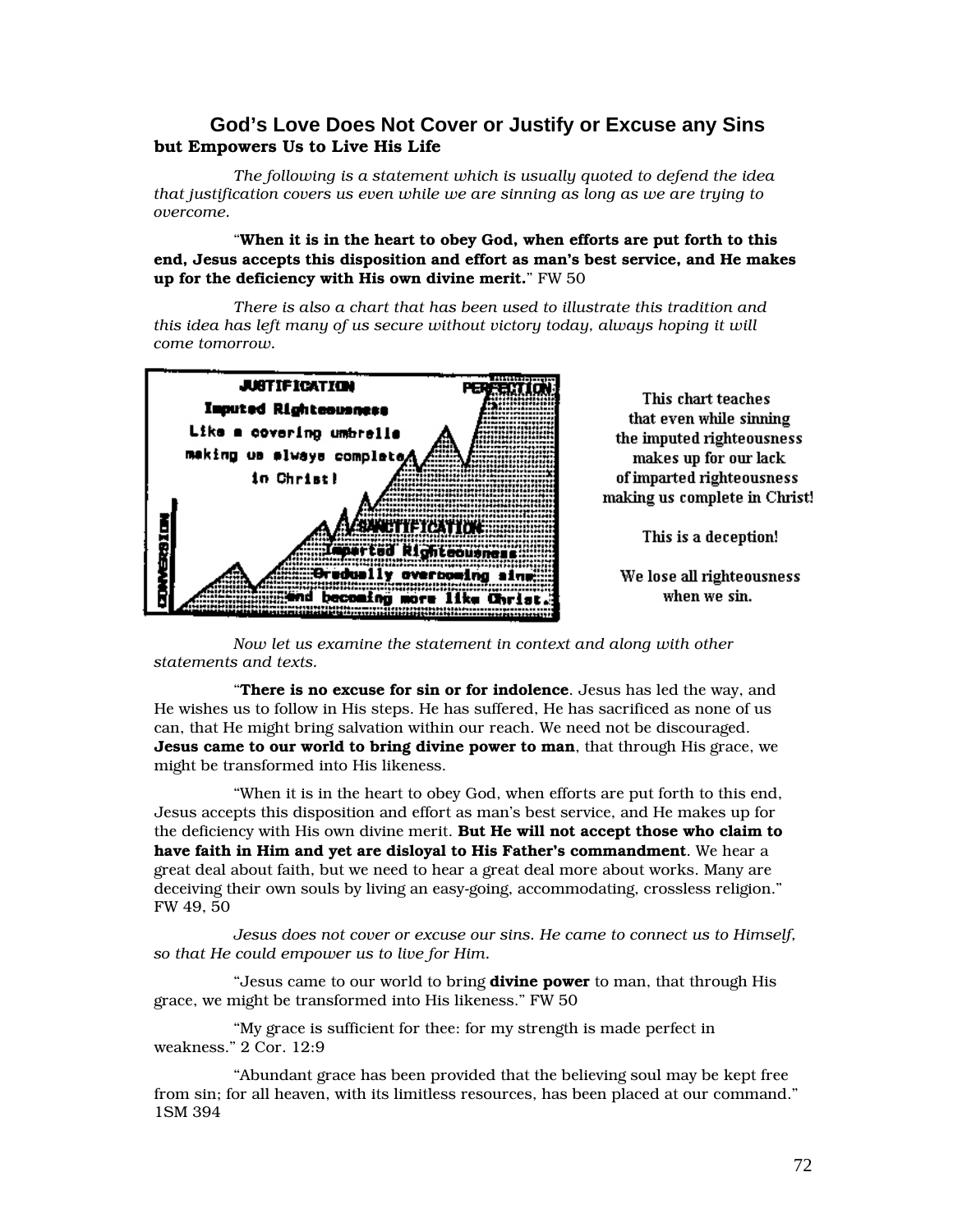#### "I can do all things through him which strengtheneth me." Phil. 4:13

 "He is the source of your life in Christ Jesus, whom God made our wisdom, our righteousness and sanctification and redemption; therefore, as it is written, 'Let him who boasts, boast of the Lord" 1 Cor. 1:30, 31

"In the Lord have I righteousness and strength." Isa. 45:24

 "Your hope is not in yourself; it is in Christ. Your weakness is united to His strength, your ignorance to His wisdom, your frailty to His enduring might." SC 70

 "He is watching over you, and if you are willing to be guided by Him, He will throw around you influences for good that will enable you to accomplish all His will for you." MYP 17

 "His divine power hath given unto us all things that pertain unto life and godliness." 2 Peter 13

 "There are many who in their hearts murmur against God. They say, 'We inherit the fallen nature of Adam, and are not responsible for our natural imperfections.'" ST 8-29-1892

 "For all the natural weaknesses Jesus has made ample provision, that they may be overcome through His grace." RH 5-24-1887

 "When we frame excuses for selfishness, for evil thinking and evil speaking, we are educating the soul in evil, and if we continue to do this, it will become a habit to yield to temptation." 2SM 236

 *This is what many of us were doing. We thought we could excuse our heart sins, which are actually character defects.* 

"God will not make the slightest compromise with sin. If He could have done this, Christ need not have come to our world to suffer and die." 5BC 1144

 "Christ loves His church. He will give all needed help to those who call upon Him for strength for the development of Christlike character. But His love is not weakness. He will not serve with their sins or give them prosperity while they continue to follow a wrong course of action. Only by faithful repentance will their sins be forgiven; for God will never cover evil with the robe of His righteousness." SD 13

 "The halo of glory, which God had given holy Adam, covering him as a garment, departed from him after his transgression. The light of God's glory could not cover disobedience and sin." 1SM 270

 "I must speak the truth to all. Those who have accepted light from God's Word are never, never to leave an impression upon human minds that God will serve with their sins." 1SM 115

 "Jesus stands in the holy of holies, now to appear in the presence of God for us. There He ceases not to present His people moment by moment, complete in Himself. But because we are thus represented before the Father, we are not to imagine that we are to presume upon His mercy, and become careless, indifferent, and self-indulgent. Christ is not the minister of sin. We are complete in Him, accepted in the Beloved, only as we abide in Him by faith." 7BC 933

 "But if, while we seek to be justified by Christ, we ourselves also are found sinners, is therefore Christ the minister of sin? God forbid. For if I build again the things which I destroyed, I make myself a transgressor." Gal. 2:17, 18

 "No one who truly loves and fears God will continue to transgress the law in any particular. When man transgresses he is under the condemnation of the law, and it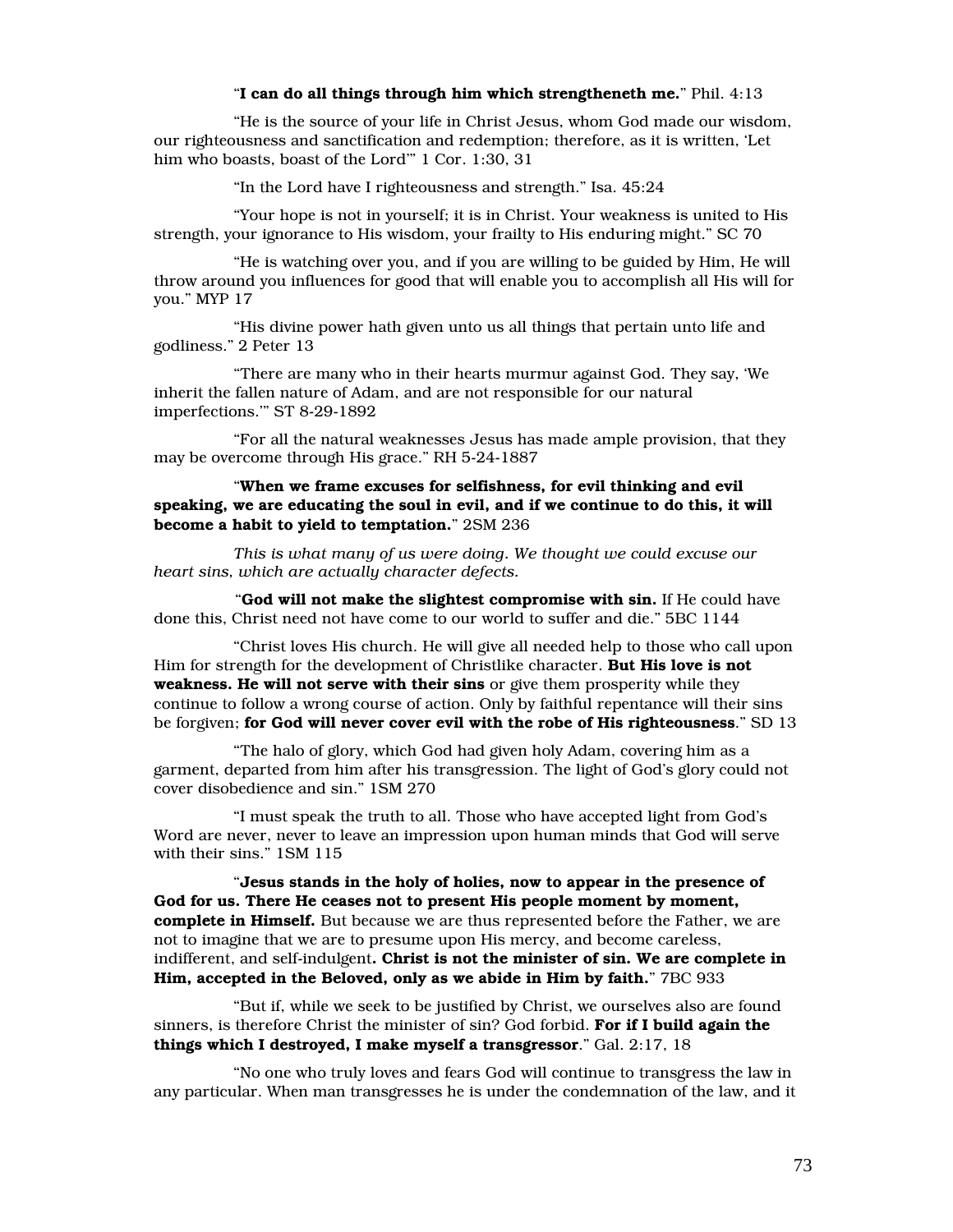becomes to him a yoke of bondage. Whatever his profession may be he is not justified, which means pardoned." ML 250

 "For not the hearers of the law are just before God, but the doers of the law shall be justified." Rom. 2:13

 "While God can be just, and yet justify the sinner through the merits of Christ, no man can cover his soul with the garments of Christ's righteousness while practicing known sins, or neglecting known duties. God requires the entire surrender of the heart, before justification can take place; and in order for man to retain justification, there must be continual obedience, through active, living faith that works by love and purifies the soul. . . .

 "In order for man to be justified by faith, faith must reach a point where it will control the affections and impulses of the heart; and it is by obedience that faith itself is made perfect." 1SM 366

"The righteousness of Christ is not a cloak to cover unconfessed and unforsaken sin; it is a **principle of life** that transforms the character and controls the conduct. Holiness is wholeness for God; it is the entire surrender of heart and life to the indwelling of the principles of heaven." DA 555, 556

 "Gospel religion is Christ in the life - a living, active principle. It is the grace of Christ revealed in character and wrought out in good works." COL 384

 "Christ abiding in the soul exerts a transforming power, and the outward aspect bears witness to the peace and joy that reign within. We drink in the love of Christ, as the branch draws nourishment from the vine. If we are grafted in Christ, if fiber by fiber we have been united with the Living Vine, we shall give evidence of the fact by bearing rich clusters of living fruit." 1SM 337

"Ye shall know them by their fruits." Matt. 7:16

"Inward grace will be revealed in the outward actions." 5T 568

"Righteousness within is testified to by righteousness without. He who is righteous within is not hard-hearted and unsympathetic, but day by day he grows into the image of Christ, going on from strength to strength. He who is being sanctified by the truth will be self-controlled, and will follow in the footsteps of Christ until grace is lost in glory. The righteousness by which we are justified is imputed; the righteousness by which we are sanctified is imparted, the first is our title to heaven, the second is our fitness for heaven." MYP 35

 *Receiving Christ into the life is the first righteousness, our title to heaven. Living by His power is the second righteousness, our fitness for heaven.* 

"Through faith in His name he **imputes** unto us His righteousness, and it becomes a living principle in our life." KH 302

"His *imputed* grace and power He gives to all who receive Him by faith." 7BC 929

"By receiving His **imputed** righteousness, through the transforming power of the Holy Spirit, we become like him." 6BC 1098

 *Christ living in us (the imputed righteousness) produces the fruits of the Spirit (the imparted righteousness). The vine and the branch illustration is the diagram which Jesus gave us of His relationship with His followers.* 

 "As the life of the vine circulates through stem and cluster, descends into the lower fibers, and reaches to the topmost leaf, so will the grace and love of Christ burn and abound in the soul, sending its virtues to every part of the being, and **pervading** every exercise of body and mind." SD 76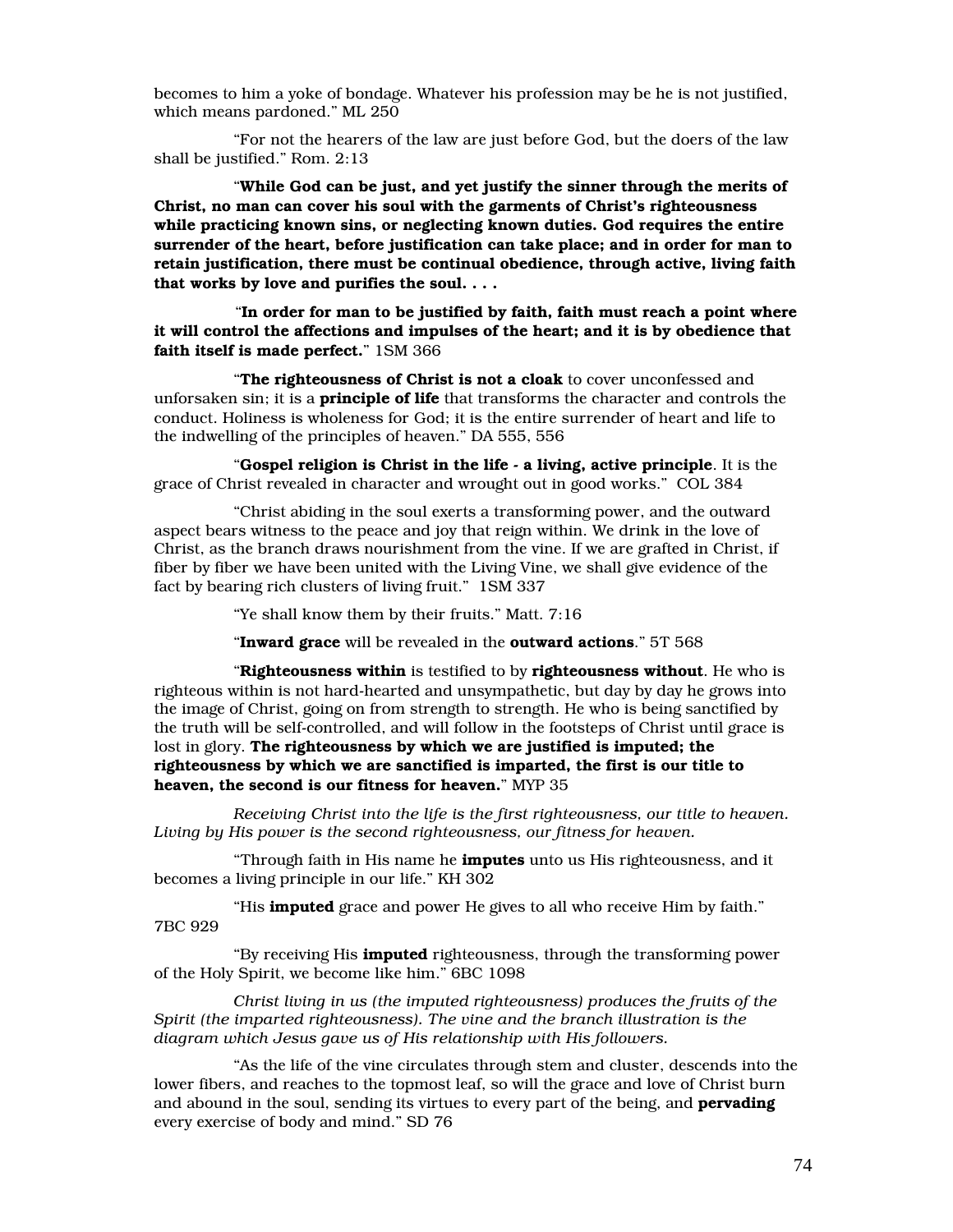"That he would grant you, according to the riches of his glory, to be strengthened with might by his Spirit in the inner man; that Christ may dwell in your hearts by faith; that ye, being rooted and grounded in love, . . . might be filled with all the fulness of God." Eph. 3:16-19

 "The inexhaustible supplies of heaven are at their command. Christ gives them the breath of His own spirit, the life of His own life. The Holy Spirit puts forth its highest energies to work in heart and mind." 6T 306

 "Then with Christ working in you, you will manifest the same spirit and do the same good works - works of righteousness, obedience.

 "So we have nothing in ourselves of which to boast. We have no ground for self-exaltation. Our only ground of hope is in the righteousness of Christ imputed to us, and in that wrought by His Spirit working in and through us." SC 63

 "No one can believe with the heart unto righteousness, and obtain justification by faith, while continuing the practice of those things which the word of God forbids, or while neglecting any known duty.

 "Genuine faith will be manifested in good works; for good works are the fruits of faith. As God works in the heart, and man surrenders his will to God, and cooperates with God, he works out in the life what God works in by the Holy Spirit, and there is harmony between the purpose of the heart and the practice of the life. Every sin must be renounced as the hateful thing that crucified the Lord of life and glory, and the believer must have a progressive experience by continually doing the works of Christ. It is by continual surrender of the will, by continual obedience, that the blessing of justification is retained.

 "Those who are justified by faith must have a heart to keep the way of the Lord. It is an evidence that a man is not justified by faith when his works do not correspond to his profession. James says, 'Seest thou how faith wrought with his works, and by works was his faith made perfect?' James 2:22. The faith that does not produce good works does not justify the soul. 'Ye see then how that by works a man is justified, and not by faith only.' James 2:24." 1 SM 396, 397

"Genuine faith does a genuine work in the believer.... The so-called faith that does not work by love and purify the soul will not justify any man." 7BC 936

 "The danger has been presented to me again and again of entertaining, as a people, false ideas of justification by faith. I have been shown for years that Satan would work in a special manner to confuse the mind on this point." FW 18

"Keep thee far from a false matter; . . . for I will not justify the wicked." Ex.

23:7

#### "There is no safety nor repose nor justification in transgression of the

law. Man cannot hope to stand innocent before God, and at peace with Him through the merits of Christ, while he continues in sin. He must cease to transgress and become loyal and true." 1SM 213

 "Wherefore gird up the loins of your mind, be sober, and hope to the end for the grace that is to be brought unto you at the revelation of Jesus Christ; as obedient children, not fashioning yourselves according to the former lusts in your ignorance: but as he which hath called you is holy, so be ye holy in all manner of conversation." 1 Peter 1:13-15

 "Let none deceive themselves with the thought that God, in His great love and mercy, will yet save even the rejecters of His grace. The exceeding sinfulness of sin can be estimated only in the light of the cross. When men urge that God is too good to cast off the sinner, let them look to Calvary. . . . The love and suffering and death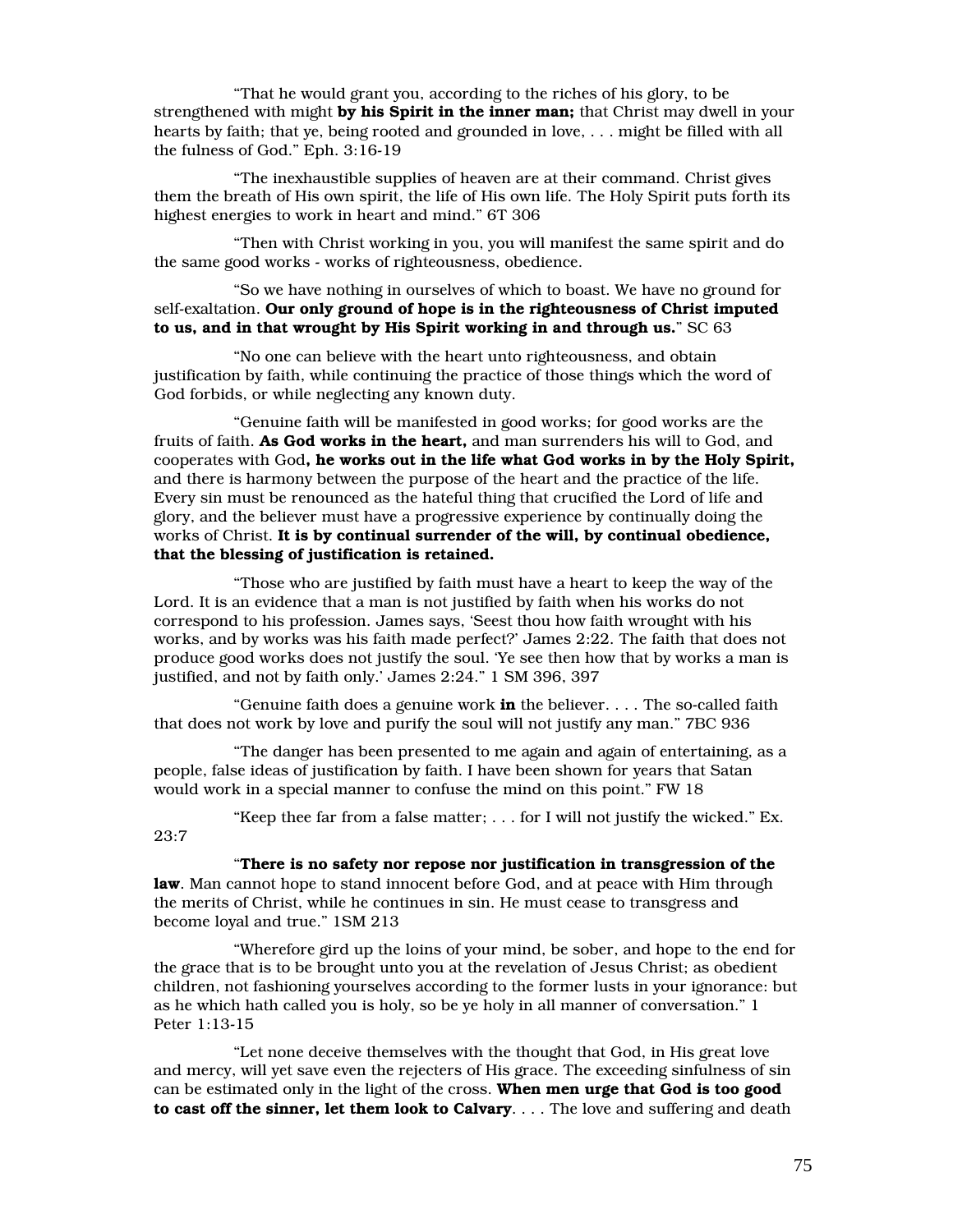of the Son of God all testify to the terrible enormity of sin, and declare that there is no escape from its power, no hope of the higher life, but through the submission of the soul to Christ." SC 31, 32

 "Whenever men choose their own way, they place themselves in controversy with God. They will have no place in the kingdom of heaven, for they are at war with the very principles of heaven." MB 52

 "The transgression of God's law in a single instance, in the smallest particular, is a sin. And the non-execution of the penalty of that sin would be a crime in the divine administration. . . .

 "What is the justice of God? It is the holiness of God in relation to sin. Christ bore the sins of the world in man's behalf that the sinner might have another trial." 7BC 951

 "Do you not know that God's kindness is meant to lead you to repentance?" Rom. 2:4

 "God bears long with the perversity of men, giving them ample opportunity for repentance; but He marks all their devices to resist the authority of His just and holy law." PP 123

 "If men cling to sin, they become identified with it. Then the glory of God, which destroys sin, must destroy them." DA 107

 "And the Lord passed by before him, and proclaimed, The Lord, the Lord God, merciful and gracious, longsuffering, and abundant in goodness and truth, keeping mercy for thousands, forgiving iniquity and transgression and sin, and that will by no means clear the guilty." Ex. 34:6, 7

 "Men may now excuse their defects of character, but in that day they will offer no excuse." COL 317

 "Know ye not that the unrighteous shall not inherit the kingdom of God?" 1 Cor. 6:9

 "Christ will have nothing to do with pretense. He will welcome to the heavenly courts those only whose Christianity is genuine. The lives of professing Christians who do not live the life of Christ are a mockery to religion." HP 318

 "Our Lord is put to shame by those who claim to serve Him, but who misrepresent His character; and multitudes are deceived, and led into false paths." DA 439

 "Skeptics have assailed Christianity, and ridiculed the Bible, because David gave them occasion. They bring up to Christians the case of David, his sin in the case of Uriah and Bathsheba, his polygamy, and then assert that David is called a man after God's own heart, and that if the Bible record is correct, God justified David in his crimes.

 "I was shown that it was when David was pure, and walking in the counsel of God, that God called him a man after His own heart. When David departed from God, and stained his virtuous character by his crimes, he was no longer a man after God's own heart. God did not in the least degree justify him in his sins, but sent Nathan, His prophet, with dreadful denunciations to David because he had transgressed the commandment of the Lord. God shows his displeasure at David's having a plurality of wives, by visiting him with judgments, and permitting evils to rise up against him from his own house. The terrible calamity that God permitted to come upon David; who, for his integrity, was once called a man after God's own heart, is evidence to after generations that God would not justify any one in transgressing His commandments; but that He would surely punish the guilty, however righteous and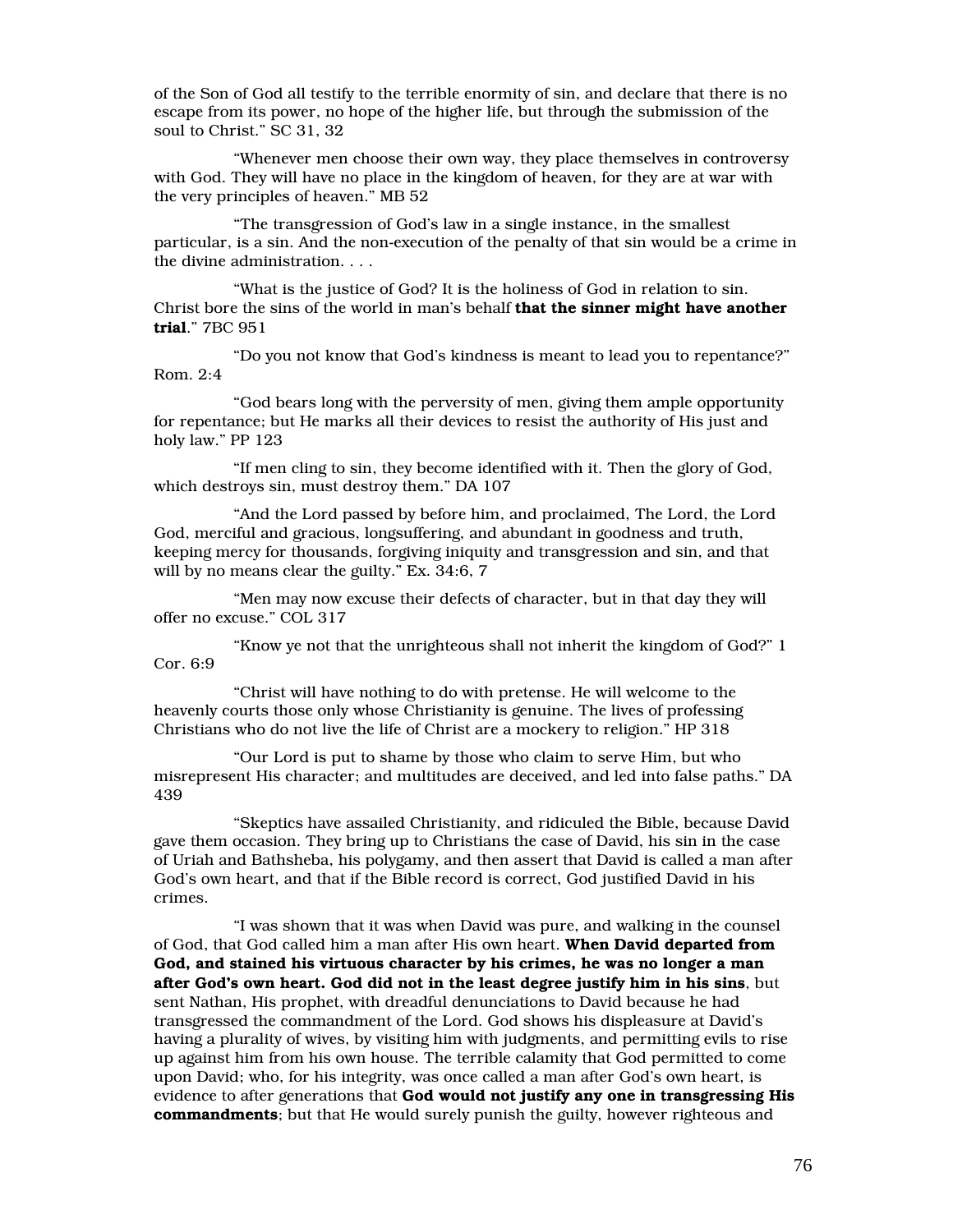favored of God they might once have been while they followed the Lord in purity of heart." 1SP 379

 "As he departed from God and yielded himself to the wicked one, he became for the time the agent of Satan." PP 719

 "When the righteous turn from their righteousness and do evil, their past righteousness will not save them from the wrath of a just and holy God."

1SP 379

#### "Jesus died, not to save man in his sins, but from his sins." 4T 251

 "One sin unrepented of is enough to close the gates of heaven against you. It was because man could not be saved with one stain of sin upon him, that Jesus came to die on Calvary's cross." ST 3-17-1890

 "Only for those who return to their allegiance to God, only for those who obey the law that they have violated, will the blood of Christ avail. Christ will never become a party to sin. Bearing the penalty of the law, He gives the sinner another chance, a second trial. He opens a way whereby the sinner can be reinstated in God's favor." 6BC 1092

 "Have you fallen into sin? Then without delay seek God for mercy and pardon. . . . Mercy is still extended to the sinner." 5T 177

 "It is Satan's special device to lead man into sin, and then leave him, helpless and trembling, fearing to seek for pardon." COL 156

 "If we are overcome let us not delay to repent, and to accept the pardon that will place us on vantage ground. If we repent and believe, the cleansing power from God will be ours. His saving grace is freely offered. His pardon is given to all who will receive it." HP 50

 "Justification is a full, complete pardon of sin. The moment a sinner accepts Christ by faith, that moment he is pardoned. The righteousness of Christ is imputed to him, and he is no more to doubt God's forgiving grace." 6BC 1071

 "David was pardoned of his transgression because he humbled his heart before God in repentance and contrition of soul, and believed that God's promise to forgive would be fulfilled. He confessed his sin, repented, and was reconverted. In the rapture of the assurance of forgiveness, he ex-claimed, 'Blessed is he whose transgression is forgiven, whose sin is covered. Blessed is the man unto whom the Lord imputeth not iniquity, and in whose spirit there is no guile.' The blessing comes because of pardon; pardon comes through faith that the sin, confessed and repented of, is borne by the great Sin-bearer." 3BC 1146

 "Whoever under the reproof of God will humble the soul with confession and repentance, as did David, may be sure that there is hope for him. Whoever will in faith accept God's promises, will find pardon. The Lord will never cast away one truly repentant soul. He has given this promise: . . . 'Let the wicked forsake his way, and the unrighteous man his thoughts: and let him return unto the Lord, and he will have mercy upon him; and to our God, for he will abundantly pardon.'" PP 726

"Pardon and justification are one and the same thing." 6BC 1070

 "To be pardoned in the way that Christ pardons, is not only to be forgiven, but to be renewed in the spirit of the mind." 3SM 190

 "David had the true conception of forgiveness when he prayed, 'Create in me a clean heart, O God; and renew a right spirit within me.'" MB 114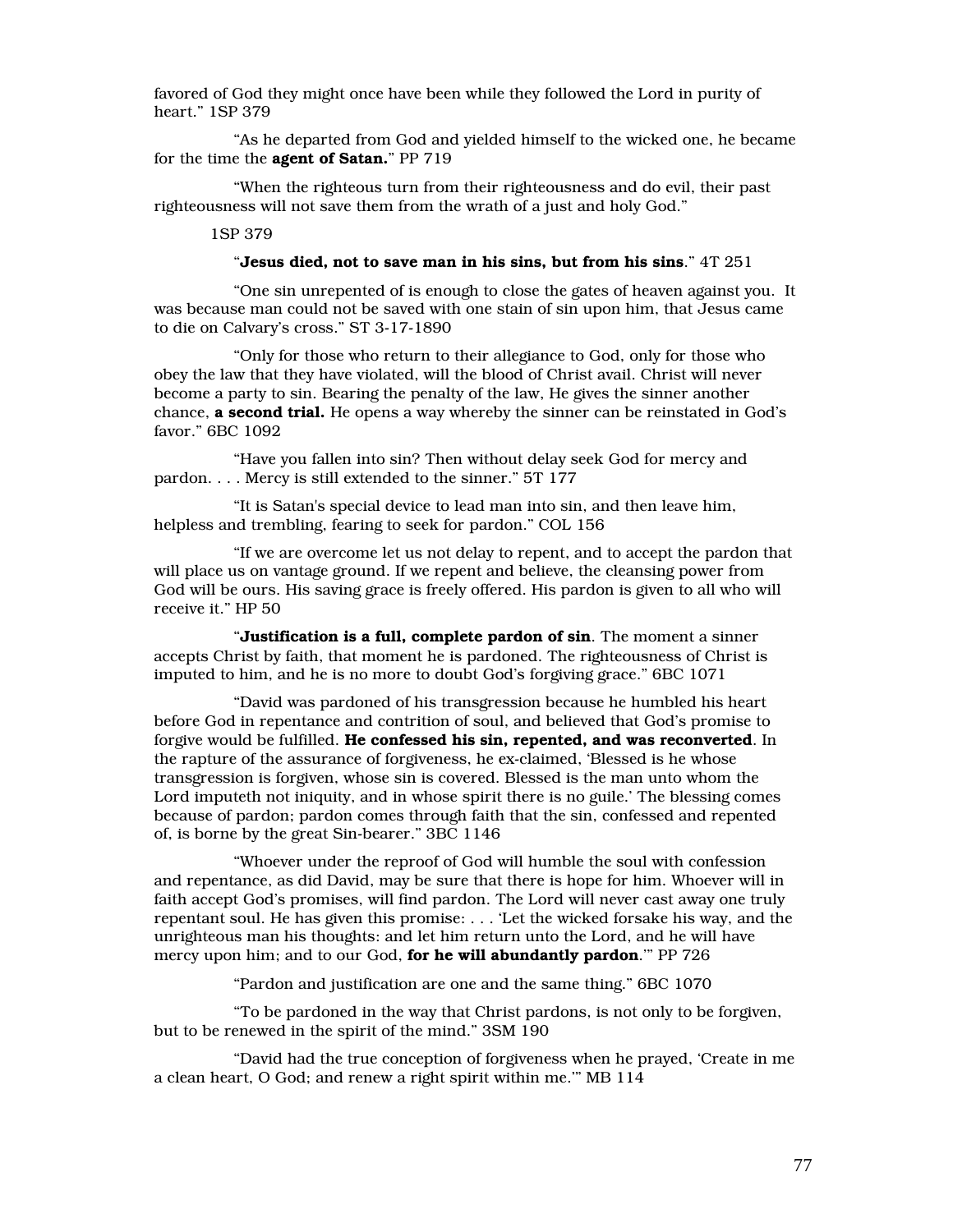## **Jesus Had No Advantage Over the Sanctified**

 "We see Jesus, who was made a little lower than the angels for the suffering of death, crowned with glory and honour; that he by the grace of God should taste death for every man.

 "For it became him, for whom are all things, and by whom are all things, in bringing many sons unto glory, to make the captain of their salvation perfect through sufferings. For both he that sanctifieth and they who are sanctified are all of one: for which cause he is not ashamed to call them brethren." Heb. 2:9-11

"Jesus Christ is our example in all things. He began life, passed through its experiences, and ended its record, with a sanctified human will. He was tempted in all points like as we are, and yet because He kept His will surrendered and sanctified, He never bent in the slightest degree toward the doing of evil, or toward manifesting rebellion against God." ST 10-19-1894

 "For I came down from heaven, not to do mine own will, but the will of him that sent me." John 6:38

 "Of His own life the Saviour said: 'I have kept my Father's commandments.' 'The Father hath not left me alone; for I do always those things that please him.' As Jesus was in human nature, so God means His followers to be. In His strength we are to live the life of purity and nobility which the Saviour lived." 8T 289

 "For their sakes I sanctify myself, that they also might be sanctified through the truth." John 17:19

"What is sanctification? It is to give one's self wholly and without reserve soul, body, and spirit - to God; to deal justly; to love mercy, and to walk humbly with God; to know and to do the will of God without regard to self or self-interest; to be heavenly-minded, pure, unselfish, holy, and without spot or stain." OHC 212

"The true Christian,  $\dots$  is a living representative of the truth which he professes. Of these true-hearted followers, Jesus declares that He is not ashamed to call them brethren." ST 3-9-1882

 "For whosoever shall do the will of my Father which is in heaven, the same is my brother, and sister, and mother." Matt. 12:50

 "All who would receive Christ by faith were united to Him by a tie closer than that of human kinship. They would become one with Him, as He was one with the Father." DA 325

 "As many as received him, to them gave he power to become the sons of God, even to them that believe on his name: which were born, not of blood, nor of the will of the flesh, nor of the will of man, but of God." John 1:12

### "Through Jesus the fallen sons of Adam become 'sons of God.' 'Both he that sanctifieth and they who are sanctified are all of one; for which cause he is not ashamed to call them brethren.' Heb. 2:11." GC 477

 "Those who receive the Saviour become sons of God. They are His spiritual children, born again, renewed in righteousness and true holiness." ST 12-17-1902

 "For ye are all the children of God by faith in Christ Jesus. For as many of you as have been baptized into Christ have put on Christ. There is neither Jew nor Greek, there is neither bond nor free, there is neither male nor female: for ye are all one in Christ Jesus. And if ye be Christ's, then ye are Abraham's seed, and heirs according to the promise." Gal. 3:26-29

 "This means that it is not the children of the flesh who are the children of God, but the children of the promise are reckoned as descendants." Rom. 9:8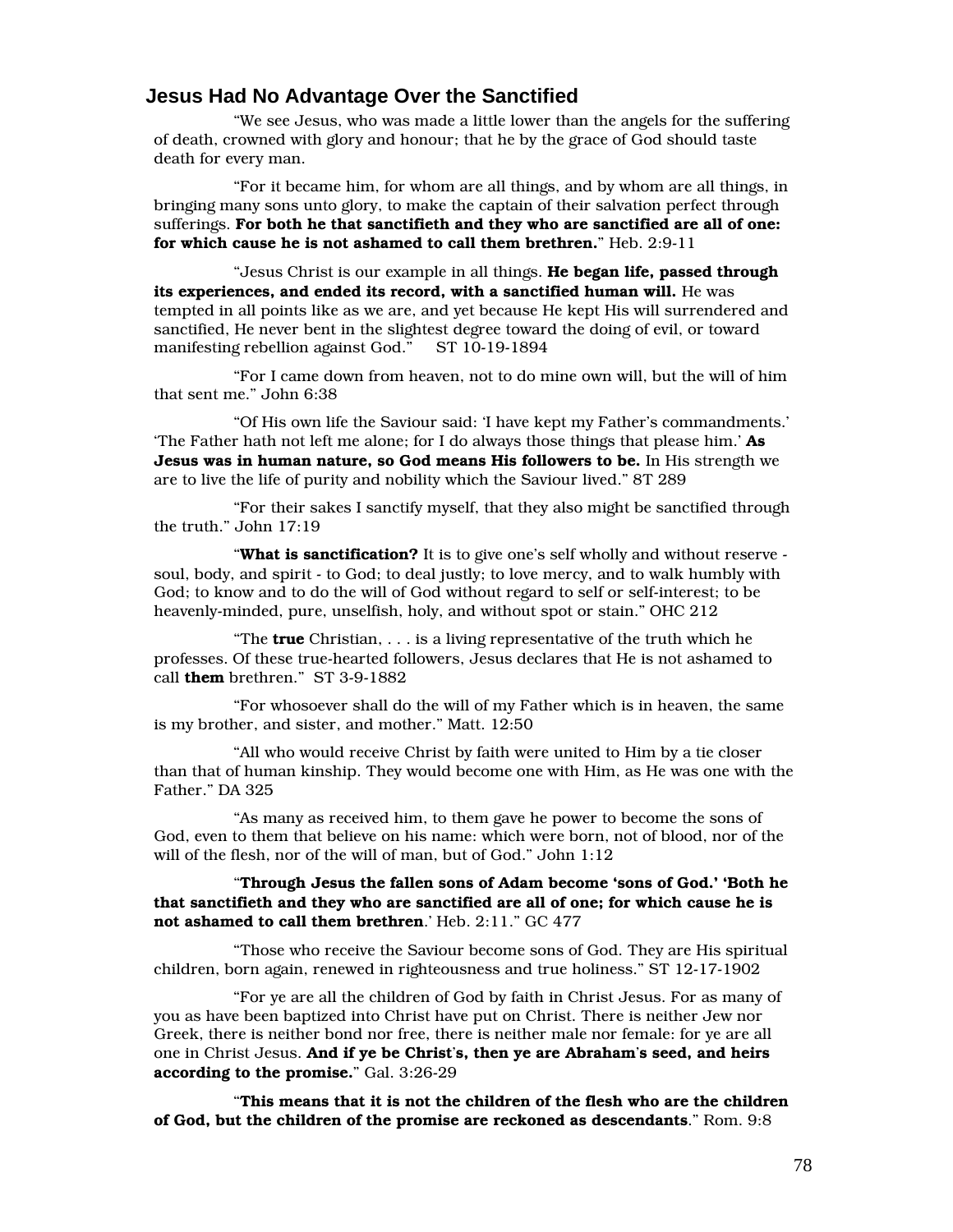"They answered and said unto him, Abraham is our father. Jesus saith unto them, If ye were Abraham's children, ye would do the works of Abraham. . . . **Ye are of** your father the devil, and the lusts of your father ye will do." John 8:39, 44

 "A mere lineal descent from Abraham was of no value. Without a spiritual connection with him, which would be manifested in possessing the same spirit, and doing the same works, they were not his children." DA 467

 "Their standing before God was to be decided by their character and life. Profession was worthless. If their life and character were not in harmony with God's law, they were not His people." DA 107

 "The old nature, born of blood and the will of the flesh, cannot inherit the kingdom of God. The old ways, the hereditary tendencies, the former habits, must be given up; for grace is not inherited. The new birth consists in having new motives, new tastes, new tendencies. Those who are begotten unto a new life by the Holy Spirit, have become partakers of the divine nature, and in all their habits and practices they will give evidence of their relationship to Christ." 6BC 1101

 "Forasmuch then as the children are partakers of flesh and blood, he also himself likewise took part of the same; that through death he might destroy him that had the power of death, that is, the devil; and deliver them who through fear of death were all their lifetime subject to bondage. For verily he took not on him the nature of angels; but he took on him the seed of Abraham. Wherefore in all things it behoved him to be made like unto his brethren, that he might be a merciful and faithful high priest in all things pertaining to God, to make reconciliation for the sins of the people." Heb. 2:14-18

"Christ did not make-believe take human nature; He did verily take it. He did in reality possess human nature. 'As the children are partakers of flesh and blood, he himself likewise took part of the same.' He was the son of Mary; He was of the seed of David according to human descent. He is declared to be a man, even the Man Christ Jesus." 1SM 247

 "When the fullness of the time was come, God sent forth His Son, made of a woman, made under the law. To redeem them that were under the law, that we might receive the adoption of sons." Gal. 4:4, 5

 "He was to take His position at the head of humanity by taking the nature but not the sinfulness of man." ST 5-29-1901

 "And the angel answered and said unto her, The Holy Ghost shall come upon thee, and the power of the Highest shall overshadow thee: therefore that holy thing which shall be born of thee shall be called the Son of God." Luke 1:35

**He was born without a taint of sin**, but came into the world in like manner as the human family. He did not have a mere semblance of a body, but He took human nature, participating in the life of humanity." 7BC 925

### "He was made like unto His brethren, with the same susceptibilities, mental and physical." RH 2-10-1885

"He **became flesh**, even as we are. He was hungry and thirsty and weary. He was sustained by food and refreshed by sleep. He shared the lot of man; yet He was the blameless Son of God. He was God in the flesh." DA 311

 "Christ, who knew not the least taint of sin or defilement, took our nature in its deteriorated condition." 1SM 253

 "It would have been an almost infinite humiliation for the Son of God to take man's nature, even when Adam stood in his innocence in Eden. But Jesus accepted humanity when the race had been weakened by four thousand years of sin. Like every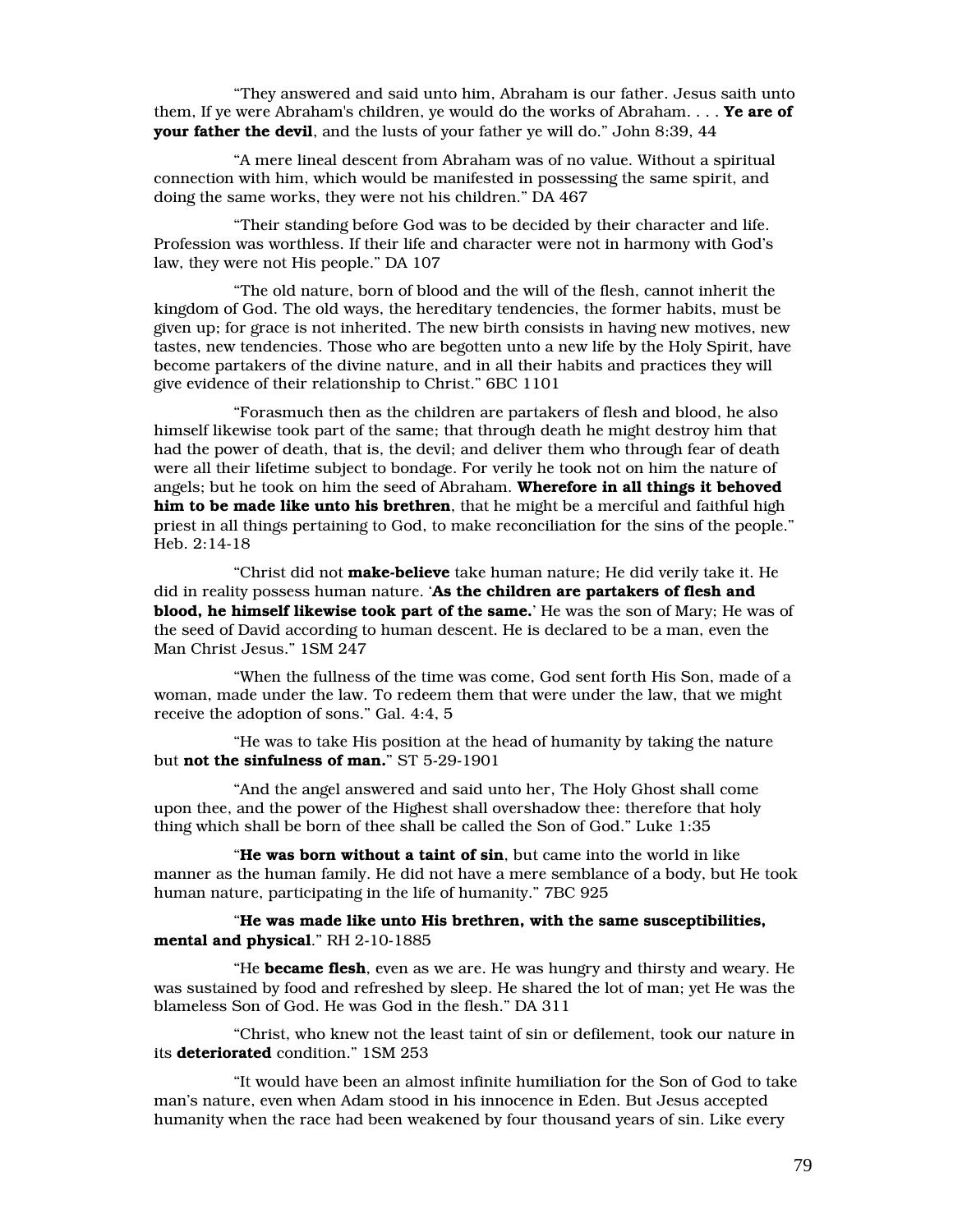child of Adam He accepted the results of the working of the great law of heredity. What these results were is shown in the history of His earthly ancestors. He came with such a heredity to share our sorrows and temptations, and to give us the example of a sinless life." DA 49

 "Jesus was placed where His character would be tested. It was necessary for Him to be **constantly on guard** in order to preserve His purity. He was subject to all the conflicts which we have to meet, that He might be an example to us in childhood, youth, and manhood.

 "Satan was unwearied in his efforts to overcome the Child of Nazareth. From his earliest years Jesus was guarded by heavenly angels, yet His life was one long struggle against the powers of darkness. That there should be upon the earth one life free from the defilement of evil was an offense and a perplexity to the prince of darkness. He left no means untried to ensnare Jesus. No child of humanity will ever be called to live a holy life amid so fierce a conflict with temptations as was our Saviour." DA 71

 "The Saviour took upon Himself the infirmities of humanity, and lived a sinless life, that men might have no fear that because of the weakness of human nature they could not overcome. Christ came to make us 'partakers of the divine nature,' and His life declares that humanity combined with divinity does not commit sin." MH 180

 "Men and women frame many excuses for their proneness to sin. Sin is represented as a necessity, an evil that cannot be overcome. But sin is not a necessity. Christ lived in this world from infancy to manhood, and during that time He met and resisted all the temptations by which man is beset. He is a perfect pattern of childhood, of youth, of manhood." FL 219

"He took **our nature** and overcame, that we through taking His nature might overcome. Made 'in the likeness of **sinful flesh**,' He lived a sinless life. Now by His divinity He lays hold upon the throne of heaven, while by His humanity He reaches us. He bids us by faith in Him attain to the glory of the character of God. Therefore are we to be perfect, even as our 'Father which is in heaven is perfect.'" DA 311, 312

 "Christ's life represents a perfect manhood. Just that which you may be, He was in human nature. He took our infirmities. He was not only made flesh, but He was made in the likeness of sinful flesh." 5BC 1124

## "Jesus revealed no qualities, and exercised no powers, that men may not have through faith in Him. His perfect humanity is that which all His followers may possess, if they will be in subjection to God as He was." DA 664

 "To Jesus, who emptied Himself for the salvation of lost humanity, the Holy Spirit was given without measure. So it will be given to every follower of Christ when the whole heart is surrendered for His indwelling. Our Lord Himself has given the command, 'Be filled with the Spirit.' Eph. 5:18. And this command is also a promise of its fulfillment." MB 21

 "For this reason I bow my knees unto the Father . . . that he would grant you, according to the riches of his glory, to be strengthened with might by his Spirit in the inner man; that Christ may dwell in your hearts by faith; . . . that ye might be filled with all the fulness of God." Eph. 3:14-19

 "For in him dwelleth all the fulness of the Godhead bodily. And ye are complete in him." Col. 2:9, 10

 "In Christ dwelt the fullness of the Godhead bodily. This is why, although He was tempted in all points like as we are, He stood before the world, from His first entrance into it, untainted by corruption, though surrounded by it.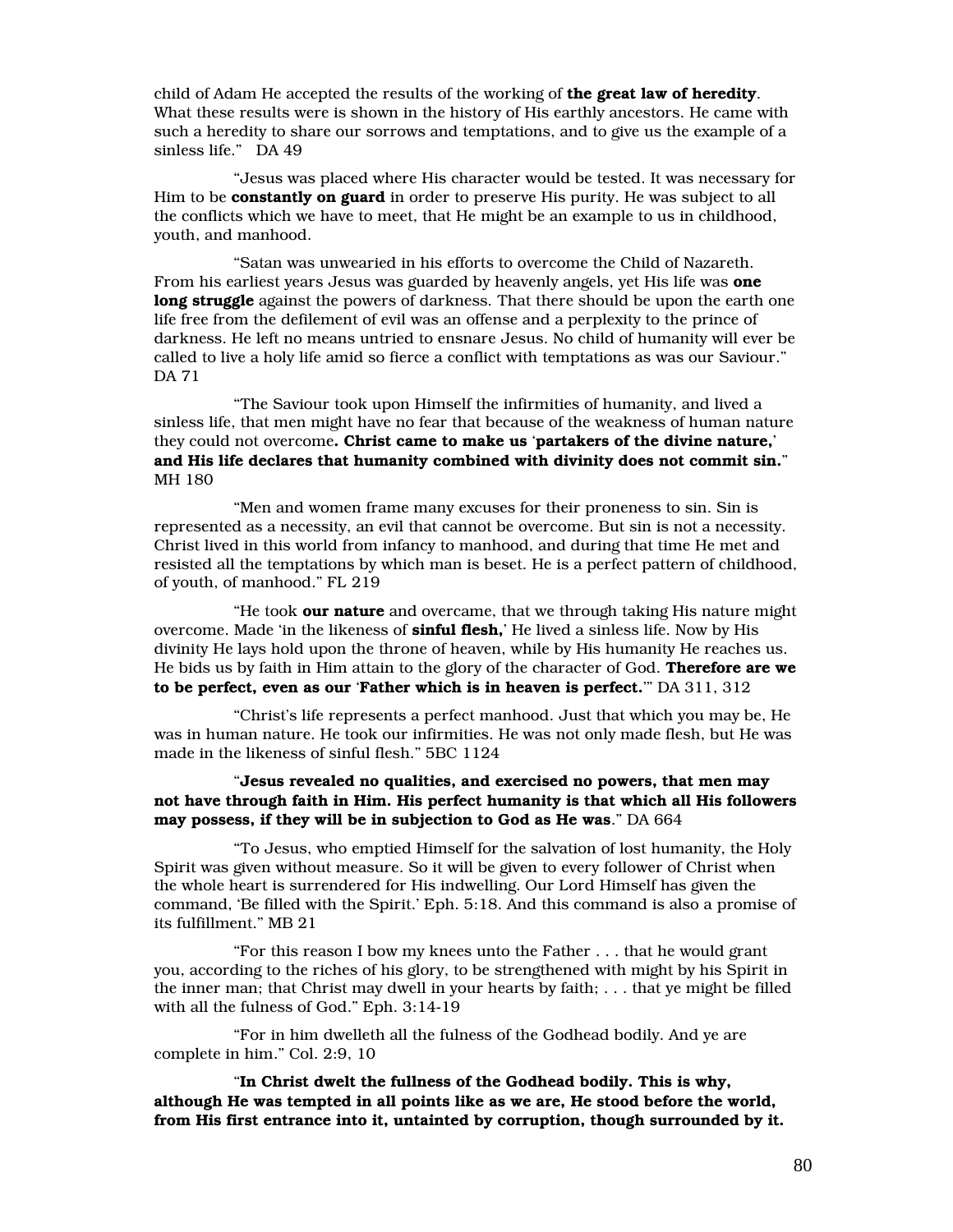Are we not also to become partakers of that fullness, and is it not thus, and thus only, that we can overcome as He overcame? We lose much by not dwelling constantly upon the character of Christ." 7BC 907

 "He came to this world and lived a sinless life, that in His power His people might also live lives of sinlessness. He desires them by practicing the principles of truth to show to the world that God's grace has power to sanctify the heart." RH 4-1- 1902

 "His divine power hath given unto us all things that pertain unto life and godliness, through the knowledge of him that hath called us to glory and virtue: whereby are given unto us exceeding great and precious promises: that by these ye might be partakers of the divine nature, having escaped the corruption that is in the world through lust." 2 Peter 1:3, 4

## "Through being partakers of the divine nature we may stand pure and holy and undefiled." 3SM 131

 "None of us need excuse our hasty temper, our misshapen characters, our selfishness, envy, jealousy, or any impurity of soul, body, or spirit. God has called us to glory and virtue. We are to obey the call." RH 4-24-1900

 "Set your minds on things that are above, not on things that are on the earth. For you have died, and your life is hid with Christ in God. When Christ who is our life appears, then you also will appear with Him in glory.

 "Put to death therefore what is earthly in you; fornication, impurity, passion, evil desire, and covetousness, which is idolatry. On account of these the wrath of God is coming. In these you once walked, when you lived in them. But now put them all away; anger, wrath, malice, slander, and foul talk from your mouth. Do not lie to one another, seeing that you have put off the old nature with its practices and have put on the new nature, which is being renewed in knowledge after the image of its creator." Col. 3:1-10

## "Break off your sins by practicing righteousness." Dan. 4:27 RSV

 "I saw that the Lord had given you light and experience, that you might see the sinfulness of a hasty spirit and control your passions. So surely as you fail to do this, just so surely you will fail of everlasting life. . . .

"You have repeatedly said: 'I can't keep my temper. I have to speak.' You lack a meek, humble spirit. Self is all alive, and you stand guard continually to preserve it from mortification or insult. Says the apostle: 'For ye are dead, and your life is hid with Christ in God.' Those who are dead to self will not feel so readily and will not be prepared to resist everything which may irritate. Dead men cannot feel. You are not dead. If you were, and your life were hid in Christ, a thousand things which you now notice, and which afflict you, would be passed by as unworthy of notice, you would then be grasping the eternal and would be above the petty trials of this life. Jesus, when reviled, abused, and insulted, did not retaliate. . . . 'Who, when he was reviled, reviled not again.' When the cruelty of man caused Him to suffer painful stripes and wounds, He threatened not, but committed Himself to Him who judgeth righteously. . . . 'Let this mind be in you, which was also in Christ Jesus.' . . . Christ has given us His life as a pattern, and we dishonor Him when we become jealous of every slight, and are ready to resent every injury, supposed or real. It is not an evidence of a noble mind to be prepared to defend self, to preserve our own dignity. We would better suffer wrong-fully a hundred times than wound the soul by a spirit of retaliation, or by giving vent to wrath." 2T 424-427

 *Often people say, "But Jesus was angry!" Did Jesus have righteous indignation or unrighteous anger?*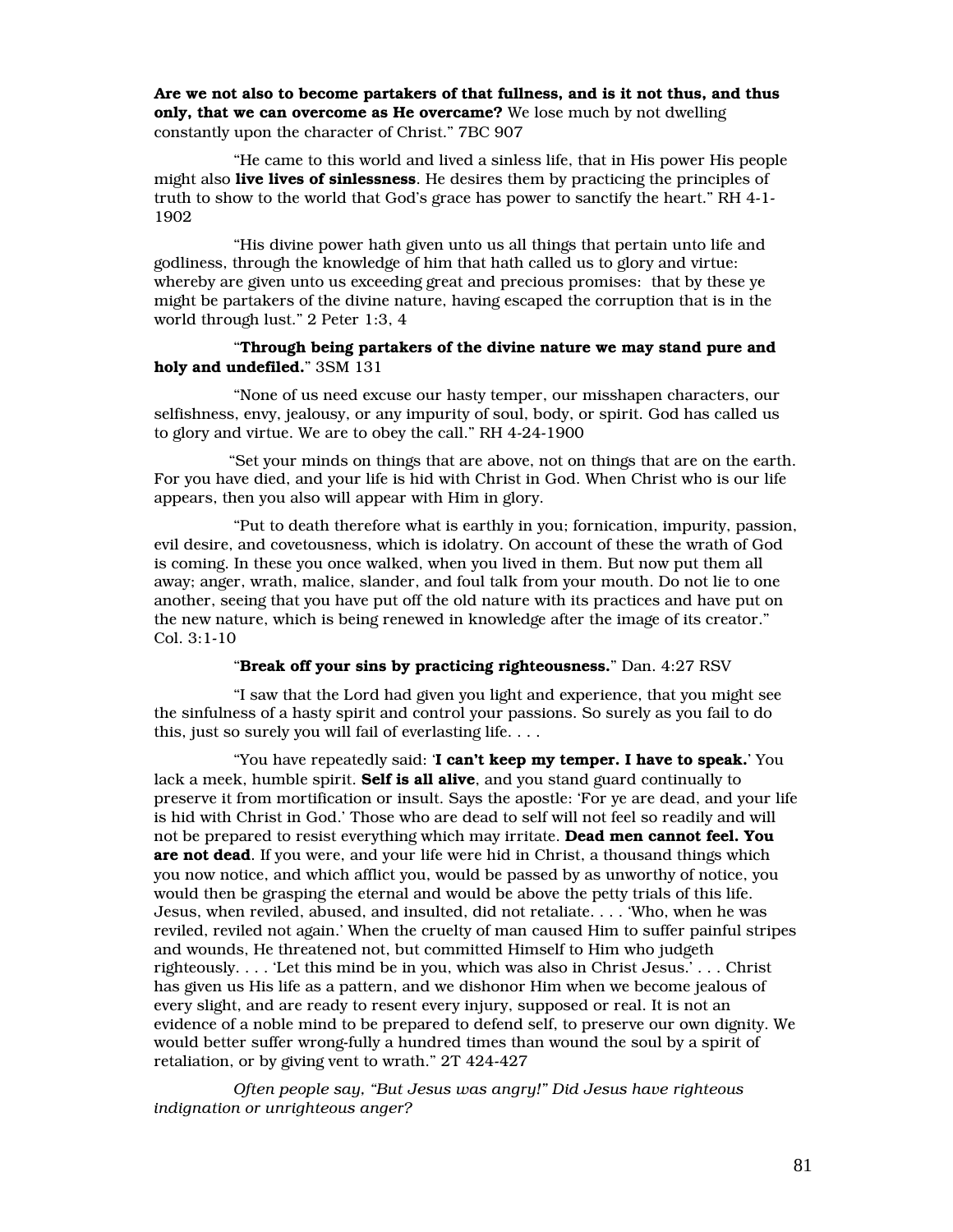"He saith unto them, 'Is it lawful to do good on the sabbath days, or to do evil? To save life or to kill?' But they held their peace. And when he had looked round about on them with anger, being **grieved** for the hardness of their hearts, he saith unto the man, stretch forth thine hand." Mark 3:4, 5

 "He fearlessly denounced hypocrisy, unbelief, and iniquity, but tears were in His voice as He uttered His scathing rebukes." DA 353

 "It is a righteous indignation against sin, which springs from zeal for the glory of God, not that anger prompted by self-love or wounded ambition, which is referred to in the Scriptures, 'Be ye angry, and sin not.'" TM 100

 "When they see that God is dishonored, and His service brought into disrepute, when they see the innocent oppressed, a righteous indignation stirs the soul. Such anger, born of sensitive morals, is not sin. But those who at any supposed provocation feel at liberty to indulge anger or resentment are opening the heart to Satan. Bitterness and animosity must be banished from the soul if we would be in harmony with heaven." DA 310

 "Let every man be swift to hear, slow to speak, slow to wrath: for the wrath of man worketh not the righteousness of God." James 1:19, 20

 "He himself bore our sins in his body on the tree, that we might die to sin and live to righteousness." 1 Peter 2:24

## **Through Faith We Can Obey God's Holy Law**

 "For I am not ashamed of the gospel: it is the power of God for salvation to every one who has faith, . . . 'He who through faith is righteous shall live." Rom.1:16, 17

 "Satan had claimed that it was impossible for man to obey God's commandments; and in our own strength it is true that we cannot obey them. But Christ came in the form of humanity, and by His perfect obedience He proved that humanity and divinity combined can obey every one of God's precepts.

 "'As many as received him, to them gave he power to become the sons of God, even to them that believe on his name.' John 1:12. This power is not in the human agent. It is the power of God. When a soul receives Christ, he receives power to live the life of Christ." COL 314

 "The condition of eternal life is now just what it always has been, just what it was in Paradise before the fall of our first parents, perfect obedience to the law of God, perfect righteousness. If eternal life were granted on any condition short of this, then the happiness of the whole universe would be imperiled. The way would be open for sin, with all its train of woe and misery, to be immortalized.

 "It was possible for Adam, before the fall, to form a righteous character by obedience to God's law. But he failed to do this, and because of his sin our natures are fallen and we cannot make ourselves righteous. Since we are sinful, unholy, we cannot perfectly obey the holy law. We have no righteous-ness of our own with which to meet the claims of the law of God. But Christ has made a way of escape for us. He lived on earth amid trials and temptations such as we have to meet. He lived a sinless life. He died for us, and now He offers to take our sins and give us His righteousness. If you give yourself to Him, and accept Him as your Saviour, then, sinful as your life may have been, for His sake you are accounted righteous. Christ's character stands in place of your character, and you are accepted before God just as if you had not sinned.

 "More than this, Christ changes the heart. He abides in your heart by faith. You are to maintain this connection with Christ by faith and the continual surrender of your will to Him; and so long as you do this, he will work in you to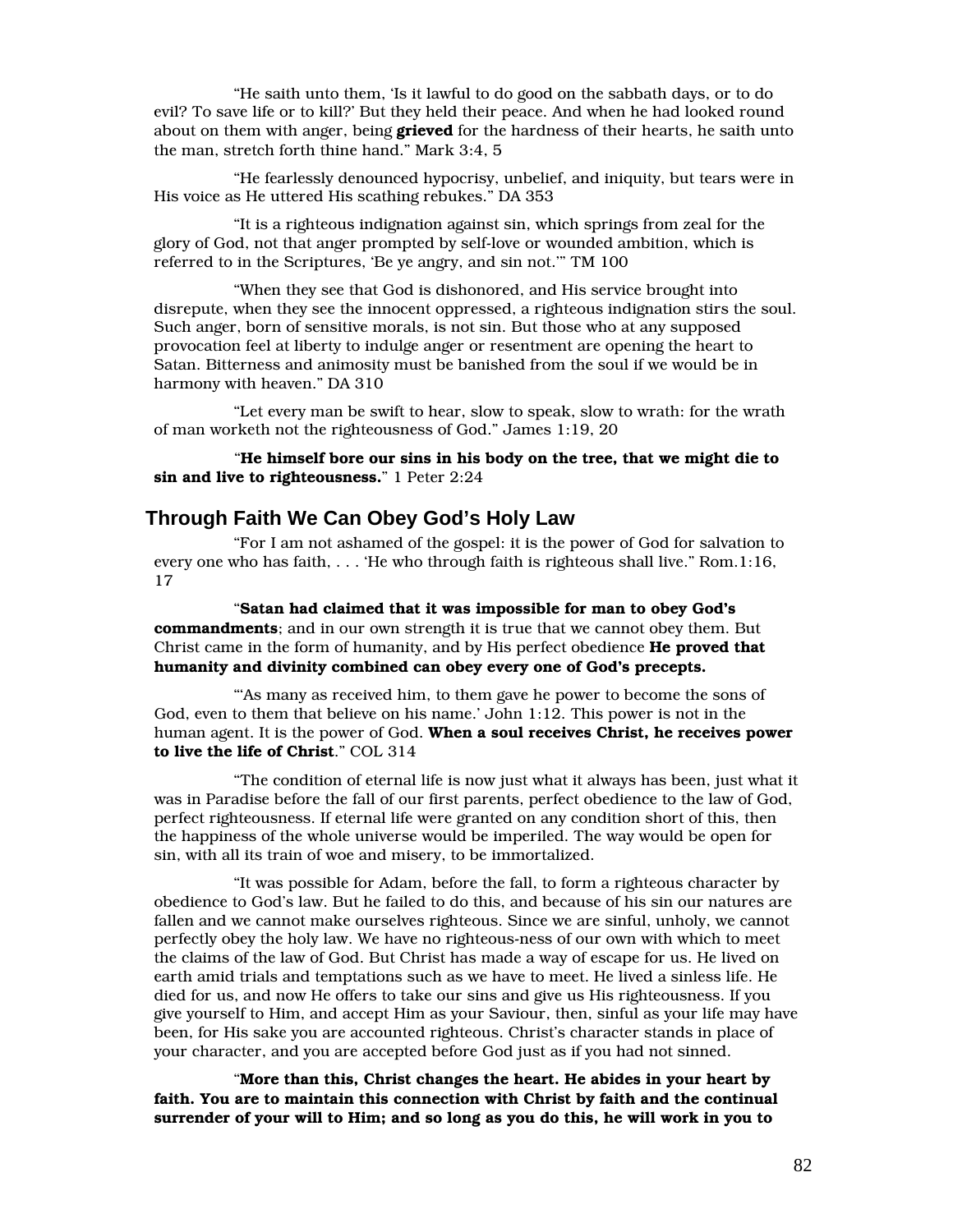will and to do according to His good pleasure. So you may say, 'The life which I now live in the flesh I live by faith of the Son of God, who loved me, and gave himself for me.'. . . Then with Christ working in you, you will manifest the same spirit and do the same good works - works of righteousness, obedience." SC 62, 63

 "Now to him who is able to strengthen you according to my gospel and the preaching of Jesus Christ, . . . according to the command of the eternal God, to bring about the obedience of faith." Rom. 16:17, 18 RSV

 "There is therefore now no condemnation to them which are in Christ Jesus, who walk not after the flesh, but after the Spirit. For the law of the Spirit of life in Christ Jesus hath made me free from the law of sin and death. For what the law could not do, in that it was weak through the flesh, God sending his own Son in the likeness of sinful flesh, and for sin, condemned sin in the flesh; that the righteousness of the law might be fulfilled in us, who walk not after the flesh, but after the Spirit." Rom. 8:1-4

 "The disciples of Christ must obtain righteousness of a different character from that of the Pharisees, if they would enter the kingdom of heaven. God offered them, in His Son, the perfect righteousness of the law. If they would open their hearts fully to receive Christ, then the very life of God, His love, would dwell in them, transforming them into His own likeness; and thus through God's free gift they would possess the righteousness which the law requires . . . a reproduction in themselves of the character of Christ." MB 54, 55

 "There are two errors against which the children of God - particularly those who have just come to trust in His grace - especially need to guard. The first, already dwelt upon, is that of looking to their own works, trusting to anything they can do, to bring themselves into harmony with God. He who is trying to become holy by his own works in keeping the law, is attempting an impossibility. All that man can do without Christ is polluted with selfishness and sin. It is the grace of Christ alone, through faith, that can make us holy.

 "The opposite and no less dangerous error is that belief in Christ releases men from keeping the law of God; that since by faith alone we become partakers of the grace of Christ, our works have nothing to do with our redemption.

 "But notice here that obedience is not a mere outward compliance, but the service of love. . . . When the principle of love is implanted in the heart, when man is renewed after the image of Him that created him, the new covenant promise is fulfilled, 'I will put my laws into their hearts, and in their minds will I write them.' Heb. 10:16. And if the law is written in the heart, will it not shape the life?  $\dots$  Instead of releasing man from obedience, it is faith, and faith only, that makes us partakers of the grace of Christ, which enables us to render obedience." SC 59-61

 "Now to him who is able to strengthen you according to my gospel and the preaching of Jesus Christ, . . . according to the command of the eternal God, to bring about the obedience of faith." Rom. 16:25, 26 RSV

 "It is not the work of the gospel to weaken the claims of God's holy law, but to bring men up where they can keep its precepts.

 "The faith in Christ which saves the soul is not what it is represented to be by many. 'Believe, believe,' is their cry; 'only believe in Christ, and you will be saved. It is all you have to do.' While true faith trusts wholly in Christ for salvation, it will lead to perfect conformity to the law of God. Faith is manifested by works." 6BC 1073

 "And by this we may be sure that we know him, if we keep his commandments. He who says 'I know him' but disobeys his commandments is a liar, and the truth is not in him; but whoever keeps his word, in him truly love for God is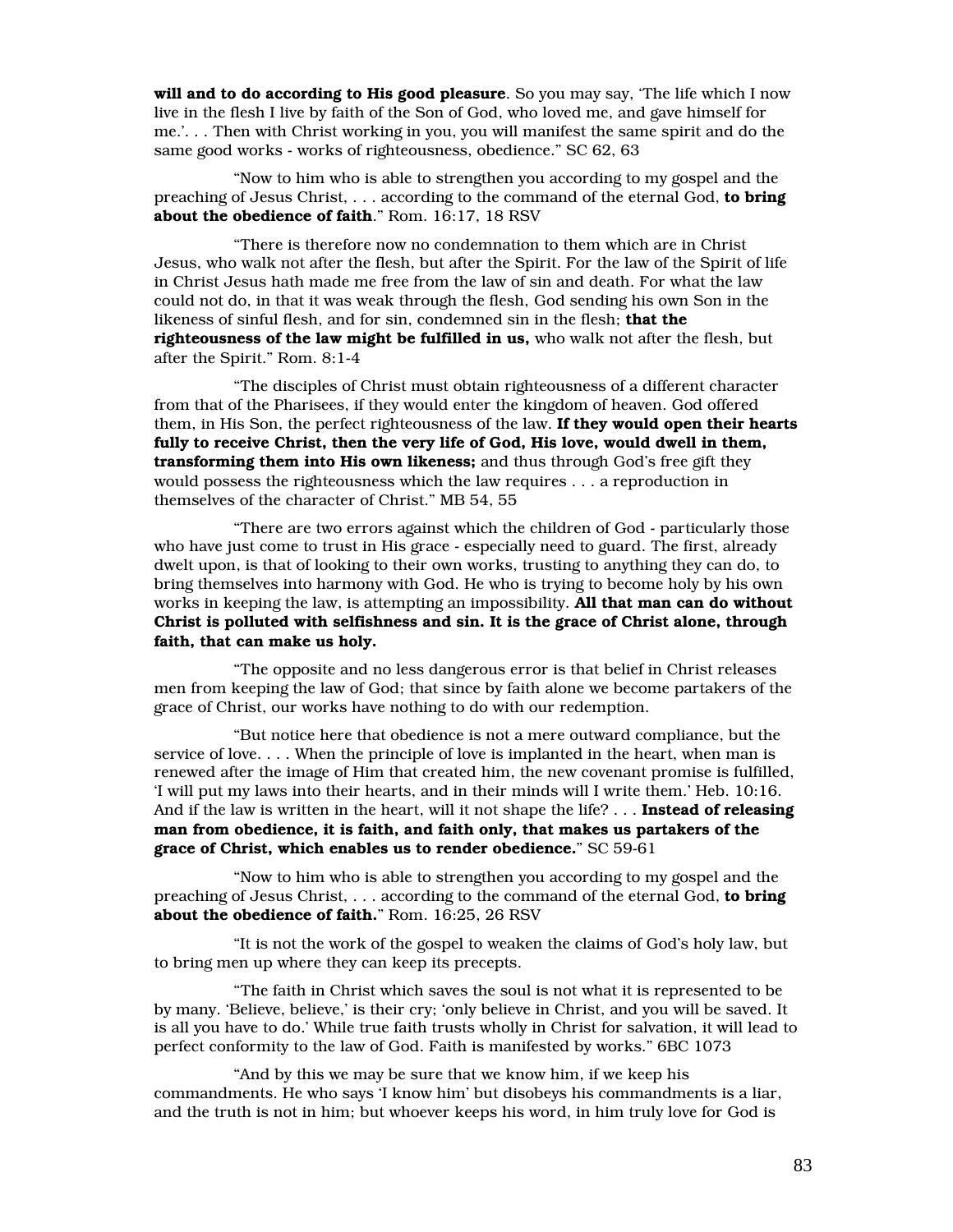perfected. By this we may be sure that we are in him; he who says he abides in him ought to walk in the same way in which he walked." 1 John 2:3-6 RSV

 "We must beware of the pretended holiness that permits transgression of the law of God." 2SM 51

 "But be doers of the word, and not hearers only, deceiving yourselves. For if any one is a hearer of the word and not a doer, he is like a man who observes his natural face in a mirror; for he observes himself and goes away and at once forgets what he was like. But he who looks into the perfect law, the law of liberty, and perseveres, being no hearer that forgets but a doer that acts, he shall be blessed in his doing." James 1:22-25 RSV

 "Here is a work for man to do. He must face the mirror, God's law, discern the defects in his moral character, and put away his sins, washing his robe of character in the blood of the Lamb." 4T 294

#### "The blood of Jesus his Son cleanses us from all sin." 1 John 1:7

 "Without the law, men have no just conception of the purity and holiness of God or of their own guilt and uncleanness. They have no true conviction of sin and feel no need of repentance. Not seeing their lost condition as violators of God's law, they do not realize their need of the atoning blood of Christ. The hope of salvation is accepted without a radical change of heart or reformation of life. Thus superficial conversions abound, and multitudes are joined to the church who have never been united to Christ." GC 468

 "Love is dwelt upon as the chief attribute of God, but it is degraded to a weak sentimentalism, making little distinction between good and evil. God's justice, His denunciations of sin, the requirements of His Holy Law, are kept out of sight." GC 558

"If thou wilt enter into life, keep the commandments." Matt. 19:17

 "There are only two classes in the world today, and only two classes will be recognized in the judgment - those who violate God's law and those who obey it. Christ gives the test by which to prove our loyalty or disloyalty. 'If ye love me,' He says, 'keep my commandments.'" DA 309

 "Not every one that saith unto me, Lord, Lord, shall enter into the kingdom of heaven; but he that doeth the will of my Father which is in heaven." Matt. 7:21

## **Keep His Commandments**

 "Fear God, and keep his commandments: for this is the whole duty of man. For God shall bring every work into judgment, with every secret thing, whether it be good, or whether it be evil." Ecc. 12:13, 14

 "Thou shalt love the Lord thy God with all thy heart, and with all thy soul, and with all thy mind. This is the first and great commandment. And the second is like unto it, Thou shalt love thy neighbor as thyself. On these two commandments hang all the law and the prophets." Matt. 22:37-40

## "I am the Lord thy God, . . . Thou shalt have no other gods before me." Ex. 20:2, 3

 "Whatever we cherish that tends to lessen our love for God or to interfere with the service due Him, of that do we make a god." SD 56

"Little children, keep yourselves from idols." 1 John 5:21

 "Thou shalt not make unto thee any graven image, or any likeness of anything that is in heaven above, or that is in the earth beneath, or that is in the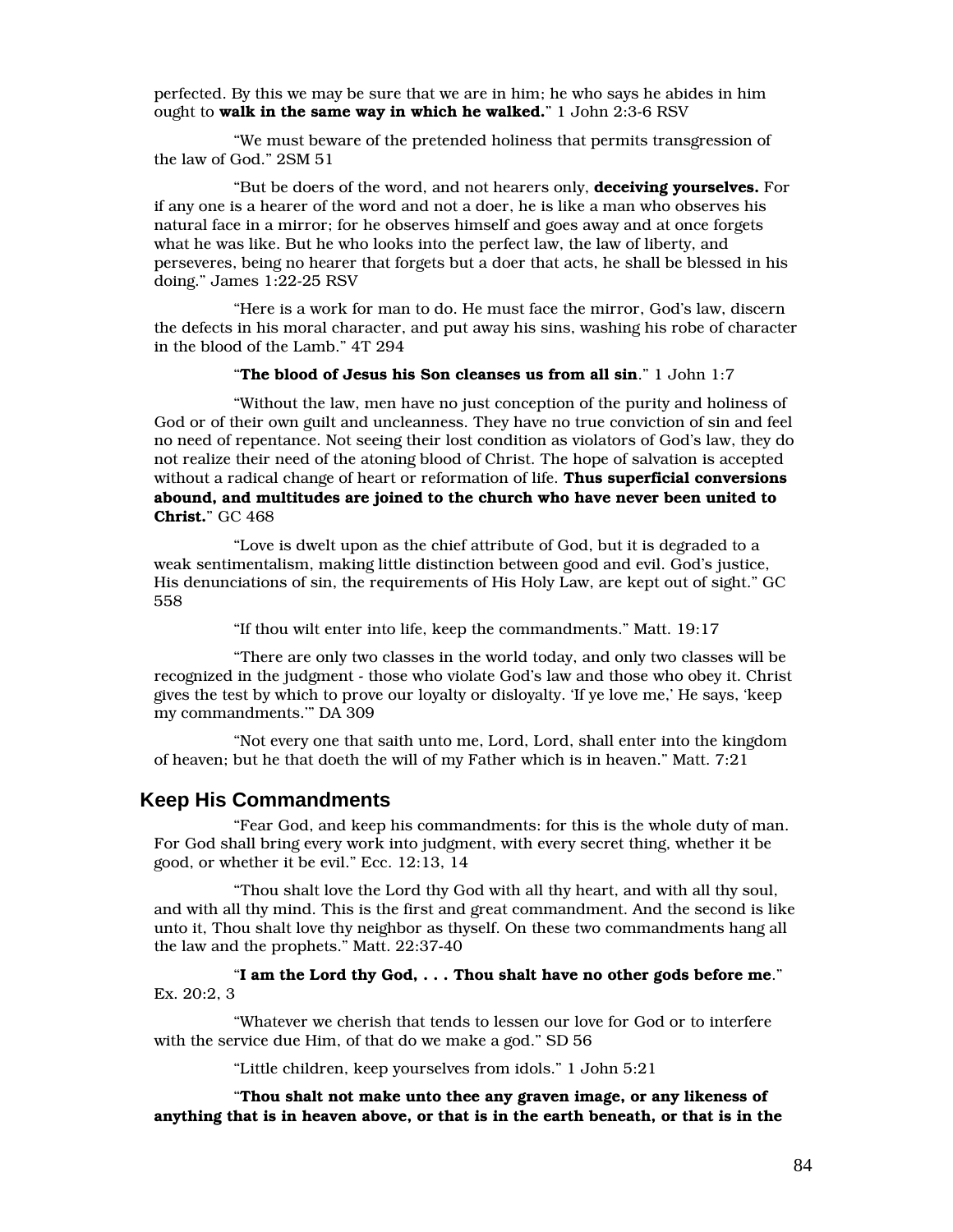water under the earth: Thou shalt not bow down thyself to them, nor serve them: for I the Lord thy God am a jealous God, visiting the iniquity of the fathers upon the children unto the third and fourth generation of them that hate me; and shewing mercy unto thousands of them that love me, and keep my commandments." Ex. 20:4-6

 "Thou shalt not take the name of the Lord thy God in vain; for the Lord will not hold him guiltless that taketh his name in vain." Ex. 20:7

 "This commandment not only prohibits false oaths and common swearing, but it forbids us to use the name of God in a light or careless manner. . . . By the thoughtless mention of God in common conversation, by appeals to Him in trivial matters, and by the frequent and thoughtless repetition of His name, we dishonor Him." PP 306

 "To pray in Christ's name means much. It means that we are to accept His character, manifest His spirit, and work His works." DA 668

 "Remember the sabbath day, to keep it holy. Six days thou shalt labour, and do all thy work: but the seventh day is the sabbath of the Lord thy God: in it thou shalt not do any work, thou, nor thy son, nor thy daughter, thy manservant, nor thy maidservant, nor thy cattle, nor thy stranger that is within thy gates: for in six days the Lord made heaven and earth, the sea, and all that in them is, and rested the seventh day; wherefore the Lord blessed the sabbath day, and hallowed it." Ex. 20:8-11

 "God has given men six days wherein to labor, and He requires that their own work be done in six working days. Acts of necessity and mercy are permitted on the Sabbath, the sick and suffering are at all times to be cared for; but unnecessary labor is to be strictly avoided." PP 307

 "Blessed is the man that doeth this, and the Son of man that layeth hold on it; that keepeth the sabbath from polluting it, and keepeth his hand from doing evil." Isa. 56:2

 "There is need of Sabbath reform among us, who profess to observe God's holy rest day. Some discuss their business matters and lay plans on the Sabbath, and God looks upon this in the same light as though they engaged in the actual transaction of business." Ev. 245

 "If thou turn away thy foot from the sabbath, from doing thy pleasure on my holy day; and call the sabbath a delight, the holy of the Lord, honorable; and shalt honor him, not doing thine own pleasure, nor speaking thine own words: then shalt thou delight thyself in the Lord; and I will cause thee to ride upon the high places of the earth, and will feed thee with the heritage of Jacob thy father: for the mouth of the Lord hath spoken it." Isa. 58:13, 14

 "We should jealously guard the edges of the Sabbath. Remember that every moment is consecrated, holy time." 6T 356

 "But in order to keep the Sabbath holy, men must themselves be holy. Through faith they must become partakers of the righteousness of Christ." DA 283

### "Honor thy father and thy mother: that thy days may be long upon the land which the Lord thy God giveth thee." Ex. 20:12

 "The fifth commandment requires children not only to yield respect, submission, and obedience to their parents, but also to give them love and tenderness, to lighten their cares, to guard their reputation, and to succor and comfort them in old age. It also enjoins respect for ministers and rulers and for all others to whom God has delegated authority." PP 308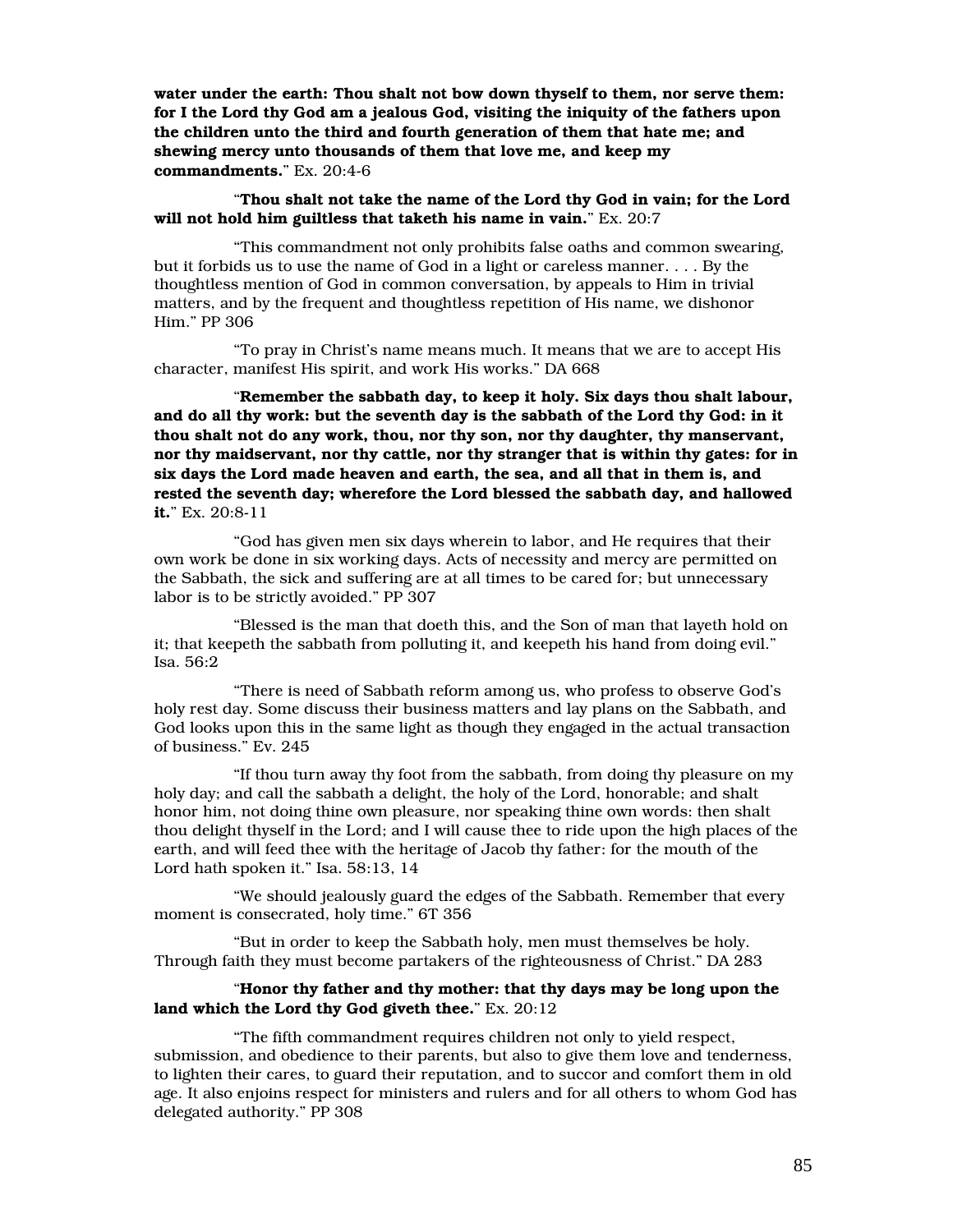### "Thou shalt not kill." Ex. 20:13

 "Whosoever hateth his brother is a murderer: and ye know that no murderer hath eternal life abiding in him." 1 John 3:15

 "All acts of injustice that tend to shorten life; the spirit of hatred or revenge, or the indulgence of any passion that leads to injurious acts toward others, or causes us even to wish them harm; a selfish neglect of caring for the needy or suffering; all self-indulgence or unnecessary deprivation or excessive labor that tends to injure health - all these are, to a greater or less degree, violations of the sixth commandment." PP 308

#### "Thou shalt not commit adultery." Ex. 20:14

 "This commandment forbids not only acts of impurity, but sensual thoughts and desires, or any practice that tends to excite them. Purity is demanded not only in the outward life but in the secret intents and emotions of the heart. Christ, who taught the far-reaching obligation of the law of God, declared the evil thought or look to be as truly sin as is the unlawful deed." PP 308

 "If we would not commit sin, we must shun its very beginnings. Every emotion and desire must be held in subjection to reason and conscience. Every unholy thought must be instantly repelled." 5T 177

 "When impure thoughts are cherished, they need not be expressed by word or act to consummate the sin and bring the soul into condemnation." 4T 623

### "Thou shalt not steal." Ex. 20:15

 "The eighth commandment condemns theft and robbery. It demands strict integrity in the minutest details of the affairs of life. It forbids over-reaching in trade, and requires the payment of just debts or wages. It declares that every attempt to advantage oneself by the ignorance, weakness, or mis-fortune of another is registered as fraud in the books of heaven." PP 309

#### "Thou shalt not bear false witness against thy neighbor."  $Ex. 20:16$

 "False speaking in any matter, every attempt or purpose to deceive our neighbor, is here included. An intention to deceive is what constitutes falsehood. By a glance of the eye, a motion of the hand, an expression of the countenance, a falsehood may be told as effectually as by words. All intentional overstatement, every hint or insinuation calculated to convey an erroneous or exaggerated impression, even the statement of facts in such a manner as to mislead, is falsehood. This precept forbids every effort to injure our neighbor's reputation by misrepresentation or evil surmising, by slander or tale bearing. Even the intentional suppression of truth, by which injury may result to others, is a violation of the ninth commandment." PP 309

 "Wherefore lay aside all malice, and all guile, and hypocrisies, and envies, and all evil speakings." 1 Peter 2:1

 "Let your communication be, Yea, yea; Nay, nay: for whatsoever is more than these cometh of evil." Matt. 5:37

 "These words condemn all those meaningless phrases and expletives that border on profanity. They condemn the deceptive compliments, the evasion of truth, the flattering phrases, the exaggerations, the misrepresentations in trade, that are current in society and in the business world. They teach that no one who tries to appear what he is not, or whose words do not convey the real sentiment of his heart, can be called truthful. . . .

 "Everything that Christians do should be as transparent as the sunlight. Truth is of God; deception, in every one of its myriad forms is of Satan; and whoever in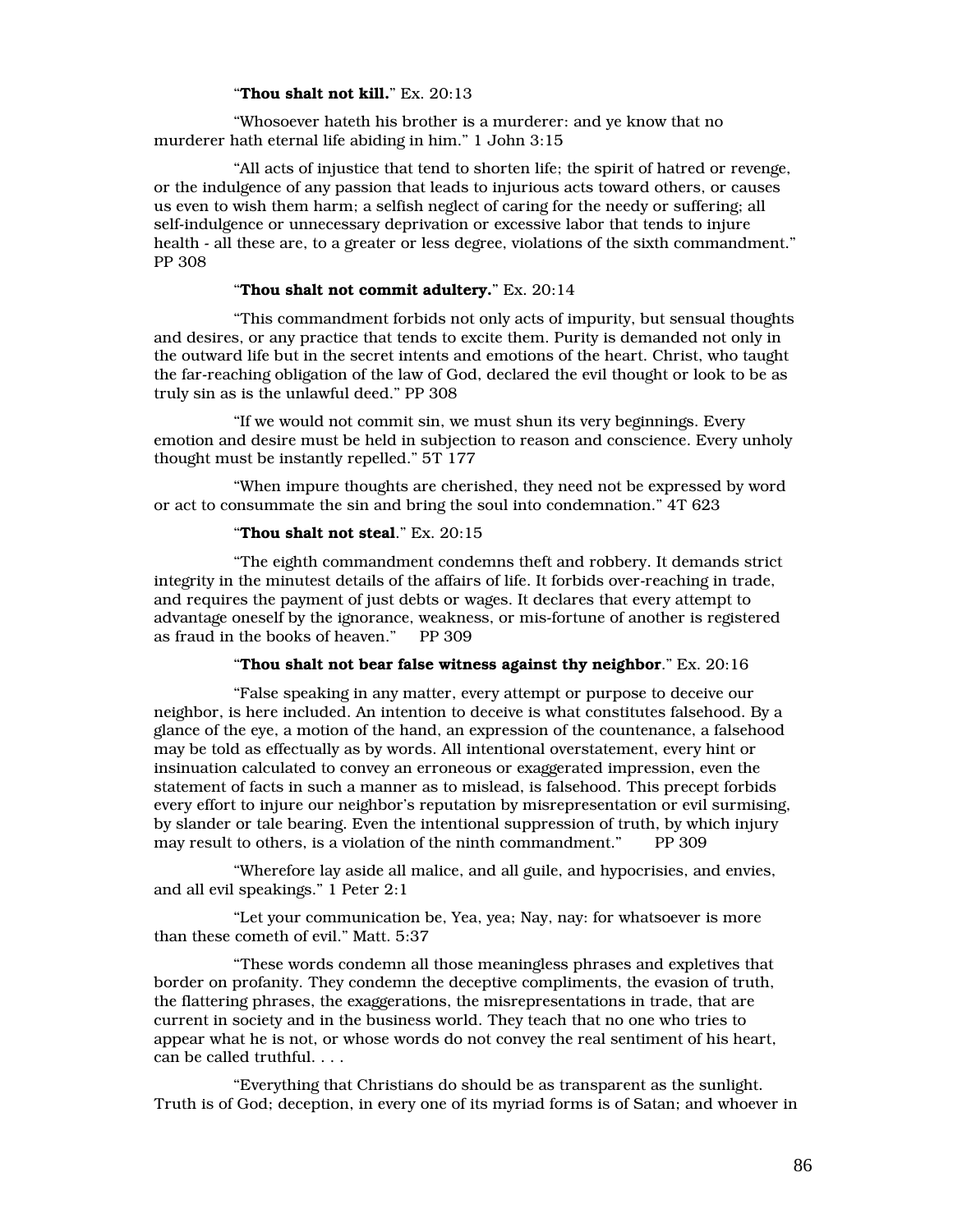any way departs from the straight line of truth is betraying himself into the power of the wicked one." MB 68

## "Thou shalt not covet thy neighbor's house, thou shalt not covet thy neighbor's wife, nor his manservant, nor his maidservant, nor his ox, nor his ass, nor anything that is thy neighbor's." Ex. 20:17

 "The tenth commandment strikes at the very root of all sins, prohibiting the selfish desire, from which springs the sinful act." PP 309

 "To live for self is to perish. Covetousness, the desire of benefit for self's sake, cuts the soul off from life. It is the spirit of Satan to get, to draw to self. It is the spirit of Christ to give, to sacrifice self for the good of others." COL 259

 "For this, Thou shalt not commit adultery, Thou shalt not kill, Thou shalt not steal, Thou shalt not bear false witness, Thou shalt not covet; and if there be any other commandment, it is briefly comprehended in this saying, namely, Thou shalt love thy neighbor as thyself. Love worketh no ill to his neighbor: therefore love is the fulfilling of the law." Rom. 13:9, 10

## "For I tell you, unless your righteousness exceeds that of the scribes and Pharisees, you will never enter the kingdom of heaven.

 "You have heard that it was said to the men of old, 'you shall not kill; and whoever kills shall be liable to the judgment.' But I say to you that every one who is angry with his brother shall be liable to judgment; . . . So if you are offering your gift at the altar, and there remember that your brother has something against you, leave your gift there before the altar and go; first be reconciled to your brother, and then come and offer your gift. . . .

"You have heard that it was said, 'You shall not commit adultery.' But I say to you that every one who looks at a woman lustfully has already committed adultery with her in his heart. . . .

 "It was also said, 'Whoever divorces his wife, let him give her a certificate of divorce.' But I say to you that everyone who divorces his wife, except on the ground of unchastity, makes her an adulteress; and whoever marries a divorced woman commits adultery.

 "Again you have heard that it was said to the men of old, 'You shall not swear falsely, but shall perform to the Lord what you have sworn.' But I say to you, **Do not swear at all,** . . . Let what you say be simply 'Yes' or 'No'; anything more than this comes from evil.

 "You have heard that it was said, 'An eye for an eye and a tooth for a tooth.' But I say to you, **Do not resist one who is evil.** But if any one strikes you on the right cheek, turn to him the other also; and if any one would sue you and take your coat, let him have your cloak as well; and if any one forces you to go one mile, go with him two miles. Give to him who begs from you, and do not refuse him who would borrow from you.

 "You have heard that it was said, 'You shall love your neighbor and hate your enemy.' But I say to you, Love your enemies and pray for those who persecute you, so that you may be sons of your Father who is in heaven; for he makes his sun rise on the evil and on the good, and sends rain on the just and on the unjust. For if you love those who love you, what reward have you? Do not even the tax collectors do the same? And if you salute only your brethren, what more are you doing than others? Do not even the Gentiles do the same? You, therefore, must be perfect, as your heavenly Father is perfect."

Matt. 5:20-48 RSV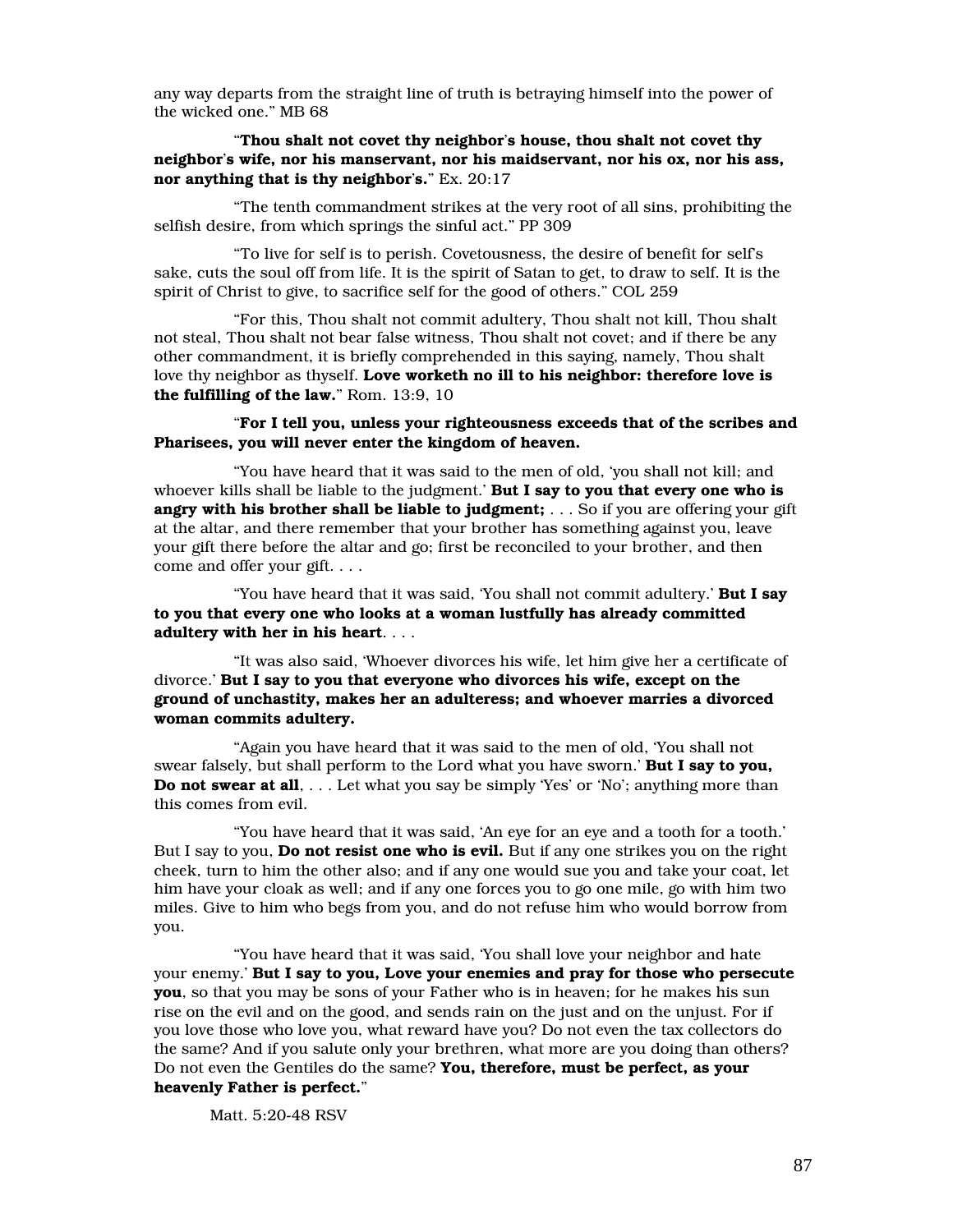"The disciples of Christ must obtain righteousness of a different character from that of the Pharisees, if they would enter the kingdom of heaven. God offered them, in His Son, the perfect righteousness of the law. If they would open their hearts fully to receive Christ, then the very life of God, His love, would dwell in them, transforming them into His own likeness; and thus through God's free gift they would possess the righteousness which the law requires . . . a reproduction in themselves of the character of Christ." MB 54, 55

 "The law of God, as presented in the Scriptures, is broad in its requirements. Every principle is holy, just, and good. The law lays men under obligation to God; it reaches to the thoughts and feelings; and it will produce conviction of sin in every one who is sensible of having transgressed its requirements. If the law extended to the outward conduct only, men would not be guilty in their wrong thoughts, desires, and designs. But the law requires that the soul itself be pure and the mind holy, that the thoughts and feelings be in accordance with the standard of love and righteousness.

 "In His teachings, Christ showed how far-reaching are the principles of the law spoken from Sinai. He made a living application of that law whose principles remain forever the great standard of righteousness; the standard by which all shall be judged in that great day when the judgment shall sit, and the books shall be opened. He came to fulfill all righteousness, and, as the head of humanity, to show man that he can do the same work, meeting every specification of the requirements of God. Through the measure of His grace furnished to the human agent, not one need miss heaven. Perfection of character is attainable by every one who strives for it. This is made the very foundation of the new covenant of the gospel." 1SM 211, 212

 "For God has done what the law, weakened by the flesh, could not do; sending his own Son in the likeness of sinful flesh and for sin, he condemned sin in the flesh, in order that the just requirement of the law might be fulfilled in us, who walk not according to the flesh but according to the Spirit." Rom. 8:3,4 RSV

 "For this is the love of God, that we keep his commandments: and his commandments are not grievous." 1 John 5:3

 "The Jews had so perverted the law that they made it a yoke of bondage. Their meaningless requirements had become a byword among other nations." DA 204

 "For they bind heavy burdens and grievous to be borne, and lay them on men's shoulders." Matt. 23:4

 "It is the desire and plan of Satan to bring in among us those who will go to great extremes. . . . They will be exacting, and will seek to enforce rigorous duties, and go to great lengths in matters of minor importance, while they neglect the weightier matters of the law: judgment and mercy and the love of God." Ev. 212

 "He hath shewed thee, O man, what is good; and what doth the Lord require of thee, but to do justly, and to love mercy, and to walk humbly with thy God?" Micah 6:8

 *The important thing is to know that your heart is fully surrendered and then learn what God would want you to do in following the reforms*.

 "Closely examine your own hearts, and in your lives imitate the unerring Pattern, and all will be well with you." 2T 71

 "In matters of conscience the soul must be left untrammeled. No one is to control another's mind, to judge for another, or to prescribe his duty. God gives to every soul freedom to think, and to follow his own convictions. 'Every one of us shall give account of himself to God.' No one has the right to merge his own individuality in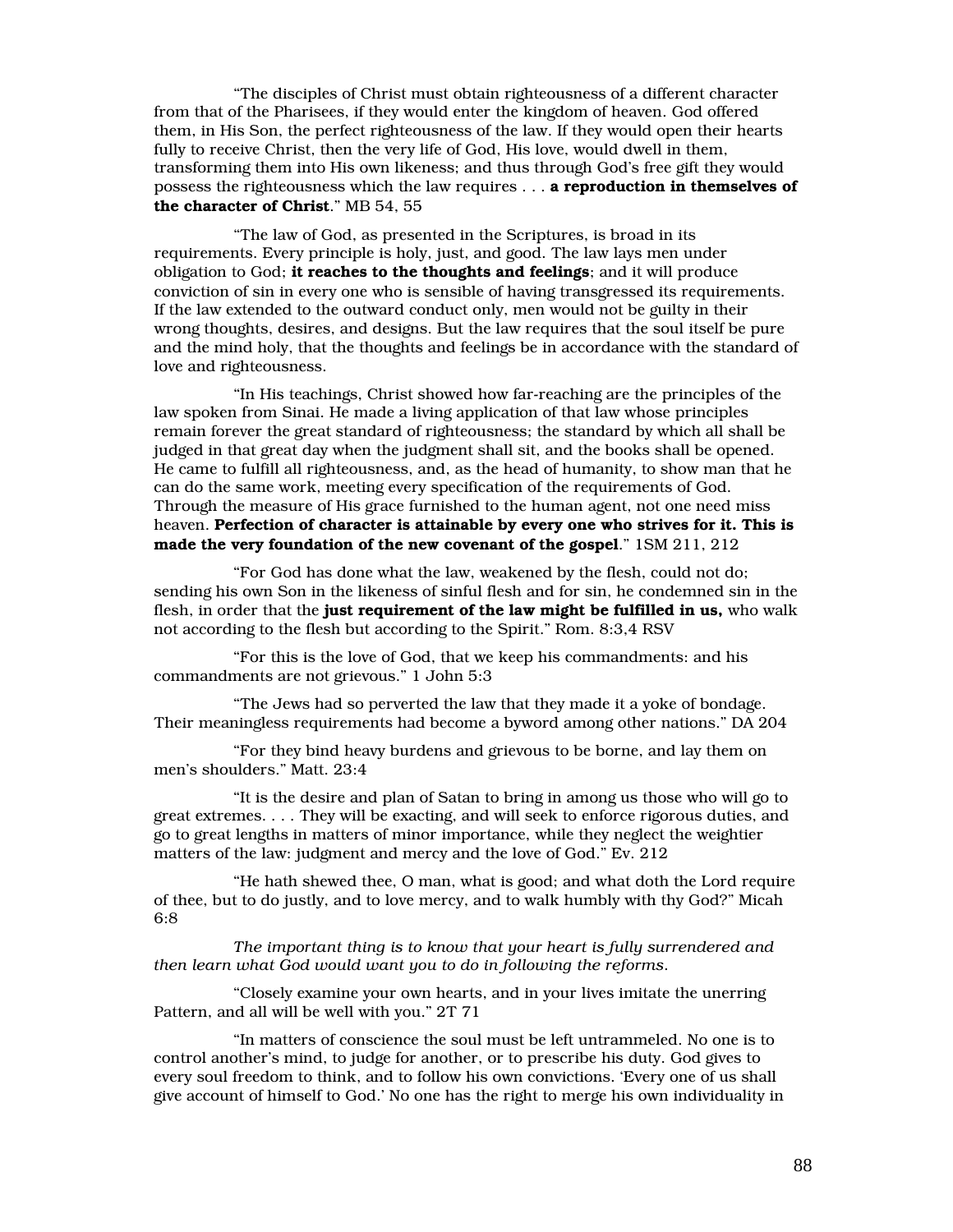that of another. In all matters where principle is involved, 'let every man be fully persuaded in his own mind.' Rom. 14:12, 5." DA 550

 "And herein do I exercise myself, to have always a conscience void of offence toward God, and toward men." Acts 24:16

 "Happy is he that condemneth not himself in that thing which he allows." Rom.14:22

 "It is the privilege of every one to so live that God will approve and bless him. You may be hourly in communion with Heaven; it is not the will of your heavenly Father that you should ever be under condemnation and darkness. . . . You should cultivate self-respect by living so that you will be approved by your own conscience, and before men and angels." KH 140

 "Blessed are those whose way is blameless, who walk in the law of the Lord! Blessed are those who keep his testimonies, who seek him with their whole heart, who also do no wrong, but walk in his ways?" Ps. 119:1-3

# **Sincerity Is Not Enough**

 "There is a way which seemeth right unto a man, but the end thereof are the ways of death." Prov. 14:12

 *We must remember that the rich young ruler, Nicodemus, the foolish virgins, the man without a wedding garment, and the lukewarm were all sincere, and thinking they were on the right road to heaven!*

 "Ignorance is no excuse for error or sin, when there is every opportunity to know the will of God. A man is traveling and comes to a place where there are several roads and a guide board indicating where each one leads. If he disregards the guideboard, and takes whichever road seems to him to be right, he may be ever so sincere, but will in all probability find himself on the wrong road." GC 597, 598

 "There are not many ways to heaven. Each one may not choose his own way. Christ says, 'I am the way.'" DA 663

 "Those who are saved must travel the same road over which Christ journeyed. He says, 'Whosoever will come after me, let him deny himself, and take up his cross, and follow me.'" 5BC 1095

"The cross stands where two roads diverge. One is the path of obedience leading to heaven. The other leads into the broad road, where man can easily go with his burden of sin and corruption, but it leads to perdition." 5BC 1095

"I beg of you, my brother, to search your heart diligently and inquire: 'What road am I traveling, and where will it end?'" 2T 295



"Thus saith the Lord; Behold, I set before you the way of life, and the way of death." Jer. 21:8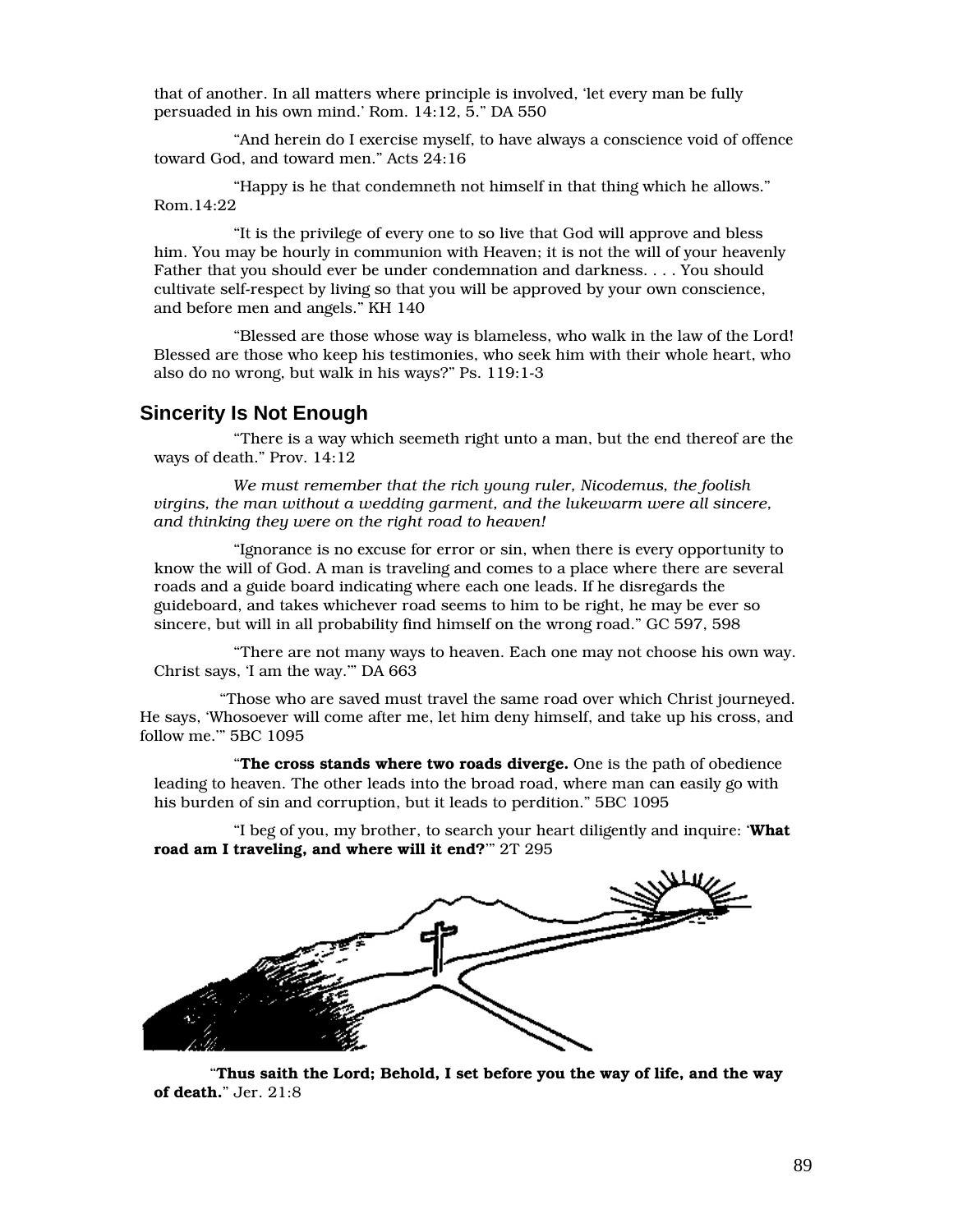"Christ calls upon us to enter the narrow pathway, where every step means a denial of self." OHC 172

 "In order to go in the path that leads to destruction, there is no need of searching for the way; for the gate is wide, and the way is broad, and the feet naturally turn into the path that ends in death.

 "But the way to life is narrow and the entrance strait. If you cling to any besetting sin you will find the way too narrow for you to enter. Your own ways, your own will, your evil habits and practices, must be given up if you would keep the way of the Lord." MB 138, 139

"Regeneration is the only path by which we can enter the city of God. It is narrow, and the gate by which we enter is strait; but along it we are to lead men and women and children, teaching them that, in order to be saved, they must have a new heart and a new spirit. The old hereditary traits of character must be overcome. The natural desires of the soul must be changed. All deception, all falsifying, all evil speaking, must be put away. The new life, which makes men and women Christlike, is to be lived." 9T 23

 "Many who profess to follow Christ have not genuine religion. They do not reveal in their lives the fruit of true conversion. They are controlled by the same habits, the same spirit of faultfinding and selfishness, which controlled them before they accepted Christ. We should know what we must do to be saved. We must meet the conditions laid down in the word of God or die in our sins. We must know what moral changes are essential to be made in our characters, through the grace of Christ, in order to be fitted for the mansions above." 5T 535

 "Let no one take up with the delusion so pleasant to the natural heart, that God will accept of sincerity, no matter what may be the faith, no matter how imperfect the life. God requires of His child perfect obedience.

 "In order to meet the requirements of the law, our faith must grasp the righteousness of Christ, accepting it as our righteousness. Through union with Christ, through acceptance of His righteousness by faith, we may be qualified to work the works of God, to be co-laborers with Christ." 1SM 37

 "In the judgment men will not be condemned because they conscientiously believed a lie, but because they did not believe the truth, because they neglected the opportunity of learning what is truth." PP 55

"My people are destroyed for lack of knowledge." Hosea 4:6

 "I bear them record that they have a zeal of God, but not according to knowledge. For they being ignorant of God's righteousness, and going about to establish their own righteousness, have not submitted themselves to the righteousness of God." Rom. 10:2, 3

 "Those who have an opportunity to hear the truth, yet take no pains to hear or understand it, thinking that if they do not hear, they will not be accountable, will be judged guilty before God the same as if they had heard and rejected. There will be no excuse for those who choose to go in error when they might understand what is truth. In His sufferings and death Jesus has made atonement for all sins of ignorance, but there is no provision made for willful blindness." 5BC 1145

 "If I had not come and spoken unto them, they had not had sin: but now they have no cloke for their sin." John 15:22

 "Jesus stands before the ark, making His final intercession for all those for whom mercy still lingers and for those who have ignorantly broken the law of God. This atonement is made for the righteous dead as well as for the righteous living. It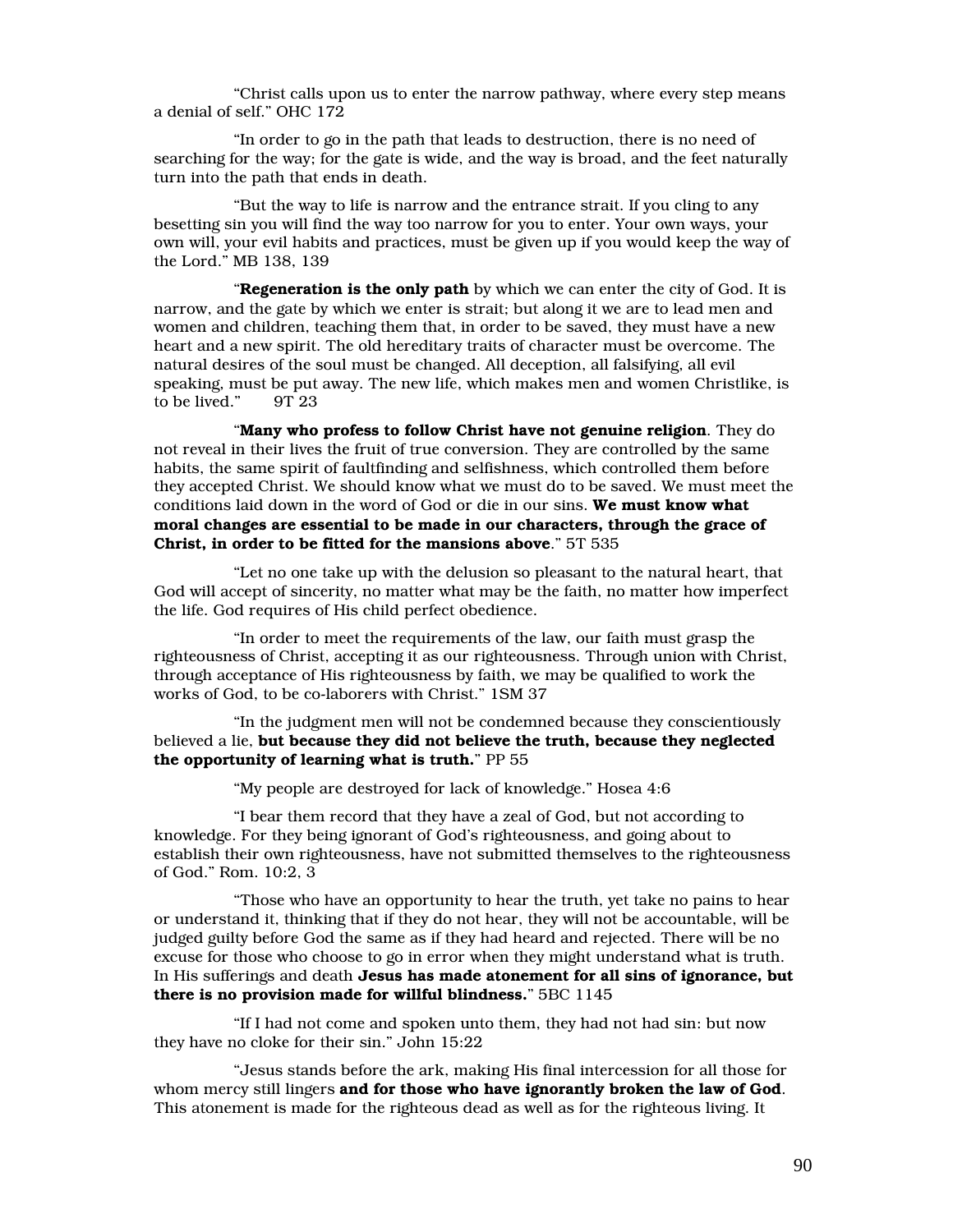includes all who died trusting in Christ, but who, not having received the light upon God's commandments, had sinned ignorantly in transgressing its precepts." EW 254

 "Said the angel: 'If light come, and that light is set aside or rejected, then comes condemnation and the frown of God; but before the light comes, there is no sin, for there is no light for them to reject." 1T 116

 "Men will not be judged for light they have never had. But those who have kept Sunday, whose attention has been called to this error, but who would not open their eyes to behold wondrous things out of the law, will be judged according to the light that has come to them." 5BC 1145

 "Therefore to him that knoweth to do good, and doeth it not, to him it is sin." James 4:17

## **All, Not Only the 144,000 Must Overcome and Have Moral Perfection**

 *If perfection is understood to be required only of the 144,000, many professed Christians could remain in a lukewarm condition because they might think the same spiritual experience is not required of them.* 

 *In the following pages we will examine what those requirements are*.

### Without Holiness No Man Shall See God

 "Follow peace with all men, and holiness, without which no man shall see the Lord." Heb. 12:14

 "Holiness is wholeness for God; it is the entire surrender of heart and life to the indwelling of the principles of heaven." DA 556

 "We are looking for that blessed hope and the glorious appearing of the great God, and our Saviour Jesus Christ. We may not be living when Christ shall come in power and great glory, for all are subject to death at any time, but if we are righteous, in harmony with the law of God, we shall respond to the voice that will call the people of God from their graves, and shall come forth to receive immortality. It is only the blessed and holy who will be ready for the first resurrection; for when Christ comes, He will not change the character. . . . The Word of God declares that we must be found blameless, without spot or wrinkle or any such thing." ST 2-9-1891

 "Christ came to this earth and lived a life of perfect obedience, that men and women, through His grace, might also live lives of perfect obedience. This is necessary to their salvation. Without holiness no man shall see the Lord." RH 3-15-1906

 "The holiness that God's word declares he must have before he can be saved is the result of the working of divine grace as he bows in submission to the discipline and restraining influences of the Spirit of truth." AA 531

 "The Lord reproves and corrects the people who profess to keep His law. He points out their sins and lays open their iniquity because He wishes to separate all sin and wickedness from them, that they may perfect holiness in His fear and be prepared to die in the Lord or to be translated to heaven. God rebukes, reproves, and corrects them, that they may be refined, sanctified, elevated, and finally exalted to His throne. . . .

"God will accept **nothing but purity and holiness**; one spot, one wrinkle, one defect in the character, will forever debar them from heaven, with all its glories and treasures." 2T 453

 "If you have become estranged and have failed to be Bible Christians, be converted; for the character you bear in probationary time will be the character you will have at the coming of Christ. If you would be a saint in heaven, you must first be a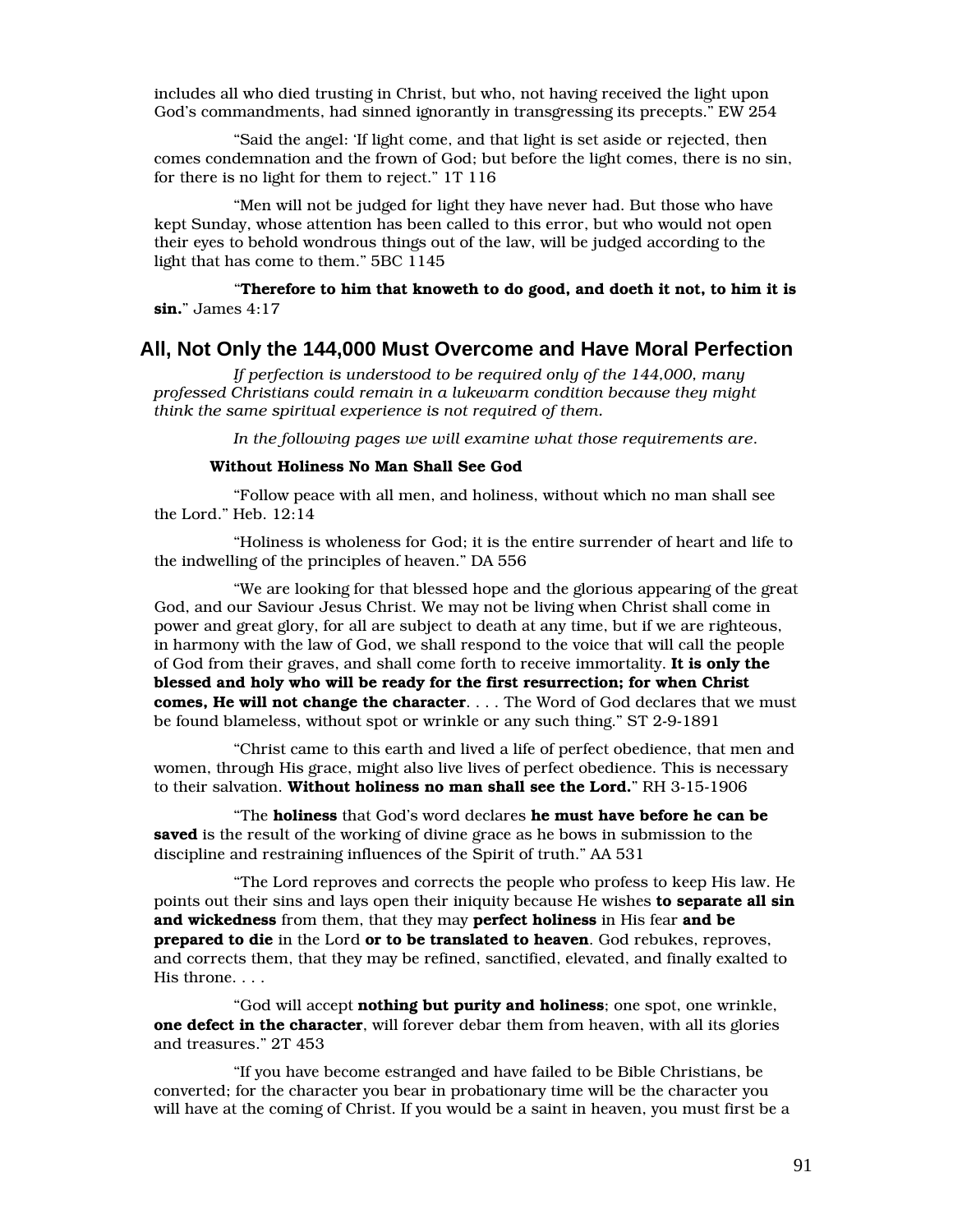saint on earth. The traits of character you cherish in life will not be changed by death or by the resurrection. You will come up from the grave with the same disposition you manifested in your home and in society. Jesus does not change the character at His coming. The work of transformation must be done now. Our daily lives are determining our destiny." AH 16

 "All have sufficient light to see their sins and errors, if they desired to do so, and earnestly wished to put them away, and to perfect holiness in the fear of the Lord. God is too pure to behold iniquity. A sin is just as grievous in His sight in one case as in another. No exception will be made by an im-partial God." RH 5-5-1885

 "What does the Lord require of His blood-bought heritage? - The sanctification of the whole being, - purity like the purity of Christ, perfect conformity to the will of God. . . . Into the holy city there can enter nothing that defileth, or maketh a lie." SD 348

 "Who shall ascend into the hill of the Lord? Or who shall stand in his holy place? He that hath clean hands, and a pure heart." Ps. 24:3-5

 "No one can be omnipotent, but all can cleanse themselves from filthiness of the flesh and spirit, perfecting holiness in the fear of the Lord. God requires every soul to be pure and holy. We have hereditary tendencies to wrong. This is a part of self that no one need carry about. It is a weakness of humanity to pet selfishness, because it is a natural trait of character. But unless all selfishness is put away, unless self is crucified, we can never be holy as God is holy." FL 140

"The **only character** that is of value in the sight of God is that character which is free from every taint of selfishness." ST 9-24-1894

"You need to die daily, to experience a daily crucifixion of self." 3T 324

 *Every day you can yield yourselves fully to God and let His Spirit control your spirit*.

"There is need of a decided, daily conversion to God." 6BC 1115

 "When Christ shall come, our vile bodies are to be changed, and made like His glorious body, but the vile character will not be made holy then. The transformation of character must take place before His coming. Our natures must be pure and holy; we must have the mind of Christ, that He may behold with pleasure His image reflected upon our souls." RH 9-1-1885

 "Work while the day lasts, for the night cometh when no man can work. The mandate will go forth: He that is holy, let him be holy still: and he that is filthy, let him be filthy still. The destiny of all will be decided. A few, yes, only a few, of the vast number who people the earth will be saved unto life eternal, while the masses who have not perfected their souls in obeying the truth will be appointed to the second death." 2T 401

"When Christ comes, He takes those who have purified their souls by obeying the truth. . . . This mortal shall put on immortality, and these corruptible bodies, subject to disease, will be changed from mortal to immortal. We shall then be gifted with a higher nature. The bodies of all who purify their souls by obeying the truth shall be glorified." 3SM 427

## **All Will Be Glorified Together**

 "The same power that raised Christ from the dead will raise His church, and glorify it with Christ, as His bride.  $\ldots$  The victory of the sleeping saints will be glorious on the morning of the resurrection. . . . The lifegiver will crown with immortality all who come forth from the grave." 1SM 305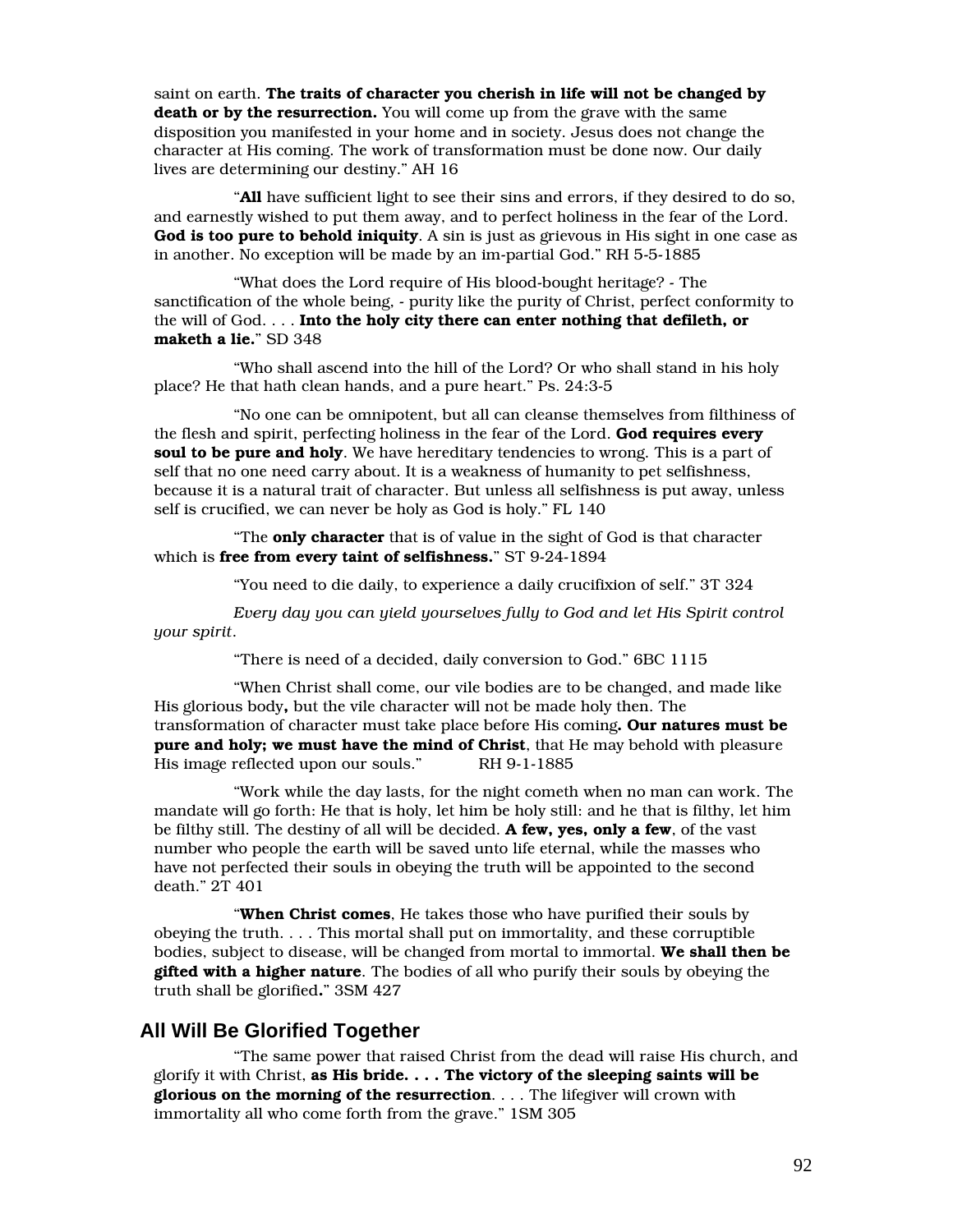"And these all, having obtained a good report through faith, received not the promise: God having provided some better thing for us, that they without us should not be made perfect." Heb. 11:39, 40

 *All those who have died in faith through the years have been waiting in their graves, not having received the promise of the heavenly home and immortality, because God's plan was that all the righteous should receive the promise of immortality and heaven at the same time.*

 "For this we declare to you by the word of the Lord, that we who are alive, who are left until the coming of the Lord, **shall not precede those who have fallen** asleep.

 "For the Lord himself shall descend from heaven with a shout, with the voice of the archangel, and with the trump of God: and the dead in Christ shall rise first: then we which are alive and remain shall be caught up together with them in the clouds, to meet the Lord in the air: and so shall we ever be with the Lord." 1 Thess. 4:16, 17

 "The living righteous are changed 'in a moment, in the twinkling of an eye.' At the voice of God they were glorified; now they are made immortal and with the risen saints are caught up to meet their Lord in the air." GC 645

 "Wherefore, beloved, seeing that ye look for such things, be diligent that ye may be found of him in peace, without spot and blameless." 2 Peter 3:14

# **All the Saved Are the Bride Having the Name of God in Their Foreheads and Clothed with the Wedding Garment**

 "Christ loved the church, and gave himself for it; that he might sanctify and cleanse it with the washing of water by the word, that he might present it to himself a glorious church, not having spot, or wrinkle, or any such thing; but that it should be holy and without blemish." Eph. 5:25-27

"The church is the bride, the Lamb's wife.  $\ldots$ . Every true believer is a part of the body of Christ." 7BC 985

 "Let us be glad and rejoice, and give honour to him: for the marriage of the Lamb is come, and his wife hath made herself ready. And to her was granted that she should be arrayed in fine linen, clean and white: for the fine linen is the righteousness of saints." Rev. 19:7, 8

 "It is the righteousness of Christ, His own unblemished character, that through faith is imparted to all who receive Him as their personal Saviour." COL 310

 "The only hope of any man lies through Jesus Christ who brought the robe of His righteousness to put upon the sinner who would lay off his filthy garments. There are very many who cling to their filthy garments, which Christ stands ready to remove, choosing the spots and stains of sin rather than the pure robe of Christ's righteousness. The pure and holy garments are not prepared to be put on by any one after he has entered the gate of the city. All who enter will have on the robe of Christ's righteousness and the name of God will be seen in their foreheads. This name is the symbol which the apostle saw in vision, and signifies the yielding of the mind to intelligent and loyal obedience to all of God's commandments. There will be no covering up of sins and faults to hide the deformity of character; no robes will be half washed; but all will be pure and spotless." YI 8-18-1886

"God requires perfection of His children. His law is a transcript of His character, and it is the standard of all character. The life of Christ on earth was a perfect expression of God's law, and when those who claim to be children of God become Christlike in character, they will be obedient to God's commandments. Then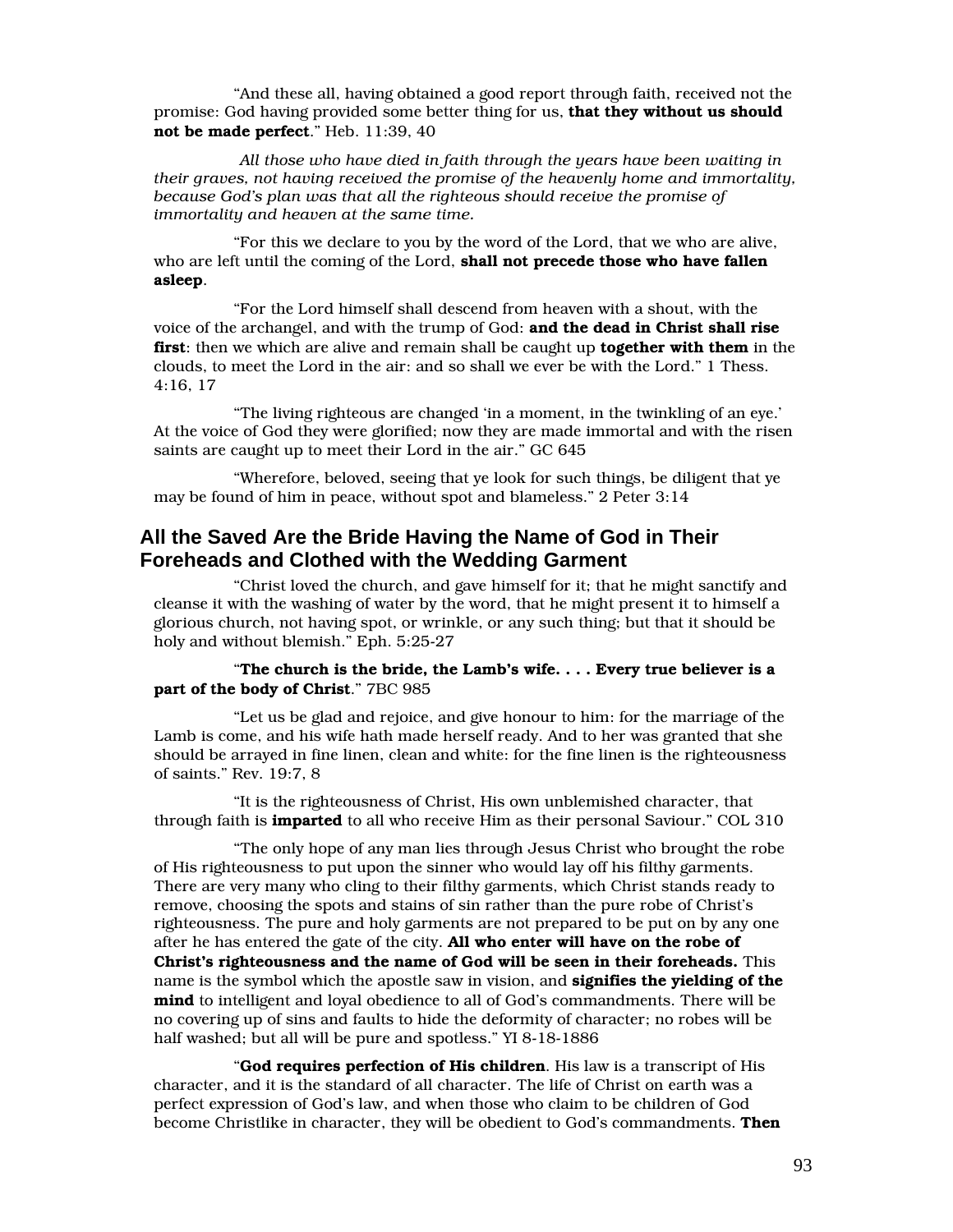the Lord can trust them to be of the number who shall compose the family of heaven. Clothed in the glorious apparel of Christ's righteousness, they have a place at the King's feast. They have a right to join the blood-washed throng." COL 315

## **All Must Be Cleansed in the Fountain**

 "In that day there shall be a fountain opened to the house of David and to the inhabitants of Jerusalem for sin and uncleanness." Zech. 13:1

 *Some say that the fountain is just for the final generation, but that is a deception. The fountain was available as soon as sin entered. The blood of Jesus must cleanse all sinners who will be saved.* 

"A remedy has been provided for the sinner. A fountain has been opened for uncleanness, . . . Jesus draws us to Himself through the agency of His divine Spirit; and through faith in His blood we are cleansed from sin; 'for the blood of Jesus Christ his Son cleanseth us from all sin.' 'If we confess our sins, he is faithful and just to forgive us our sins, and to cleanse us from all unrighteousness.'" RH 3-1-1892

 "Christ is able to save to the uttermost all who come to Him in faith. He will cleanse them from **all defilement** if they will let Him. But if they cling to their sins, they cannot possibly be saved; for Christ's righteousness covers no sin unrepented of." 7BC 931

 "The robe of your character must be washed till it is spotless, in the fountain opened for all uncleanness. Your moral worth will be weighed in the balances of the sanctuary, and if you are found wanting, you will be at an eternal loss. . . .

 "If you have not laid aside your envy, your jealousies, your hatred one against another, you cannot enter into the kingdom of God. You would only carry the same disposition with you; but there will be nothing of this character in the world to come. Nothing will exist there but love and joy and harmony." 3SM 155

#### All Must Have True Repentance

 "Repent ye therefore and be converted, that your sins may be blotted out." Acts 3:19

 "True repentance will lead a man to bear his guilt himself and acknowledge it without deception or hypocrisy." SC 40

 "For godly sorrow worketh repentance to salvation not to be repented of: but the sorrow of the world worketh death." 2 Cor. 7:9, 10

 "Those who have not humbled their souls before God in acknowledging their guilt, have not yet fulfilled the first condition of acceptance. If we have not experienced that repentance which is not to be repented of, and have not with true humiliation of soul and brokenness of spirit confessed our sins, abhorring our iniquity, we have never truly sought for forgiveness of sin; and if we have never sought, we have never found the peace of God. The only reason why we do not have **remission of sins** that are past is that we are not willing to humble our hearts and comply with the conditions of the word of truth." SC 37

"I cannot make preparation for you. **I cannot repent for you**. This is a work between God and your soul. If you are defiled in heart, you must go to Him who can cleanse you from all unrighteousness. You must seek God. You must have the soul temple purified, if you would have the blessing of the Father rest upon you." ST 6-10- 1889

#### All Must Open the Heart's Door and Be Cleansed of All Sin

 "Behold, I stand at the door, and knock: if any man hear my voice, and open the door, I will come in to him, and will sup with him, and he with me." Rev. 3:20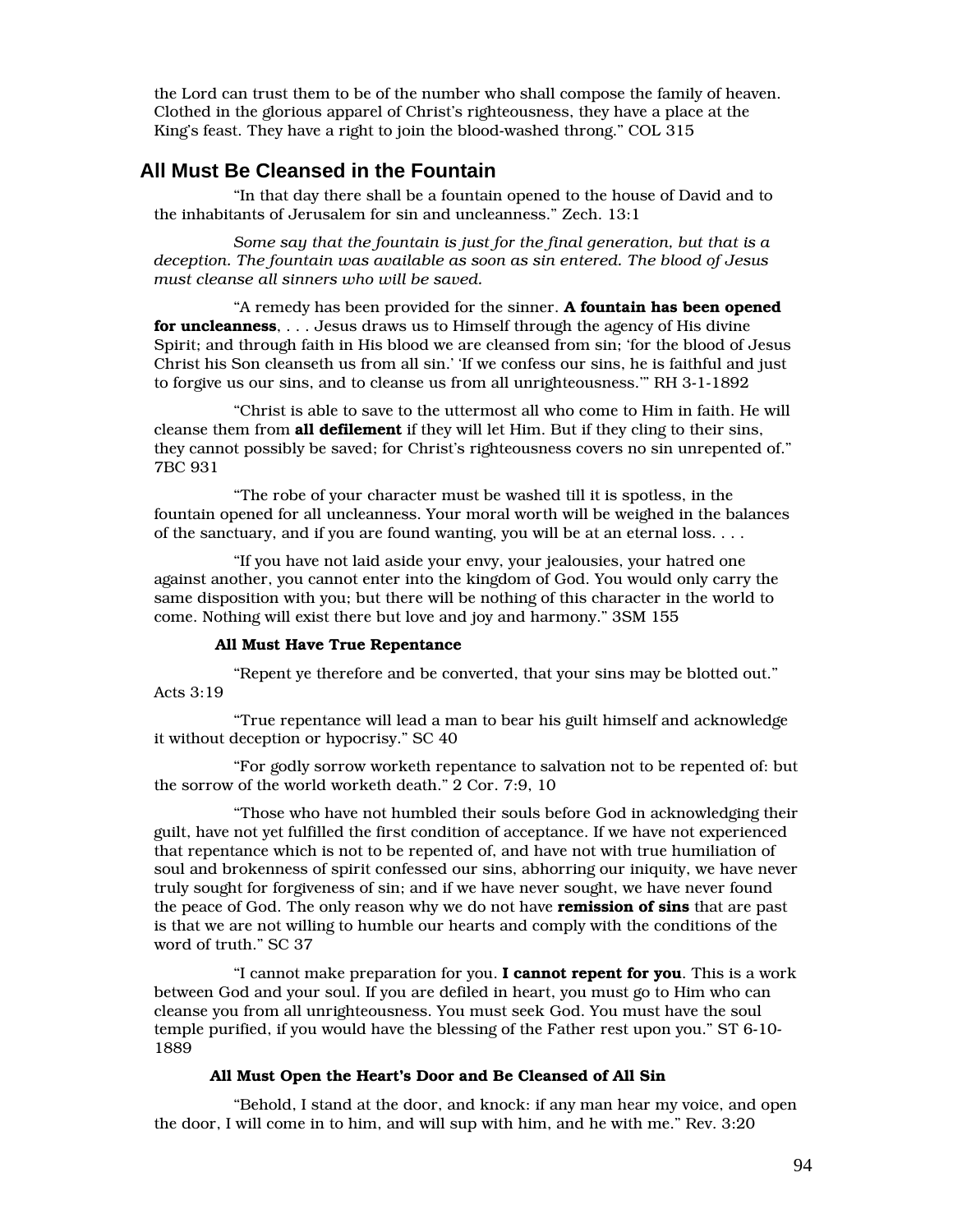"Jesus invites us to accept His presence; we are to open the door of the heart, and let Him in. But He will not share a divided heart. If it be given to the service of mammon, if selfishness and pride fill its chambers, there will be no room for the heavenly Guest; He will not take up His abode with us until the soul-temple has been emptied and cleansed. Yet there is no need of making a failure in the Christian life. Jesus is waiting to do a great work for us, and all heaven is interested in our salvation." OHC 55

 "I saw that many were fair in their profession, while within is corruption. Deceive not yourselves, . . . God looks at the heart." 1T 159

## "The heart in its natural state is a habitation for unholy thoughts and sinful passions. When brought into subjection to Christ, it must be cleansed by the Holy Spirit from all defilement. This cannot be done without the consent of the individual." OHC 161

 "If we ask Him, the Lord will give us the Holy Spirit to cleanse the habitation of the soul; for every room of the temple of God must be entered and purified." RH 9- 10-1895

 "Not one nook or corner of the soul is to be a hiding place for selfishness." 8T 139

## "Humble yourselves before God, and make an earnest effort to empty the soul temple of all rubbish - all envyings, all jealousies, all suspicions, all faultfindings." 5T 163

 "With fasting and earnest prayer, with deep heart-searching, stern selfexamination, lay bare the soul." 2T 158

 "Professors of religion are not willing to closely examine themselves to see whether they are in the faith; and it is a sad fact that many are leaning on a false hope." 1T 188

"The **unsanctified heart** is 'deceitful above all things, and desperately wicked.' I was shown that many are flattering themselves that they are good Christians, who have not a ray of light from Jesus. They have not a living experience for themselves in the divine life." 3T 253

 "One ray of the glory of God, one gleam of the purity of Christ, penetrating the soul, makes every spot of defilement painfully distinct, and lays bare the deformity and defects of the human character." SC 29

 "God's eye does not slumber. He knows every sin that is hidden from mortal eye. The guilty know just what sins to confess that their souls may be clean before God. Jesus is now giving them opportunity to confess, to repent in deep humility, and purify their lives by obeying and living out the truth. Now is the time for wrongs to be righted and sins to be confessed, or they will appear before the sinner in the day of God's wrath." 1T 156

 "For nothing is secret, that shall not be made manifest; neither anything hid, that shall not be known." Luke 8:17

 "All your acts, however secret you may think they have been, are open to your heavenly Father. Nothing is hidden, nothing covered. All your acts and the motives which prompt them are open to His sight." 3T 82

 "The law penetrates to the thoughts and intents of the heart. It searches out the dark passions indulged in secret, the jealousies, envyings, theft, murder, malignity, ambition, and evil that lurk hidden from the eyes of men. How often do men exalt those in whose hearts are dark things that for want of opportunity to display themselves are kept from sight. But God's law registers all hidden evil." ST 11-3-1890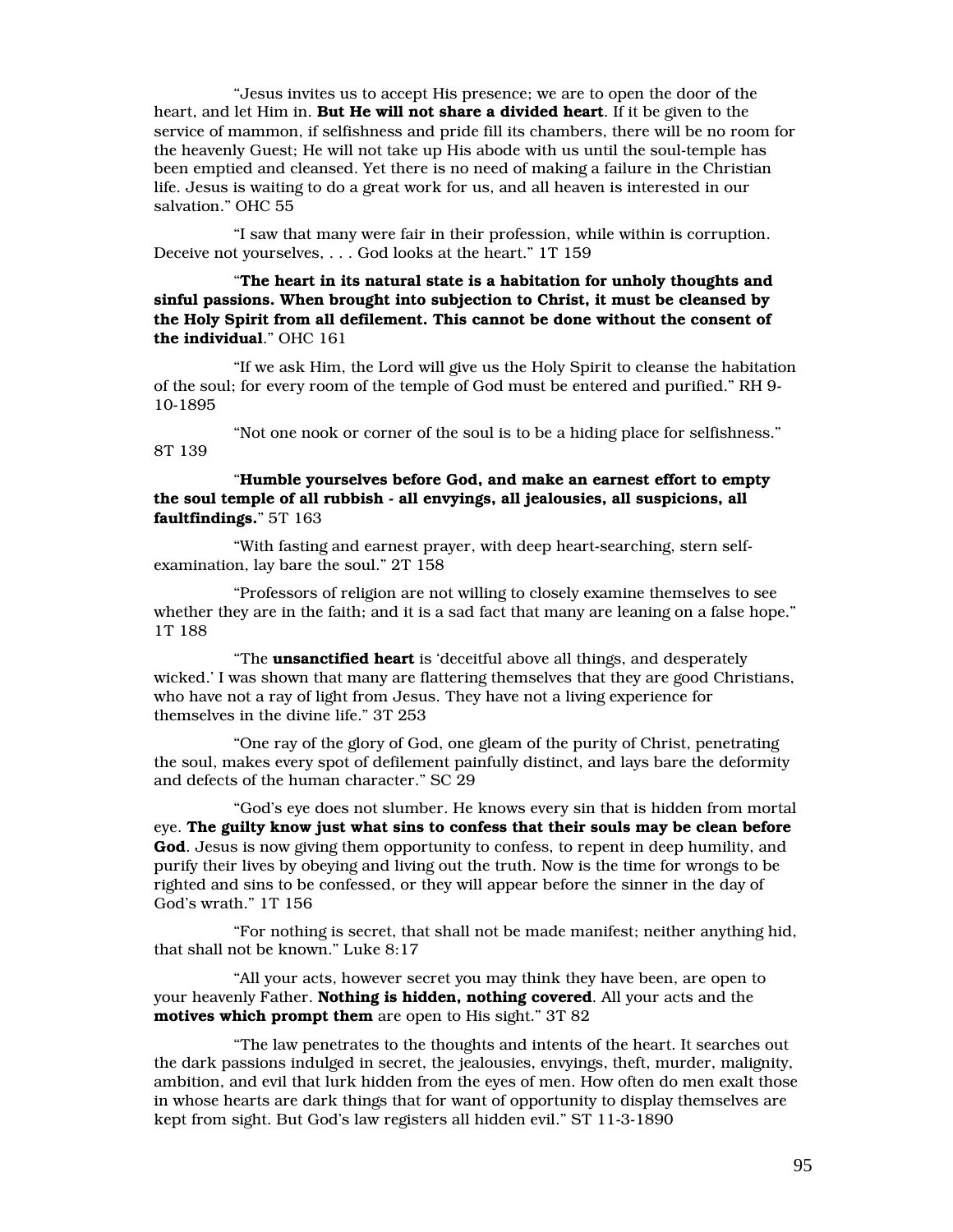"That which Satan plants in the heart - envy, jealousy, evil-surmising, evil speaking, impatience, prejudice, selfishness, covetousness, and vanity - must be uprooted. If these evil things are allowed to remain in the soul, they will bear fruit by which many shall be defiled." ML 179

 "He that covereth his sins shall not prosper: but whoso confesseth and forsaketh them shall have mercy." Prov. 28:13

"All would have sufficient light to see their sins and errors, if they desired to do so, and earnestly wished to put them away, and to perfect holiness in the fear of the Lord. . . . God is too pure to behold iniquity. A sin is just as grievous in His sight in one case as in another. No exception will be made by an impartial God." 2T 447

"When one is **fully emptied of self**, when every false god is cast out of the soul, the vacuum is filled by the inflowing of the Spirit of Christ. Such a one has the faith that purifies the soul from defilement. He is conformed to the Spirit, and he minds the things of the Spirit. He has no confidence in self. Christ is all and in all." GW 287

 "When the soul has been cleansed, it is the duty of the Christian to keep it undefiled." OHC 161

 "For ye are the temple of the living God; as God hath said, I will dwell in them, and walk in them; and I will be their God, and they shall be my people.

 "Having therefore these promises, dearly beloved, let us cleanse ourselves from all filthiness of the flesh and spirit, perfecting holiness in the fear of God." 2 Cor. 6:16; 7:1

# **All Must Meet the Judge Face to Face**

 "Every individual has a soul to save or to lose. Each has a case pending at the bar of God. Each must meet the great Judge face to face. How important, then, that every mind contemplate often the solemn scene when the judgment shall sit and the books shall be opened." GC 488

 "Secret sins will then be laid open to the view of all. Motives and intentions which have been hidden in the **dark chambers** of the heart will be revealed." RH  $1-1-$ 1884

 "For nothing is secret, that shall not be made manifest; neither anything hid, that shall not be known." Luke 8:17

 "You may now close the book of your remembrance, in order to escape confessing your sins; but when the judgment shall sit, and the books shall be opened, you cannot close them. The recording angel has testified that which is true. All that you have tried to conceal and forget is registered, and will be read to you when it is too late for wrongs to be righted." RH 12-16-1890

 "What we make of ourselves in probationary time, that we must remain to all eternity. Death brings dissolution to the body, but makes no change in the character." 5T 466

 "When the voice of God awakes the dead, he will come from the grave with the same appetites and passions, the same likes and dislikes, that he cherished when living. God works no miracle to re-create a man who would not be re-created when he was granted every opportunity and provided with every facility." COL 270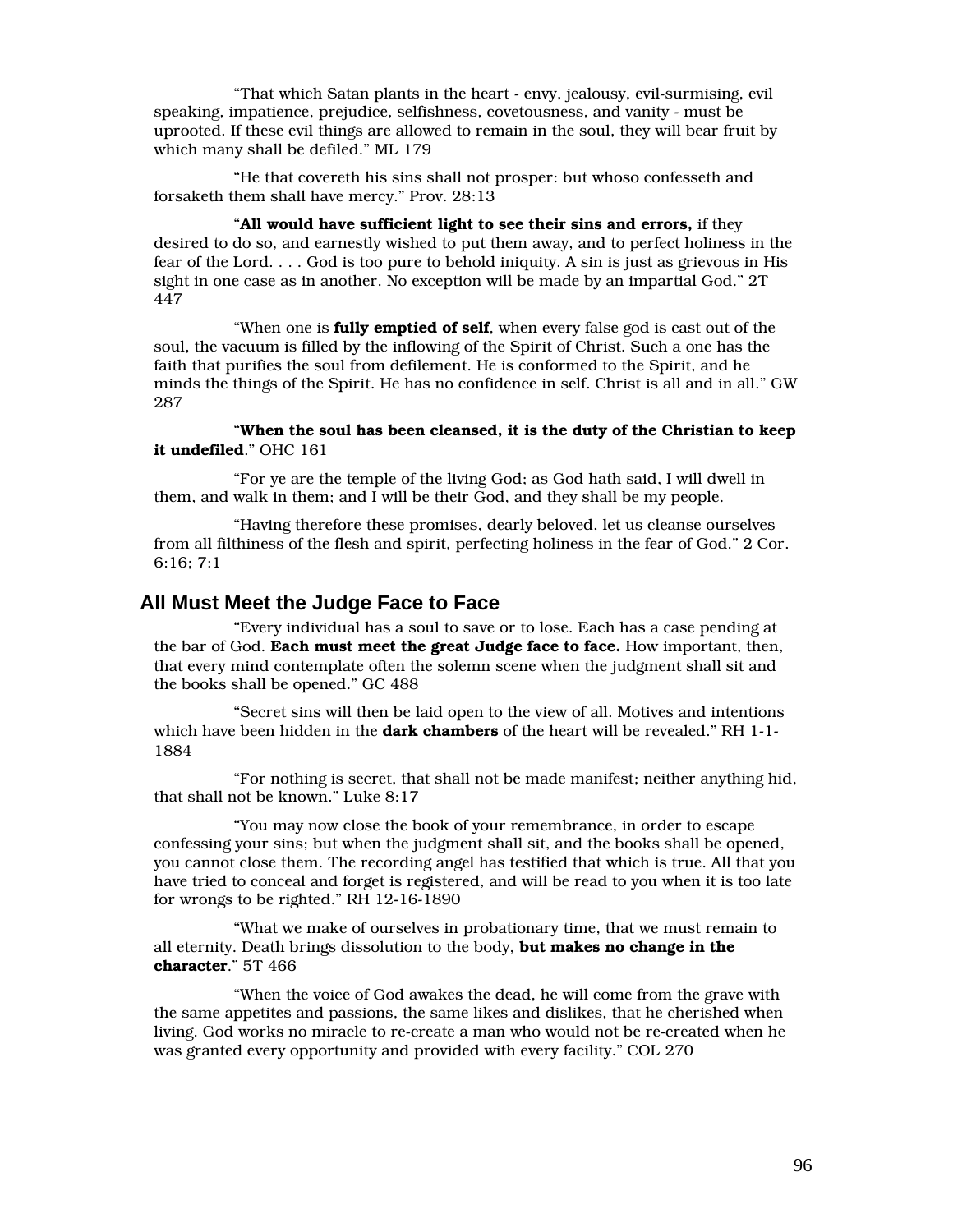# **All Must Have a New Birth Experience**

 "Verily, verily, I say unto thee, Except a man be born of water and of the Spirit, he cannot enter into the kingdom of God. That which is born of the flesh is flesh; and that which is born of the Spirit is spirit. Marvel not that I said unto thee, Ye must be born again." John 3:5-7

 "Without regeneration through faith in His blood, there is no remission of sins, no treasure for **any** perishing soul." COL 113

 "Put off your old nature which belongs to your former manner of life and is corrupt through deceitful lusts, and be renewed in the spirit of your minds, and put on the new nature, created after the likeness of God in true righteousness and holiness." Eph. 4:22-24 RSV

 "Those who receive the Saviour become sons of God. They are His spiritual children, born again, renewed in righteousness and true holiness. Their minds are changed." ST 12-17-1902

 "That which was objectionable in the character is purified from the soul by the love of Jesus. All selfishness is expelled, all envy, all evil-speaking, is rooted out, and a radical transformation is wrought in the heart." RH 7-22-1890

### "The great burden of every soul should be, Is my heart renewed? Is my soul transformed? Are my sins pardoned through faith in Christ? Have I been born again?" 2SM 117

 "The new birth is a rare experience in this age of the world. This is the reason why there are so many perplexities in the churches. Many, so many, who assume the name of Christ are unsanctified and unholy. They have been baptized, but they are buried alive. Self did not die, and therefore they did not rise to newness of life in Christ." 6BC 1075

 "May the Lord help us to die to self and be born again, that Christ may live in us, a living, active principle, a power that will keep us holy." 9T 188

## **All Must Have Christ in Them the Hope of Glory**

 "Even the mystery which hath been hid from ages and from generations, but now is made manifest to his saints; to whom God would make known what is the riches of the glory of this mystery among the Gentiles; which is **Christ in you**, the hope of glory." Col. 1:26, 27

 "Christ became one flesh with us, in order that we might become one spirit with Him. It is by virtue of this union that we are to come forth from the grave, not merely as a manifestation of the power of Christ, but because, through faith, His life has become ours. Those who see Christ in His true character, and receive Him into the heart, have everlasting life. It is through the Spirit that Christ dwells in us; and the Spirit of God, received into the heart by faith, is the beginning of life eternal." DA 388

## "If you are right with God today, you are ready if Christ should come today. What we need is Christ formed within, the hope of glory.

 "Are you individually daily preparing that you can unite with the family of heaven? Are you quarrelsome here? Are you finding fault with your house-hold here? If you are, you will find fault with them in heaven. Your character is being tested and proved in this life, whether you will make a peaceable subject of God's kingdom in heaven." HP 227

"All must obtain a living experience for themselves; they must have Christ enshrined in the heart, His Spirit controlling the affections, or their profession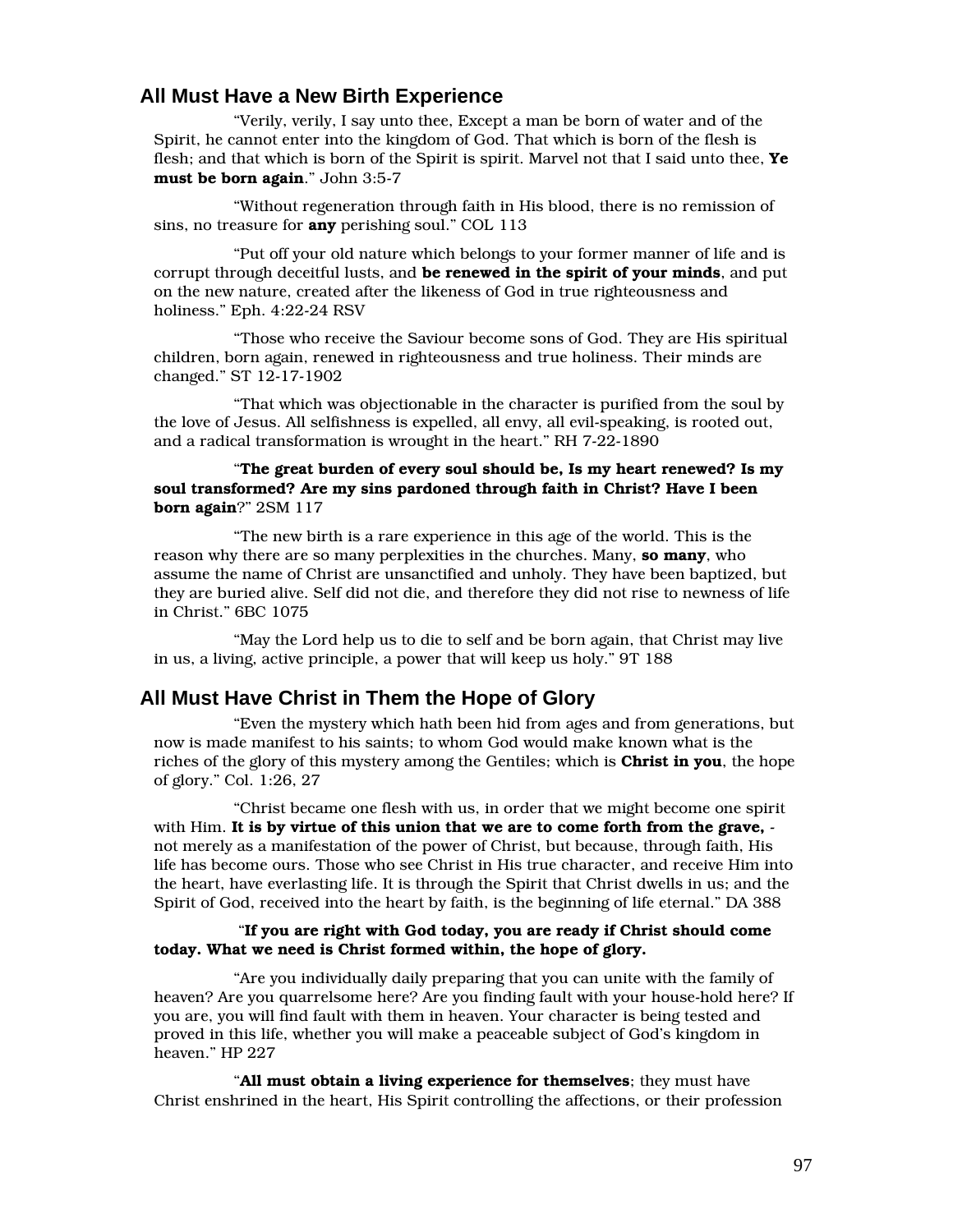of faith is of no value, and their condition will be even worse than if they had never heard the truth." 5T 619

#### All Must Have the Mind of Christ

 "Let this mind be in you, which was also in Christ Jesus: who . . . became obedient unto death, even the death of the cross." Phil. 2:5-8

 "Jesus became a man that He might mediate between man and God. . . . That He might **restore to man the original mind** which he lost in Eden.  $\dots$ Disobedience is not in accordance with the nature which God gave to man in Eden." 7BC 926

"What a victory is gained when the **carnal life ceases**, and the **spiritual life** begins." RH 12-2-1875

 "The carnal heart, that 'is not subject to the law of God, neither indeed can be,' is made spiritual, and exclaims with Christ, 'I delight to do thy will, O my God: yea, thy law is within my heart.'

 "There are many who say they believe in Christ; but do they? Have they the spiritual mind, the mind of Christ, that delights in the law of God?" ST 11-24-1887

 "To be a Christian is not merely to take the name of Christ, but to have the mind of Christ, to submit to the will of God in all things." MH 174

## **All Must Be Saved From Sin, Not In Sin.**

 "Thou shalt call his name Jesus: for he shall save his people from their sins." Matt. 1:21

"Through all ages and in every nation those that believe that Jesus can and will save them personally from sin, are the elect and chosen of God; they are His peculiar treasure. They obey His call, and come out of the world and separate themselves from every unclean thought and unholy practice. . . .

 "It is a sad fact that the great proportion of God's professed people have not had faith in Christ as their personal Saviour." RH 8-1-1893

 "Jesus came not to save men in their sins, but from their sins. 'Sin is the transgression of the law,' and if we fail to obey the law, we do not accept our Saviour. The only hope we have of salvation is through Christ. If His Spirit abides in the heart, sin cannot dwell there." RH 3-16-1886

 "And ye know that he was manifested to take away our sins; and in him is no sin. Whosoever abideth in him sinneth not: Whosoever sinneth hath not seen him, neither known him. Little children, let no one deceive you: he that doeth righteousness is righteous, even as he is righteous. He that committeth sin is of the devil; for the devil sinneth from the beginning. For this purpose the Son of God was manifested, that he might destroy the works of the devil." 1 John 3:5-8

 "Christ always separates the contrite soul from sin. He came to destroy the works of the devil, and He has made provision that the Holy Spirit shall be imparted to every repentant soul, to keep him from sinning.

 "The tempter's agency is not to be accounted an excuse for one wrong act. Satan is jubilant when he hears the professed followers of Christ making excuses for their deformity of character. It is these excuses that lead to sin. There is no excuse for sinning. A holy temper, a Christlike life, is accessible to every repenting, believing child of God." DA 311

 "My grace is sufficient for thee: for my strength is made perfect in weakness." 2Cor. 12:9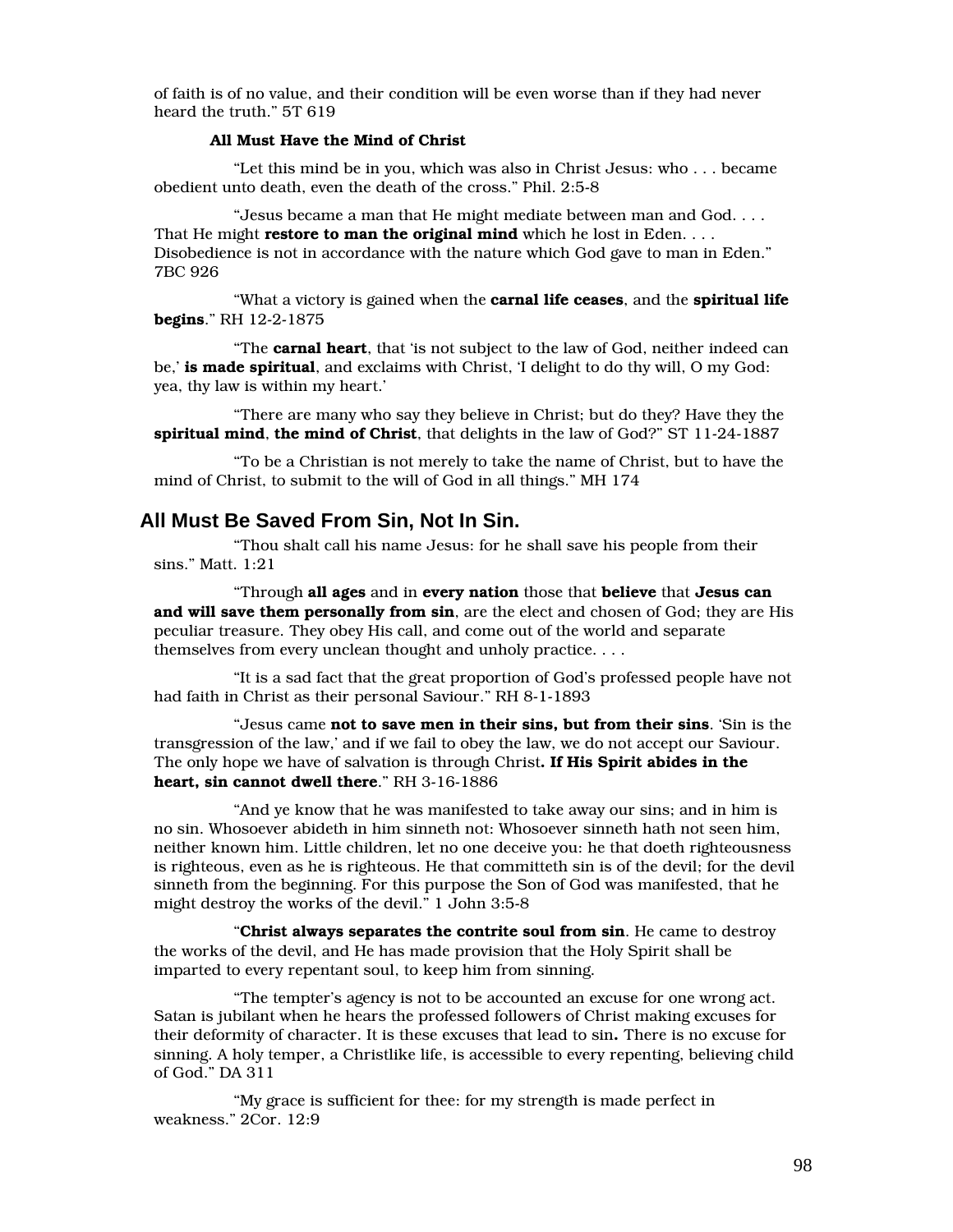"Abundant grace has been provided that the believing soul may be kept free from sin; for all heaven, with its limitless resources, has been placed at our command." 1SM 394

 "He who has not sufficient faith in Christ to believe that He can keep him from sinning, has not the faith that will give him an entrance into the kingdom of God." RH 3-10-1904

#### All Must Have Moral Perfection

 "Be ye therefore perfect, even as your Father which is in heaven is perfect." Matt. 5:48

"Moral perfection is required of all. Never should we lower the standard of righteousness in order to accommodate inherited or cultivated tendencies to wrongdoing. We need to understand that **imperfection of character is sin**. All righteous attributes dwell in God as a perfect, harmonious whole, and every one who receives Christ as a personal Saviour is privileged to possess these attributes." COL 330

## "It is the spiritual and moral character that is of value in the sight of Heaven, and that will survive the grave, and be made glorious with immortality for the endless ages of eternity." 1SM 259

 "God designs that every one of us shall be perfect in Him, so that we may represent to the world the perfection of His character. He wants us to be free from sin, that we may not disappoint Heaven, that we may not grieve our divine Redeemer. He does not desire us to profess Christianity, and yet not avail ourselves of that grace which is able to make us perfect, that we may be found wanting in nothing." ML 15

## "Moral and spiritual perfection, through the grace and power of Christ, is promised to all. Jesus is the source of power, the fountain of life.  $\dots$  At every step we touch His living power." AA 478

 "Having therefore these promises, let us cleanse ourselves from all filthiness of the flesh and spirit, perfecting holiness in the fear of God." 2 Cor. 7:1

 "No one can be omnipotent, but all can cleanse themselves from filthiness of the flesh and spirit, perfecting holiness in the fear of the Lord. God requires every soul to be pure and holy. We have hereditary tendencies to wrong. This is a part of self that no one need carry about. It is a weakness of humanity to pet selfishness, because it is a natural trait of character. But unless all selfishness is put away, unless self is crucified, we can never be holy as God is holy." FL 140

 "God will accept nothing but purity and holiness; one spot, one wrinkle, one defect in the character, will forever debar them from heaven, with all its glories and treasures." 2T 453

 "Even the thoughts must be brought into subjection to the will of God, and the feelings under the control of reason and religion. Our imagination was not given us to be allowed to run riot and have its own way, without any effort at restraint and discipline. If the thoughts are wrong, the feelings will be wrong; and the thoughts and feelings combined make up the moral character." HP 164

 "The Lord in His providence brings men where He can test their moral powers and reveal their motives of action, that they may improve what is right in themselves and put away that which is wrong. God would have His servants become acquainted with the moral machinery of their own hearts." 4T 85

"As a man 'thinketh in his heart, so is he.' Many thoughts make up the unwritten history of a single day; and these thoughts have much to do with the formation of character." MYP 144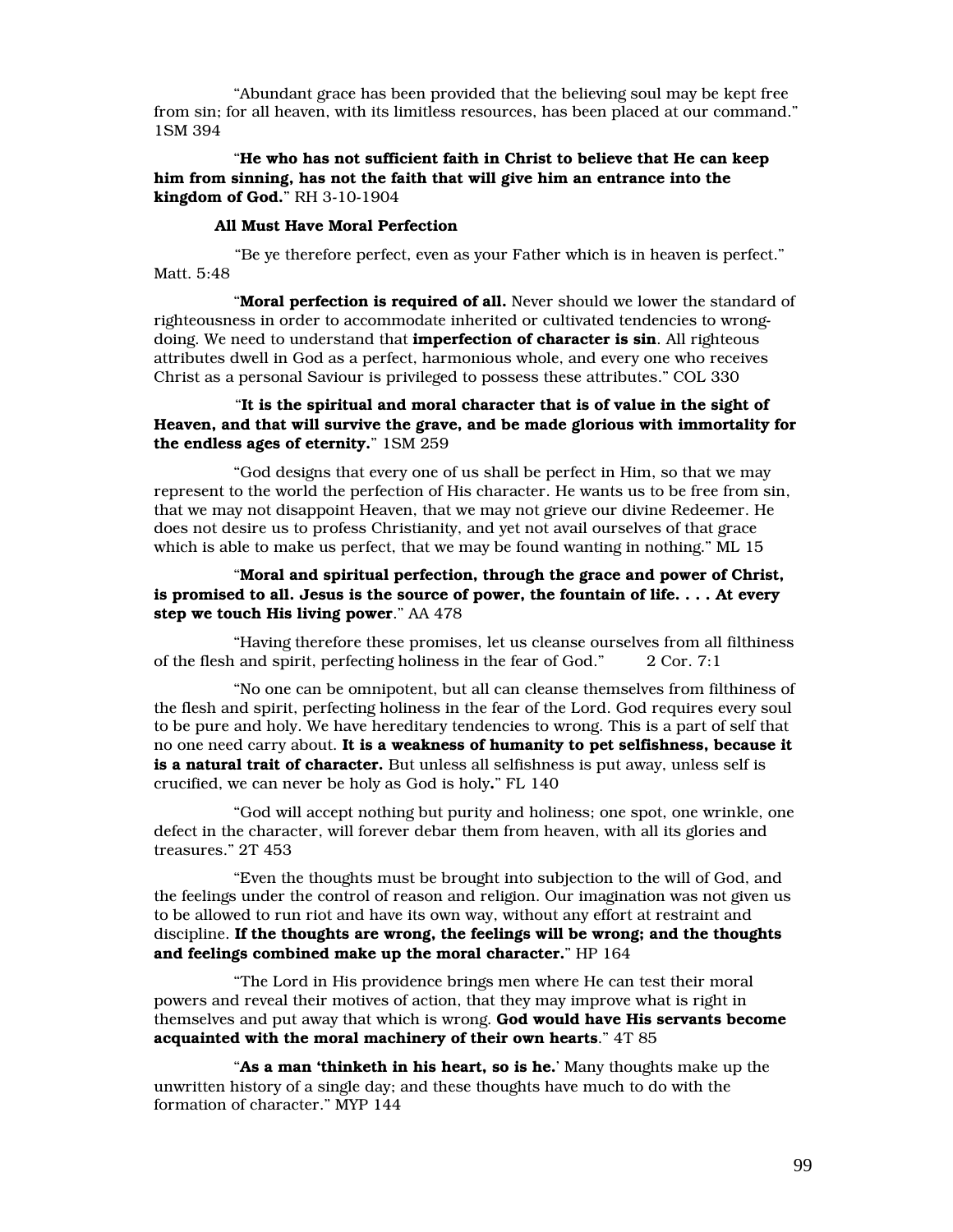"But Christ has given us no assurance that to attain perfection of character is an easy matter. A noble, all-round character is not inherited. It does not come to us by accident. A noble character is earned by individual effort through the merits and grace of Christ. God gives the talents, the powers of the mind; we form the character." COL 331

 "The mental and moral powers which God has given us do not constitute character. They are talents which we are to improve, and which, if properly improved, will form a right character.  $\ldots$  The mind is the garden; the character is the fruit. God has given us our faculties to cultivate and develop. Our own course determines our character. In training these powers so that they shall harmonize and form a valuable character, we have a work which no one but ourselves can do." 4T 606

 "Mental ability and genius are not character, for these are often possessed by those who have the very opposite of a good character. Reputation is not character. True character is a quality of the soul, revealing itself in the conduct." CG 161

 "In the lives of those who are ransomed by the blood of Christ, self-sacrifice will constantly appear. Goodness and righteousness will be seen. The quiet, inward experience will make the life full of godliness, faith, meekness, patience. This is to be our daily experience. We are to form characters free from sin - characters made righteous in and by the grace of Christ." CH 633, 634

 *Every day as we let the love of God control our thoughts and feelings, our characters can be pure and holy, and then our acts will be right.* 

## "It is . . . by a repetition of acts that habits are established and character confirmed." CG 199

 "What does the Lord require of His blood-bought heritage? - The sanctification of the whole being, - purity like the purity of Christ, perfect conformity to the will of God." SD 348

 "He tells us to be perfect as He is, in the same manner. We are to be centers of light and blessing to our little circle, even as He is to the universe. We have nothing of ourselves, but the light of His love shines upon us, and we are to reflect its brightness. 'In His borrowed goodness good,' we may be perfect in our sphere, even as God is perfect in His." MB 77

 "Would Christ tantalize us by requiring of us an impossibility? Never, never! What an honor He confers upon us in urging us to be holy in our sphere, as the Father is holy in His sphere! He can enable us to do this, for He declares, 'All power is given unto me in heaven and in earth.' This unlimited power it is our privilege to claim." KH 131

# **All Must Overcome Their Defects of Character**

 "To him that overcometh will I grant to sit with me in my throne, even as I also overcame, and am set down with my Father in his throne." Rev. 3:21

 "None but those who have been overcoming by the blood of the Lamb and the word of their testimony will be found with the loyal and true, without spot or stain of sin, without guile in their mouths." 2SM 380

 "Many are deceiving themselves by thinking that the character will be transformed at the coming of Christ, but there will be no conversion of heart at His appearing. Our defects of character must here be repented of, and through the grace of Christ we must overcome them while probation shall last." GAG 243

 "In order to accomplish this work, we must die daily to self. Said Paul: 'I die daily.'" 4T 67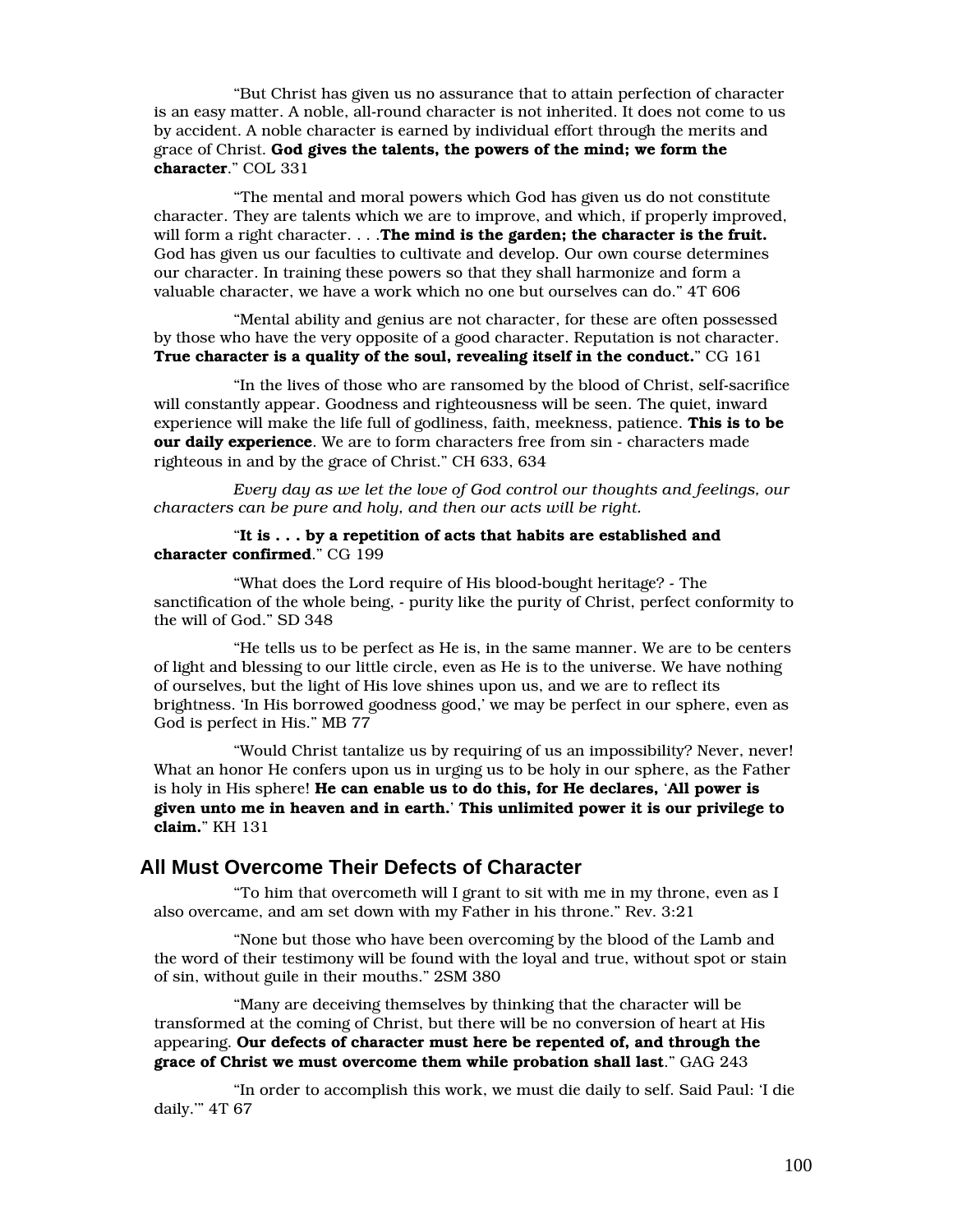"Some, indeed, are naturally more passionate than others; but this spirit can never harmonize with the Spirit of God. The natural man must die, and the new man, Christ Jesus, take possession of the soul, so that the follower of Jesus may say in verity and truth: 'I live, yet not I, but Christ liveth in me.'

"Self is difficult to conquer. Human depravity in every form is not easily brought into subjection to the Spirit of Christ. But all should be impressed with the fact that unless this victory is gained through Christ, there is no hope for them. The victory can be gained; for nothing is impossible with God. By His assisting grace, all evil temper, all human depravity, may be overcome." 4T 348, 349

 "His divine power hath given unto us all things that pertain unto life and godliness, through the knowledge of him that hath called us to glory and virtue." 2 Peter 1:3

 "None of us need excuse our hasty temper, our misshapen characters, our selfishness, envy, jealousy, or any impurity of soul, body, or spirit. God has called us to glory and virtue. We are to obey the call." RH 4-24-1900

 "As obedient children, do not be conformed to the passions of your former ignorance, but as he who called you is holy, be holy yourselves in all your conduct." 1 Peter 1:14, 15

 "Each soul inherits certain unChristlike traits of character. It is the grand and noble work of a lifetime to keep under control these tendencies to wrong. It is the little things that cross our path that are likely to cause us to lose our power of self-control." HP 231

 "Each day he must renew his consecration, each day do battle with evil. Old habits, hereditary tendencies to wrong, will strive for the mastery, but against these he is to be ever on guard, striving in Christ's strength for victory." AA 477

 "My grace is sufficient for thee: for my strength is made perfect in weakness." 2 Cor. 12:9

 "In Christ, God has provided means for subduing every sinful trait, and resisting every temptation, however strong. . . . Look not to self, but to Christ." DA 429

 "Christ is our tower of strength, and Satan can have no power over the soul that walks with God in humility of mind. . . . Dangers beset every path, but the whole universe of heaven is standing on guard, that none may be tempted above that which he is able to bear. Some have **strong traits** of character, that will need to be constantly repressed. If kept under the control of the Spirit of God, these traits will be a blessing; but if not, they will prove a curse." ML 316

"Are you **overcoming?** or are you **being overcome** by your own lusts and appetites and passions." 5T 511

 "Many are sensible of their great deficiency, and they read, and pray, and resolve, and yet make no progress. They seem powerless to resist temptation. The reason is that they do not go deep enough. They do not seek for a thorough conversion of the soul, that the streams which issue from it may be pure, and the deportment may testify that Christ reigns within.

"All defects of character originate in the heart. Pride, vanity, evil temper, and covetousness proceed from the carnal heart **unrenewed** by the grace of Christ. If the heart is refined, softened, and ennobled, the words and actions will testify to the fact. When the soul has been entirely surrendered to God, there will be a firm reliance upon His promises, and earnest prayer and determined effort to control the words and actions." RH 9-1-1885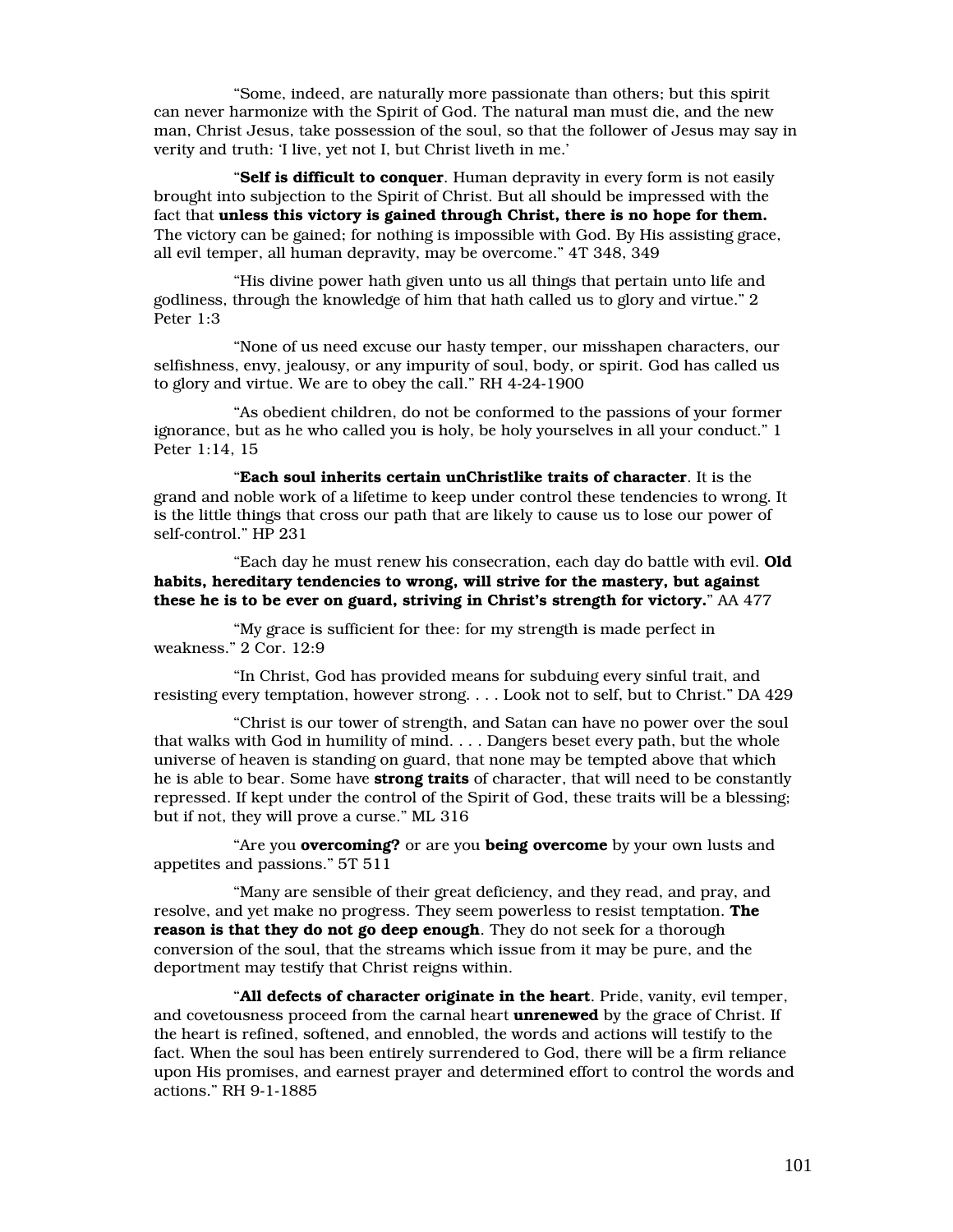"Conflict after conflict must be waged against hereditary tendencies. We shall have to criticize ourselves closely, and allow not one unfavorable trait to remain uncorrected.

 "Let no one say, I cannot remedy my defects of character. If you come to this decision, you will certainly fail of obtaining everlasting life. The im-possibility lies in your own will. If you will not, then you can not overcome. The real difficulty arises from the corruption of an unsanctified heart, and an unwillingness to submit to the control of God." COL 331

"All who finally have a seat with Christ upon His throne will be those who have overcome. All selfishness must be rooted from the heart. The apostle says, 'Let this mind be in you, which was also in Christ Jesus.' . . .

 "Who of us are copying the pattern? Through the grace of Christ are we mastering pride of heart? have we uprooted selfishness? have we opened wide the door of the heart and let in the precious love of Jesus? Or are we cherishing sins that will ruin us at last? We cannot meet Christ in peace with one sin unrepented of, unconfessed, and unforsaken. But John writes, 'If we confess our sins, he is faithful and just to forgive us our sins, and to cleanse us from all unrighteousness.' . . .

 "We shall either overcome our evil traits of character, and become like Christ, or we shall cherish our defects, and fail of the divine standard. . . .

 "Let us not be in the position of those for whom the Saviour died in vain. In Christ is sufficient grace to overcome all our evil traits of character, and strength is found alone in Him." RH 3-17-1891

 "One defect, cultivated instead of being overcome, makes the man imperfect, and closes against him the gate of the Holy City. He who enters must have a character that is without spot or wrinkle or any such thing. Naught that defileth can ever enter there. In all the redeemed host not one defect will be seen." MYP 144

 *How could God allow bitterness, resentment, hatred, envy, pride, deceit, selfishness, lust and revenge, or any other defect into heaven?* 

 "Men may now excuse their defects of character, but in that day they will offer no excuse. . . .

 "He gave all heaven, from which we may draw strength and efficiency; that we be not repulsed or overcome by our great adversary. But the love of God does not lead Him to excuse sin. He did not excuse it in Satan; He did not excuse it in Adam or in Cain; nor will He excuse it in any other of the children of men. He will not connive at our sins or overlook our defects of character. He expects us to overcome in His name." COL 315, 316

 "The only hope for us if we would overcome is to unite our will to God's will and work in cooperation with Him, hour by hour and day by day. We cannot retain self and yet enter the kingdom of God. If we ever attain unto holiness, it will be through the renunciation of self and the reception of the mind of Christ." MB 143

 "The perfection of Christian character depends wholly upon the grace and strength found alone in God. Without the power of grace upon the heart, assisting our efforts and sanctifying our labors, we shall fail of saving our own souls and of saving the souls of others." 3T 188

"Are we Christians, - Christlike in spirit, in word, in disposition, or are we falling continually under the temptations of the enemy, with no power to escape from his snare?" RH 2-24-1903

 "Let no one despair of gaining the victory. Victory is sure when self is surrendered to God." 1BC 1095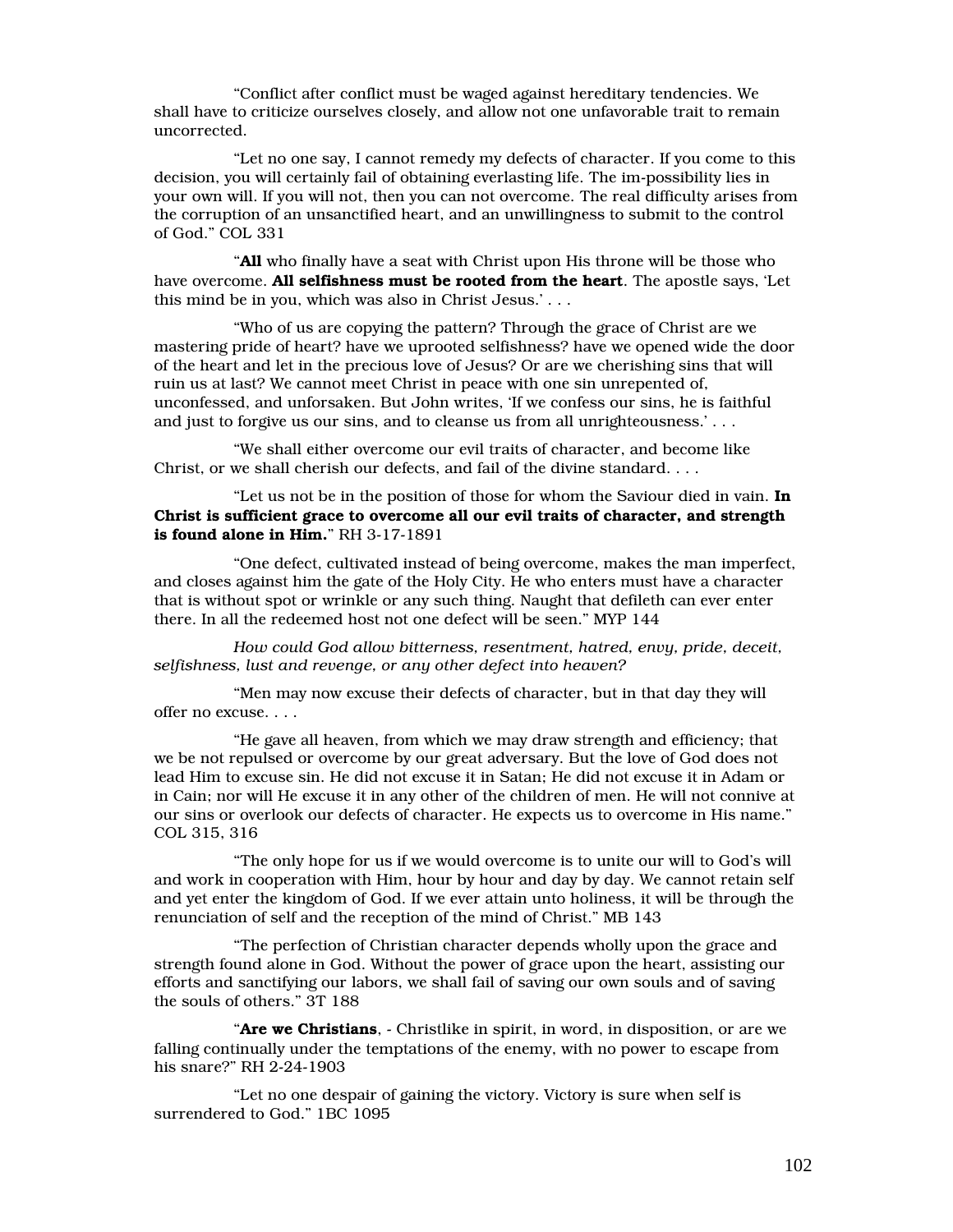*Any time you are tempted, submit your inner being to God and let His Holy Spirit control you.* 

 "Whatever may be man's besetting sin, whatever bitter and baleful passions struggle for the mastery, he may conquer, if he will watch and war against them in the name and strength of Israel's Helper." GAG 242

 *If you will always quickly submit yourselves to God when tempted, you will receive the strength needed.* 

"As thy days, so shall thy strength be." Deut. 33:25

 "We are to live only one day at a time. We do not have to do the work of a lifetime in a few hours. We need not look into the future with anxiety; for God has made it possible for us to be overcomers every day." FL 249

"Whatever may be the nature of your defects, the **Spirit of the Lord will enable you to discern them,** and grace will be given you whereby they may be overcome. Through the merits of the blood of Christ you may be a conqueror, yes more than a conqueror." SD 349

### All May Be More Than Conquerors

 "In all these things we are more than conquerors through him that loved us." Rom. 8:37

 "The human family have all the help that Christ had in their conflicts with Satan. They need not be overcome. They may be **more than conquerors** through Him who has loved them and given His life for them. 'Ye are bought with a price.' And what a price! The Son of God in His humanity wrestled with the very same fierce, apparently overwhelming temptations that assail men - temptations to indulgence of appetite, to presumptuous venturing where God has not led them, and to the worship of the god of this world, to sacrifice an eternity of bliss for the fascinating pleasures of this life. Everyone will be tempted, but the Word declares that we shall not be tempted above our ability to bear. We may resist and defeat the wily foe." 1SM 95

 "Those who fail to realize their constant dependence upon God will be overcome by temptation. We may now suppose that our feet stand secure, and that we shall never be moved. We may say with confidence, I know in whom I have believed; nothing can shake my faith in God and in His word. But Satan is planning to take advantage of our hereditary and cultivated traits of character, and to blind our eyes to our own necessities and defects. Only through realizing our own weakness and looking steadfastly unto Jesus can we walk securely." DA 382

 "All the followers of Christ have to meet the same malignant foe that assailed their Master. With marvelous skill he adapts his temptations to their circumstances, their temperament, their mental and moral bias, their strong passions.  $\dots$  We must look to Christ; we must resist as He resisted; we must pray as He prayed; we must agonize as He agonized, if we would conquer as He conquered." ST 9-7-1882

 "Bad habits, when opposed, will offer the most vigorous resistance; but if the warfare is kept up with energy and perseverance, they may be conquered." 4T 655

 "To be saved, a man must gain the victory over himself, his temper, his inclinations. His will must be brought into conformity to the will of God. The glory of heaven is for those only who on this earth work out the righteousness of Christ. . . . Seek to understand your individual responsibility. Move steadily forward, and the Lord will make you more than conquerors." 4MR 172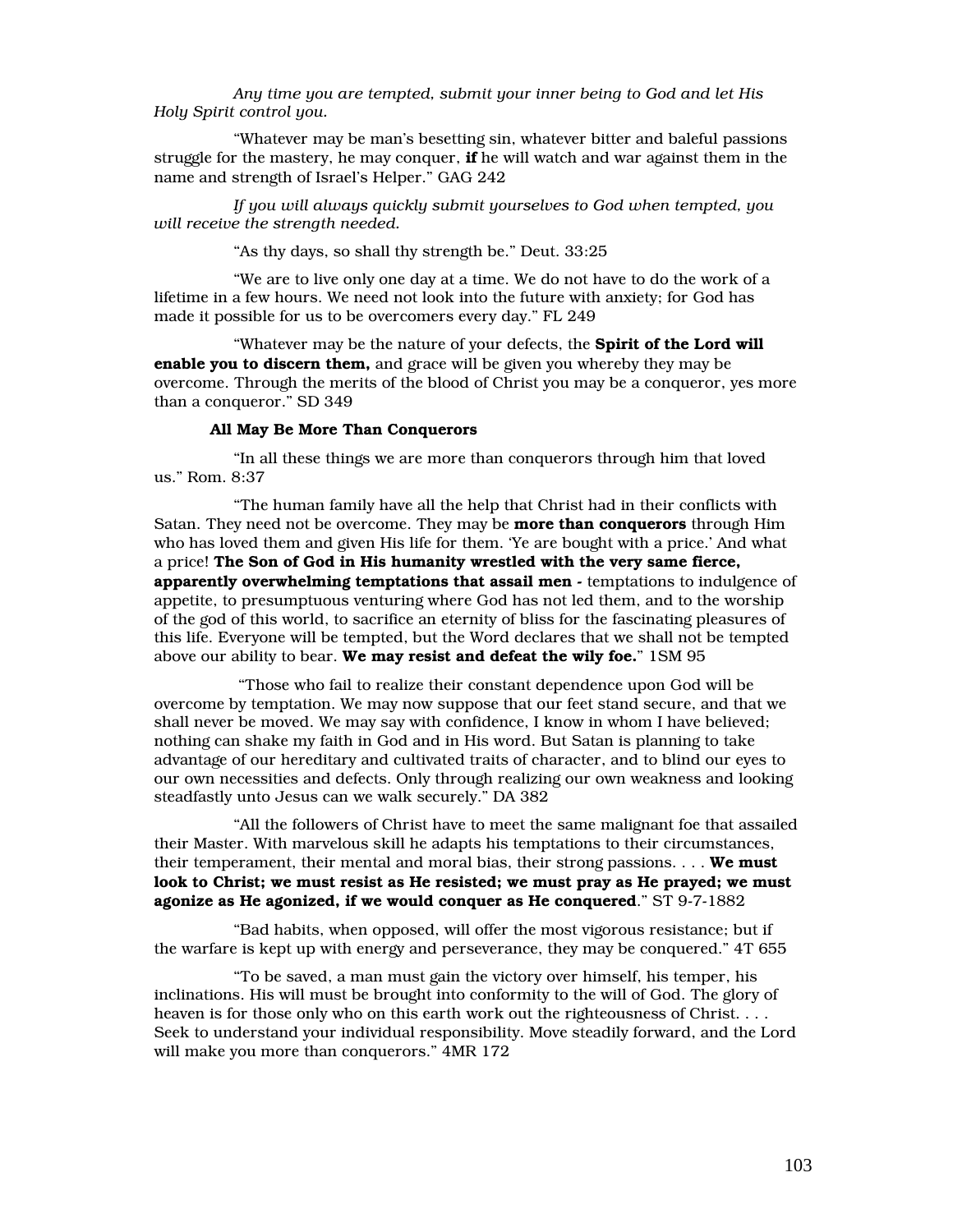# **All Must Be Saved to the Uttermost**

 "Wherefore he is able also to save them to the uttermost that come unto God by him, seeing he ever liveth to make intercession for them." Heb. 7:25

 "Many voices are advocating error; let your voice advocate truth. . . . Present the truth as it is in Jesus, making plain the requirements of the law and the gospel. Present Christ, the way, the truth, and the life, and tell of His power to save all who come to Him. The Captain of our salvation is inter-ceding for His people, not as a petitioner to move the Father to compassion, but as a conqueror, who claims the trophies of His victory. He is able to save to the uttermost all who come to God by Him. Make this fact very plain." Ev 189

 "To Jesus in His agony on the cross there came one gleam of comfort. It was the prayer of the penitent thief. . . . This man was not a hardened criminal; . . . He had seen and heard Jesus, and had been convicted by His teaching, but he had been turned away from Him by the priests and rulers. Seeking to stifle conviction, he had plunged deeper and deeper into sin, until he was arrested, tried as a criminal, and condemned to die on the cross. In the judgment hall and on the way to Calvary he had been in company with Jesus. . . . He had marked His godlike bearing, and His pitying forgiveness of His tormentors. . . . The conviction comes back to him that this is the Christ.

 "The Holy Spirit illuminates his mind, and little by little the chain of evidence is joined together. In Jesus, bruised, mocked, and hanging upon the cross, he sees the Lamb of God, that taketh away the sin of the world. Hope is mingled with anguish in his voice as the helpless, dying soul casts himself upon a dying Saviour. 'Lord, remember me,' he cries, 'when Thou comest into Thy kingdom.'

 "Quickly the answer came. Soft and melodious the tone, full of love, compassion, and power the words: Verily I say unto thee today, Thou shalt be with Me in paradise. . . .

"As He spoke the words of promise, the dark cloud that seemed to enshroud the cross was pierced by a bright and living light. To the penitent thief came the perfect peace of acceptance with God. . . . His ear is not heavy that it cannot hear, neither His arm shortened that it cannot save. It is His royal right to save unto the uttermost all who come unto God by Him." DA 749-751

 "Christ is able to save to the uttermost all who come to Him in faith. He will cleanse them from all defilement **if** they will let Him. But if they cling to their sins, they cannot possibly be saved; for Christ's righteousness covers no sin unrepented of. God has declared that those who receive Christ as their Redeemer, accepting Him as the One who takes away all sin; will receive pardon for their transgressions. **These are** the terms of our election. Man's salvation depends upon his receiving Christ by faith. Those who will not receive Him lose eternal life because they refused to avail themselves of the only means provided by the Father and the Son for the salvation of a perishing world." 7BC 931

## **All the Redeemed Sing the Song of Redemption**

 "When the earthly warfare is accomplished, and the saints are all gathered home, our first theme will be the song of Moses, the servant of God. The second theme will be the song of the Lamb, the song of grace and redemption. This song will be louder, loftier, and in sublimer strains, echoing and re-echoing through the heavenly courts. Thus the song of God's providence is sung, connecting the varying dispensations; for all is now seen without a veil between the legal, the prophetical, and the gospel. The church history upon the earth and the church redeemed in heaven all center around the cross of Calvary. This is the theme, this is the song, - Christ all and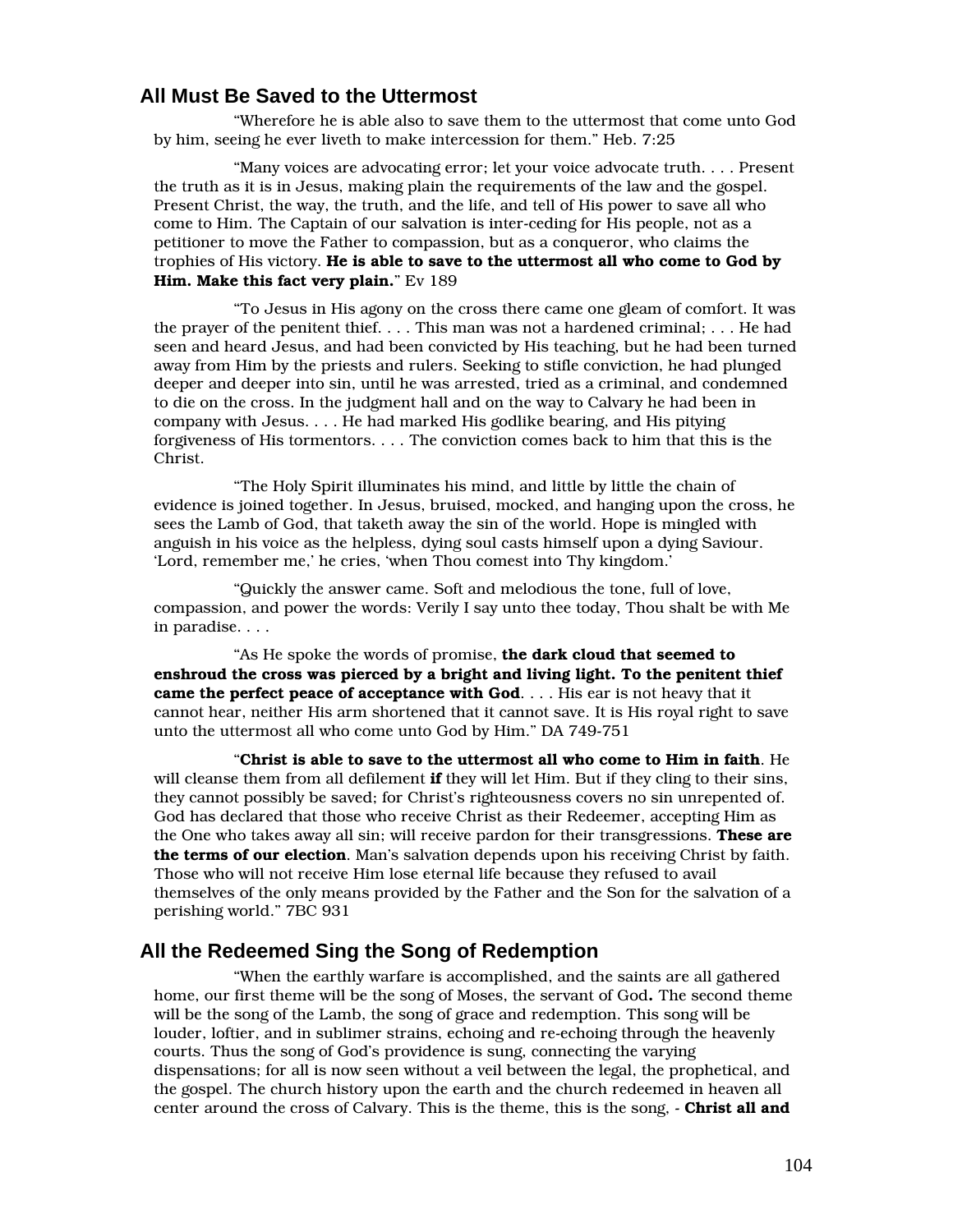in all, - in anthems of praise resounding through heaven from thousands and ten thousand times ten thousand and an innumerable company of the redeemed host. All unite in this song of Moses and the Lamb. It is a new song, for it was never before sung in heaven." TM 432, 433

# *The 1888 Message Was a Revival of True Righteousness*

1:29

"Behold the Lamb of God, which taketh away the sin of the world." John

 "The Lord in His great mercy sent a most precious message to His people. . . .This message was to bring more prominently before the world the uplifted Saviour, the sacrifice for the sins of the whole world. It presented justification through faith in the Surety; it invited the people to receive the righteousness of Christ, which is made manifest in obedience to all the commandments of God. Many had lost sight of Jesus. They needed to have their eyes directed to His divine person, His merits, and His change-less love for the human family. All power is given into His hands that He may dispense rich gifts unto men, imparting the priceless gift of His own righteousness to the helpless human agent. This is the message that God commanded to be given to the world. It is the third angel's message, which is to be proclaimed with a loud voice, and attended with the outpouring of His Spirit in a large measure." TM 91, 92

 "God's remnant people are to fill the earth with the cry of the third angel. 'Here is the patience of the saints: here are they that keep the commandments of God, and the faith of Jesus.'" RH 7-16-1901

 "It has been necessary to exalt the great standard of righteousness, but in doing this, **many have neglected to preach the faith of Jesus**. If we would have the spirit and power of the third angel's message, we must present the law and the gospel together, for they go hand in hand." RH 9-3-1889

 "The gospel is to be presented, not as a lifeless theory, but as a living force to change the life. God desires that the receivers of His grace shall be witnesses to its power." DA 826

 "For I am not ashamed of the gospel: it is the power of God for salvation to every one who has faith, . . . 'He who through faith is righteous shall live.'" Rom. 1:16, 17

 "We need to be enlightened in regard to the plan of salvation. There is not one in one hundred who understands for himself the Bible truth on this subject that is so necessary to our present and eternal welfare.

 "The enemy of man and God is not willing that this truth should be clearly presented; for he knows that if the people receive it fully, his power will be **broken.** . . . God's people must have that faith which will lay hold of divine power, 'for by grace are ye saved through faith; and that not of yourselves: it is the gift of God.'" RH 9-3-1889

 "Some will not make a right use of the doctrine of justification by faith. They will present it in a one-sided manner, making everything of faith, and belittling works. Others will seize the points that have a leaning towards error, and will ignore works altogether. Now genuine faith always works by love; it supplies a motive power." RH 1- 24-1893

 "Unless divine power is brought into the experience of the people of God, false theories and erroneous ideas will take minds captive, Christ and His righteousness will be dropped out of the experience of many, and their faith will be without power or life." RH 9-3-1889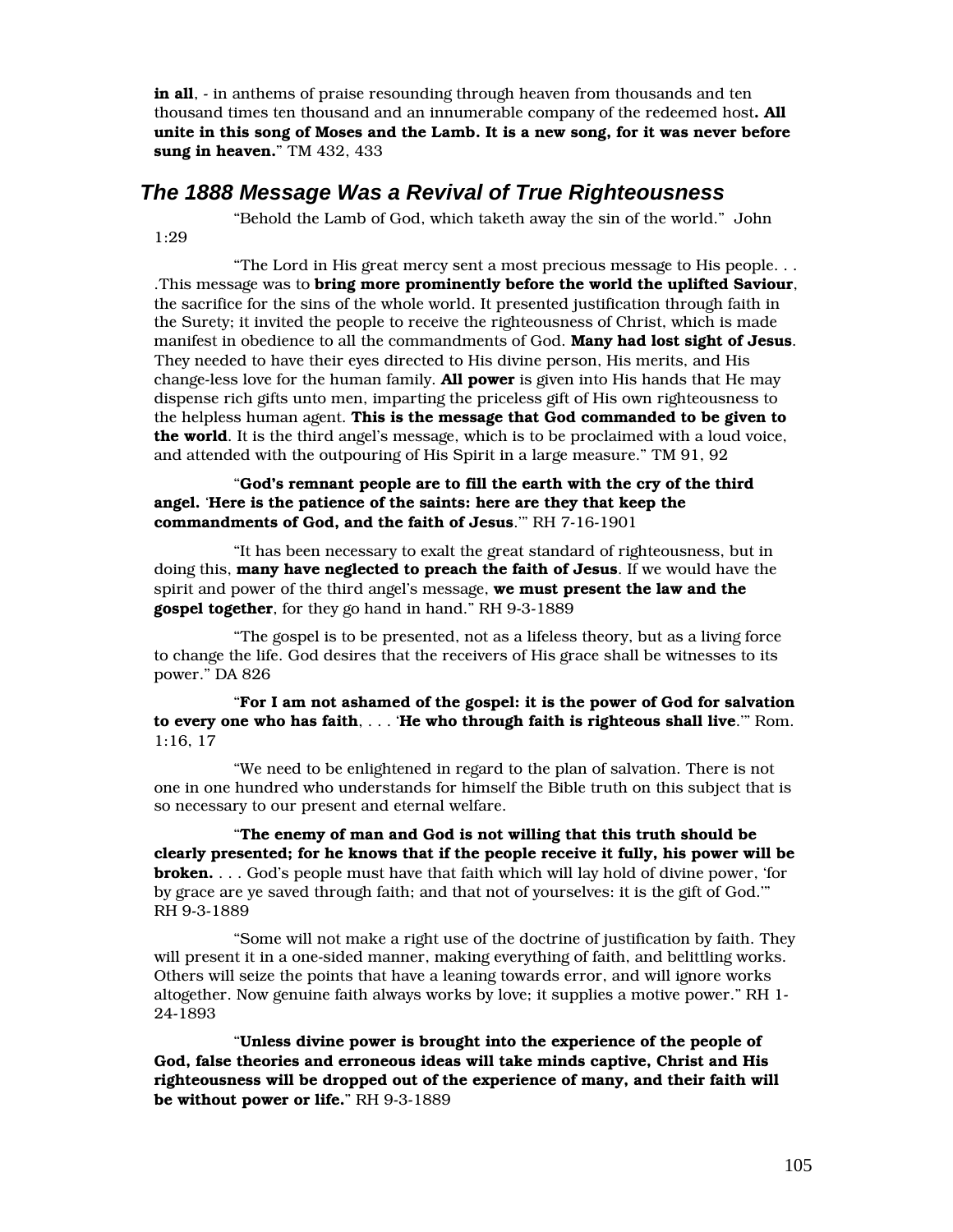"The faith essential for salvation is not a mere nominal faith, but an abiding principle, deriving vital power from Christ. It will lead the soul to feel the love of Christ to such a degree that the character will be refined, purified, ennobled. This faith in Christ is not merely an impulse, but a power that works by love and purifies the soul. It accomplishes something, bringing the soul under discipline, elevating it from defilement, and bringing it into connection with Christ, till it appropriates His virtue to the soul's need. This is saving faith." RH 8-18-1891

 "Take this message in all its phases and sound it forth to the people wherever Providence opens the way. Justification by faith and the righteousness of Christ are the themes to be presented to a perishing world." 7BC 964

 "You will meet with those who will say, 'You are too much excited over this matter. You are too much in earnest. You should not be reaching for the righteousness of Christ, and making so much of that. You should preach the law.' As a people, we have preached the law until we are as dry as the hills of Gilboa that had neither dew nor rain. We must preach Christ in the law, and there will be sap and nourishment in the preaching." RH 3-10-1890

 "The law of God is to be magnified; its claims must be presented in their true, sacred character, that the people may be brought to decide for or against the truth. Yet the work will be cut short in righteousness. The message of Christ's righteousness is to sound from one end of the earth to the other to prepare the way of the Lord. This is the glory of God, which closes the work of the third angel." 6T 19

## **The Third Angel Warns About the Mark**

 "And the third angel followed them, saying with a loud voice, 'If any man worship the beast and his image, and receive his mark in his forehead, or in his hand, the same shall drink of the wine of the wrath of God, which is poured out without mixture into the cup of his indignation; and he shall be tormented with fire and brimstone in the presence of the holy angels, and in the presence of the Lamb: and the smoke of their torment ascendeth up for ever and ever: and they have no rest day nor night, who worship the beast and his image, and whosoever receiveth the mark of his name.'

#### "Here is the patience of the saints: here are they that keep the commandments of God, and the faith of Jesus." Rev. 14:9-12

 "In the issue of the contest all Christendom will be divided into two great classes - those who keep the commandments of God and the faith of Jesus, and those who worship the beast and his image and receive his mark." GC 450

 "The Lord has shown me clearly that the image of the beast will be formed before probation closes; for it is to be the great test for the people of God, by which their eternal destiny will be decided." 7BC 976

 "When the leading churches of the United States, uniting upon such points of doctrine as are held by them in common, shall influence the state to enforce their decrees and to sustain their institutions, then Protestant America will have formed an image to the Roman hierarchy, and the infliction of civil penalties upon dissenters will inevitably result." GC 445

 "And he exerciseth all the power of the first beast before him, and causeth the earth and them which dwell therein to worship the first beast, whose deadly wound was healed. And he doeth great wonders, so that he maketh fire come down from heaven on the earth in the sight of men, and deceiveth them that dwell on the earth by the means of those miracles which he had power to do in the sight of the beast; saying to them that dwell on the earth, that they should make an image to the beast, which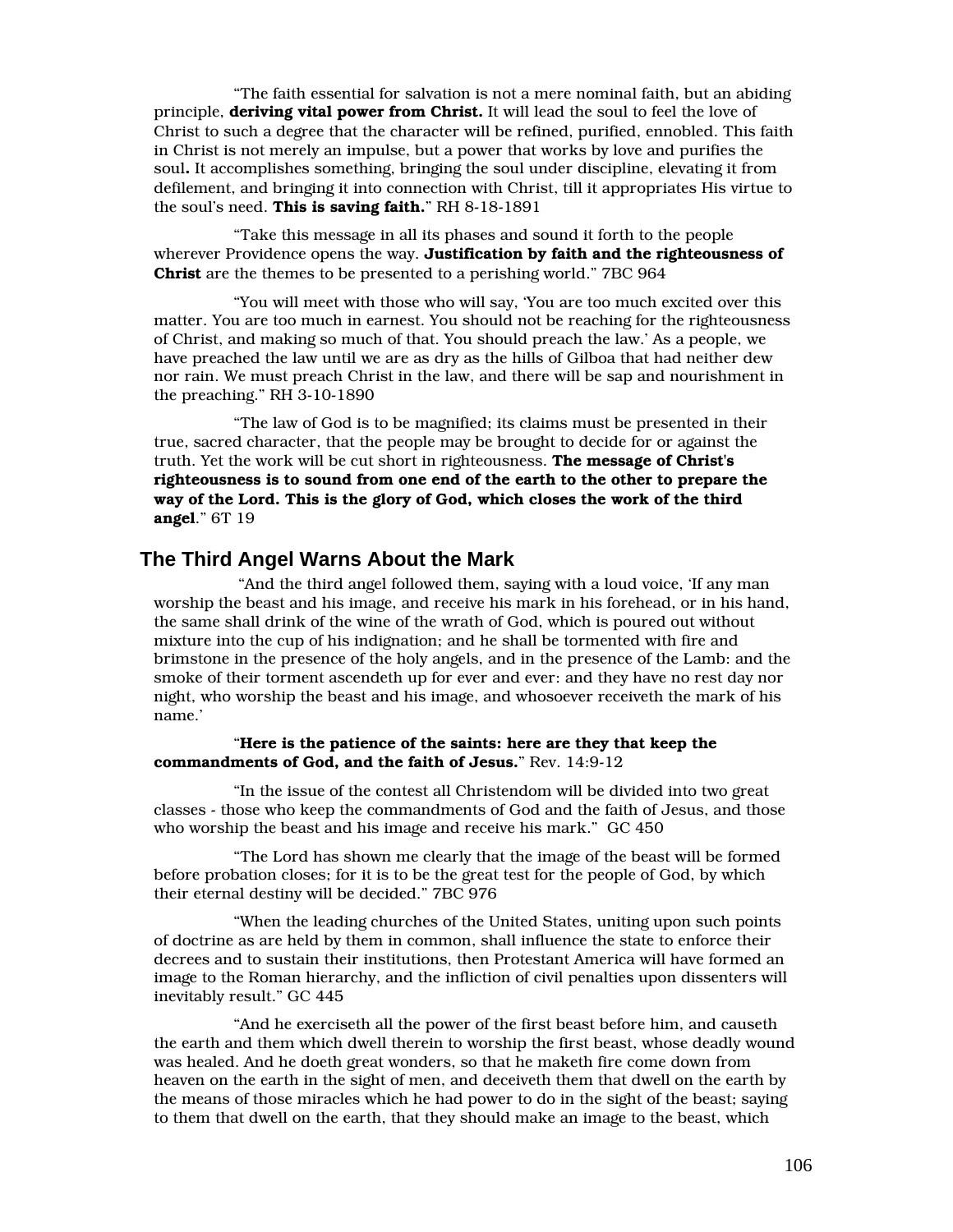had the wound by a sword, and did live. And he had power to give life unto the image of the beast, that the image of the beast should both speak, and cause that as many as would not worship the image of the beast should be killed. And he causeth all, both small and great, rich and poor, free and bond, to receive a mark in their right hand, or in their foreheads: and that no man might buy or sell, save he that had the mark, or the name of the beast, or the number of his name." Rev. 13:12-17

 "As America, the land of religious liberty, shall unite with the papacy in forcing the conscience and compelling men to honor the false sabbath, the people of every country on the globe will be led to follow her example." 6T 18

 "Every man will be tested. Obedience or disobedience is the question to be decided by the whole world. All will be called to choose between the law of God and the laws of men. Here the dividing line will be drawn. There will be but two classes. Every character will be fully developed; and all will show whether they have chosen the side of loyalty or that of rebellion." DA 763

 "The Sabbath will be the great test of loyalty, for it is the point of truth **especially controverted.** When the final test shall be brought to bear upon men, then the line of distinction will be drawn between those who serve God and those who serve Him not. . . . While one class, by accepting the sign of submission to earthly powers, receive the mark of the beast, the other, choosing the token of allegiance to divine authority, receive the seal of God." GC 605

### **God Will Seal His People**

 "And I saw another angel ascending from the east, having the seal of the living God: and he cried with a loud voice to the four angels, to whom it was given to hurt the earth and the sea, saying, Hurt not the earth, neither the sea, nor the trees, till we have sealed the servants of our God in their foreheads." Rev. 7:2, 3

"The living righteous will receive the seal of God **prior** to the close of probation." 1SM 66

 "Now is the time to prepare. The seal of God will never be placed upon the forehead of an impure man of woman. It will never be placed upon the forehead of the ambitious, world-loving man or woman. It will never be placed upon the forehead of men or women of false tongues or deceitful hearts. All who receive the seal must be without spot before God." 5T 216

 "The pure and holy garments are not prepared to be put on by any one after he has entered the gate of the city. All who enter will have on the robe of Christ's righteousness, and the name of God will be seen in their foreheads. This name is the symbol which the apostle saw in vision, and signifies the yielding of the mind to intelligent and loyal obedience to all of God's commandments." SD 370

 "The Lord has shown me the danger of letting our minds be filled with worldly thoughts and cares. . . . for if the mind is filled with other things, present truth is shut out, and there is no place in our foreheads for the seal of the living God. . . .

"The sealing time is very short, and will soon be over. Now is the time, while the four angels are holding the four winds, to make our calling and election sure." EW 58

"Many are called, but few are chosen.' Many hear the invitation of mercy, are tested and proved; but few are sealed with the seal of the living God. Few will humble themselves as a little child, that they may enter the kingdom of heaven." 5T 50

 "The seal of the living God will be placed upon those only who bear a likeness to Christ in character." 7BC 970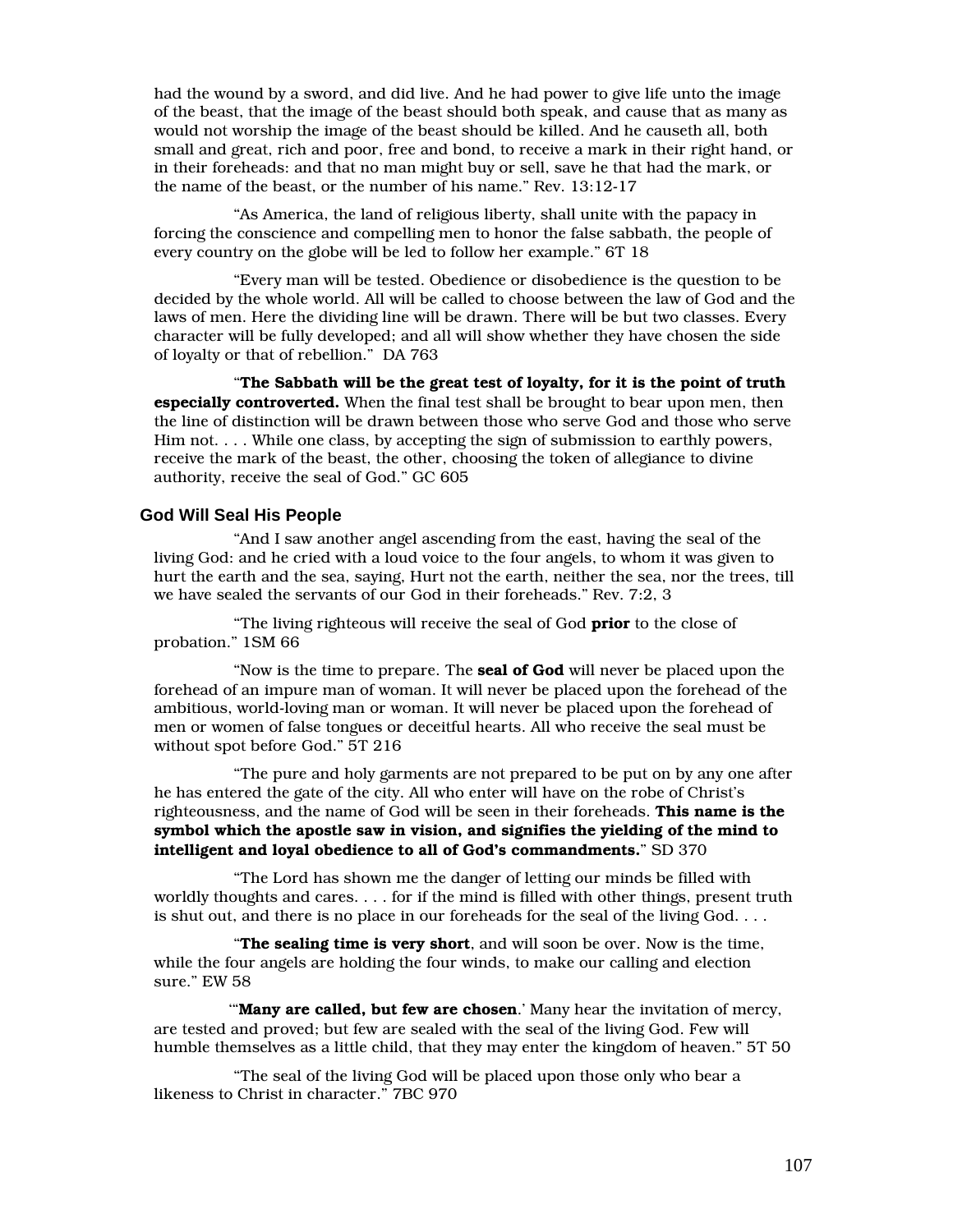"As wax takes the impression of the seal, so the soul is to take the impression of the Spirit of God and retain the image of Christ." 7BC 970

 "The great mass of professing Christians will meet with bitter disappointment in the day of God. They have not upon their foreheads the seal of the living God." 7BC 970

 "Just as soon as the people of God are sealed in their foreheads - it is not any seal or mark that can be seen, but a settling into truth, both intellectually and spiritually, so they cannot be moved - just as soon as God's people are sealed and prepared for the shaking, it will come. Indeed, it has begun already; the judgments of God are now upon the land, to give us warning, that we may know what is coming." 4BC 1161

## **He Will Separate the Wheat from the Tares**

 "I then saw the third angel. Said my accompanying angel, 'Fearful is his work. Awful is his mission. He is the angel that is to select the wheat from the tares, and seal, or bind, the wheat for the heavenly garner.' These things should engross the whole mind, the whole attention." EW 118

 "The time is not far distant when the test will come to every soul. The mark of the beast will be urged upon us. Those who have step by step yielded to worldly demands and conformed to worldly customs will not find it a hard matter to yield to the powers that be, rather than subject themselves to derision, insult, threatened imprisonment or death. The contest is be-tween the commandments of God and the commandments of men. In this time the gold will be separated from the dross in the church. True godliness will be clearly distinguished from the appearance and tinsel of it. Many a star that we have admired for its brilliancy will then go out in darkness. Chaff like a cloud will be borne away on the wind, even from places where we see only floors of rich wheat." 5T 81

"As we near the judgement, all will manifest their true character, and it will be made plain to what company they belong." 1T 100

 "God will have a people pure and true. In the mighty sifting soon to take place we shall be better able to measure the strength of Israel." 5T 80

 "The church may appear as about to fall, but it does not fall. It remains, while the sinners in Zion will be sifted out - the chaff separated from the precious wheat. This is a terrible ordeal, but nevertheless it must take place. **None but those** who have been overcoming by the blood of the Lamb and the word of their testimony will be found with the loyal and true, without spot or stain of sin, without guile in their mouths." 2SM 380

"As the storm approaches, a large class who have professed faith in the third angel's message, but have not been sanctified through obedience to the truth, abandon their position and join the ranks of the opposition. By uniting with the world and partaking of its spirit, they have come to view matters in nearly the same light; and when the test is brought, they are prepared to choose the easy, popular side. Men of talent and pleasing address, who once rejoiced in the truth, employ their powers to deceive and mislead souls. They become the most bitter enemies of their former brethren." GC 608

 "Then shall they deliver you up to be afflicted, and shall kill you: and ye shall be hated of all nations for my name's sake. And then shall many be offended, and shall betray one another, and shall hate one another. And many false prophets shall rise, and shall deceive many. And because iniquity shall abound, the love of many shall wax cold. But he that shall endure unto the end, the same shall saved. And this gospel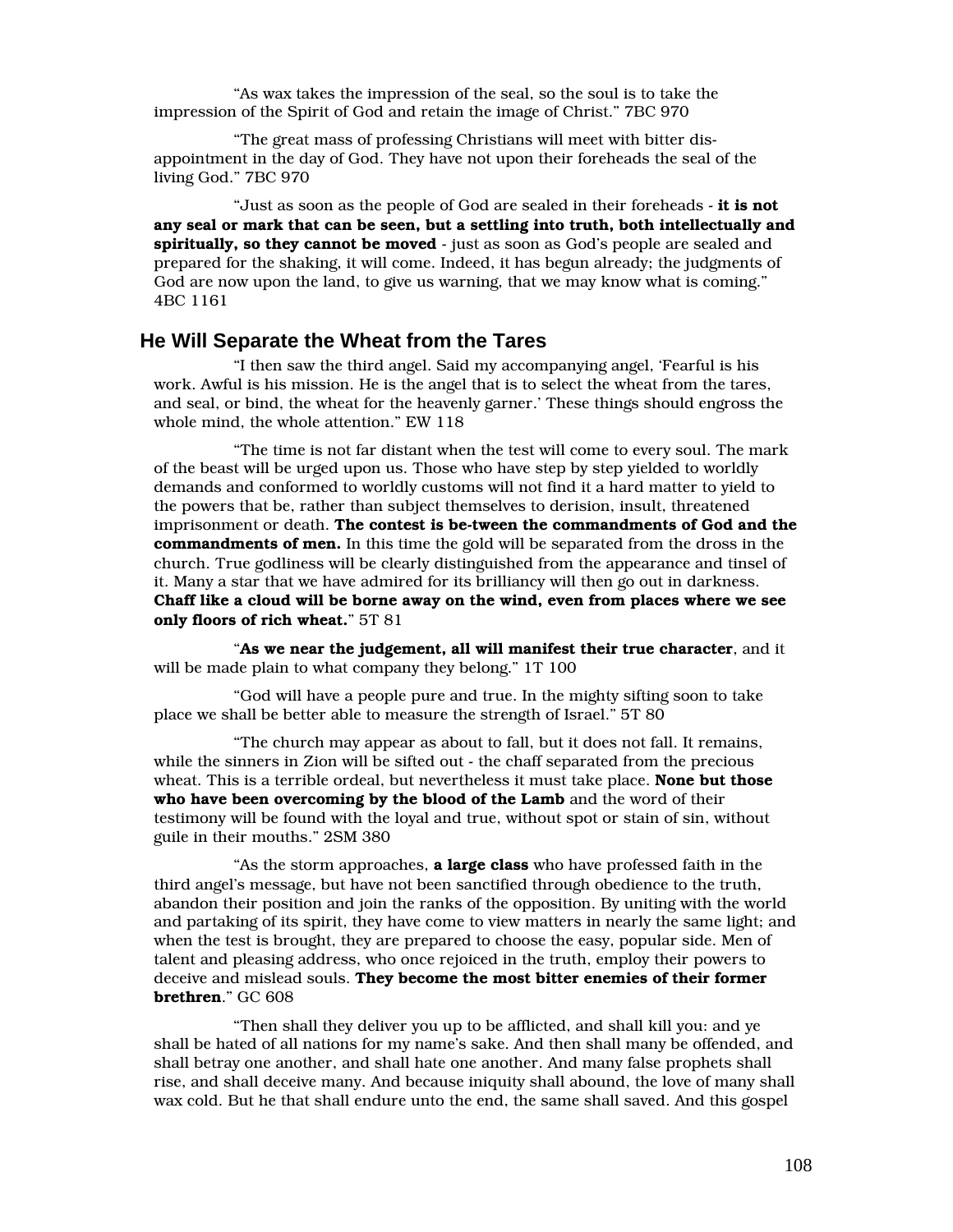of the kingdom shall be preached in all the world for a witness unto all nations; and then shall the end come." Matt. 24:9-14

### **Prepare for the Latter Rain**

 "Break up your fallow ground: for it is time to seek the Lord, till he come and rain righteousness upon you." Hosea 10:12

 "Before the work is closed up and the sealing of God's people is finished, we shall receive the outpouring of the Spirit of God." 1SM 111

 "I saw that none could share the 'refreshing' unless they obtain the victory over every besetment, over pride, selfishness, love of the world, and over every wrong word and action." EW 71

 "Not one of us will ever receive the seal of God while our characters have one spot or stain upon them. It is left with us to remedy the defects in our characters, to cleanse the soul temple of every defilement. Then the latter rain will fall upon us." 5T 214

 "We now have the invitations of mercy to become vessels unto honor, and then we need not worry about the latter rain; all we have to do is to keep the vessel clean and prepared and right side up for the reception of the heavenly rain." Ms 35, 1891

"Today you are to give yourself to God, that you may be emptied of self, emptied of envy, jealousy, evil surmising, strife, everything that shall be dishonoring to God. **Today** you are to have your vessel purified that it may be ready for the heavenly dew, ready for the showers of the latter rain; for the latter rain will come, and the blessing of God will fill every soul that is purified from every defilement. It is our work today to yield our souls to Christ, that we may be fitted for the time of refreshing from the presence of the Lord - fitted for the baptism of the Holy Spirit." 1SM 191

 "And it shall come to pass in the last days, saith God, I will pour out my Spirit upon all flesh: and your sons and your daughters shall prophesy, and your young men shall see visions, and your old men shall dream dreams." Acts 2:17, 18

 "Under the showers of the latter rain the inventions of man, the human machinery, will at times be swept away, the boundary of man's authority will be as broken reeds, and the Holy Spirit will speak through the living, human agent, with convincing power." 2SM 58, 59

 "Not by might, nor by power, but by my Spirit, saith the Lord of hosts." Zech. 4:6

### **Give the Loud Cry**

 "Arise, shine; for thy light is come, and the glory of the Lord is risen upon thee. For, behold, the darkness shall cover the earth, and gross darkness the people: but the Lord shall arise upon thee, and his glory shall be seen upon thee. And the Gentiles shall come to thy light, and kings to the brightness of thy rising." Isa. 60:1-3

 "The message of Christ's righteousness is to sound from one end of the earth to the other to prepare the way of the Lord. This is the glory of God, which closes the work of the third angel." 6T 19

 "As God's people approach the final crisis, they must with increasing power proclaim the message He has given them. The warning must be given to the churches. God's requirements must be laid before those who are transgressing His law. They must be made to understand that this is a life and death question. **God's remnant** people are to fill the earth with the cry of the third angel. 'Here is the patience of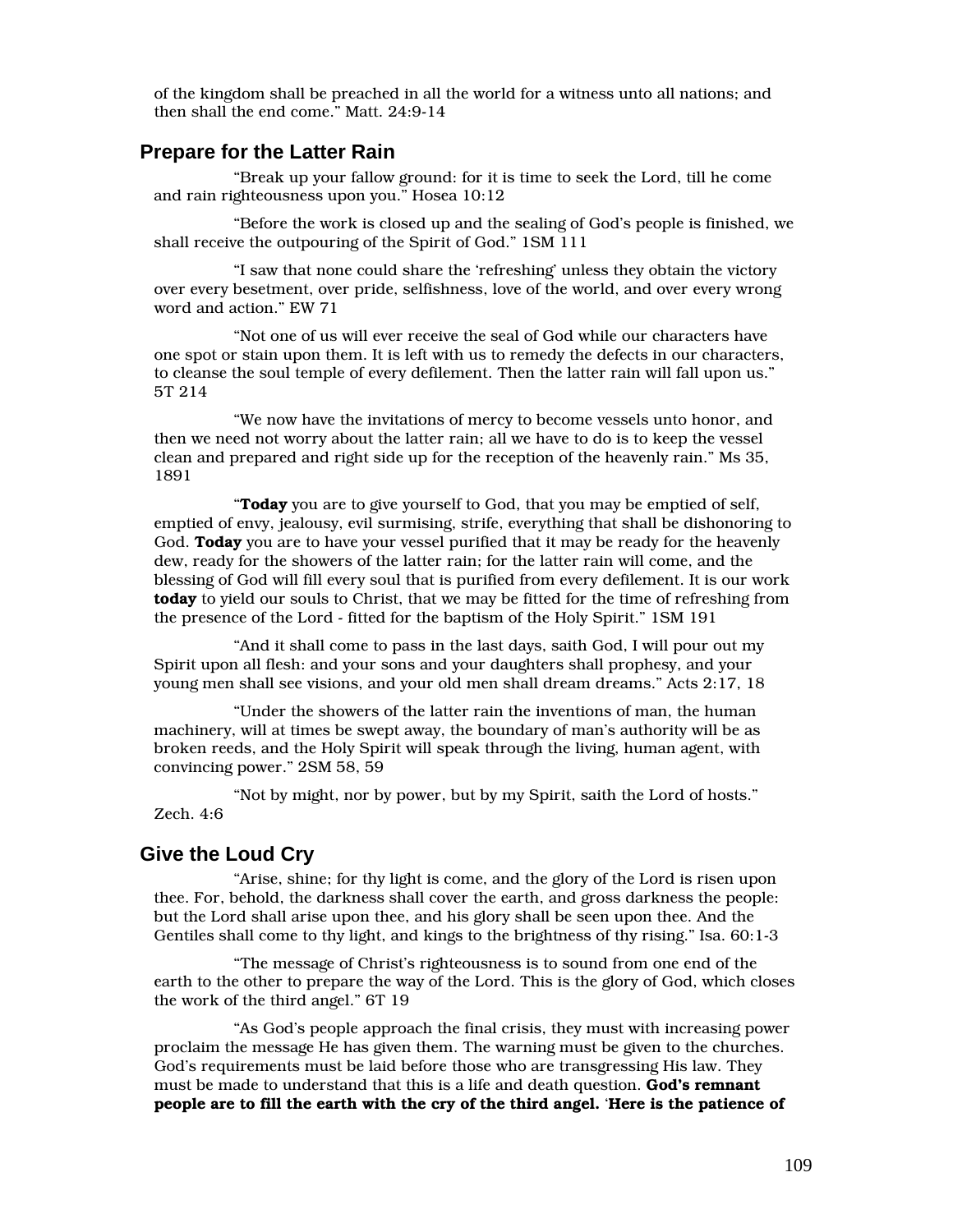#### the saints, here are they that keep the commandments of God, and the faith of Jesus.'" RH 7-16-1901

 "Those who wait for the Bridegroom's coming are to say to the people, 'Behold your God.' The last rays of merciful light, the last message of mercy to be given to the world, is a revelation of His character of love. The children of God are to manifest His glory. In their own life and character they are to reveal what the grace of God has done for them." COL 415

 "The very image of God is to be reproduced in humanity. The honor of God, the honor of Christ, is involved in the perfection of the character of His people." DA 671

 "By implanting in their hearts the principles of His word, the Holy Spirit develops in men the attributes of God. The light of His glory - His character - is to shine forth in His followers. Thus they are to glorify God, to lighten the path to the Bridegroom's home." COL 414

 "Servants of God, with their faces lighted up and shining with holy consecration, will hasten from place to place to proclaim the message from heaven. By thousands of voices, all over the earth, the warning will be given. Miracles will be wrought, the sick will be healed, and signs and wonders will follow the believers. Satan also works with lying wonders, even bringing down fire from heaven in the sight of men. Thus the inhabitants of the earth will be brought to take their stand." GC 612

# **The Fourth Angel Calls to Come Out of Babylon**

 "And after these things I saw another angel come down from heaven, having great power; and the earth was lightened with his glory. And he cried with a strong voice, saying, Babylon the great is fallen, is fallen, and is become the habitation of devils, and the hold of every foul spirit, and a cage of every unclean and hateful bird. For all nations have drunk of the wine of the wrath of her fornication, and the kings of the earth have committed fornication with her, and the merchants of the earth are waxed rich through the abundance of her delicacies.

"And I heard another voice from heaven, saying, **Come out of her, my** people, that ye be not partakers of her sins, and that ye receive not of her plagues. For her sins have reached unto heaven, and God hath remembered her iniquities." Rev. 18:1-5

 "She has filled up the measure of her guilt, and destruction is about to fall upon her. But God still has a people in Babylon; and before the visitation of His judgments these faithful ones must be called out, that they partake not of her sins and 'receive not of her plagues.' . . . These announcements, uniting with the third angel's message, constitute the final warning to be given to the inhabitants of the earth." GC 604

 "The work of this angel comes in at the right time to join in the last great work of the third angel's message as it swells to a loud cry. And the people of God are thus prepared to stand in the hour of temptation, which they are soon to meet. I saw a great light resting upon them, and they united to fearlessly proclaim the third angel's message." EW 277

 "In the great closing work we shall meet with perplexities that we know not how to deal with; but let us not forget that the three great powers of heaven are working, that a divine hand is on the wheel, and that God will bring His promises to pass. He will gather from the world a people who will serve Him in righteousness." 8T 254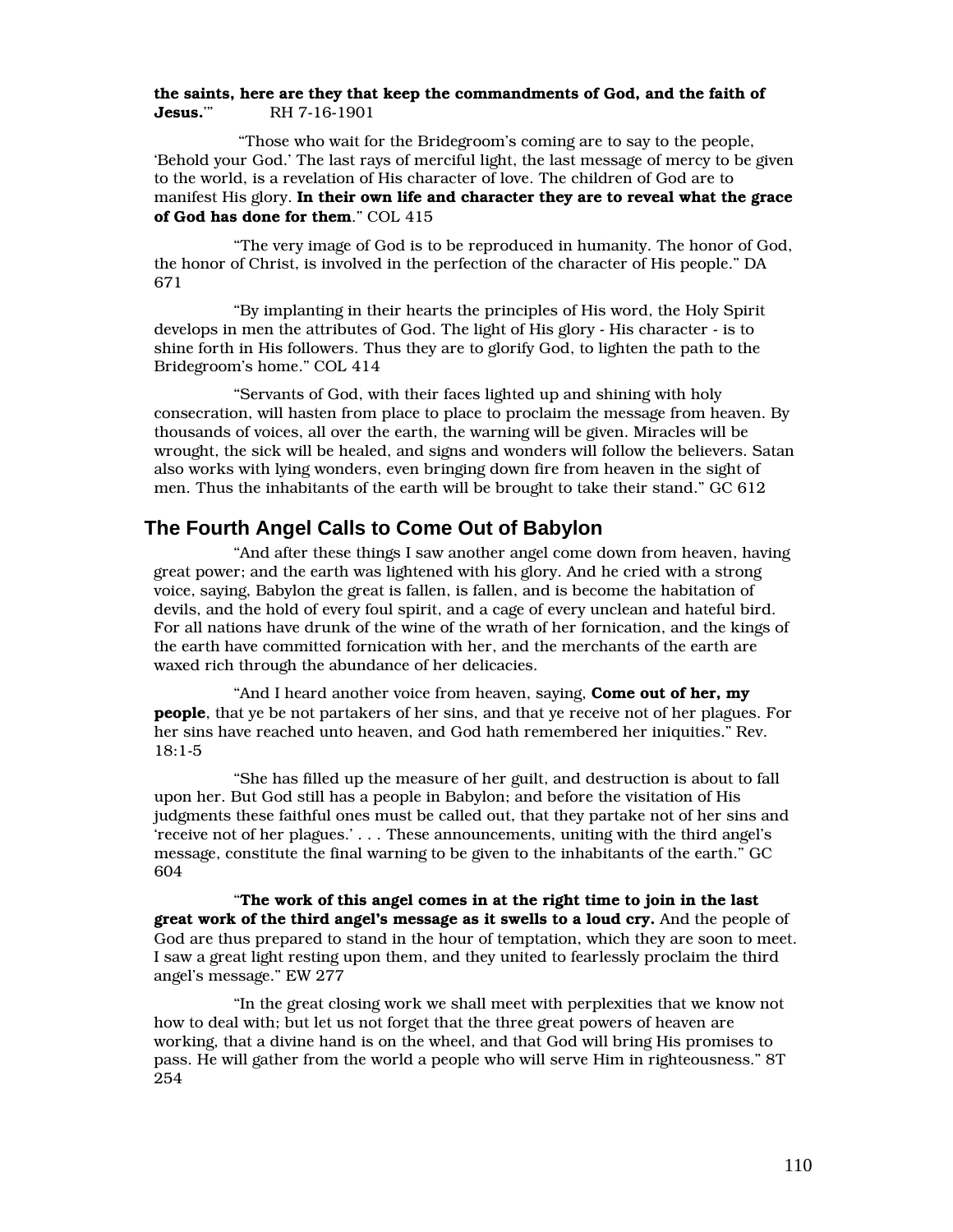"For he will finish the work, and cut it short in righteousness: because a short work will the Lord make upon the earth." Rom. 9:28

 "Thus the message of the third angel will be proclaimed. As the time comes for it to be given with greatest power, the Lord will work through humble instruments, leading the minds of those who consecrate themselves to His service. The laborers will be qualified rather by the unction of His Spirit than by the training of literary institutions. Men of faith and prayer will be constrained to go forth with holy zeal, declaring the words which God gives them. The sins of Babylon will be laid open. The fearful results of enforcing the observances of the church by civil authority, the inroads of spiritualism, the stealthy but rapid progress of the papal power, - all will be unmasked. By these solemn warnings the people will be stirred. Thousands upon thousands will listen who have never heard words like these." GC 606

 "The time of God's destructive judgments is the time of mercy for those who have no opportunity to learn what is truth. Tenderly will the Lord look upon them. His heart of mercy is touched; His hand is still stretched out to save, while the door is closed to those who would not enter. Large numbers will be admitted who in these last days hear the truth for the first time." 7BC 979

 "And other sheep I have, which are not of this fold: them also I must bring, and they shall hear my voice; and there shall be one fold, and one shepherd." John 10:16

 "I saw that God had children who do not see and keep the Sabbath. They have not rejected the light upon it. And at the commencement of the time of trouble, we were filled with the Holy Ghost as we went forth and proclaimed the Sabbath more fully. This enraged the churches and nominal Adventists, as they could not refute the Sabbath truth. And at this time God's chosen all saw clearly that we had the truth, and they came out and endured the persecution with us." EW 33

 "These conversions to truth will be made with a rapidity that will surprise the church, and God's name alone will be glorified." 2SM 16

 "I have no specific time of which to speak when the outpouring of the Holy Spirit will take place - when the mighty angel will come down from heaven, and unite with the third angel in closing up the work for this world; my message is that our only safety is in being ready for the heavenly refreshing, having our lamps trimmed and burning." 1SM 192

### **Satan Will Make War on God's People**

 "And the dragon was wroth with the woman, and went to make war with the remnant of her seed, which keep the commandments of God, and have the testimony of Jesus Christ." Rev. 12:17

 "Woe to the inhabiters of the earth and of the sea! for the devil is come down unto you, having great wrath, because he knoweth that he hath but a short time." Rev.  $12:12$ 

 "Fearful are the scenes which call forth this exclamation from the heavenly voice. The wrath of Satan increases as his time grows short, and his work of deceit and destruction will reach its culmination in the time of trouble." GC 623

 "The world is filled with storm and war, and variance. Yet under one head the papal power - the people will unite to oppose God in the Person of His witnesses. This union is cemented by the great apostate." 7T 182

"As the crowning act in the great drama of deception, Satan himself will personate Christ. The church has long professed to look to the Savior's advent as the consummation of her hopes. Now the great deceiver will make it appear that Christ has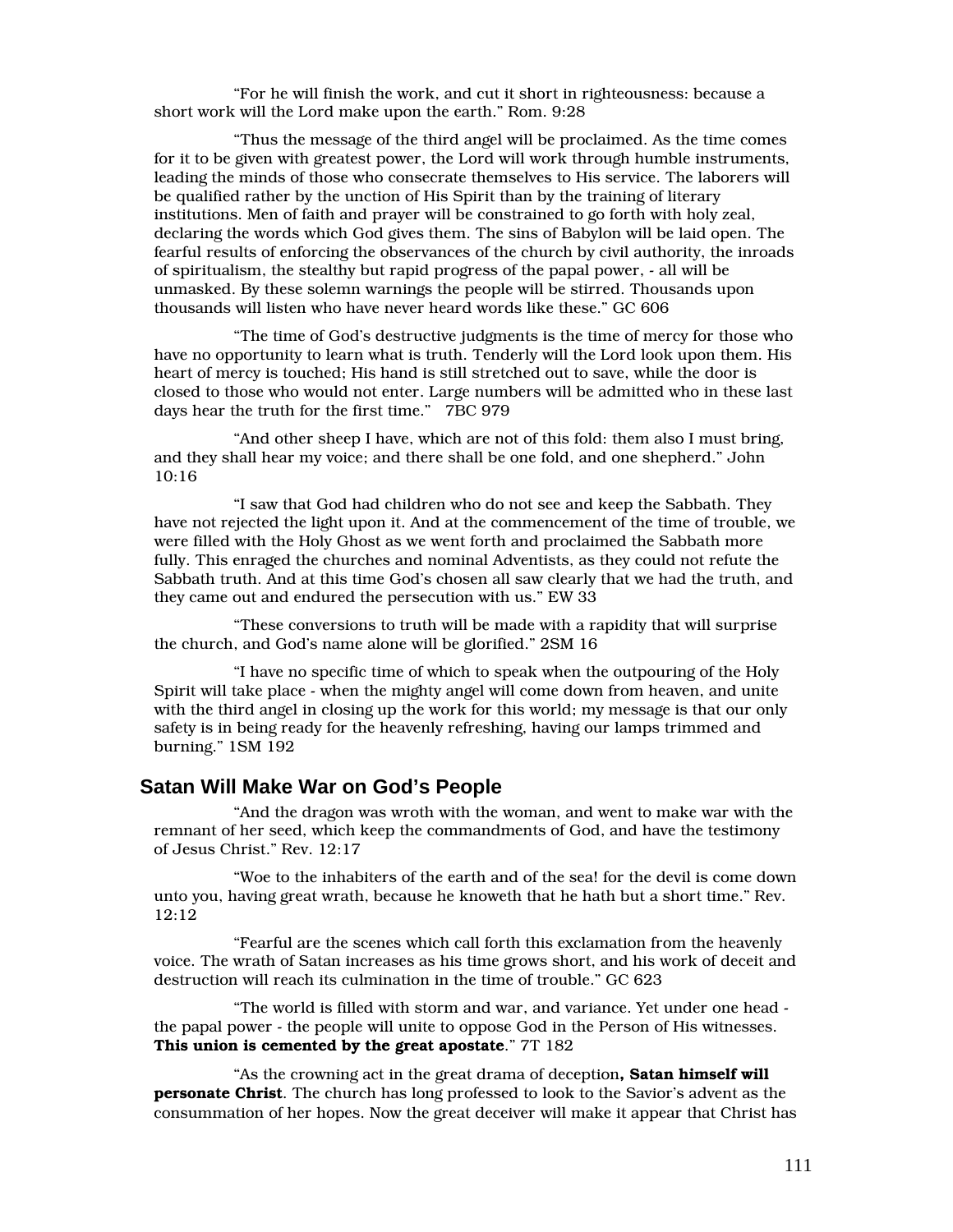come. In different parts of the earth, Satan will manifest himself among men as a majestic being of dazzling brightness, resembling the description of the Son of God given by John in the Revelation. 1:13-15. The glory that surrounds him is unsurpassed by any-thing that mortal eyes have yet beheld. The shout of triumph rings out upon the air: 'Christ has come! Christ has come!' The people prostrate themselves in adoration before him, while he lifts up his hands and pronounces a blessing upon them, as Christ blessed His disciples when He was upon the earth. His voice is soft and subdued, yet full of melody. In gentle, compassionate tones he presents some of the same gracious, heavenly truths which the Saviour uttered; he heals the diseases of the people, and then, in his assumed character of Christ, he claims to have changed the Sabbath to Sunday, and commands all to hallow the day which he has blessed. He declares that those who persist in keeping holy the seventh day are blas-pheming his name by refusing to listen to his angels sent to them with light and truth. This is the strong, almost overwhelming delusion." GC 624

 "We shall be commanded to worship this being, whom the world will glorify as Christ." 6BC 1105

 "Then if any man shall say unto you, Lo, here is Christ, or there; believe it not. For there shall arise false Christs, and false prophets, and shall shew great signs and wonders; insomuch that, if it were possible, they shall deceive the very elect. Behold, I have told you before. Wherefore if they shall say unto you, Behold, he is in the desert; go not forth: behold, he is in the secret chambers; believe it not. For as the lightning cometh out of the east, and shineth even unto the west; so shall also the coming of the Son of man be." Matt. 24:23-27

 "Only those who have been diligent students of the Scriptures and who have received the love of the truth will be shielded from the powerful delusion that takes the world captive. By the Bible testimony these will detect the deceiver in his disguise. To all the testing will come. By the sifting of temptation the genuine Christian will be revealed. Are the people of God now so firmly established upon His word that they would not yield to the evidence of their senses?" GC 625

 "Some shall depart from the faith, giving heed to seducing spirits, and doctrines of devils." 1 Tim. 4:1

 "The apostles, as personated by these lying spirits, are made to contradict what they wrote at the dictation of the Holy Spirit when on earth. They deny the divine origin of the Bible, and thus tear away the foundation of the Christian's hope and put out the light that reveals the way to heaven." GC 557

 "All who have not the spirit of truth will unite under the leadership of satanic agencies." 7BC 967

 "We are warned that in the last days he will work with signs and lying wonders. And he will continue these wonders until the close of probation, that he may point to them as evidence that he is an angel of light and not of darkness." 2SM 51

 "Good words will be spoken by him, and good deeds performed. Christ will be personified, but on one point there will be a marked distinction. Satan will turn the people from the law of God. Notwithstanding this, so well will he counterfeit righteousness, that if it were possible, he would deceive the very elect. Crowned heads, presidents, rulers in high places, will bow to his false theories." FE 471, 472

 "These have one mind, and shall give their power and strength unto the beast. These shall make war with the Lamb, and the Lamb shall overcome them: for he is Lord of lords, and King of kings: and they that are with him are called, and chosen, and faithful." Rev. 17:13, 14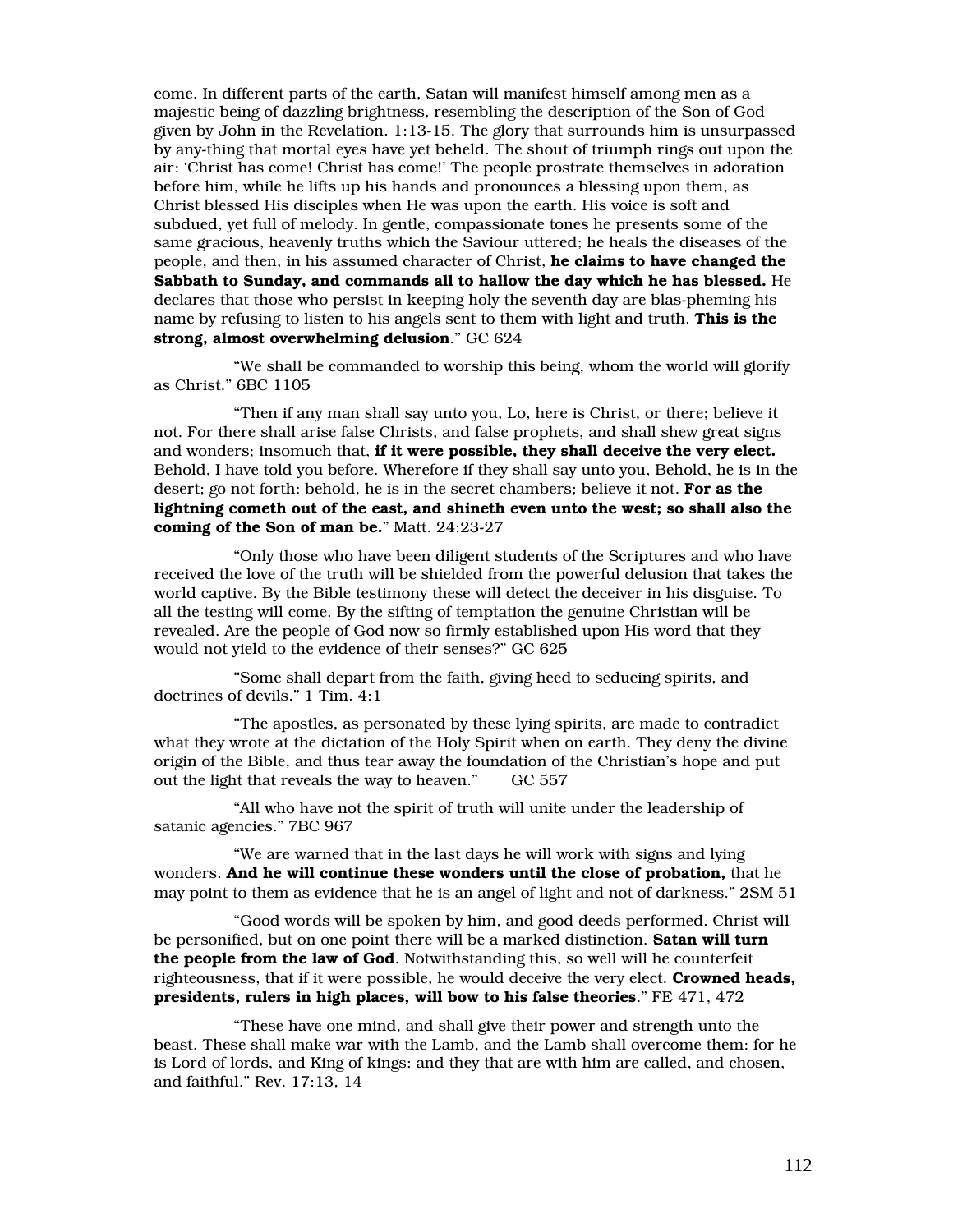"The powers of evil will not yield up the conflict without a struggle. But Providence has a part to act in the Battle of Armageddon. When the earth is lighted with the glory of the angel of Revelation eighteen, the religious elements, good and evil, will awake from slumber, and the armies of the living God will take the field." 7BC 983

 "Soon God's people will be tested by fiery trials, and the great proportion of those who now appear to be genuine and true will prove to be base metal. Instead of being strengthened and confirmed by opposition, threats, and abuse, they will cowardly take the side of the opposers." 5T 136

 "But, on the other hand, when the storm of persecution really breaks upon us, the true sheep will hear the true Shepherd's voice. Self-denying efforts will be put forth to save the lost, and **many who have strayed from the fold will come back to** follow the great Shepherd. The people of God will draw together and present to the enemy a united front." 6T 401

 "Be wachful, stand firm in your faith, be courageous, be strong. Let all you do be done in love." 1 Cor. 16:13 RSV

## **Probation Will End**

 "Be ye therefore ready also: for the Son of man cometh at an hour when ye think not." Luke 12:40

 "When the work of the investigative judgment closes, the destiny of all will have been decided for life or death. Probation is ended a short time before the appearing of the Lord in the clouds of heaven." GC 490

 "I saw angels hurrying to and fro in heaven. An angel with a writer's inkhorn by his side returned from the earth and reported to Jesus that his work was done, and the saints were numbered and sealed. Then I saw Jesus, who had been ministering before the ark containing the Ten Commandments, throw down the censer. He raised His hands, and with a loud voice said, 'It is done.'

 "Every case had been decided for life or death. While Jesus had been ministering in the sanctuary, the judgment had been going on for the righteous dead, and then for the righteous living. Christ had received His kingdom, having made the atonement for His people and blotted out their sins. The subjects of the kingdom were made up. The marriage of the Lamb was consummated." EW 279,280

 "Let us be glad and rejoice, and give honour to him: for the marriage of the Lamb is come, and his wife hath made herself ready. And to her was granted that she should be arrayed in fine linen, clean and white: for the fine linen is the righteousness of saints.

 "And he saith unto me, Write, Blessed are they which are called unto the marriage supper of the Lamb." Rev. 19:7-9

 "When probation ends, it will come suddenly, unexpectedly - at a time when we are least expecting it. But we can have a clear record in heaven **today**, and know that God accepts us; and finally, if faithful, we shall be gathered into the kingdom of heaven." 7BC 989

 "Behold, I come as a thief. Blessed is he that watcheth, and keepeth his garments, lest he walk naked, and they see his shame." Rev. 16:15

 "If you have become estranged and have failed to be Bible Christians, be converted; for the character you bear in probationary time will be the character you will have at the coming of Christ. If you would be a saint in heaven, you must first be a saint on earth. The traits of character you cherish in life will not be changed by death or by the resurrection. You will come up from the grave with the same disposition you manifested in your home and in society. Jesus does not change the character at His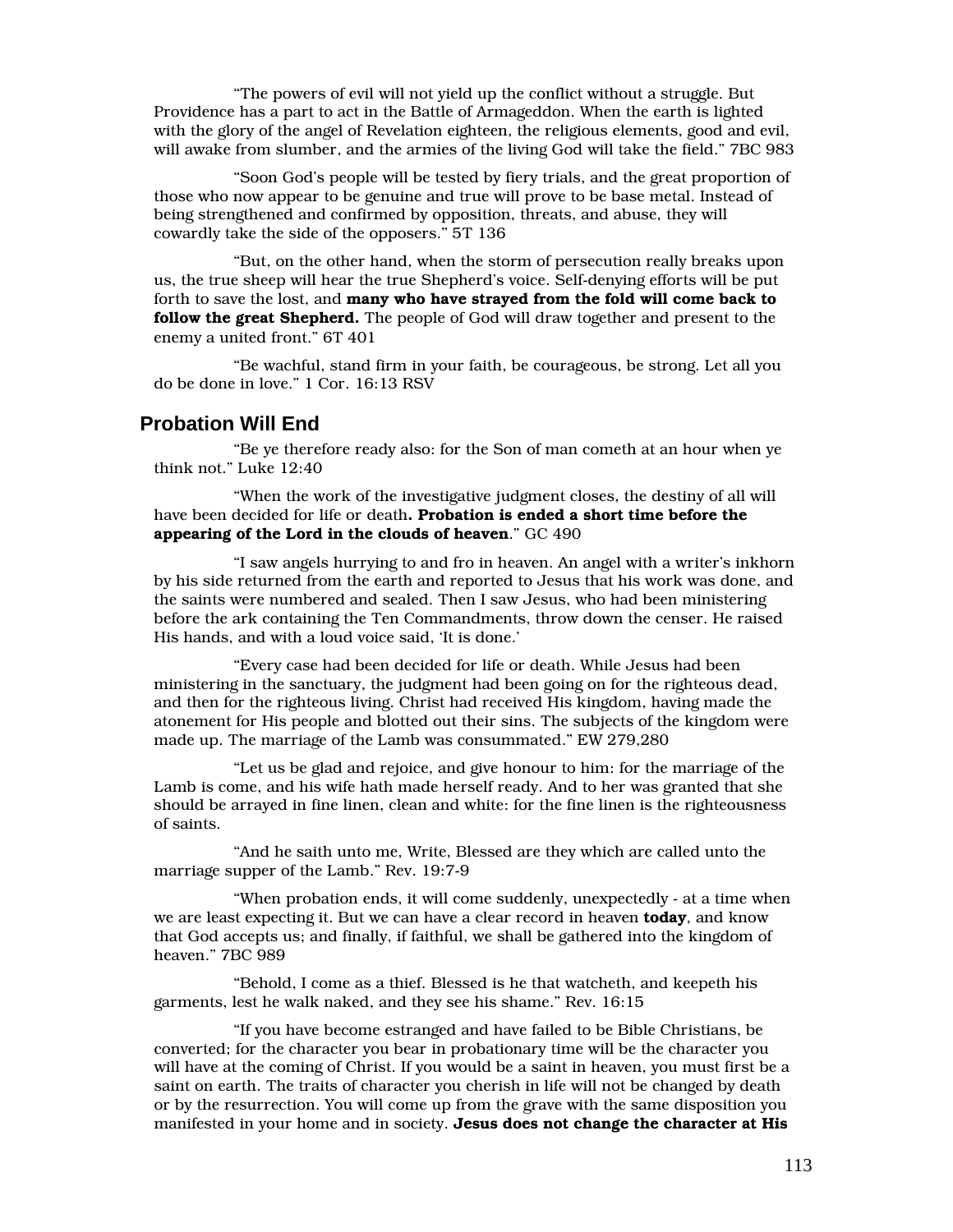coming. The work of transformation must be done now. Our daily lives are determining our destiny." AH 16

 "The Lord is not slack concerning his promise, as some men count slackness; but is longsuffering to us-ward, not willing that any should perish, but that all should come to repentance. But the day of the Lord will come as a thief in the night; in the which the heavens shall pass away with a great noise, and the elements shall melt with fervent heat, the earth also and the works that are therein shall be burned up. Seeing then that all these things shall be dissolved, what manner of persons ought ye to be in all holy conversation and godliness." 2 Peter 3:9-11

 "Wherefore gird up the loins of your mind, be sober, and hope to the end for the grace that is to be brought unto you at the revelation of Jesus Christ; as obedient children, not fashioning yourselves according to the former lusts in your ignorance: but as he which hath called you is holy, so be ye holy in all manner of conversation." 1 Peter 1:13-16

 "Those who receive the seal of the living God and are protected in the time of trouble must reflect the image of Jesus fully.

 "I saw that many were neglecting the preparation so needful and were looking to the time of 'refreshing' and the 'latter rain' to fit them to stand in the day of the Lord and to live in His sight. Oh, how many I saw in the time of trouble without a shelter." EW 71

 "Many are deceiving themselves by thinking that the character will be transformed at the coming of Christ, but there will be no conversion of heart at His appearing. Our defects of character must here be repented of, and through the grace of Christ we must overcome them while probation shall last. This is the place for fitting up for the family above." AH 319

 "When He comes He is not to cleanse us of our sins, to remove from us the defects in our characters, or to cure us of the infirmities of our tempers and dispositions. If wrought for us at all, this work will all be accomplished before that time. When the Lord comes, those who are holy will be holy still. Those who have preserved their bodies and spirits in holiness, in sanctification and honor, will then receive the finishing touch of immortality. But those who are unjust, unsanctified, and filthy will remain so for ever. No work will then be done for them to remove their defects and give them holy characters. The Refiner does not then sit to pursue His refining process and remove their sins and their corruption. This is all to be done in these hours of probation. It is **now** that this work is to be accomplished for us." 2T 355

 "What we make of ourselves in probationary time, that we must remain to all eternity. Death brings dissolution to the body, but makes no change in the character. The coming of Christ does not change our characters; it only fixes them forever beyond all change." 5T 466

 "He that is unjust, let him be unjust still: and he which is filthy, let him be filthy still: and he that is righteous, let him be righteous still: and he that is holy, let him be holy still." Rev. 22:11

 "When the voice of God awakes the dead, he will come from the grave with the same appetites and passions, the same likes and dislikes, that he cherished when living. God works no miracle to re-create a man who would not be recreated when he was granted every opportunity and provided with every facility. During his lifetime he took no delight in God, nor found pleasure in His service. His character is not in harmony with God, and he could not be happy in the heavenly family." COL 270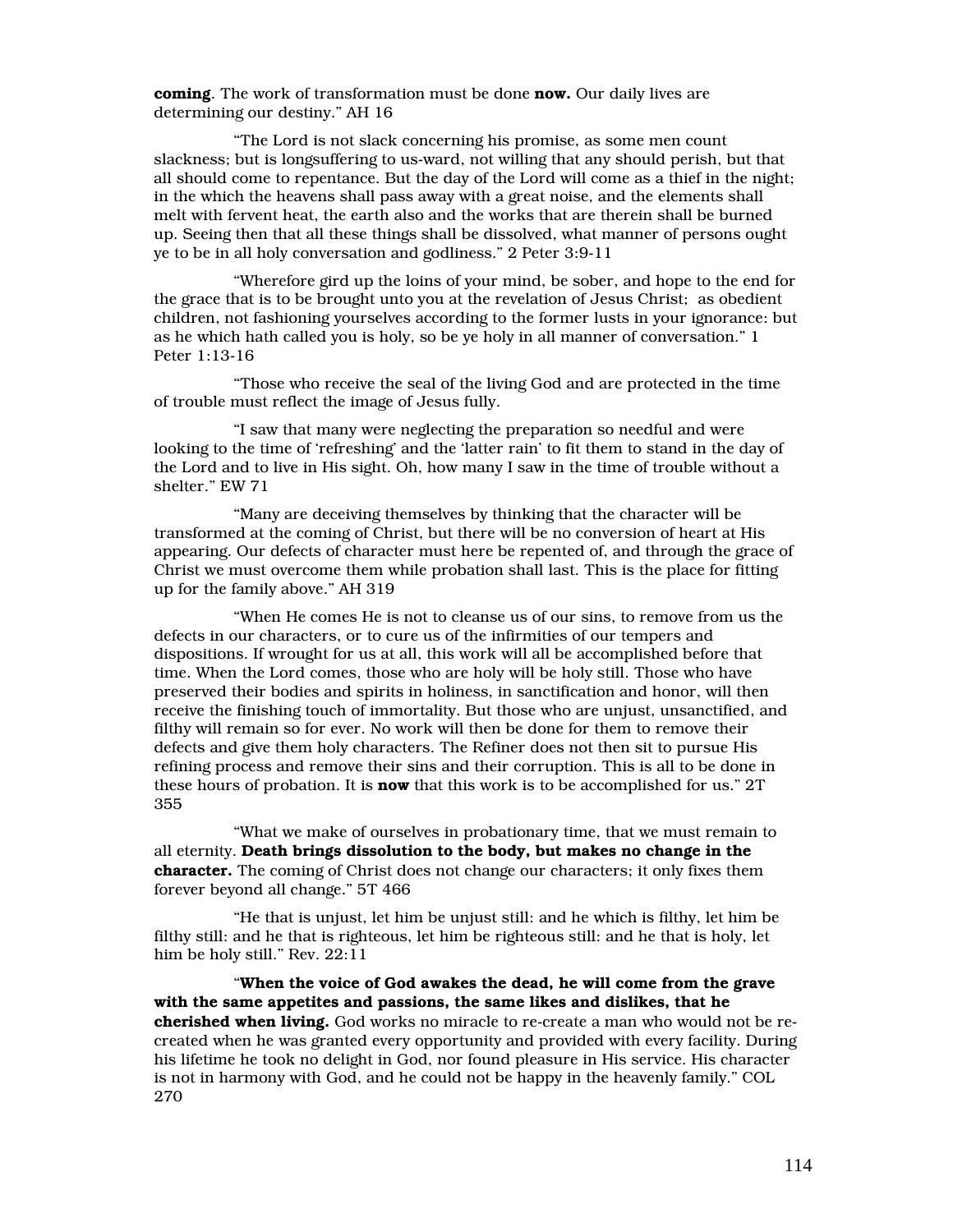"Sad will be the retrospect in that day when men stand face to face with eternity. The whole life will present itself just as it has been. The world's pleasures, riches, and honors will not then seem so important. Men will then see that the righteousness they despised is alone of value. . . .

 "There will be no future probation in which to prepare for eternity. It is in this life that we are to put on the robe of Christ's righteousness. This is our only opportunity to form characters for the home which Christ has made ready for those who obey His commandments. The days of our probation are fast closing. The end is near." COL 318, 319

 "Take heed to yourselves, lest at any time your hearts be overcharged with surfeiting, and drunkenness, and cares of this life, and so that day come upon you unawares. For as a snare shall it come on all them that dwell on the face of the whole earth. Watch ye therefore, and pray always, that ye may be accounted worthy to escape all these things that shall come to pass, and to stand before the Son of man." Luke 21:34-36

## **There Will Be a Time of Trouble**

 "At that time shall Michael stand up, the great prince which standeth for the children of thy people: and there shall be a time of trouble, such as never was since there was a nation." Dan. 12:1

 "I saw that the four angels would hold the four winds until Jesus' work was done in the sanctuary, and then will come the seven last plagues. These plagues enraged the wicked against the righteous; they thought that we had brought the judgments of God upon them, and that if they could rid the earth of us, the plagues would then be stayed. A **decree** went forth to slay the saints, which caused them to cry day and night for deliverance. This was the time of Jacob's trouble." EW 36, 37

 "Except those days should be shortened, there should no flesh be saved: but for the elect's sake those days shall be shortened." Matt. 24:22

 "Therefore shall her plagues come in one day, death and mourning, and famine." Rev. 18:8

 "These plagues are not universal, or the inhabitants of the earth would be wholly cut off. Yet they will be the most awful scourges that have ever been known to mortals. All the judgments upon men, prior to the close of probation, have been mingled with mercy. The pleading blood of Christ has shielded the sinner from receiving the full measure of his guilt; but in the final judgment, wrath is poured out unmixed with mercy." GC 628, 629

 "The people of God will not be free from suffering; but while persecuted and distressed, while they endure privation and suffer for want of food they will not be left to perish. That God who cared for Elijah will not pass by one of His self-sacrificing children. He who numbers the hairs of their head will care for them, and in time of famine they shall be satisfied. While the wicked are dying from hunger and pestilence, angels will shield the righteous and supply their wants. To him that 'walketh righteously' is the promise: 'Bread shall be given him; his waters shall be sure.'" GC 629

 "Come, my people, enter thou into thy chambers, and shut thy doors about thee: hide thyself as it were for a little moment, until the indignation be overpast. For, behold, the Lord cometh out of his place to punish the in-habitants of the earth for their iniquity." Isa. 26:20, 21

 "What are the chambers in which they are to hide? They are the protection of Christ and holy angels. The people of God are not at this time all in one place. They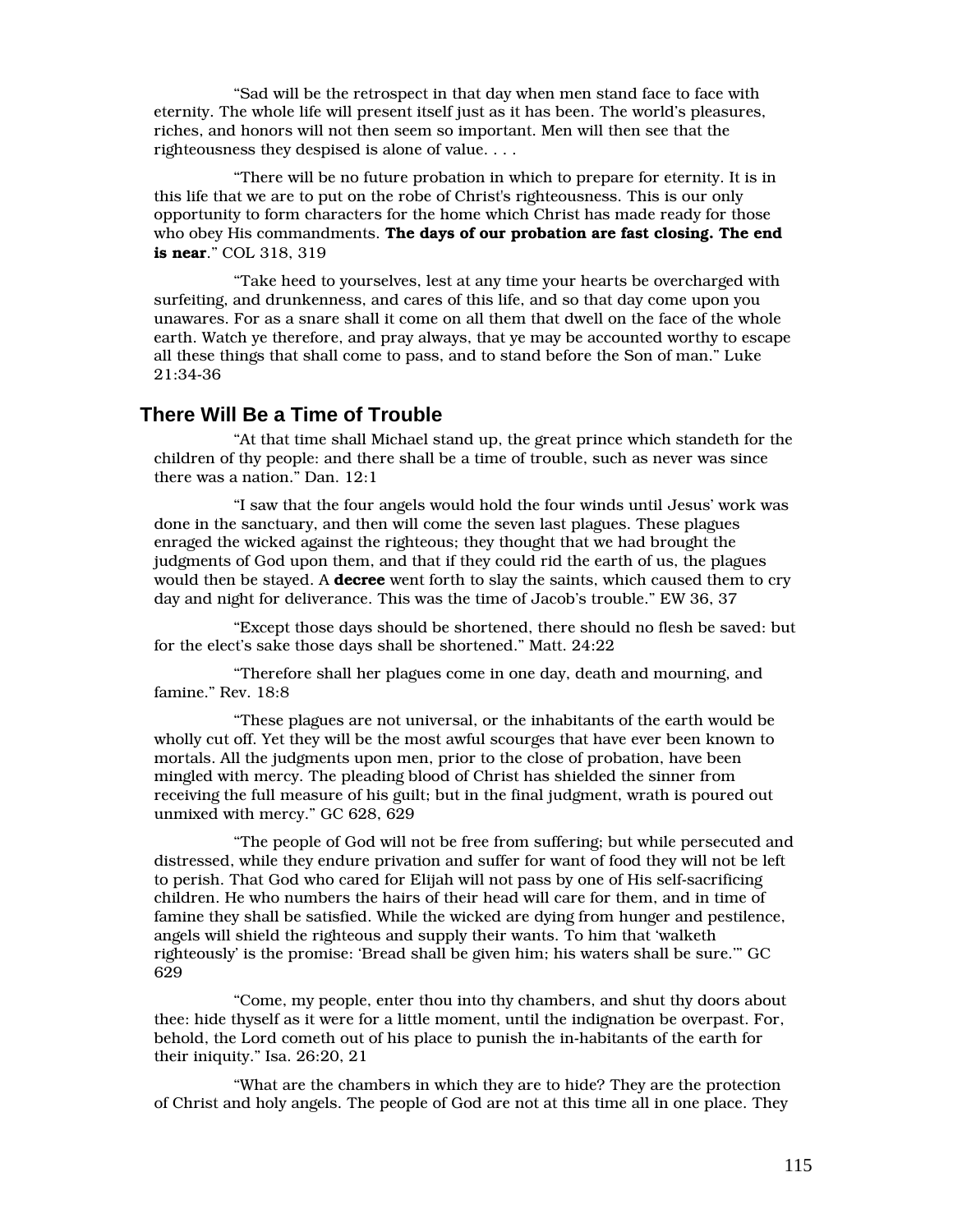are in different companies and in all parts of the earth, and they will be tried singly, not in groups. Everyone must stand the test for himself." HP 264

 "Because thou hast kept the word of my patience, I also will keep thee from the hour of temptation, which shall come upon all the world, to try them that dwell upon the earth. Behold, I come quickly: hold that fast which thou hast, that no man take thy crown. Him that overcometh will I make a pillar in the temple of my God, and he shall go no more out: and I will write upon him the name of my God, and the name of the city of my God, which is new Jerusalem." Rev. 3:10-12

### **God Will Deliver His People**

 "At that time thy people shall be delivered, every one that shall be found written in the book." Dan. 12:1

 "As the time appointed in the decree draws near, the people will conspire to root out the hated sect. It will be determined to strike in one night a decisive blow, which shall utterly silence the voice of dissent and reproof.

 "The people of God - some in prison cells, some hidden in solitary retreats in the forests and the mountains - still plead for divine protection, while in every quarter companies of armed men, urged on by hosts of evil angels, are preparing for the work of death. . . .

 "It is at midnight that God manifests His power for the deliverance of His people. The sun appears, shining in its strength. Signs and wonders follow in quick succession. The wicked look with terror and amazement upon the scene, while the righteous behold with solemn joy the tokens of their deliverance. Everything in nature seems turned out of its course. The streams cease to flow. Dark, heavy clouds come up and clash against each other. In the midst of the angry heavens is one clear space of indescribable glory, whence comes the voice of God like the sound of many waters, saying: 'It is done.' Rev. 16:17

 "That voice shakes the heavens and the earth. There is a mighty earthquake, 'such as was not since men were upon the earth,'. . . Prison walls are rent asunder, and God's people, who have been held in bondage for their faith, are set free.

 "Graves are opened, and 'many of them that sleep in the dust of the earth . . . awake, some to everlasting life, and some to shame and everlasting contempt.' All who have died in the faith of the third angel's message come forth from the tomb glorified, to hear God's covenant of peace with those who have kept His law. 'They also which pierced him,' those that mocked and derided Christ's dying agonies, and the most violent opposers of His truth and His people, are raised to behold Him in His glory and to see the honor placed upon the loyal and obedient." GC 635-637

 "Behold, he cometh with clouds; and every eye shall see him, and they also which pierced him: and all kindreds of the earth shall wail because of him." Rev. 1:7

 "And the temple of God was opened in heaven, and there was seen in his temple the ark of his testament." Rev. 11:19

 "When God's temple in heaven is opened, what a triumphant time that will be for all who have been faithful and true! In the temple will be seen the ark of the testament in which were placed the two tables of stone, on which are written God's law. These tables of stone will be brought forth from their hiding place, and on them will be seen the Ten commandments engraved by the finger of God. These tables of stone now lying in the ark of the testament will be a convincing testimony to the truth and binding claims of God's law." 7BC 972

 "Cast not away therefore your confidence, which hath great recompence of reward. For ye have need of patience, that, after ye have done the will of God, ye might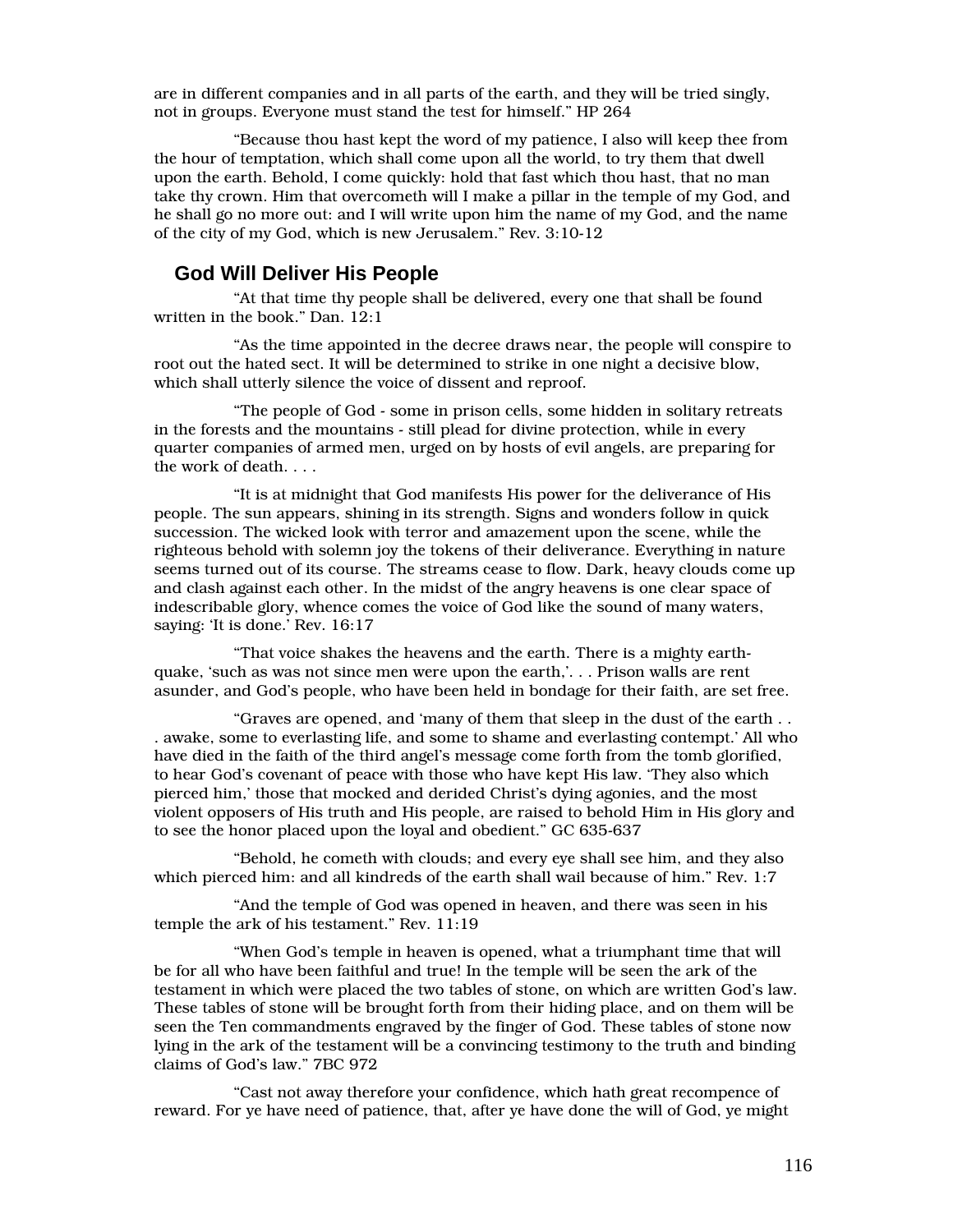receive the promise. For yet a little while, and he that shall come will come, and will not tarry." Heb. 10:35, 36

 "For the Lord himself shall descend from heaven with a shout, with the voice of the archangel, and with the trump of God: and the dead in Christ shall rise first: Then we which are alive and remain shall be caught up together with them in the clouds, to meet the Lord in the air; and so shall we ever be with the Lord." 1 Thess. 4:16, 17

 "Amid the reeling of the earth, the flash of lightning, and the roar of thunder, the voice of the Son of God calls forth the sleeping saints. He looks upon the graves of the righteous, then, raising His hands to heaven, He cries: 'Awake, awake, awake, ye that sleep in the dust, and arise!' Throughout the length and breadth of the earth the dead shall hear that voice, and they that hear shall live. And the whole earth shall ring with the tread of the exceeding great army of every nation, kindred, tongue, and people. From the prison house of death they come, clothed with immortal glory, crying: 'O death, where is thy sting? O grave, where is thy victory?' The living righteous and the risen saints unite their voices in a long, glad shout of victory." GC 644

 "And it shall be said in that day, Lo, this is our God; we have waited for him, and he will save us: this is the Lord; we have waited for him, we will be glad and rejoice in his salvation." Isa. 25:9

 "The living righteous are changed 'in a moment, in the twinkling of an eye.' At the voice of God they were glorified; now they are made immortal and with the risen saints are caught up to meet their Lord in the air. Angels gather together his elect from the four winds, from one end of heaven to the other. Little children are borne by holy angels to their mother's arms. Friends long separated by death are united, nevermore to part, and with songs of gladness ascend together to the City of God." GC 645

 "After this I beheld, and, lo, a great multitude, which no man could number, of all nations, and kindreds, and people, and tongues, stood before the throne, and before the Lamb, clothed with white robes, and palms in their hands; and cried with a loud voice, saying, Salvation to our God which sitteth upon the throne, and unto the Lamb. . . . And he said to me, These are they which came out of great tribulation, and have washed their robes, and made them white in the blood of the Lamb." Rev. 7:9-14

## **He Will Reward Us**

 "Behold, I come quickly; and my reward is with me, to give every man according as his work shall be." Rev. 22:12

 "We are accepted through Christ's merit alone, and the acts of mercy, the deeds of charity, which we perform, are the fruits of faith; and they become a blessing to us; for men are to be rewarded according to their works. It is the fragrance of the merit of Christ that makes our good works acceptable to God, and it is grace that enables us to do the works for which He rewards us." 5BC 1122

 "Whatever is done from love, however small it may appear in the estimation of men, is accepted and rewarded of God." GC 487

 "Faithfulness and integrity in little things, the performances of little duties and little deeds of kindness, will cheer and gladden the pathway of life; and when our work on earth is ended, every one of the little duties performed with fidelity, will be treasured as a precious gem before God." 4T 591

 "No act of unselfish service, however small or simple, is ever lost. Through the merits of Christ's imputed righteousness, the fragrance of such words and deeds is forever preserved." SD 270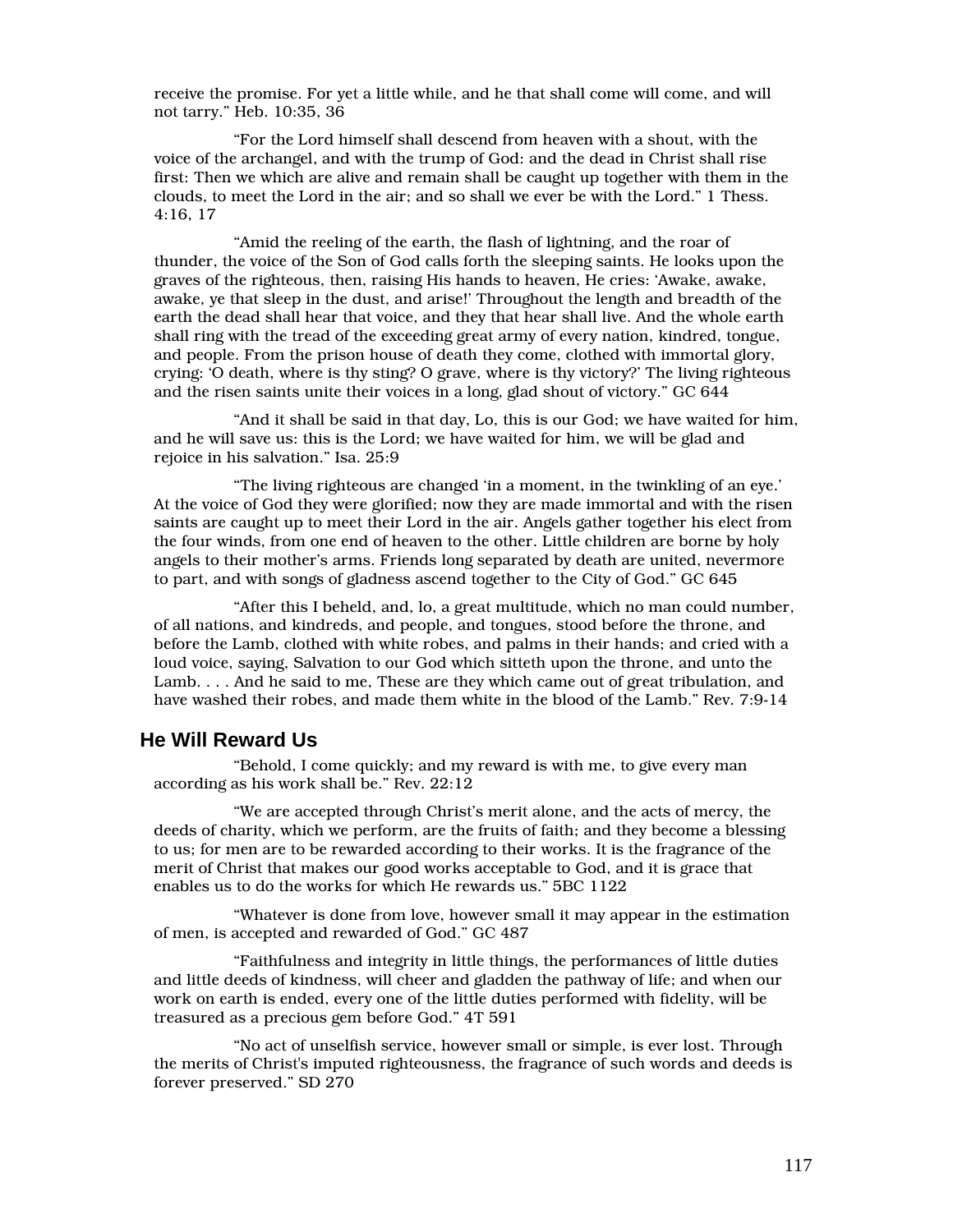"The reward, the glories of heaven, bestowed upon the overcomers, will be proportionate to the degree in which they have represented the character of Christ to the world. . . . The crown of life will be bright or dim, will glitter with many stars or be lighted by a few gems, in accordance with our own course of action.

 "Day by day we may be laying up a good foundation against the time to come. By self-denial, by the service of the missionary spirit, by crowding all the good works possible into our life, by seeking so to represent Christ in character that we shall win many souls to the truth, we shall have respect unto the recompense of reward." 6BC 1104, 1105

 "And they that be wise shall shine as the brightness of the firmament; and they that turn many to righteousness as the stars for ever." Dan. 12:3

 "Everyone they have been the means of saving, adds stars to their crown in glory, and increases their eternal reward." 1T 198

 "A soul saved in your own family circle or in your own neighborhood, by your patient, painstaking labor, will bring as much honor to the name of Christ, and will shine as brightly in your crown as if you had found that soul in China or India." SD 252

 "With joy unutterable parents see the crown, the robe, the harp, given to their children. The days of hope and fear are ended. . . . Their children have been redeemed." ML 352

 "Thus saith the Lord; Refrain thy voice from weeping, and thine eyes from tears: for thy work shall be rewarded, saith the Lord; and they shall come again from the land of the enemy. And there is hope in thine end, saith the Lord, that thy children shall come again to their own border." Jer. 31:16

 "We are not parted forever, but shall meet the loved ones who sleep in Jesus. They shall come again from the land of the enemy. The Life-giver is coming. Myriads of holy angels escort Him on His way. He bursts the bands of death, breaks the fetters of the tomb, the precious captives come forth in health and immortal beauty.

 "As the little infants come forth immortal from their dusty beds, they immediately wing their way to their mother's arms. They meet again nevermore to part. But many of the little ones have no mother there. The angels receive the motherless infants and conduct them to the tree of life.

 "Jesus places the golden ring of light, the crown upon their little heads. God grant that the dear mother of 'Eva' may be there, that her little wings may be folded upon the glad bosom of her mother." 2SM 260

 "The Lord has often instructed me that many little ones are to be laid away before the time of trouble. We shall see our little children again. We shall meet them and know them in the heavenly courts. Put your trust in the Lord, and be not afraid." 2SM 259

#### "The seal, or mark, of believing parents will cover their children, if they are trained up in the nurture and admonition of the Lord." RH 3-28-1893

 "Some parents allow Satan to control their children, and their children are not restrained, but are allowed to have wicked tempers, to be passionate, selfish, and disobedient. Should they die these children would not be taken to heaven. . . for the same disposition would be revealed in them." 3SM 314

 "When the Lord makes up His jewels, the true, the frank, the honest, will be looked upon with pleasure. Angels are employed in making crowns for such ones, and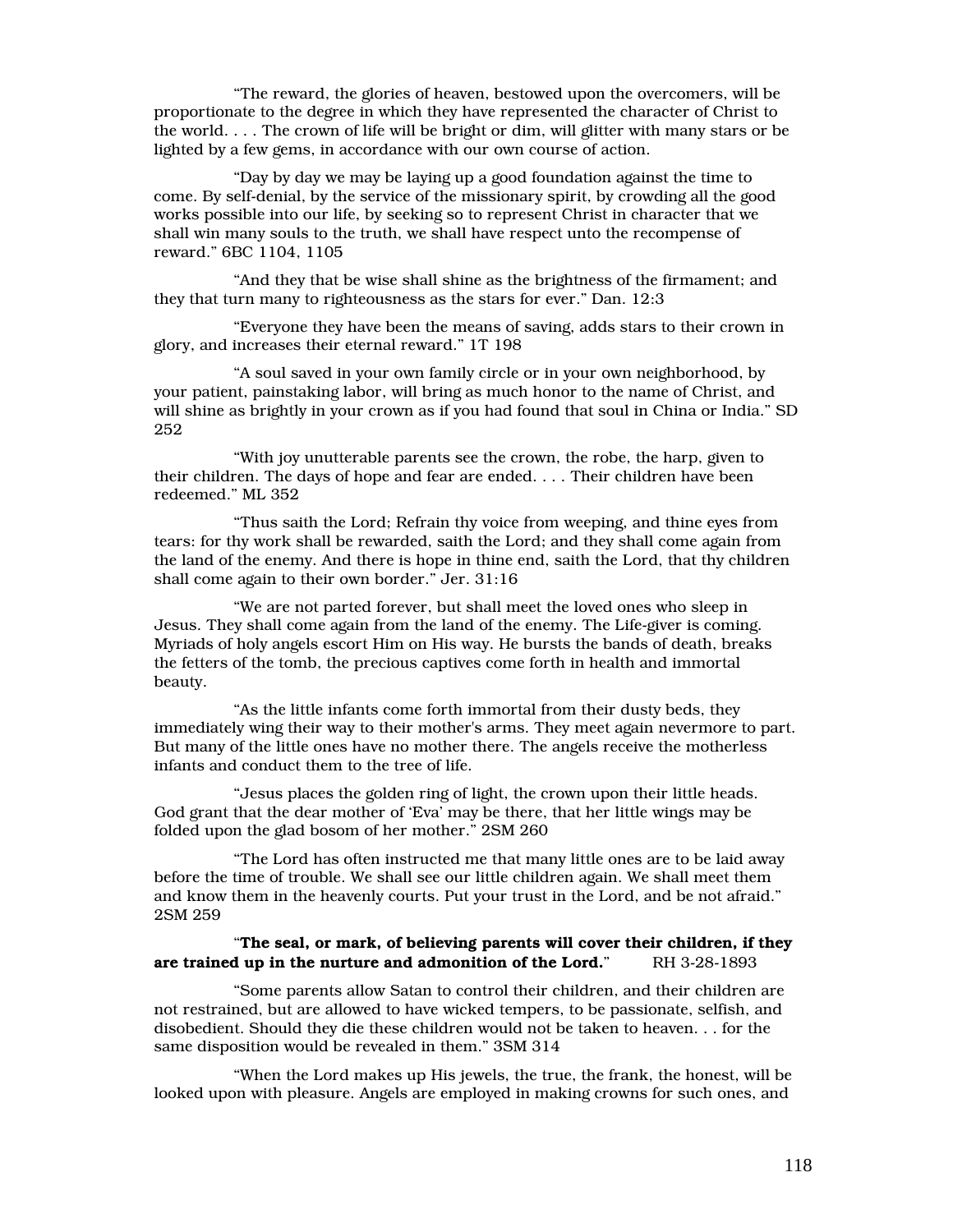upon these star-gemmed crowns will be reflected . . . the light which radiates from the throne of God." 5T 96

 "Some will have brighter crowns than others, but there will be no jealous thoughts in any heart among the redeemed. Each one will be perfectly satisfied, for all will be rewarded according to their work." 3SM 155

 "In the kingdom of God, position is not gained through favoritism. It is not earned, nor is it received through an arbitrary bestowal. It is the result of character. The crown and the throne are the tokens of a condition attained - tokens of selfconquest through the grace of our Lord Jesus Christ." AA 543

"Every victory gained is a gem in the crown of life." 6BC 1088

 "Blessed is the man that endureth temptation: for when he is tried, he shall receive the crown of life, which the Lord hath promised to them that love him." James 1:12

#### "It is Christ formed within that makes a man worthy of receiving the crown of life, that fadeth not away." Ma 98

 "A character formed according to the divine likeness is the only treasure that we can take from this world to the next. Those who are under the instruction of Christ in this world will take every divine attainment with them to the heavenly mansions. And in heaven we are continually to improve. How important, then, is the development of character in this life." COL 332

 "It is the spiritual and moral character that is of value in the sight of heaven, and that will survive the grave and be made glorious with im-mortality for the endless ages of eternity." 1SM 259

### **He Will Make a Full End**

 "And when the thousand years are expired, Satan shall be loosed out of his prison, and shall go out to deceive the nations which are in the four quarters of the earth,. . . to gather them together to battle: . . . And they went up on the breadth of the earth, and compassed the camp of the saints about, and the beloved city: and fire came down from God out of heaven, and devoured them." Rev. 20:7-9

 "At the close of the thousand years, Christ again returns to the earth. . . . As He descends in terrific majesty he bids the wicked dead arise to receive their doom." GC 662

 "For the Lord shall rise up as in mount Perazim, he shall be wroth as in the valley of Gibeon, that he may do his work, his strange work; and bring to pass his act, his strange act." Isa. 28:21

 "This is not an act of arbitrary power on the part of God. The rejecters of His mercy reap that which they have sown. God is the fountain of life; and when one chooses the service of sin, he separates from God, and thus cuts himself off from life. He is 'alienated from the life of God.' Christ says, 'All they that hate me love death.' Eph. 4:18; Prov. 8:36. God gives them existence for a time that they may develop their character and reveal their principles. This accomplished, they receive the results of their own choice. By a life of rebellion, Satan and all who unite with him place themselves so out of harmony with God that His very presence is to them a consuming fire. The glory of Him who is love will destroy them." DA 764

 "To sin, wherever found, 'our God is a consuming fire.' Heb. 12:29. In all who submit to His power the Spirit of God will consume sin. But if men cling to sin, they become identified with it. Then the glory of God, which destroys sin, must destroy them." DA 107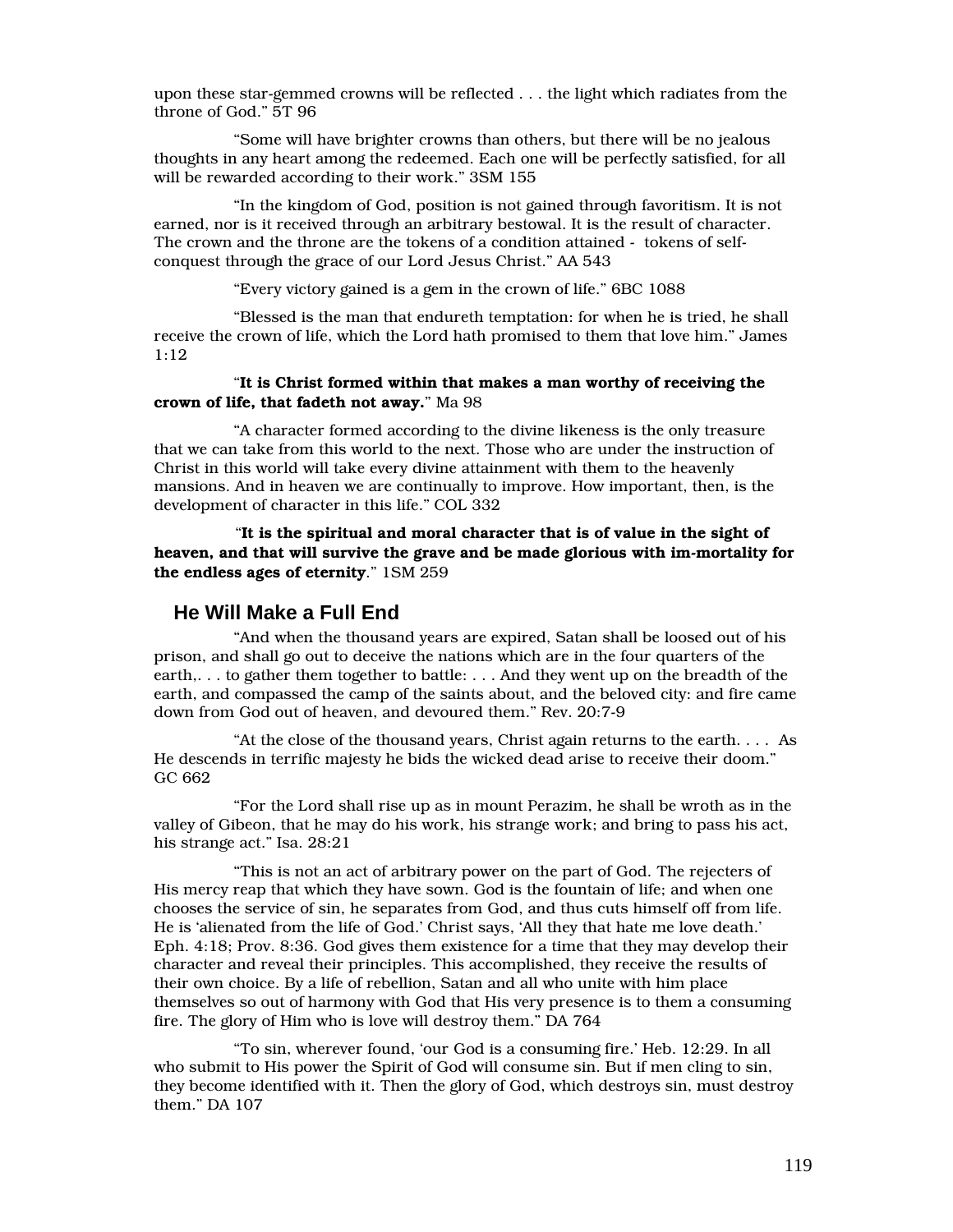"For, behold, the day cometh, that shall burn as an oven; and all the proud, yea, and all that do wickedly, shall be stubble: and the day that cometh shall burn them up, saith the Lord of hosts, that it shall leave them neither root nor branch." Mal. 4:1

 "And I saw a new heaven and a new earth: for the first heaven and the first earth were passed away; and there was no more sea. And I John saw the holy city, new Jerusalem, coming down from God out of heaven, prepared as a bride adorned for her husband.... He will dwell with them, and they shall be his people, and God himself shall be with them, and be their God. And God shall wipe away all tears from their eyes; and there shall be no more death, neither sorrow, nor crying, neither shall there be any more pain: for the former things are passed away." Rev. 21:1-4

## **He is Coming Soon - Be Ready**

 "Seeing then that all these things shall be dissolved, what manner of persons ought ye to be in all holy conversation and godliness. Looking for and hasting unto the coming of the day of God, . . . Be diligent that ye may be found of him in peace, without spot, and blameless." 2 Peter 3:11-14

 "Behold, I come as a thief. Blessed is he that watcheth, and keepeth his garments, lest he walk naked, and they see his shame." Rev. 16:15

 "Not one of us should dare be off guard for a moment; for 'in such an hour as ye think not, the Son of man cometh.'" 5T 12

"Keep yourselves in the love of God, looking for the mercy of our Lord Jesus Christ unto eternal life." Jude 21

 "The great crisis is just before us. To meet its trials and temptations, and to perform its duties, will require persevering faith. But we may triumph gloriously; not one watching, praying, believing soul will be ensnared by the enemy." 6T 404

 "Let us hold fast the profession of our faith without wavering; (for he is faithful that promised;) and let us consider one another to provoke unto love and to good works; not forsaking the assembling of ourselves together, as the manner of some is; but exhorting one another; and so much the more as ye see the day approaching.

 "For if we sin willfully after that we have received the knowledge of the truth, there remaineth no more sacrifice for sins, but a certain fearful looking for of judgment and fiery indignation." Heb. 10:23-26

 *Many people have a hard time understanding this text, thinking they cannot come back to God if they have willfully sinned. It is not that God would not forgive, but that they are willfully keeping on doing it.* 

 "The wrath of God is not declared against unrepentant sinners merely because of the sins they have committed, but because, when called to repent, they chose to continue in resistance, repeating the sins of the past in defiance of the light given. If the Jewish leaders had submitted to the convicting power of the Holy Spirit, they would have been pardoned; but they were determined not to yield. In the same way, the sinner, by continued resistance, places himself where the Holy Spirit cannot influence him." AA 62

 "When Saul turned away from the reproof sent by God's Holy Spirit, and persisted in his stubborn self-justification, he rejected the only means by which God could work to save him from himself. He had willfully separated himself from God. He could not receive divine help or guidance until he should return to God by confession of his sin." PP 633